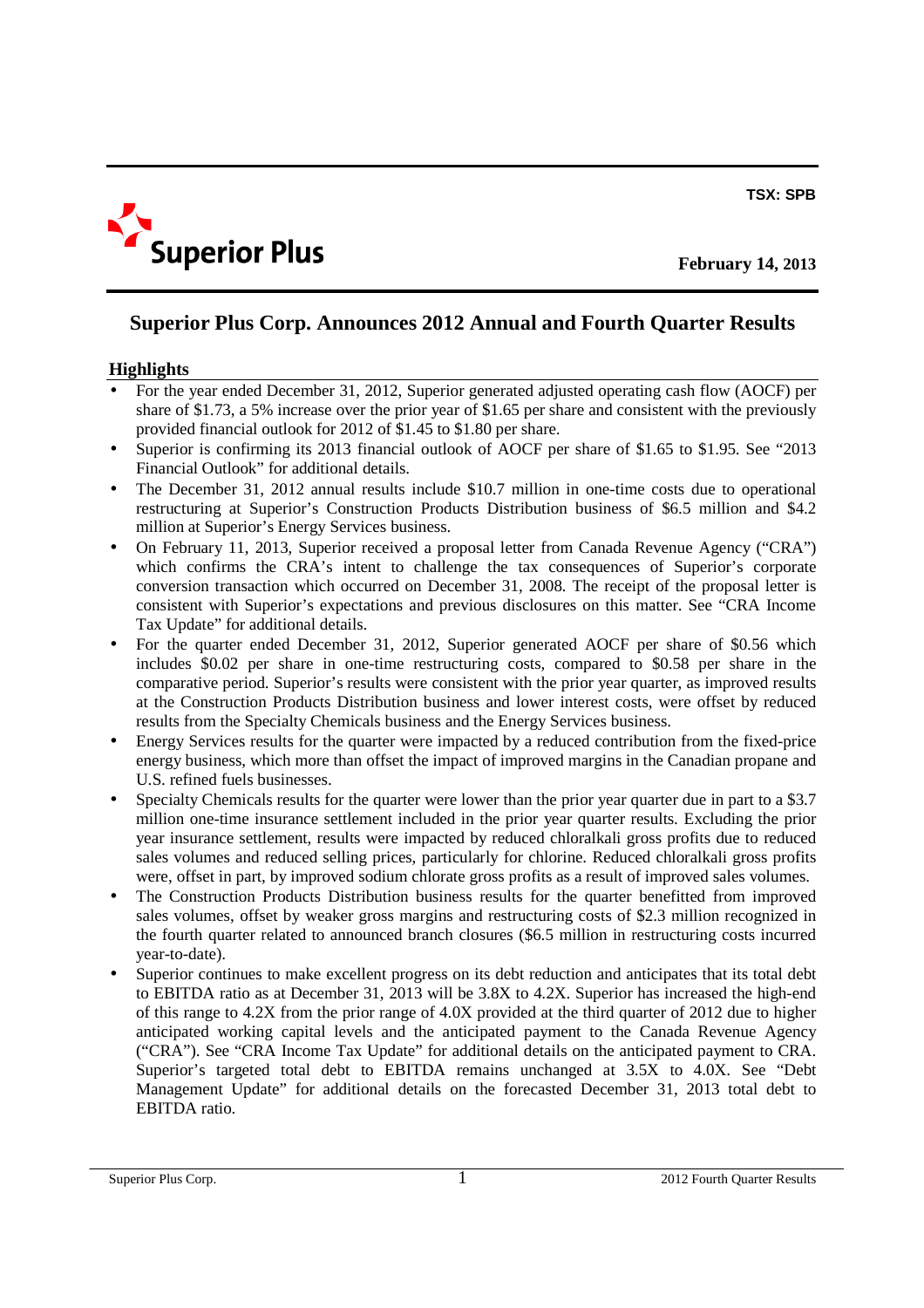- Superior's total debt to EBITDA ratio improved to 4.4X as at December 31, 2012, compared to 5.1X at December 31, 2011. Superior's December 31, 2012 total debt to EBITDA ratio was at the high-end of the forecasted range of 4.2X to 4.4X due to a larger than anticipated increase in seasonal working capital requirements within its Energy Services business.
- On January 3, 2013, Superior early redeemed \$50.0 million of its 5.85%, October 31, 2015 convertible debentures. The early redemption allows for Superior to benefit from lower average interest rates in addition to actively managing its balance sheet maturities.

## **Fourth Quarter Financial Summary**

|                                                                                                           | Three months ended | December 31, | Year ended<br>December 31, |         |  |
|-----------------------------------------------------------------------------------------------------------|--------------------|--------------|----------------------------|---------|--|
| (millions of dollars except per share amounts)                                                            | 2012               | 2011         | 2012                       | 2011    |  |
| Revenue                                                                                                   | 934.0              | 1,043.4      | 3,624.3                    | 3,925.6 |  |
| Gross profit                                                                                              | 228.2              | 234.6        | 846.3                      | 827.5   |  |
| EBITDA from operations <sup>(1)</sup>                                                                     | 83.0               | 87.9         | 282.5                      | 273.0   |  |
| Interest                                                                                                  | (16.6)             | (19.4)       | (71.7)                     | (79.2)  |  |
| Cash income tax expense                                                                                   | (0.3)              | (1.4)        | (1.1)                      | (1.5)   |  |
| Corporate costs                                                                                           | (3.5)              | (3.3)        | (16.2)                     | (11.9)  |  |
| Adjusted operating cash flow (1)                                                                          | 62.6               | 63.8         | 193.5                      | 180.4   |  |
|                                                                                                           |                    |              |                            |         |  |
| Adjusted operating cash flow per share, basic and diluted $\frac{\overline{(1)(2)(3)}}{\sqrt{(1)(2)(3)}}$ | \$0.56             | \$0.58       | \$1.73                     | \$1.65  |  |
| Dividends paid per share                                                                                  | \$0.15             | \$0.20       | \$0.60                     | \$1.17  |  |

 (1) EBITDA from operations and adjusted operating cash flow are key performance measures used by management to evaluate the performance of Superior. These measures are defined under "Non-IFRS Financial Measures" in Superior's 2012 Fourth Quarter Financial Discussion and Analysis.

<sup>(2)</sup> The weighted average number of shares outstanding for the three months ended December 31, 2012 is 112.6 million (2011 – 110.4 million) and for the year ended December 31, 2012 is 111.9 million (2011 – 109.2 million).

(3) For the three months and year ended December 31, 2012 and 2011, there were no dilutive instruments.

### **Segmented Information**

|                                           | Three months ended<br>December 31, | <b>Year ended</b><br>December 31, |       |       |
|-------------------------------------------|------------------------------------|-----------------------------------|-------|-------|
| (millions of dollars)                     | 2012                               | 2011                              | 2012  | 2011  |
| EBITDA from operations:                   |                                    |                                   |       |       |
| <b>Energy Services</b>                    | 46.1                               | 46.5                              | 134.2 | 133.6 |
| <b>Specialty Chemicals</b>                | 29.1                               | 34.5                              | 127.5 | 115.2 |
| <b>Construction Products Distribution</b> | 7.8                                | 6.9                               | 20.8  | 24.2  |
|                                           | 83.0                               | 87.9                              | 282.5 | 273.0 |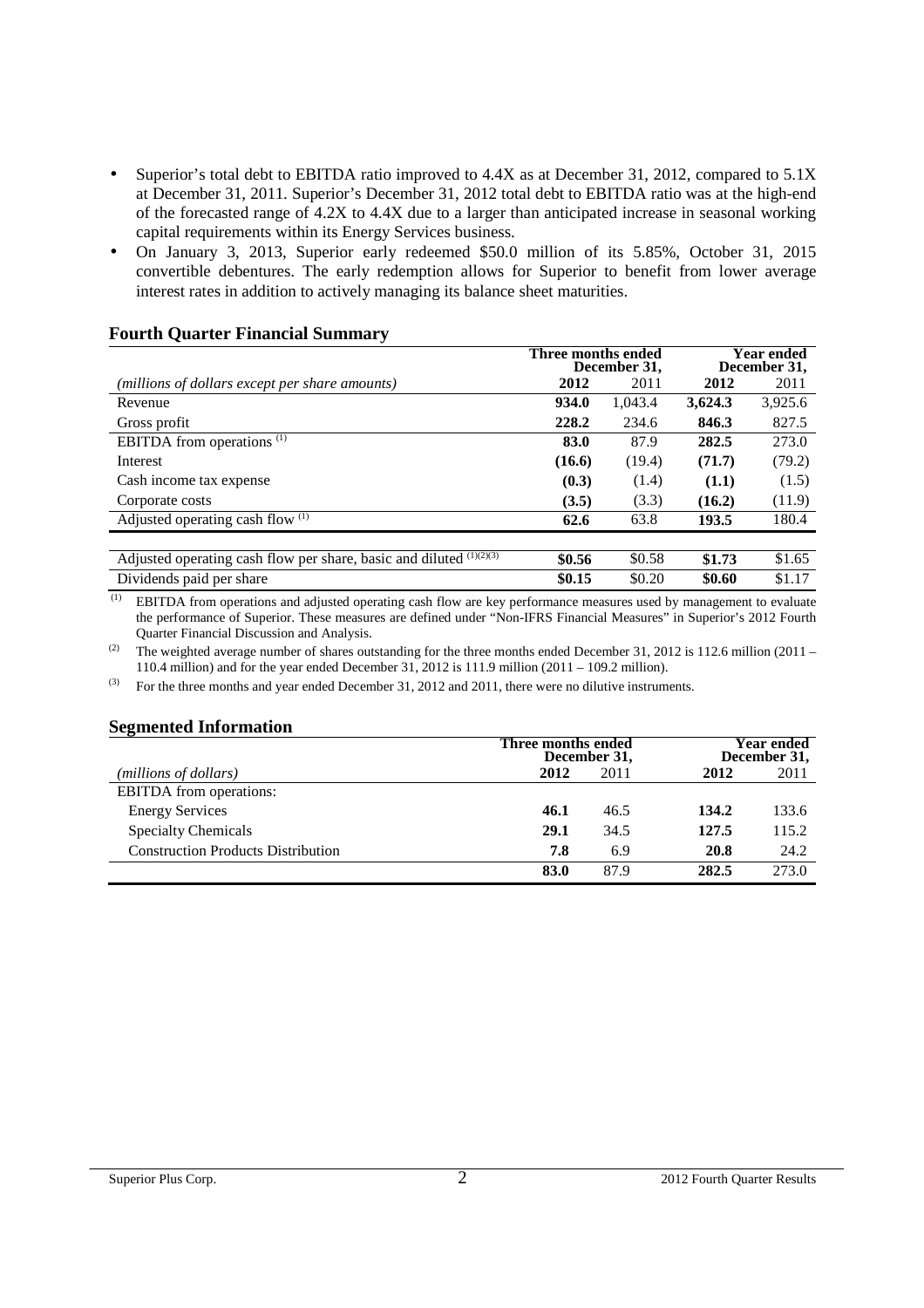## **Energy Services**

- Energy Services EBITDA from operations for the fourth quarter was \$46.1 million compared to \$46.5 million in the prior year quarter. Results were impacted by modestly higher contributions from all the businesses except for the fixed-price energy services business.
- The Canadian propane business generated gross profit of \$68.1 million in the fourth quarter compared to \$62.3 million in the prior year quarter due to improved average sales margins and sales volumes.
- Canadian propane average sales margins were 17.8 cents per litre in the fourth quarter compared to 16.9 cents per litre in the prior year quarter. The increase in the average sales margin was due to improved pricing on industrial and commercial contracts, benefits associated with a reduction in the wholesale cost of propane, and improvements to overall pricing management. These improvements were partially offset by a higher proportion of lower margin industrial volumes.
- Canadian propane distribution sales volumes were 15 million litres or 4% higher than the prior year quarter due to improved sales volumes in all lines of business except for agricultural. Sales volumes, specifically residential and commercial sale volumes, benefited from colder average temperatures across Canada throughout the fourth quarter.
- Average weather across Canada, as measured by degree days, for the fourth quarter was 11% colder than the prior year and 4% colder than the 5-year average.
- The U.S. refined fuels business generated gross profits of \$37.3 million in the fourth quarter compared to \$37.9 million in the prior year quarter. Gross profits were modestly lower than the prior year period due primarily to a reduced contribution from the heating oil segment which was offset in part by growth in the propane segment.
- U.S. refined fuels average sales margins were 8.7 cents per litre in the quarter, compared to 8.6 cents per litre in the prior year quarter. Sales margins were positively impacted by the reduced cost for wholesale propane and a higher contribution from residential propane sales volumes, offset by a higher proportion of lower margin automotive volumes and higher distillate supply costs.
- Sales volumes within the U.S. refined fuels business were 3% lower than the prior year. Sales volumes of residential heating oil relative to the prior year quarter were impacted by higher in-tank customer volumes due to unseasonably warm weather experienced in the first three quarters of 2012 which impacted the timing and size of residential customer tank fills for the quarter.
- Average weather for the U.S. refined fuel business, as measured by degree days, for the fourth quarter was 9% colder than the prior year but 6% warmer than the 5-year average. The impact of colder weather relative to the prior year quarter was more than offset by the impact of higher in-tank volumes as noted above.
- The fixed-price energy services business generated gross profits of \$6.3 million compared to \$10.3 million in the prior year quarter as reduced natural gas profits more than offset improved electricity gross profits. Lower natural gas gross profits were due to a reduction in sales volumes as a result of a reduced contribution from the residential segment which has been in decline due to a change in strategy in prior years to exit that market and focus on small commercial and industrial accounts. Improved electricity gross profits compared to the prior year quarter were due to the aggregation of new customers in the U.S. market.
- The supply portfolio management business generated gross profits of \$6.5 million in the fourth quarter compared to \$6.4 million in the comparative period, as market based trading conditions were consistent with the prior year.
- Operating expenses were \$83.5 million in the fourth quarter compared to \$83.3 million in the prior year quarter. Operating expenses were impacted by higher sales volumes in the Canadian propane business, offset by cost reduction initiatives implemented earlier in the year.
- Superior expects business conditions in 2013 for its Energy Services business will be similar to 2012. EBITDA from operations is anticipated to be higher in 2013 than in 2012 due in part to the assumption that weather will be consistent with the 5-year average in 2013. Superior's 2012 results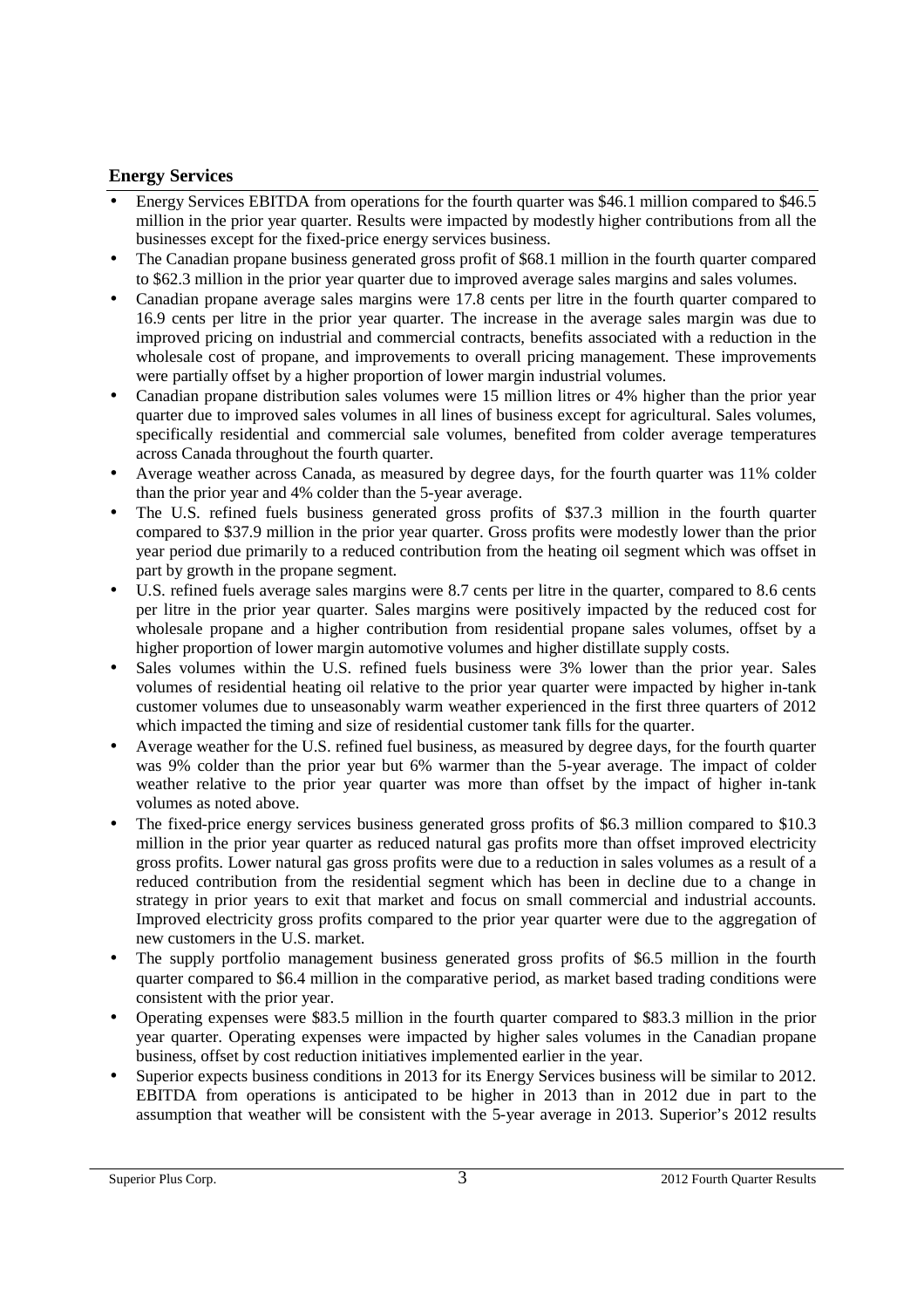were negatively impacted by warm weather, as average weather in the first quarter of 2012, as measured by degree days, across Canada and the Northeastern U.S. was at record or near record levels. Additionally, Superior expects to realize ongoing improvements in its financial results as a result of its business initiative activities which will more than offset a reduction in the contribution from the fixed-price energy services business due to exiting the Canadian residential market in prior years.

## **Specialty Chemicals**

- EBITDA from operations for the fourth quarter was \$29.1 million compared to \$34.5 million in the prior year quarter. Results in the prior year benefited from a \$3.7 million one-time insurance settlement as a result of a temporary production outage at its Buckingham, Quebec facility.
- Sodium chlorate gross profits, excluding the impact of the insurance settlement noted above, were higher than the prior year quarter due to higher sales volumes and lower average electricity costs. Average selling prices were consistent with the prior year quarter.
- Sodium chlorate sales volumes were 10% higher than the prior year quarter as a result of improved demand from North American and international customers. The market for sodium chlorate continues to be balanced due to a stable market for pulp.
- Chloralkali gross profits were lower than the prior year due to reduced sales volumes and lower average selling prices. Sales volumes in the fourth quarter were impacted by temporary production curtailments related to the completion of a mandatory bromine upgrade project at the Port Edwards, Wisconsin facility and a weak market for chlorine which resulted in reduced sales volumes for caustic products. The reduction in average selling prices for chloralkali products was due primarily to a weak pricing environment for chlorine due to reduced demand as noted above.
- Operating expenses were \$1.4 million higher than the prior year due to increased employee costs and general inflationary increases.
- As previously announced, Superior has approved an expansion of its hydrochloric acid production capacity at its Port Edwards, Wisconsin and Saskatoon, Saskatchewan facilities. Upon completion of both projects, Superior will have doubled its total hydrochloric acid production capacity to 360,000 wet metric tonnes. The expansion of the production capacity will allow Superior to optimize overall returns at both facilities by converting a larger portion of its chlorine into higher value hydrochloric acid. The Port Edwards project is anticipated to cost \$18 million with commercial production expected in the second quarter of 2014, the Saskatoon project is anticipated to cost \$25 million with commercial production expected in the fourth quarter of 2014. To date, cumulative costs of \$1.4 million have been incurred with respect to both projects.
- Superior expects business conditions in 2013 for its Specialty Chemicals business will be similar to 2012. EBITDA from operations, excluding the impact of the \$12.5 million one-time payment from TransCanada received in the third quarter of 2012, is anticipated to be modestly higher in 2013 due to improved performance of the chloralkali product segment as a result of higher gross profits from hydrochloric acid and modestly higher selling prices for caustic soda, which will more than offset reduced pricing for chlorine. Superior continues to see a stable market for sodium chlorate as a result of the current market for pulp. Superior also expects a stable market for chloralkali sales volumes and pricing as North American supply demand fundamentals continue to be balanced. The market for chloralkali continues to be supported by low natural gas prices.

## **Construction Products Distribution**

• EBITDA from operations for the fourth quarter was \$7.8 million, including one-time restructuring costs of \$2.3 million, compared to \$6.9 million in the prior year quarter. Excluding the impact of the restructuring costs noted above, results in the fourth quarter were higher than the prior year quarter due to lower operating costs.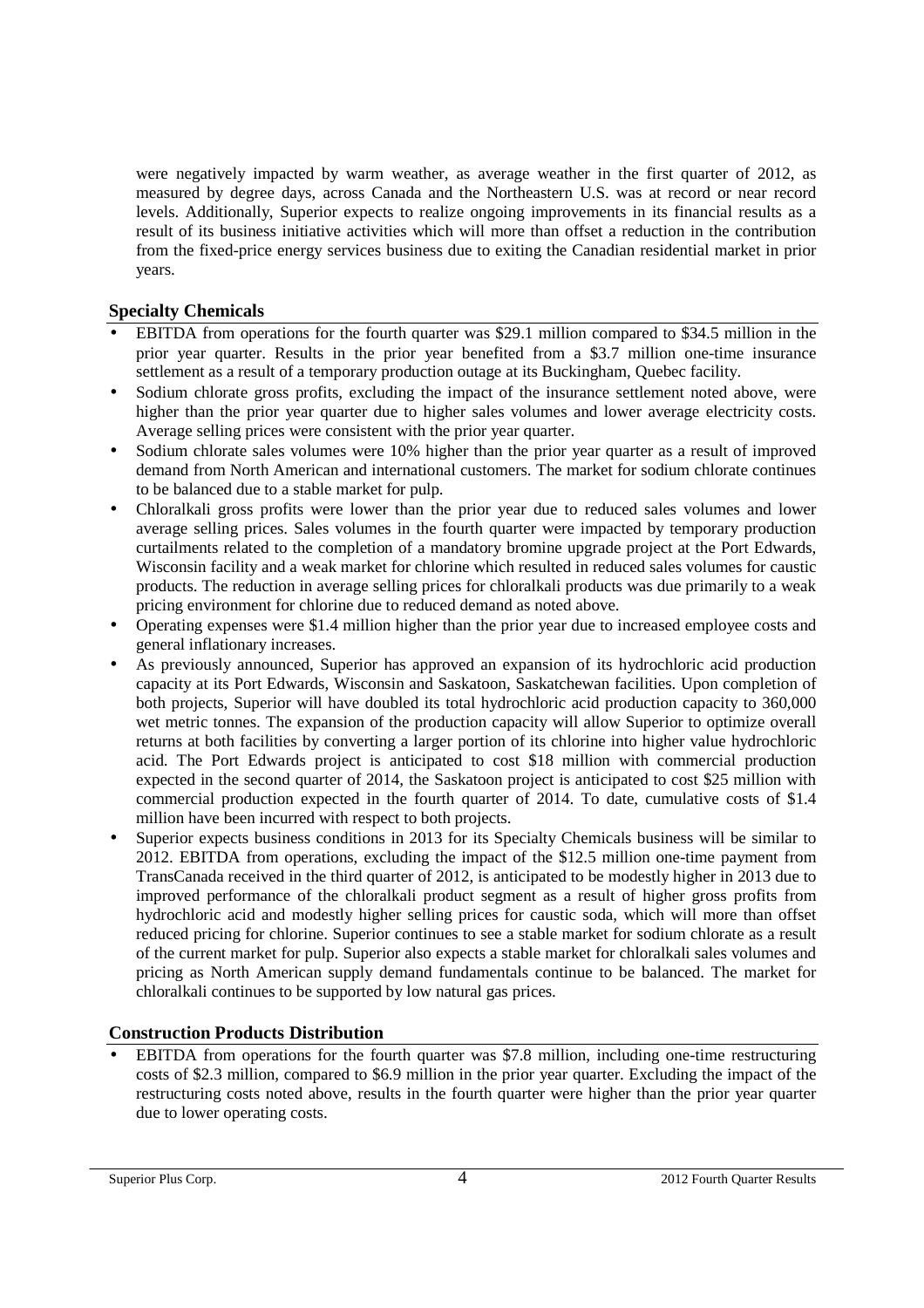- Gross profit was consistent with the prior year quarter as improved sales volumes more than offset weaker sales margins. Gypsum sales volumes were higher than the prior year quarter due to improved U.S. demand and the introduction of the full interiors product line into select U.S. markets that were previously acoustical ceiling focused. Canadian gypsum sales volumes were modestly lower than the prior year due to the closing of a number of branches as part of restructuring activities completed throughout 2012. Gypsum sales margins were impacted by sales mix due to the introduction of lower margin products, difficulties in passing through manufacturer price increases and ongoing general competitive pressures.
- Commercial and industrial insulation (C&I) sales volumes benefitted from improved project driven demand in addition to sales volumes associated with increased sales and marketing efforts throughout 2012. C&I gross margins were lower than the prior year due principally to sales mix and reduced product rebates.
- Operating expenses, including \$2.3 million in one-time restructuring costs (\$6.5 million year-to-date), were \$1.0 million lower than the prior year. The decrease in operating expenses, excluding the impact of restructuring costs, is due to operational restructuring completed throughout 2012, which was offset in part, by costs associated with higher sales volumes and inflationary increases on wages and other operating costs. Operating expenses as a percentage of sales, excluding restructuring costs, were lower than the prior year quarter.
- The Construction Products Distribution business recognized \$6.5 million in restructuring costs in 2012 associated with the closure or reorganization of 15 branches in 2012. The Construction Products Distribution business will continue to actively review all aspect of its operations to optimize its costs structure and improve gross margins. Significant restructuring activities or costs are not anticipated in 2013.
- Superior expects business conditions in 2013 for its Construction Products Distribution business to be similar to 2012 with slightly improving conditions in the U.S. and lower residential construction in Canada. EBITDA from operations is anticipated to be higher in 2013 than 2012 due in part to the absence of restructuring costs incurred in 2012. In addition, results will benefit from the ongoing business initiative activities. Superior continues to see difficult market conditions in both the residential and commercial segments in Canada and the U.S. Superior does not anticipate significant improvements in the end-use markets in the near term.

## **Corporate Related**

- Total interest expense for the fourth quarter was \$16.6 million compared to \$19.4 million in the prior year quarter. Interest expense was lower than the prior year quarter as a result of lower average debt levels due to Superior's ongoing focus to reduce its total debt levels.
- Corporate costs were \$3.5 million in the fourth quarter which was consistent with the prior year period.
- Superior's dividend re-investment program (DRIP) generated proceeds of \$3.6 million during the fourth quarter (\$14.2 million year-to-date). Proceeds from the DRIP will be used to reduce existing debt levels. The DRIP provides Superior's shareholders with the opportunity to reinvest their cash dividends in the future growth of the business at a 5% discount to the market price of Superior's common shares.
- Superior's total debt (including convertible debentures) to Compliance EBITDA improved to 4.4X as at December 31, 2012, compared to 5.1X as at December 31, 2011. Superior continues to make progress on reducing its total leverage by focusing on debt reduction, including reducing working capital requirements and improving business operations. See "Debt Management Update" for details on Superior's anticipated December 31, 2013 total debt to EBITDA ratio.
- On January 3, 2013, Superior early redeemed \$50.0 million of its 5.85%, October 31, 2015 convertible debentures. The early redemption allows for Superior to benefit from lower average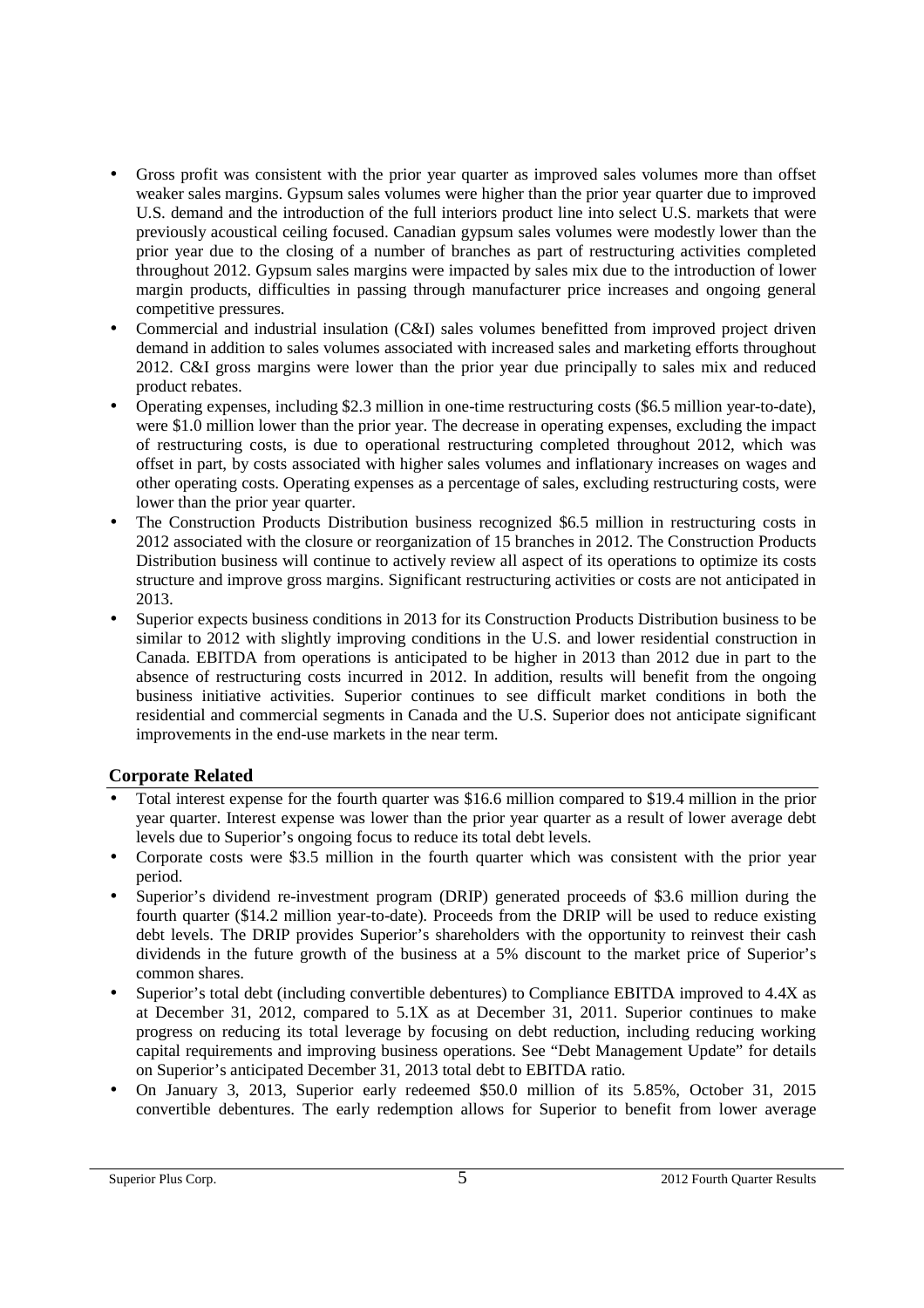interest rates in addition to actively managing its balance sheet maturities. Superior has no material balance sheet maturities which require refinancing in 2013.

## **CRA Income Tax Update**

On February 11, 2013, Superior received a proposal letter from Canada Revenue Agency ("CRA") which confirms the CRA's intent to challenge the tax consequences of Superior's corporate conversion transaction which occurred on December 31, 2008. The CRA has indicated in their proposal letter that they intend to challenge the transaction on the basis of the acquisition of control rules, in addition to the general anti-avoidance rules of the *Income Tax Act* (Canada). As previously disclosed on September 20, 2012, Superior anticipated receiving a proposal letter from CRA in due course. Superior has 30 days to respond to the letter. Superior's understanding is that the CRA will then proceed with a Notice of Reassessment for Superior's 2009, 2010 and 2011 taxation years. Superior is required to pay 50% of the resultant tax liability; Superior anticipates that the 50% payment required would be approximately \$10 million for 2009 through 2011 and approximately \$5 million for Superior's 2012 taxation year once that information is filed with CRA and then ultimately reassessed. Superior has 90 days from the Notice of Reassessment to prepare and file a Notice of Objection which would be reviewed by the CRA's appeals division. If the CRA is not in agreement with Superior's Notice of Objection, Superior has the option to file its case with the Tax Court of Canada. Superior anticipates that legal proceedings through the various tax courts would take between 2 to 4 years.

Superior remains confident in the appropriateness of its tax filing position and the expected tax consequences of the Conversion and intends to vigorously defend such position. Superior strongly believes that the acquisition of control or the general anti-avoidance rules do not apply to the Conversion and intends to file its future tax returns on a basis consistent with its view of the outcome of the Conversion. See press release "Superior Plus Corp. Provides Update on Review of Conversion Transaction and Settlement Related to Power Purchase Agreement with TransCanada" dated September 20, 2012, for additional details on this matter including the potential financial implications of a reassessment.

## **2013 Financial Outlook**

Superior expects 2013 AOCF per share of \$1.65 to \$1.95, consistent with the financial outlook provided at the third quarter of 2012. The increase in the mid-point of the 2013 financial outlook relative to the 2012 actual results is due to ongoing improvements in the businesses as a result of Superior's business initiative projects, average weather, as measured by degree days being consistent with the five year average, the absence of one-time restructuring costs which are offset in part by the absence of the onetime TransCanada payment received in third quarter 2012. Superior's 2013 financial outlook has been provided on the basis that Superior will continue to prepare and file its future tax returns on a basis consistent with its view of the outcome of the CRA's challenge of its corporate conversion transaction.

For additional details on the assumptions underlying the 2013 financial outlook, see Superior's 2012 Fourth Quarter Financial Discussion and Analysis.

## **Debt Management Update**

Superior's anticipated debt repayment for 2013 and total debt to EBITDA leverage ratio as at December 31, 2013, based on Superior's 2013 financial outlook is detailed in the chart below.

Superior has increased the high-end of its forecasted December 31, 2013 total debt to EBITDA range to 4.2X from the prior range of 4.0X provided at the third quarter of 2012 due to higher anticipated working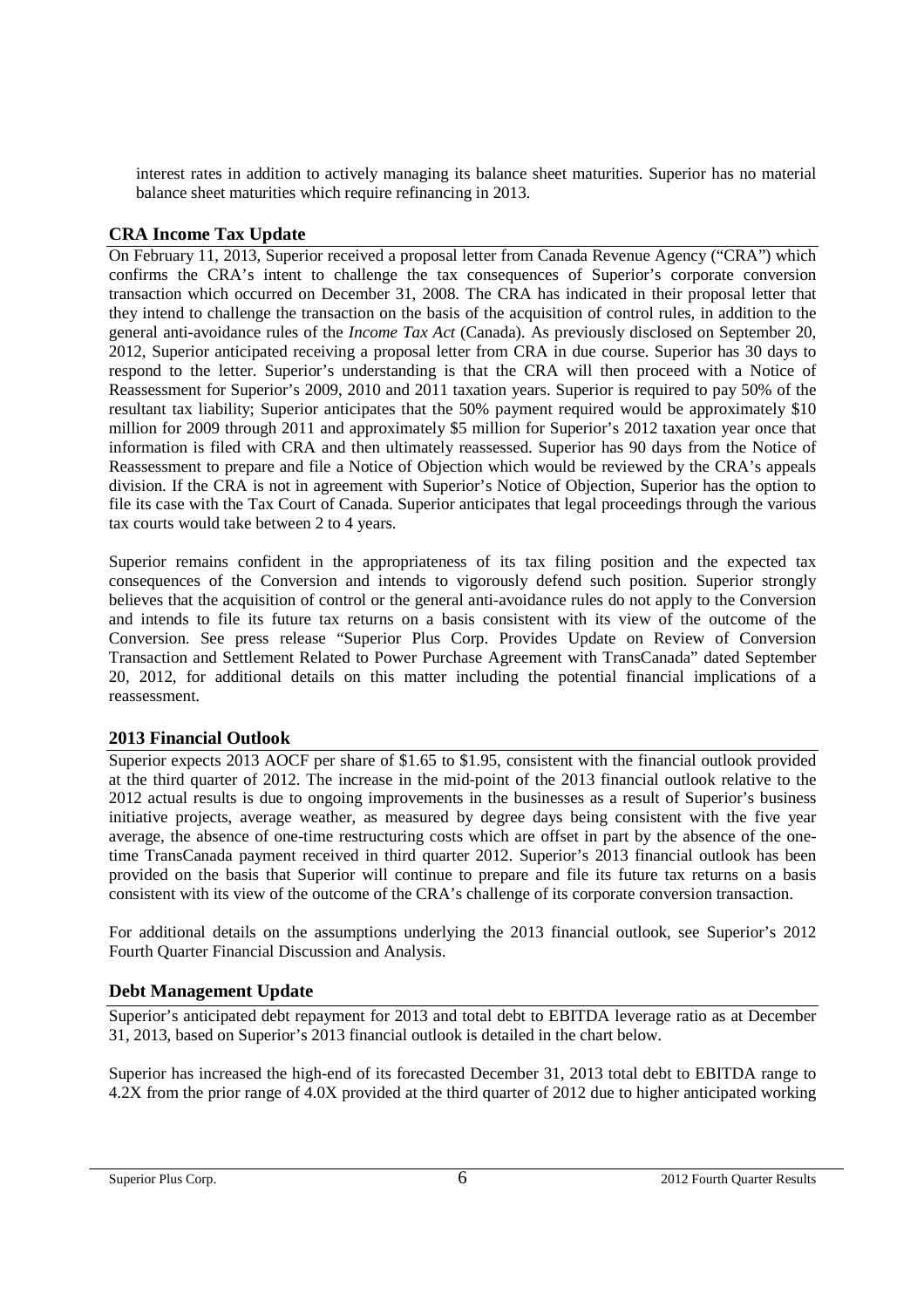|                                                                | (Dollar Per   | (Millions of  |
|----------------------------------------------------------------|---------------|---------------|
|                                                                | Share)        | Dollars)      |
| 2013 financial outlook AOCF per share – mid-point $(1)$        | 1.80          | 204.2         |
| Maintenance capital expenditures, net                          | (0.27)        | (30.2)        |
| Capital lease obligation repayments                            | (0.14)        | (15.5)        |
| Cash flow available for dividends and debt repayment before    |               |               |
| growth capital                                                 | 1.39          | 158.5         |
| Expansion of Port Edward's and Saskatoon facilities            | (0.25)        | (28.2)        |
| Other growth capital expenditures                              | (0.16)        | (18.1)        |
| Anticipated payments to CRA in relation to tax challenge $(2)$ | (0.13)        | (15.0)        |
| Proceeds from dividend reinvestment program                    | 0.12          | 13.6          |
| Estimated 2013 free cash flow available for dividend and       |               |               |
| debt repayment                                                 | 0.97          | 110.8         |
| Dividends (annualized)                                         | (0.60)        | (68.1)        |
| Total estimated debt repayment                                 | 0.37          | 42.7          |
| Estimated total debt to EBTIDA as at December 31, 2013         | $3.8X - 4.2X$ | $3.8X - 4.2X$ |
| Dividends (annualized)                                         | 0.60          | 68.1          |
| Calculated payout ratio after all capital expenditures and     |               |               |
| payment to CRA                                                 | 61%           | 61%           |

capital levels and the anticipated payment to CRA. Superior's targeted total debt to EBITDA remains unchanged at 3.5X to 4.0X.

(1) See "Financial Outlook" in Superior's 2012 Fourth Quarter Financial Discussion and Analysis for additional details including assumptions, definitions and risk factors.

(2) See "CRA Income Tax Update" for additional details.

## **President's Message**

I am pleased to report that 2012 was a year of significant accomplishments for Superior as we delivered improvements in our financial and operational performance. Superior recorded adjusted operating cash flow of \$1.73 per share in 2012 compared to \$1.65 per share in the prior year. In addition, Superior reduced its total leverage to 4.4x at December 31, 2012 from 5.1x at December 31, 2011. The business environment in 2012 continued to be challenging due in part to ongoing global economic uncertainty. Despite this environment, Superior's businesses continue to enjoy strong fundamentals and I am confident that our financial performance will continue to improve in 2013 and beyond.

During 2012 Superior executed a number of operational improvements which I view as key steps in improving not only our future financial performance but in meeting our goal of becoming a best-in-class operator in all our business segments. Areas where improvements were made in 2012 include:

- Upgrading the talent across the entire organization to ensure we have the right people to execute our business plans;
- Transitioning the Canadian Propane operations to a regional model from a centralized model;
- Addressing the information system requirements at our Canadian Propane operations which will result in the implementation of the ADD IT system throughout 2013 to facilitate ongoing improvements in customer service, forecasting, logistics and invoicing;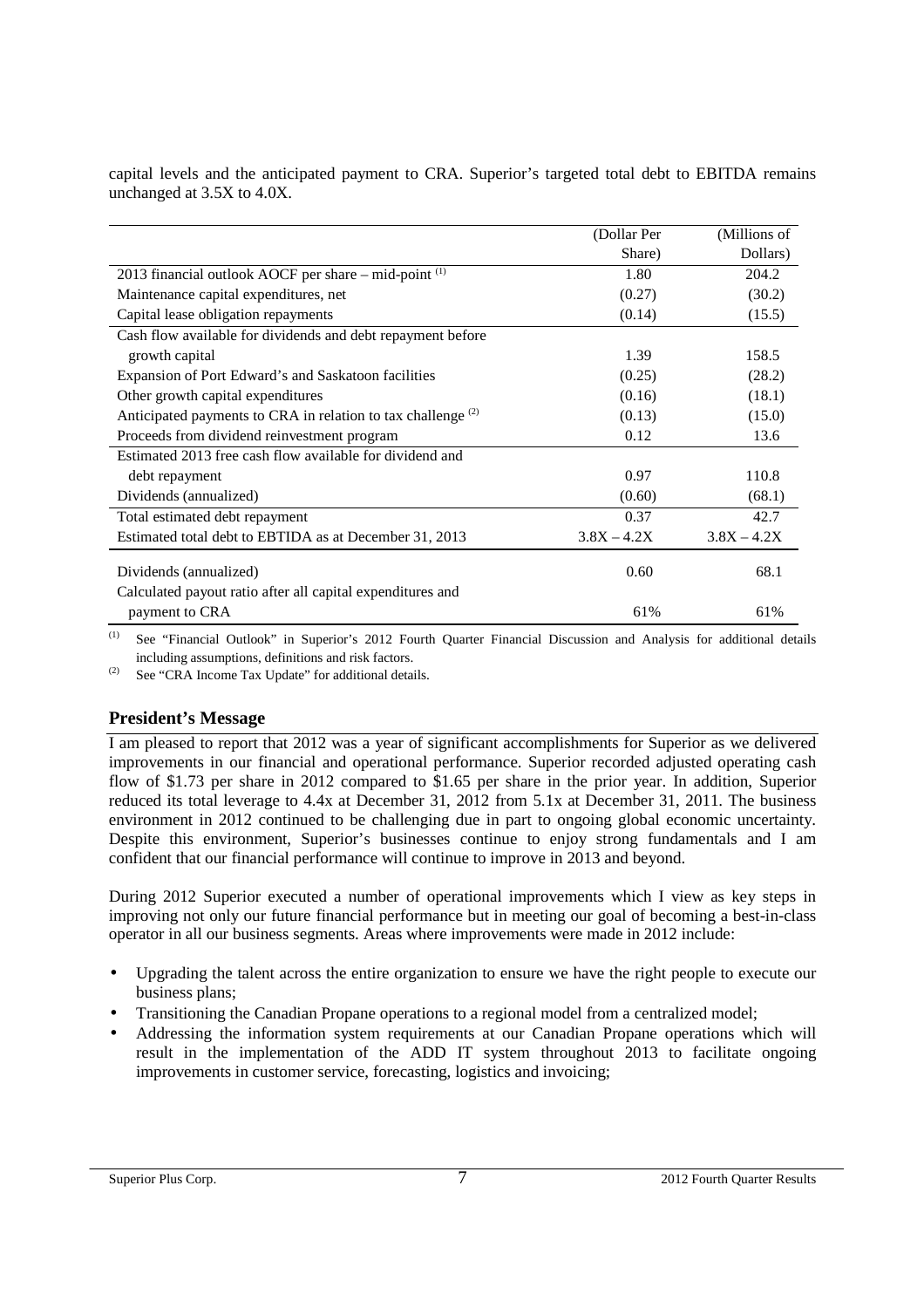- Assessment of the Construction Products Distribution segment's branch network, which resulted in adoption of a hub-and-spoke model to service large regional markets, enabling the closure of 15 individual branches at a cost of \$6.5 million; and
- Approval of \$42 million in capital expenditure to double the hydrochloric acid production capabilities in our Specialty Chemicals business.

### **Destination 2015**

As part of Superior's business transformation into a best-in-class organization we have implemented a number of business initiatives throughout our operations. This transformation is internally entitled *Destination 2015*. By developing a culture of continuous improvement, *Destination 2015* is intended to deliver ongoing improvements in operating and financial performance.

I want to stress to our shareholders that *Destination 2015* is not just an exercise in cost cutting. It is true that the improvements in our day-to-day processes will ensure that we run our businesses as efficiently as possible, which will translate into cost reductions in the years to come. The broader focus of *Destination 2015* is, however, to invest in our businesses to facilitate operational improvements and create a strong platform for future growth.

### **Enhancing our Core Competencies**

Although we remain committed to making improvements under *Destination 2015*, we will not lose sight of our core competencies. In fact, we intend to lever what we already do well as the basis for our future improvements. Our Energy Services and Construction Products Distribution businesses are distribution based and, therefore, it is important that we continue to focus on building best-in-class logistics capabilities within these business. Delivering our products and services on an accurate and timely basis is imperative.

Our Specialty Chemicals business not only manufactures high quality chemicals, but just as importantly, is a developer of technology that improves the operations of Superior and its customers. We will continue to foster and develop all of these competencies in 2013 and beyond.

### **Committed to Execution**

*Destination 2015* and the execution of our long-term business plan will not be without challenges and I want to assure all of our shareholders that we are up to the task. Superior's senior leadership team and I are fully committed to ensuring we execute in a timely and successful manner. Although the work will be arduous, the importance is simply too great. We can and will meet our objectives. We will do so by continuing to focus on execution of our initiatives, a central feature of which is holding those responsible for execution accountable across the entire organization. Accountability on our initiatives is the responsibility of our senior leadership team, and is based on the collective efforts of our whole organization. By providing our teams the appropriate leadership and sharing best practices across our entire organization, we are providing ourselves with the necessary framework and tools to ensure we meet our goal of becoming a best-in-class organization.

## **2013 Priorities**

Our priorities for 2013 are as follows:

- Superior will remain committed to executing on the initiatives that underpin *Destination 2015*;
- Superior will continue to focus on reducing the Company's total debt;
- Superior will continue to focus on improving asset productivity, inventory turnover and overall working capital management;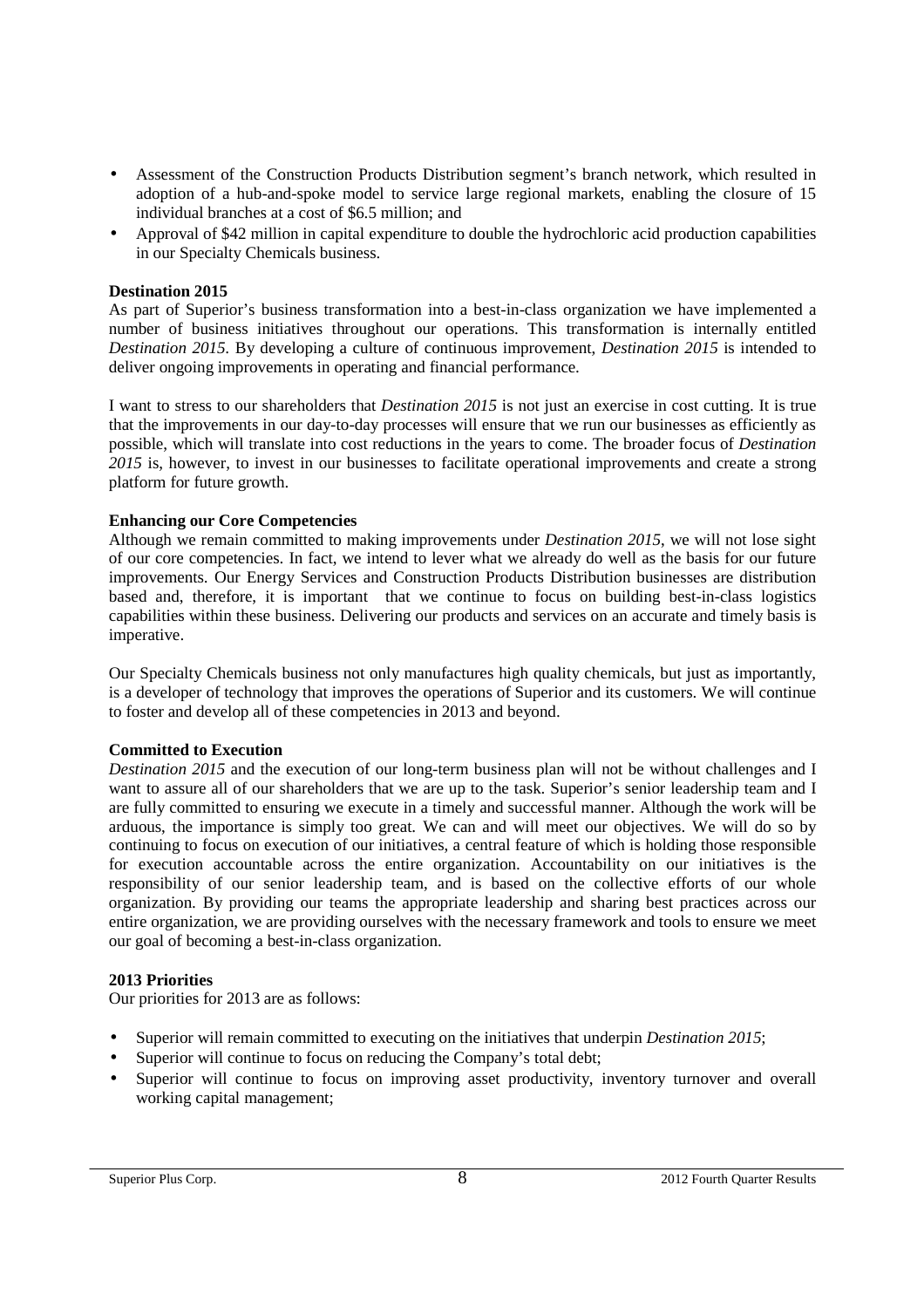- Superior will continue to focus on streamlining processes and improving management information systems to facilitate improved day-to-day management decisions and cost reduction initiatives, including the implementation of the ADD IT system in the Canadian Propane operations and an integration of the IT systems in the Construction Products Distribution business;
- Superior will continue to work towards building a customer-centric culture;
	- o It is vital that we understand the true costs of serving our customers, so we can intelligently price our services, while at the same time differentiating our services to our customers, thereby providing us with a competitive advantage; and
- Superior will continue to assess talent to ensure the business has the right people in key positions to facilitate and lead the execution of Superior's short and long-term business plans. Accountability for execution will be a priority across the entire organization.

### **Conclusion**

There is no doubt that 2013 will be a year of heavy lifting for Superior, but despite the challenges Superior is likely to encounter throughout this period, we will remain acutely focused on the execution of the initiatives underpinning *Destination 2015*. We will balance the need for timely execution of our longterm objectives with our awareness of the need to remain focused on the importance of our day-to-day operations.

By continuing to develop and build a cohesive leadership team we will develop and foster a culture of accountability and continuous improvement, which I view as the cornerstone of every best-in-class business. By achieving the goals of our business improvement initiatives, I am confident that we will complete our transformation into a best-in-class operator, realizing a range of operational and financial improvements over the short-term, medium-term and long-term.

### **Acknowledgements**

Superior's success will ultimately be due to the hard work and dedication of our more than 4,500 employees. I would like to thank each of our employees for your commitment to your respective businesses. I look forward to working with all of Superior's employees as well as each of Superior's directors in the coming year. On behalf of the entire organization, I would like to thank our securityholders for your continued support and confidence in Superior.

On behalf of the Board of Directors, signed "Luc Desjardins" President and Chief Executive Officer

## **2012 Detailed Fourth Quarter Results**

Superior's 2012 Fourth Quarter Financial Discussion and Analysis is attached and is also available on Superior's website at www.superiorplus.com under the Investor Relations section.

## **2012 Fourth Quarter and Annual Results Conference Call**

Superior will be conducting a conference call and webcast for investors, analysts, brokers and media representatives to discuss the 2012 Fourth Quarter Results at 8:30 a.m. MDT on Friday, February 15, 2013. To participate in the call, dial:1-866-226-1792. An archived recording of the call will be available for replay until midnight, April 15, 2013. To access the recording, dial: 1-800-408-3053 and enter pass code 5664915 followed by the # key. Internet users can listen to the call live, or as an archived call, on Superior's website at www.superiorplus.com.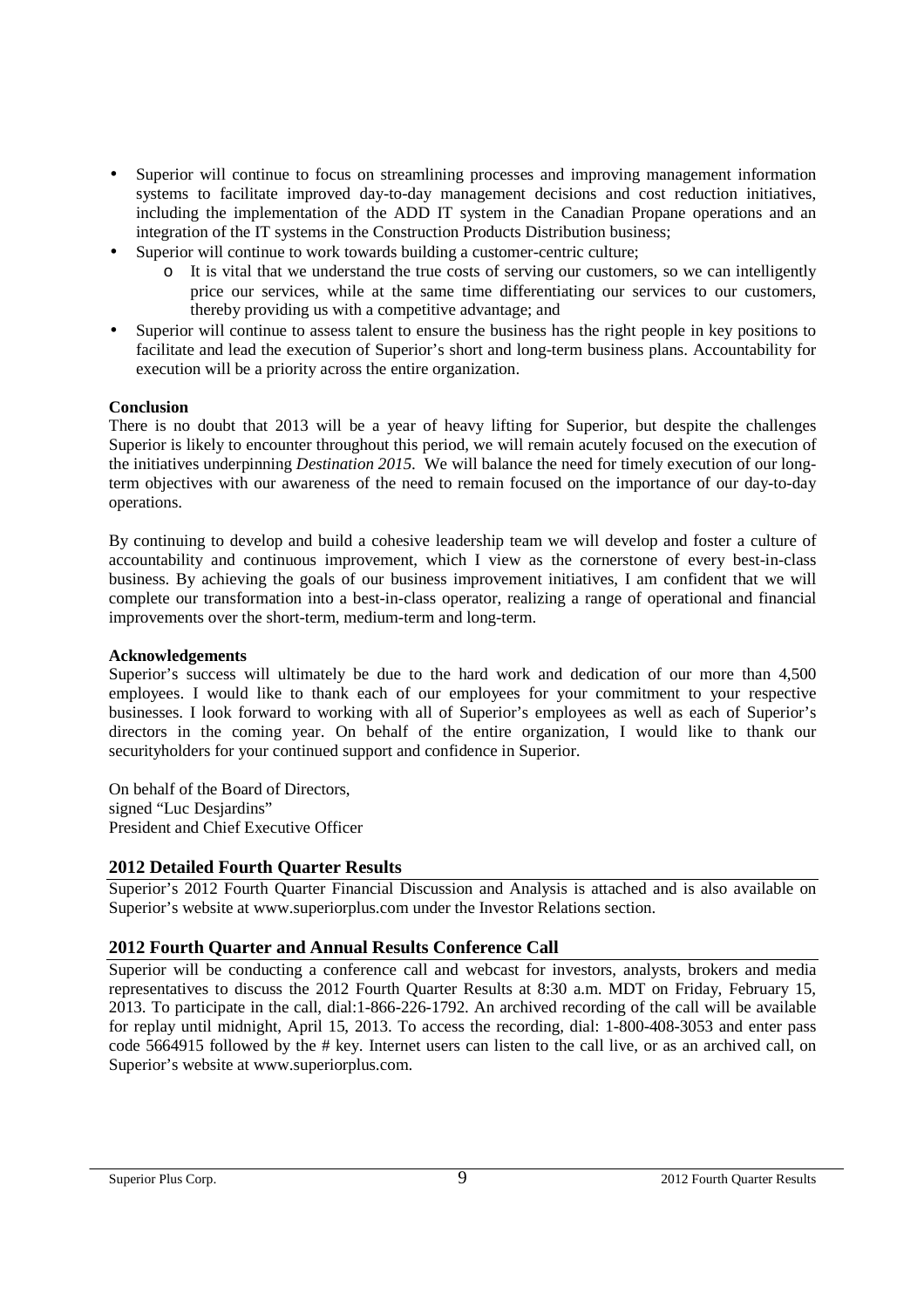## **Forward Looking Information**

Certain information included herein is forward-looking information within the meaning of applicable Canadian securities laws. Forward-looking information may include statements regarding the objectives, business strategies to achieve those objectives, expected financial results (including those in the area of risk management), economic or market conditions, and the outlook of or involving Superior, Superior LP and its businesses. Such information is typically identified by words such as "anticipate", "believe", "could", "estimate", "expect", "plan", "intend", "forecast", "future", "guidance", "may", "predict", "project", "should", "strategy", "target", "will" or similar expressions suggesting future outcomes.

Forward-looking information in this Financial Discussion and Analysis (FD&A) includes future financial position, consolidated and business segment outlooks, expected EBITDA from operations, expected adjusted operating cash flow (AOCF) and adjusted operating cash flow per share, expected leverage ratios and debt repayment, debt management summary, business strategy and objectives, development plans and programs, business expansion and improvement projects, expected timing of commercial production associated therewith, market conditions in Canada and the U.S., expected tax consequences of the Conversion, the expected challenge by the CRA of the tax consequences of the Conversion (and the expected timing and impact of such process including any payment of taxes and the quantum of such payments), future income taxes, the impact of proposed changes to Canadian tax legislation or U.S. tax legislation, future economic conditions, future exchange rates and exposure to such rates, dividend strategy, anticipated DRIP proceeds, payout ratio, expected weather, commodity prices and costs, the impact of contracts for commodities, demand for chemicals including sodium chlorate and chloralkali, effect of operational and technological improvements, business enterprise system upgrade plans, future account receivable levels, regulatory compliance costs, the impact of ongoing legal proceedings, expected life of facilities and statements regarding net working capital and capital expenditure requirements of Superior or Superior Plus LP.

Forward-looking information is provided for the purpose of providing information about management's expectations and plans about the future and may not be appropriate for other purposes. Forward-looking information herein is based on various assumptions and expectations that Superior believes are reasonable in the circumstances. No assurance can be given that these assumptions and expectations will prove to be correct. Those assumptions and expectations are based on information currently available to Superior, including information obtained from third party industry analysts and other third party sources, and the historic performance of Superior's businesses. Such assumptions include anticipated financial performance, current business and economic trends, the amount of future dividends paid by Superior, business prospects, availability and utilization of tax basis, regulatory developments, currency, exchange and interest rates, trading data, cost estimates, our ability to obtain financing on acceptable terms, the assumptions set forth under the "Financial Outlook" section of this FD&A and are subject to the risks and uncertainties set forth below.

By its very nature, forward-looking information involves numerous assumptions, risks and uncertainties, both general and specific. Should one or more of these risks and uncertainties materialize or should underlying assumptions prove incorrect, as many important factors are beyond our control, Superior's or Superior LP's actual performance and financial results may vary materially from those estimates and intentions contemplated, expressed or implied in the forward-looking information. These risks and uncertainties include incorrect assessments of value when making acquisitions, increases in debt service charges, the loss of key personnel, fluctuations in foreign currency and exchange rates, inadequate insurance coverage, liability for cash taxes, counterparty risk, compliance with environmental laws and regulations, our ability to access external sources of debt and equity capital, and the risks identified in (i) this FD&A under the heading "Risk Factors" and (ii) Superior's most recent Annual Information Form. The preceding list of assumptions, risks and uncertainties is not exhaustive.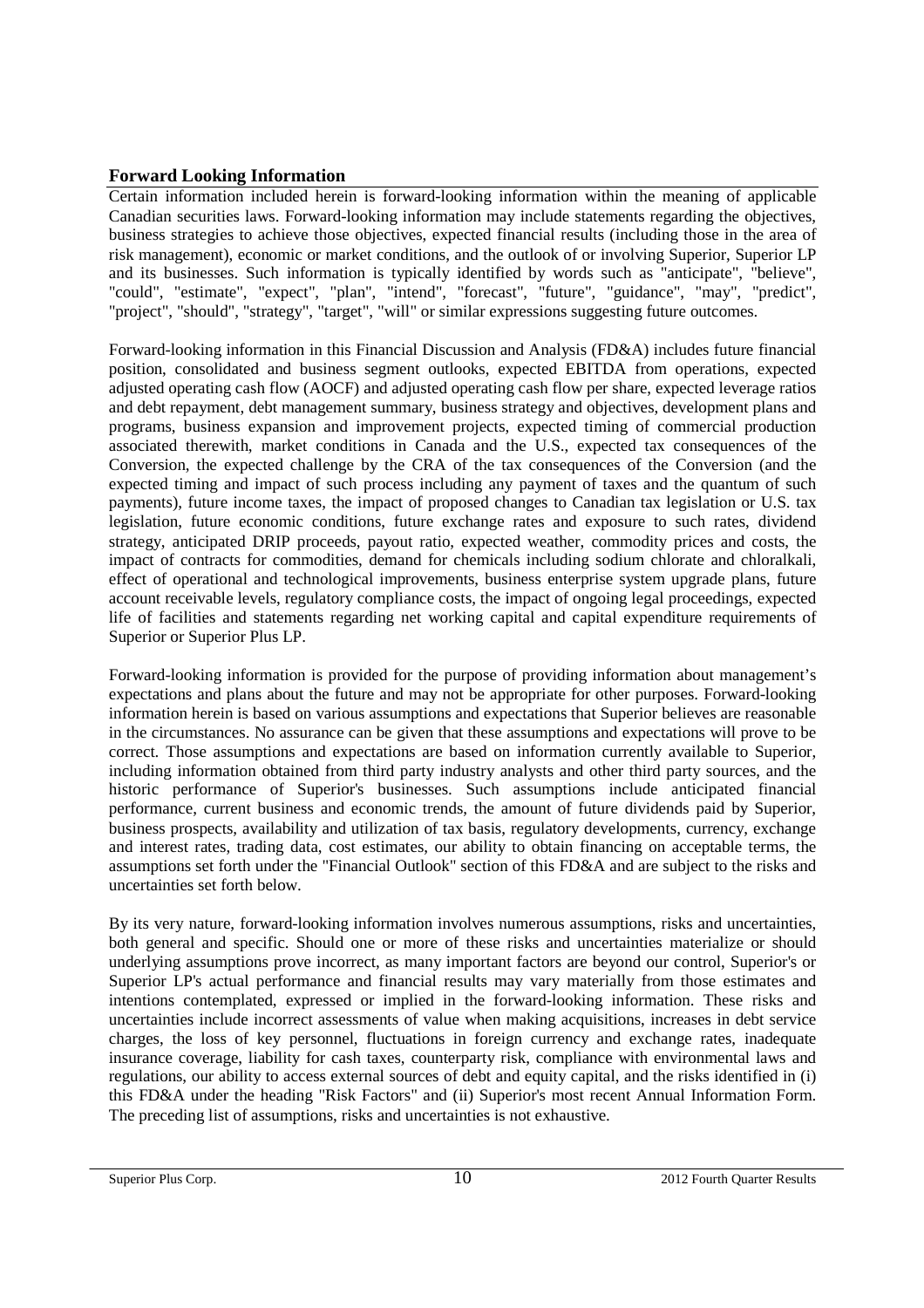When relying on our forward-looking information to make decisions with respect to Superior, investors and others should carefully consider the preceding factors, other uncertainties and potential events. Any forward-looking information is provided as of the date of this FD&A and, except as required by law, neither Superior nor Superior LP undertakes to update or revise such information to reflect new information, subsequent or otherwise. For the reasons set forth above, investors should not place undue reliance on forward-looking information.

For more information about Superior, visit our website at www.superiorplus.com or contact:

| <b>Wayne Bingham</b> | <b>Executive Vice-President and Chief Financial Officer</b> |
|----------------------|-------------------------------------------------------------|
|                      | E-mail: wbingham@superiorplus.com                           |
|                      | Phone: (403) 218-2951 / Fax: (403) 218-2973                 |
| <b>Jay Bachman</b>   | Vice-President, Investor Relations and Treasurer            |
|                      | E-mail: jbachman@superiorplus.com                           |
|                      | Phone: (403) 218-2957 / Fax: (403) 218-2973                 |
|                      | Toll Free: 1-866-490-PLUS (7587)                            |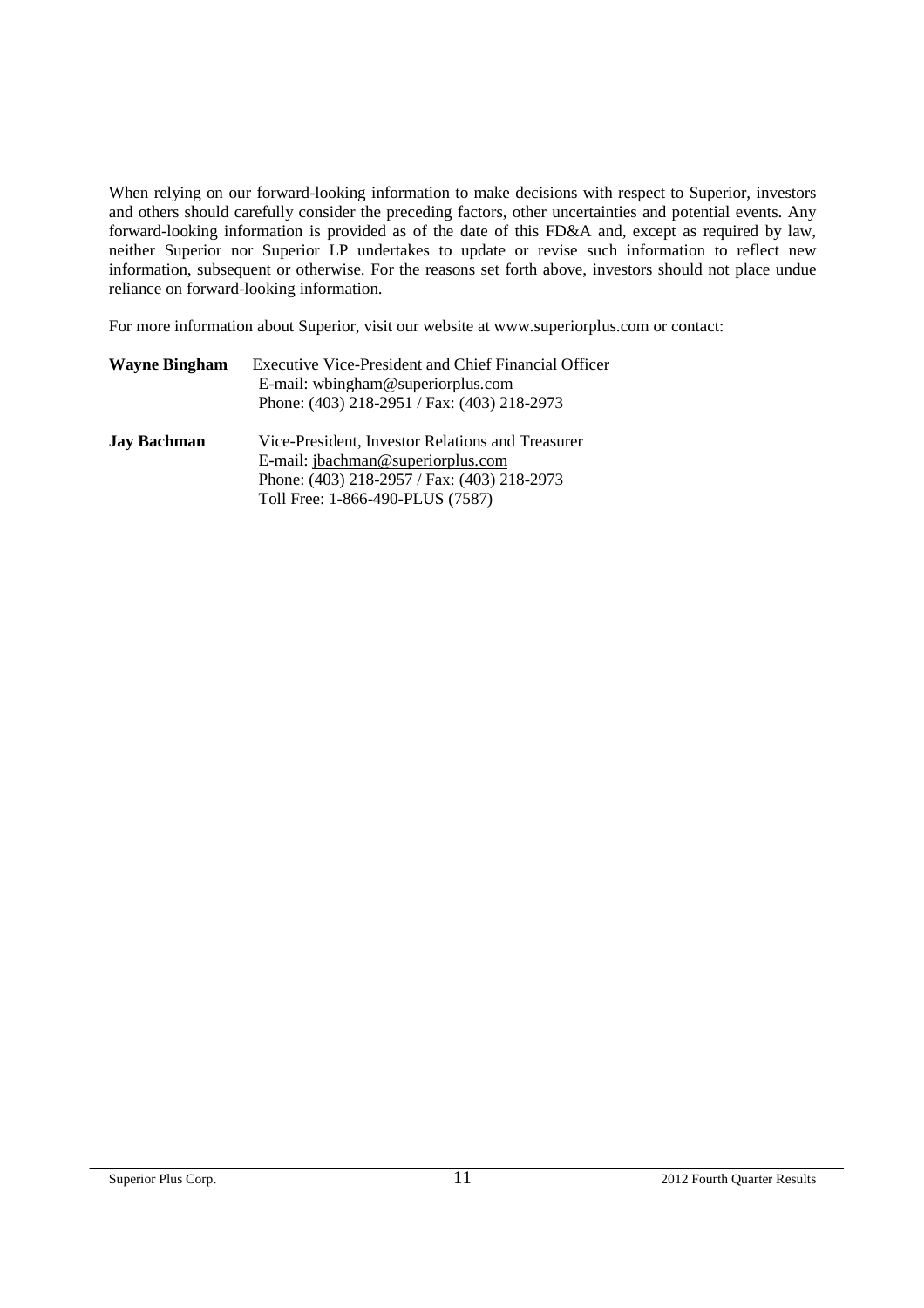## **Financial Discussion of 2012 Fourth Quarter and 2012 Year End Results February 14, 2013**

The following Financial Discussion is a review of the financial performance and position of Superior Plus Corp. (Superior) as at December 31, 2012 and for the three and twelve months ended December 31, 2012 and 2011. The information in this Financial Discussion is current to February 14, 2013. This Financial Discussion should be read in conjunction with Superior's audited consolidated financial statements and notes thereto as at and for the twelve months ended December 31, 2012 and its unaudited condensed consolidated financial statements as at and for the three and twelve months ended December 31, 2012 and 2011.

The accompanying unaudited condensed consolidated financial statements of Superior were prepared by and are the responsibility of Superior's management. Superior's unaudited condensed consolidated financial statements were prepared in accordance with *International Accounting Standard 34 Interim Financial Reporting* as issued by the International Accounting Standards Board (IASB). Dollar amounts in this Financial Discussion are expressed in Canadian dollars and millions except where otherwise noted.

### **Overview of Superior**

Superior is a diversified business corporation. Superior holds 99.9% of Superior Plus LP (Superior LP), a limited partnership formed between Superior General Partner Inc. (Superior GP) as general partner and Superior as limited partner. Superior owns 100% of the shares of Superior GP and Superior GP holds 0.1% of Superior LP. The cash flow of Superior is solely dependent on the results of Superior LP and is derived from the allocation of Superior LP's income to Superior by means of partnership allocations. Superior, through its ownership of Superior LP and Superior GP, has three operating segments: the Energy Services segment, which includes a Canadian propane distribution business, a U.S. refined fuels distribution business, a fixed-price energy services business and a supply portfolio management business; the Specialty Chemicals segment; and the Construction Products Distribution segment.

|                                                                                  | Three months ended<br>December 31, | Twelve months ended<br>December 31, |        |        |
|----------------------------------------------------------------------------------|------------------------------------|-------------------------------------|--------|--------|
| (millions of dollars except per share amounts)                                   | 2012                               | 2011                                | 2012   | 2011   |
| EBITDA from operations: $(1)$                                                    |                                    |                                     |        |        |
| <b>Energy Services</b>                                                           | 46.1                               | 46.5                                | 134.2  | 133.6  |
| <b>Specialty Chemicals</b>                                                       | 29.1                               | 34.5                                | 127.5  | 115.2  |
| <b>Construction Products Distribution</b>                                        | 7.8                                | 6.9                                 | 20.8   | 24.2   |
|                                                                                  | 83.0                               | 87.9                                | 282.5  | 273.0  |
| Interest expense                                                                 | (16.6)                             | (19.4)                              | (71.7) | (79.2) |
| Cash income tax expense                                                          | (0.3)                              | (1.4)                               | (1.1)  | (1.5)  |
| Corporate costs                                                                  | (3.5)                              | (3.3)                               | (16.2) | (11.9) |
| Adjusted operating cash flow $^{(1)}$                                            | 62.6                               | 63.8                                | 193.5  | 180.4  |
|                                                                                  |                                    |                                     |        |        |
| Adjusted operating cash flow per share <sup>(2)</sup> , basic <sup>(2)</sup> and |                                    |                                     |        |        |

#### **Fourth Quarter Results Summary of Adjusted Operating Cash Flow**

(1) Earnings before interest, taxes, depreciation and amortization (EBITDA) and adjusted operating cash flow are not IFRS measures. See "Non-IFRS Financial Measures".

**\$0.56**

\$0.58

The weighted average number of shares outstanding for the three months ended December 31, 2012, is 112.6 million (2011 – 110.4 million) and for the twelve months ended December 31, 2012, is 111.9 million (2011 – 109.2 million).

(3) For the three and twelve months ended December 31, 2012 and 2011, there were no dilutive instruments.

diluted $(3)$ 

 **\$1.73** \$1.65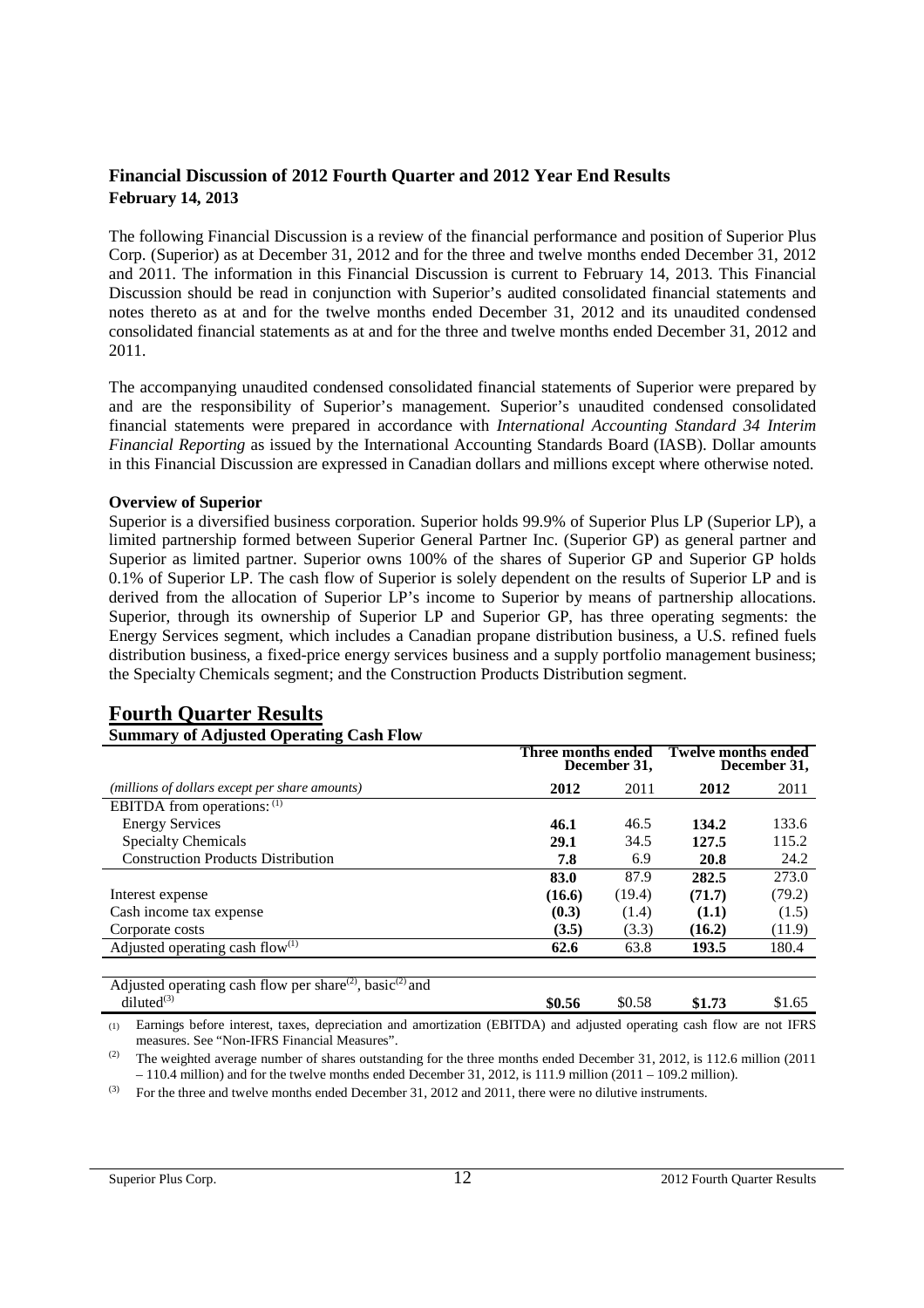|       |                                                 | Three months ended       |              |                    | <b>Twelve months</b> |
|-------|-------------------------------------------------|--------------------------|--------------|--------------------|----------------------|
|       |                                                 |                          | December 31, | ended December 31, |                      |
|       | (millions of dollars)                           | 2012                     | 2011         | 2012               | 2011                 |
|       | Net cash flow from operating activities         | 21.6                     | 14.8         | 347.9              | 291.2                |
| Add:  | Non cash interest expense                       | 1.6                      | 3.0          | 6.7                | 8.0                  |
| Less: | Increase (decrease) in non-cash working capital | 57.9                     | 69.8         | (81.6)             | (30.1)               |
|       | Income tax expense                              | (0.3)                    | (1.4)        | (1.1)              | (1.5)                |
|       | Finance costs recognized in net earnings        | (18.2)                   | (20.7)       | (77.6)             | (85.5)               |
|       | Gain on debenture redemption                    | $\overline{\phantom{0}}$ | (1.7)        | (0.8)              | (1.7)                |
|       | <b>Adjusted operating cash flow</b>             | 62.6                     | 63.8         | 193.5              | 180.4                |

### **Adjusted Operating Cash Flow Reconciled to Net Cash Flow from Operating Activities** (1)

See the unaudited condensed consolidated financial statements for net cash flow from operating activities and changes in non-cash working capital.

Fourth quarter adjusted operating cash flow was \$62.6 million, a decrease of \$1.2 million or 2% from the prior year quarter. The decrease in adjusted operating cash flow was primarily due to lower operating results at Specialty Chemicals offset in part by lower interest costs. Adjusted operating cash flow of \$0.56 per share, decreased by \$0.02 per share as compared to the prior year quarter due to a 2% decrease in adjusted operating cash flow as noted above and a 2% increase in the weighted average number of shares outstanding. The average number of shares outstanding increased in 2012 as a result of shares issued from Superior's Dividend Reinvestment Program and Optional Share Purchase Plan (DRIP).

Adjusted operating cash flow for the year ended December 31, 2012 was \$193.5 million, an increase of \$13.1 million or 7% from the prior year. The increase in adjusted operating cash flow was due to increased EBITDA from operations of Specialty Chemicals and lower interest costs offset in part by lower EBITDA from operations of Construction Products Distribution and higher corporate costs. Adjusted operating cash flow per share was \$1.73 per share for the year ended December 31, 2012, an increase of \$0.08 per share or 5% due to the increase in adjusted operating cash flow as noted above, offset in part by a 2% increase in the weighted average number of shares outstanding. The average number of shares outstanding increased in 2012 as a result of shares issued from Superior's DRIP.

The net earnings for the fourth quarter were \$14.2 million, compared to a net loss of \$231.4 million in the prior year quarter. Net earnings were primarily impacted by a reduction in impairments as the prior year quarter included an impairment charge of \$300.6 million and lower operating costs offset in part by unrealized losses on financial instruments in the current quarter and higher income tax expense. The change in the unrealized losses on financial instruments was due principally to losses in the current quarter on Superior's foreign currency financial derivatives compared to the prior year quarter as a result of fluctuations in the spot and forward price for U.S. dollars. Revenues of \$934.0 million were \$109.4 million lower than the prior year quarter due to lower Energy Services revenue as a result of lower propane prices offset in part by higher revenue at Construction Products Distribution as a result of increased sales volumes and the introduction of new products. Gross profit of \$228.2 million was \$6.4 million lower than the prior year quarter primarily due to decreased Energy Services gross profits due to reduced sales volumes and gross margins and Specialty Chemical gross profits due to lower gross margins. Operating expenses of \$177.9 million in the fourth quarter were \$10.8 million lower than in the prior year quarter due to reduced amortization expense offset by lower risk reserve funding credits offset in part by \$2.3 million of restructuring costs incurred at Construction Products Distribution and \$3.0 million incurred at Energy Services. Total income tax recovery for the fourth quarter was \$0.9 million compared to income tax recovery of \$43.7 million in the prior year quarter. The decrease in income tax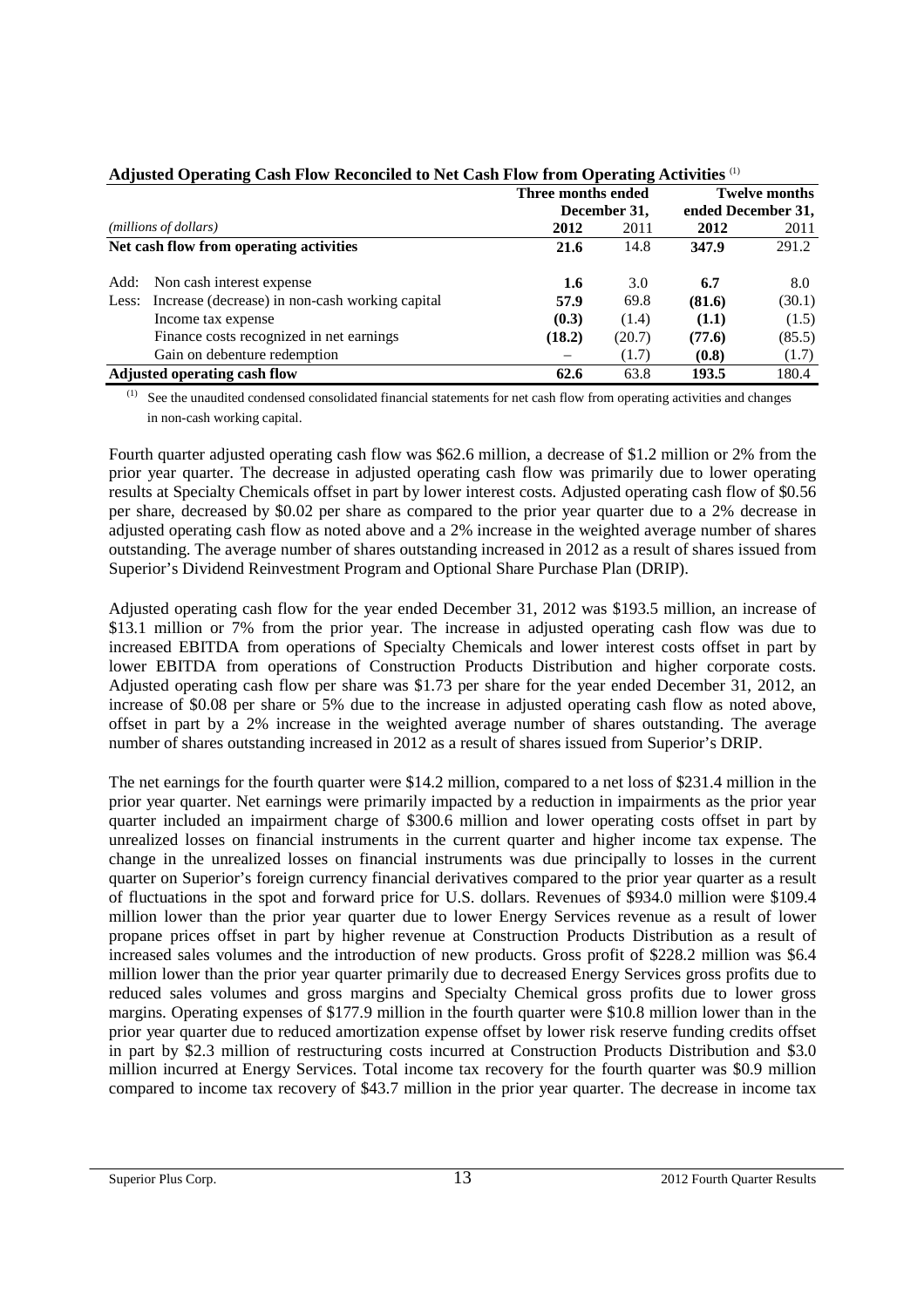recovery was due to higher net earnings in the fourth quarter of 2012 as the prior year quarter included an impairment charge of \$300.6 million.

Superior had net earnings of \$93.1 million for 2012, compared to a net loss of \$302.6 million for 2011. The increase in net earnings was due to a reduction in impairments as the prior year included an impairment charge of \$378.6 million, higher gross profits, lower operating costs and gains on financial instruments. Consolidated revenues of \$3,624.3 million in 2012 were \$301.3 million lower than in the prior year. This was due primarily to lower Energy Services revenue as a result of lower commodity prices and sales volumes, offset in part by higher Specialty Chemicals revenue due to a more profitable sales mix and higher sales volumes and higher Construction Products Distribution revenue due to improved sales volumes and the introduction of new products. Gross profit of \$846.3 million was \$18.8 million higher than in the prior year due to improved gross profit at Specialty Chemicals and Construction Products Distribution due to increased sales volumes, offset in part by lower gross profit at Energy Services due to lower sales volumes.

Operating expenses of \$694.0 million in 2012 were \$12.7 million lower than in the prior year, due to the reduced amortization expense offset in part by restructuring costs incurred by Construction Products Distribution and higher corporate costs. The decrease in amortization expense was due to the impairment of Energy Services intangible assets, which was recorded in 2011. Restructuring costs of \$6.5 million were incurred by Construction Products Distribution as part of its efforts to optimize the cost structure and \$4.2 million was incurred at Energy Services. Corporate costs were higher than in the prior year due to increased long-term incentive costs, which resulted from the increase in Superior's share price and severance costs offset in part by year-end accrual adjustments. Total interest expense of \$77.6 million was \$7.9 million lower than in the prior year due principally to lower average debt throughout the year due to lower net working capital and higher cash flow. Unrealized gains on financial instruments were \$32.1 million in 2012 compared to unrealized losses of \$9.7 million in the prior year. The increase in unrealized gains from the prior year is primarily due to higher unrealized gains in the current year on natural gas forward contracts due to fluctuations in the spot prices of natural gas. Gains or losses on Superior's various financial instruments are without consideration of the fair value of the underlying customer or supplier commitment.

Total income tax expense was \$9.0 million for 2012 compared to a recovery of \$50.4 million for 2011. The increase in income tax expense was due to higher net earnings in 2012 as the prior year included an impairment charge recorded to intangible assets and goodwill which resulted in a net loss.

#### **Energy Services**

Energy Services' condensed operating results for 2012 and 2011;

|                                                       | Three months ended<br>December 31, |         | <b>Twelve months ended</b> |                      |  |
|-------------------------------------------------------|------------------------------------|---------|----------------------------|----------------------|--|
| (millions of dollars)                                 | 2012                               | 2011    | 2012                       | December 31,<br>2011 |  |
| $Revenue$ <sup>(1)</sup>                              | 602.2                              | 727.6   | 2,301.6                    | 2,686.1              |  |
| Cost of sales <sup><math>(1)</math></sup>             | (472.6)                            | (597.8) | (1,854.2)                  | (2,230.9)            |  |
| Gross profit                                          | 129.6                              | 129.8   | 447.4                      | 455.2                |  |
| Less: Cash operating and administrative $costs^{(1)}$ | (83.5)                             | (83.3)  | (313.2)                    | (321.6)              |  |
| <b>EBITDA</b> from operations                         | 46.1                               | 46.5    | 134.2                      | 133.6                |  |

(1)In order to better reflect the results of its operations, Superior has reclassified certain amounts for purposes of this Financial Discussion to present its results as if it had accounted for various transactions as accounting hedges. See "Reconciliation of Divisional Segmented Revenue, Cost of Sales and Cash Operating and Administrative Costs Included in this Financial Discussion" for detailed amounts.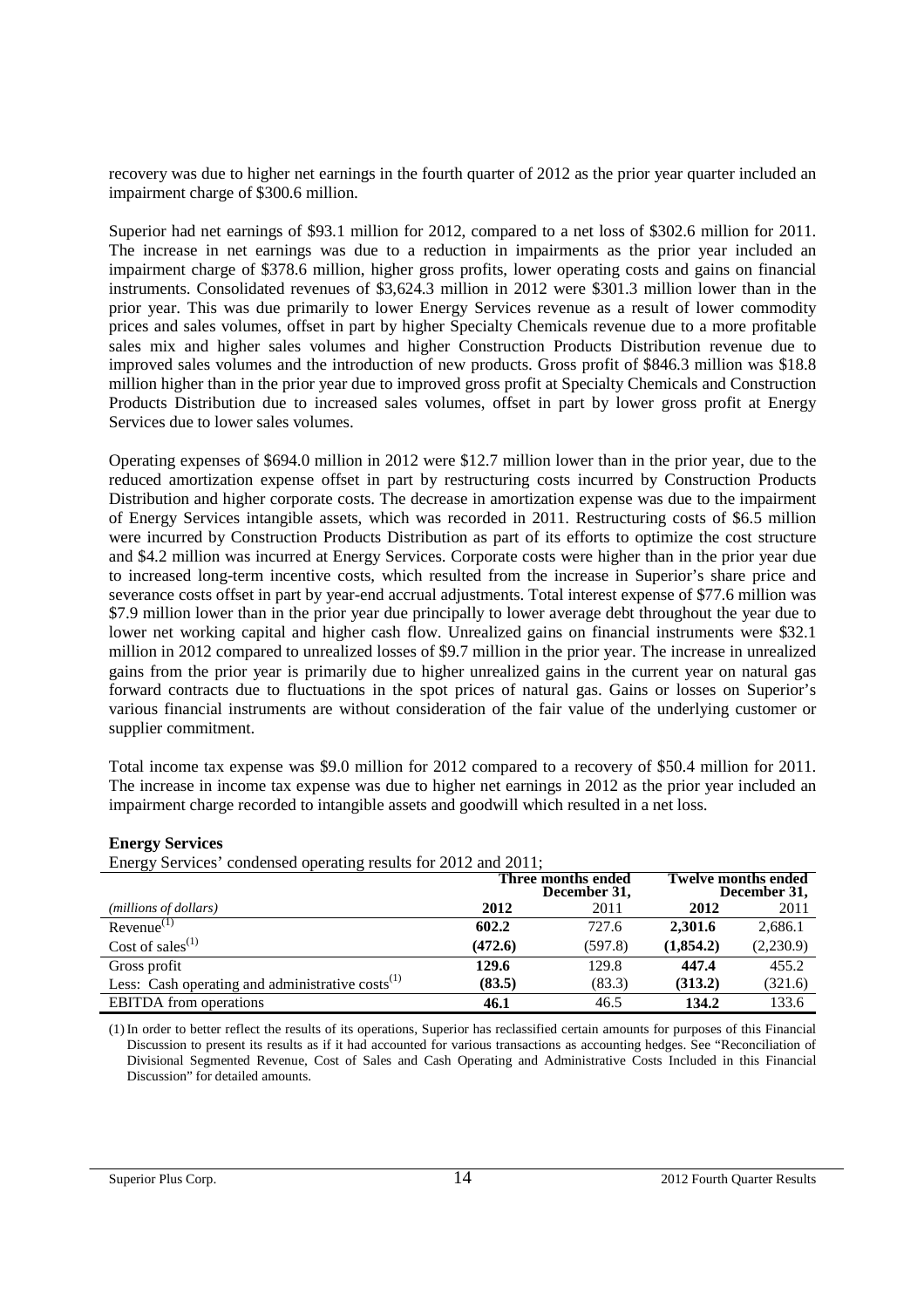Revenues for the fourth quarter of 2012 were \$602.2 million, a decrease of \$125.4 million from revenues of \$727.6 million in 2011. The decrease in revenues is primarily due to lower commodity prices and sales volumes as compared to the prior year quarter. Total gross profit for the fourth quarter of 2012 was \$129.6 million, a decrease of \$0.2 million or nil% over the prior year quarter. The slight decrease in gross profit is primarily due to lower fixed-price energy services natural gross profits offset in part by higher gross margins within the Canadian propane segment. A summary and detailed review of gross profit is provided below.

#### **Gross Profit Detail**

|                                 | Three months ended<br>December 31, | <b>Twelve months ended</b><br>December 31, |       |       |
|---------------------------------|------------------------------------|--------------------------------------------|-------|-------|
| ( <i>millions of dollars</i> )  | 2012                               | 2011                                       | 2012  | 2011  |
| Canadian propane distribution   | 68.1                               | 62.3                                       | 235.7 | 223.0 |
| U.S. refined fuels distribution | 37.3                               | 37.9                                       | 123.1 | 137.7 |
| Other services                  | 11.4                               | 12.9                                       | 39.6  | 42.3  |
| Supply portfolio management     | 6.5                                | 6.4                                        | 18.3  | 15.1  |
| Fixed-price energy services     | 6.3                                | 10.3                                       | 30.7  | 37.1  |
| Total gross profit              | 129.6                              | 129.8                                      | 447.4 | 455.2 |

## *Canadian Propane Distribution*

Canadian propane distribution gross profit for the fourth quarter was \$68.1 million, an increase of \$5.8 million or 9% from 2011, due to higher sales volumes and gross margins. Residential and commercial sales volumes increased by 9 million litres or 8% from the prior year quarter, due to colder weather during the fourth quarter of 2012 as compared to the prior year quarter. Average weather across Canada for the fourth quarter, as measured by degree days, was 11% colder than the prior year and 4% colder than the five-year average. Industrial volumes increased by 6 million litres or 3%, due to increased wholesale sales volumes as a result of sales efforts to grow this segment. Automotive propane volumes increased by 1 million litres or 6%, this increase is in contrast to the historical structural decline in this end-use market due to the favourable price spread between propane and gasoline.

Average propane sales margins for the fourth quarter increased to 17.8 cents per litre from 16.9 cents per litre in the prior year quarter. The increase is principally due to the implementation of price increases to industrial and commercial sales contracts during the first quarter of 2012 and improved pricing management offset in part by unfavourable movement in the sales mix as the current quarter included a higher proportion of lower-margin sales volumes.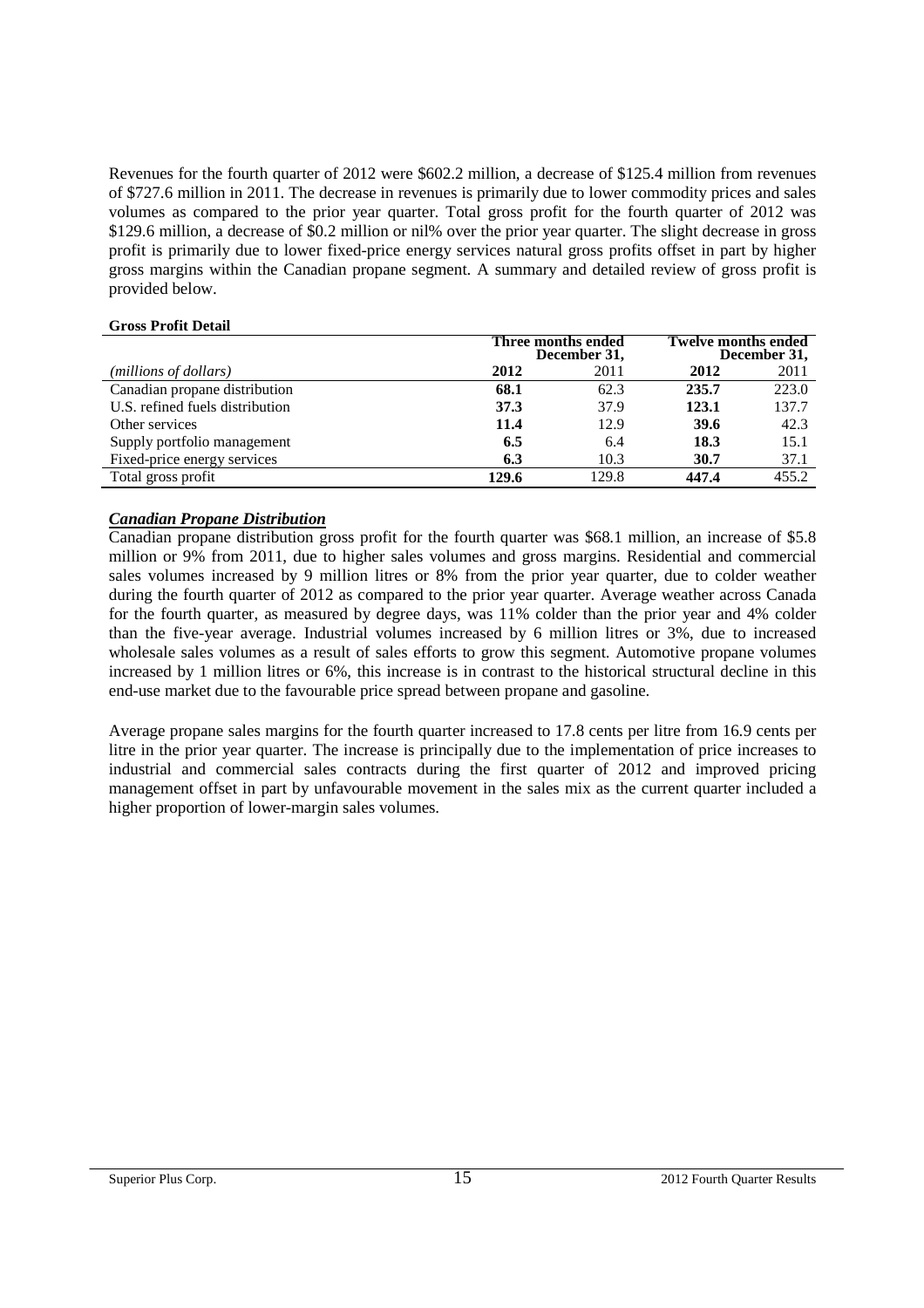| <b>Volumes by End-Use Application</b>         |                                 |       | Volumes by Region <sup>(1)</sup> |                                         |       |
|-----------------------------------------------|---------------------------------|-------|----------------------------------|-----------------------------------------|-------|
|                                               | Three months ended December 31, |       | Three months ended December 31,  |                                         |       |
| ( <i>millions of litres</i> )                 | 2012                            | 2011  | (millions of litres)             | 2012                                    | 2011  |
| Residential                                   | 42                              | 40    | Western Canada                   | 228                                     | 218   |
| Commercial                                    | 79                              | 72    | Eastern Canada                   | 129                                     | 123   |
| Agricultural                                  | 30                              | 31    | Atlantic Canada                  | 26                                      | 27    |
| Industrial                                    | 215                             | 209   |                                  |                                         |       |
| Automotive                                    | 17                              | 16    |                                  |                                         |       |
|                                               | 383                             | 368   |                                  | 383                                     | 368   |
| Volumes by End-Use Application <sup>(1)</sup> |                                 |       | Volumes by Region <sup>(2)</sup> |                                         |       |
| Twelve months ended December 31,              |                                 |       |                                  | <b>Twelve months ended December 31,</b> |       |
| ( <i>millions of litres</i> )                 | 2012                            | 2011  | (millions of litres)             | 2012                                    | 2011  |
| Residential                                   | 121                             | 128   | Western Canada                   | 751                                     | 738   |
| Commercial                                    | 255                             | 262   | Eastern Canada                   | 440                                     | 460   |
| Agricultural                                  | 60                              | 67    | Atlantic Canada                  | <b>101</b>                              | 107   |
| Industrial                                    | 781                             | 769   |                                  |                                         |       |
| Automotive                                    | 75                              | 79    |                                  |                                         |       |
|                                               | 1,292                           | 1,305 |                                  | 1,292                                   | 1,305 |

### **Canadian Propane Distribution Sales Volumes**

(1) **Regions**: Western Canada region consists of British Columbia, Alberta, Saskatchewan, Manitoba, Northwest Ontario, Yukon and Northwest Territories; Eastern Canada region consists of Ontario (except for Northwest Ontario) and Quebec; and Atlantic Canada region consists of New Brunswick, Newfoundland & Labrador, Nova Scotia and Prince Edward Island.

## *U.S. Refined Fuels Distribution*

U.S. refined fuels distribution gross profit for the fourth quarter was \$37.3 million, a decrease of \$0.6 million from the prior year quarter. The decrease in gross profit is due to lower sales volumes offset in part by slightly higher gross margins. Sales volumes of 428 million litres, decreased by 12 million litres or 3% from the prior year quarter. The decrease was primarily due to higher in-tank customer volumes due to the unseasonably warm weather experienced during the majority of 2012 which has negatively impacted the timing of residential customers first tank fill of the heating season, lower customer aggregation and competitive pressures. Weather as measured by heating degree days for the fourth quarter was 9% higher than the prior year quarter although lower year to date degree days reduced the impact of the colder weather. Average U.S. refined fuels sales margins of 8.7 cents per litre increased slightly from 8.6 cents per litre in the prior year quarter. Sales margins were positively impacted by reduced cost for propane supply, and a higher contribution from residential propane sales volumes, which was offset by a higher proportion of lower margin automotive volumes and higher distillate supply costs.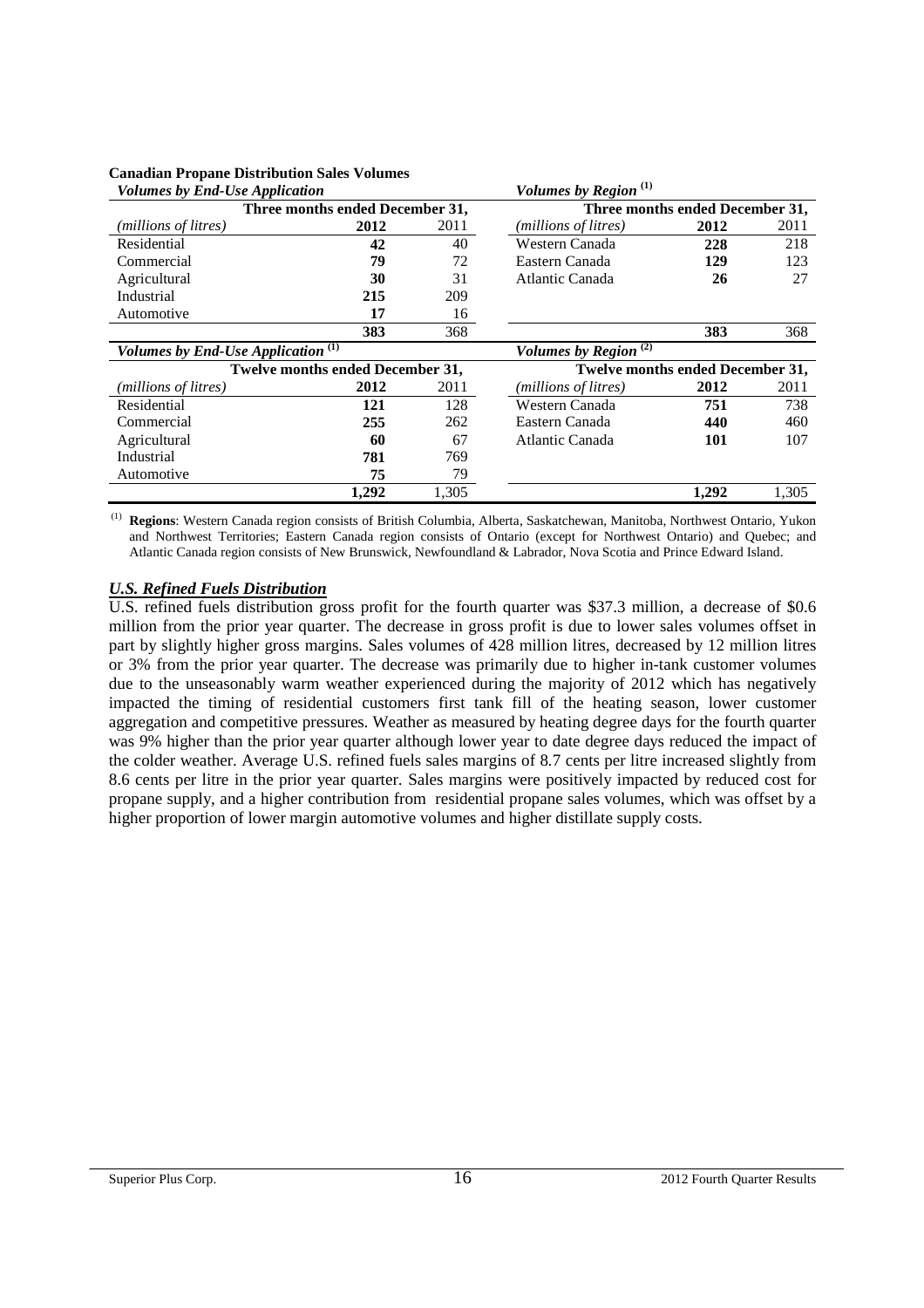| Volumes by End-Use Application $(1)$ |                                         |      | Volumes by Region <sup>(2)</sup>        |       |       |
|--------------------------------------|-----------------------------------------|------|-----------------------------------------|-------|-------|
|                                      | Three months ended December 31,         |      | Three months ended December 31,         |       |       |
| (millions of litres)                 | 2012                                    | 2011 | (millions of litres)                    | 2012  | 2011  |
| Residential                          | 88                                      | 90   | Northeast United States                 | 428   | 440   |
| Commercial                           | <b>200</b>                              | 218  |                                         |       |       |
| Automotive                           | 140                                     | 131  |                                         |       |       |
|                                      | 428                                     | 440  |                                         | 428   | 440   |
| Volumes by End-Use Application $(1)$ |                                         |      | Volumes by Region $(2)$                 |       |       |
|                                      | <b>Twelve months ended December 31,</b> |      | <b>Twelve months ended December 31,</b> |       |       |
| ( <i>millions of litres</i> )        | 2012                                    | 2011 | (millions of litres)                    | 2012  | 2011  |
| Residential                          | 274                                     | 336  | <b>Northeast United States</b>          | 1.599 | 1,741 |
| Commercial                           | 764                                     | 892  |                                         |       |       |
| Automotive                           | 561                                     | 513  |                                         |       |       |
|                                      |                                         |      |                                         |       |       |

#### **U.S. Refined Fuels Distribution Sales Volumes**

(1) **Volume**: Volume of heating oil, propane, diesel and gasoline sold (millions of litres).

(2) **Regions**: Northeast United States region consists of Pennsylvania, Connecticut, New York, and Rhode Island.

#### *Other Services*

Other services gross profit was \$11.4 million in the fourth quarter, a decrease of \$1.5 million from the prior year quarter due to reduced service calls and active customer service contracts.

### *Supply Portfolio Management*

Supply portfolio management gross profits were \$6.5 million in the fourth quarter and consistent with the prior year quarter as market conditions remained favourable.

#### *Fixed-Price Energy Services*

#### **Fixed-Price Energy Services Gross Profit**

| ອຸ                                      |        | Three months ended December 31, 2012  |                    |        | Three months ended December 31, 2011 |                                       |
|-----------------------------------------|--------|---------------------------------------|--------------------|--------|--------------------------------------|---------------------------------------|
| (millions of dollars except volume      | Gross  |                                       |                    | Gross  |                                      |                                       |
| and per unit amounts)                   | Profit | Volume                                | Per Unit           | Profit | Volume                               | Per Unit                              |
| Natural gas <sup>(1)</sup>              | 3.9    | 4.7 G.I                               | 83.0¢/GJ           | 8.5    | $5.0 \,\mathrm{GJ}$                  | $170.0$ c/GJ                          |
| Electricity <sup>(2)</sup>              | 2.4    | 199.9 KWh                             | 1.20¢/KWh          | 1.8    | 166.6 KWh                            | $1.08¢$ /KWh                          |
| Total                                   | 6.3    |                                       |                    | 10.3   |                                      |                                       |
|                                         |        |                                       |                    |        |                                      |                                       |
|                                         |        | Twelve months ended December 31, 2012 |                    |        |                                      | Twelve months ended December 31, 2011 |
| (millions of dollars except volume)     | Gross  |                                       |                    | Gross  |                                      |                                       |
| and per unit amounts)                   | Profit | <b>Volume</b>                         | Per Unit           | Profit | Volume                               | Per Unit                              |
| Natural gas <sup>(1)</sup>              | 21.5   | 18.7 G.I                              | $115.0\text{e/GJ}$ | 31.0   | $21.1 \text{ GJ}$                    | 146.9c/GJ                             |
| Electricity <sup><math>(2)</math></sup> | 9.2    | 816.7 KWh                             | $1.13 \times$ /KWh | 6.1    | 606.3 KWh                            | 1.01c/KWh                             |
| Total                                   | 30.7   |                                       |                    | 37.1   |                                      |                                       |

 $(1)$  Natural gas volumes are expressed in thousands of gigajoules (GJ).

 $(2)$  Electricity volumes are expressed in thousands of kilowatt hours (KWh).

Fixed-price energy services gross profit was \$6.3 million in the fourth quarter, a decrease of \$4.0 million or 39% from \$10.3 million in the prior year quarter. Natural gas gross profit was \$3.9 million, a decrease of \$4.6 million from the prior year quarter due to lower gross margins and sales volumes. Gross profit per unit was 83.0 cents per gigajoule (GJ), a decrease of 87.0 cents per GJ or 51% from the prior year quarter. The decrease in natural gas gross margin was due to sales mix as the existing customer base contains a lower proportion of higher margin residential customers and overall decline in residential customers. Sales volumes of natural gas were 4.7 million GJ, 0.3 million GJ or 6% lower than the prior year quarter due to a continued decline in residential volumes and lower customer aggregation as a result of continued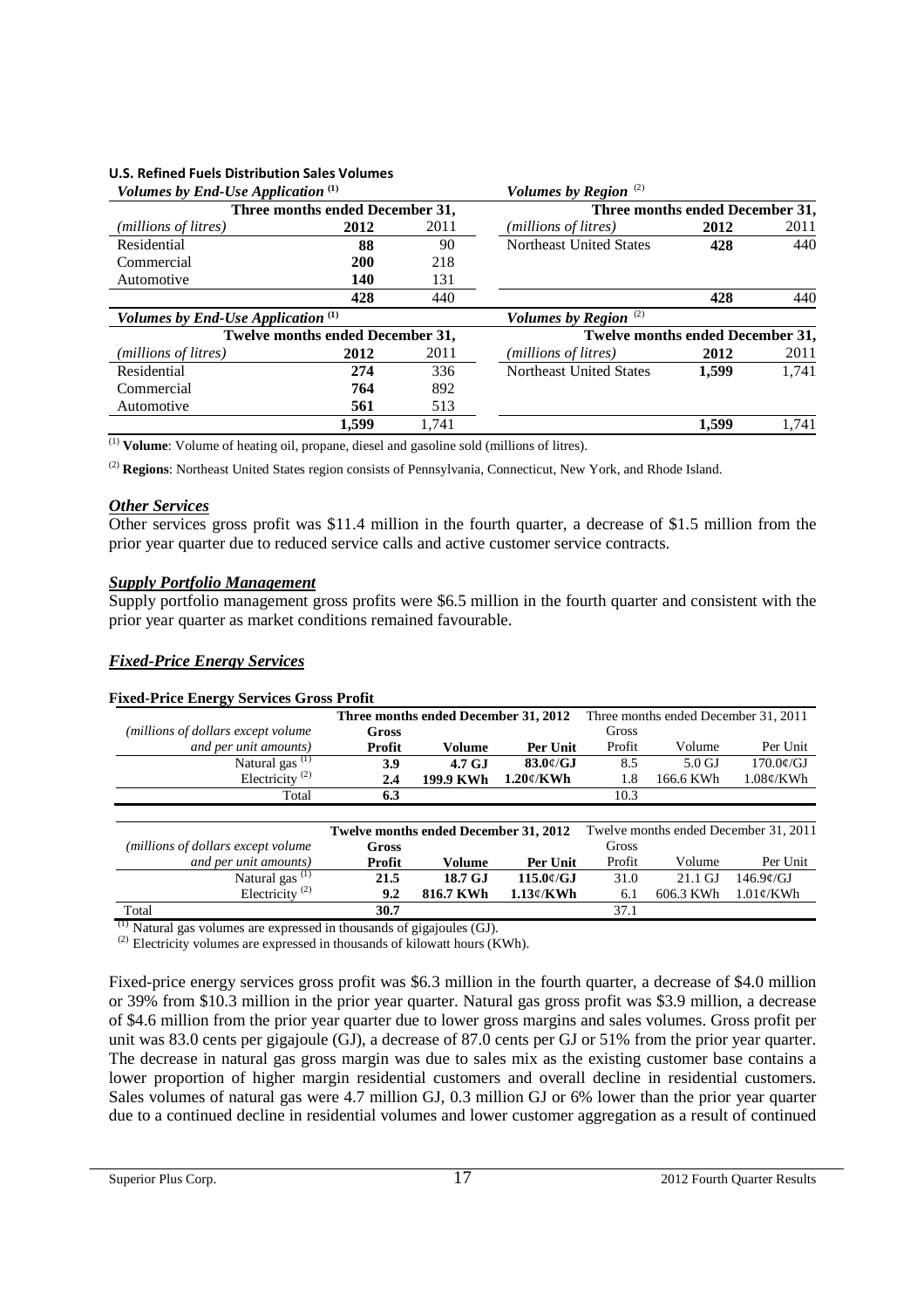historically low system price for natural gas. Electricity gross profit in the fourth quarter of 2012 was \$2.4 million, an increase of \$0.6 million or 33% from the prior year quarter due to the aggregation of additional commercial customers in the Ontario market, full year contribution from prior year customer additions and additional residential customers in Pennsylvania.

## *Operating Costs*

Cash operating and administrative costs were \$83.5 million in fourth quarter of 2012, an increase of \$0.2 million or nil% from the prior year quarter. The slight increase in expenses was primarily due to a onetime pension settlement expense and \$3.0 million of restructuring charges offset in part by higher fixedprice energy services costs as the prior year included a reduction in the risk reserve allowance.

### **Impairment**

On October 20, 2012, a kerosene leak was discovered in the bottom of a storage tank at U.S. refined fuels Marcy terminal location. The leak was investigated and contained by the environmental group. U.S. refined fuels than notified the Department of Environmental Conservation (DEC) which performed an independent review of the leak and other tanks at this location. On December 27, 2012, the DEC issued a notice of violation based on their inspections and subsequent to discussions between management and the DEC, a consent order was issued to U.S. refined fuels on February 4, 2013. The consent order identified that the secondary containment system and storage tanks are not in compliance with DEC design requirements and need to be rebuilt to specific standards by September 1, 2013 in order to remain operational. Management is assessing the implications of the consent order on the future operations of the facility and potential alternatives to completing the repair work required. This event is not expected to have an impact on the operations of U.S. refined fuels or operating results going forward. Also, management is assessing the impact of additional remediation costs although they are not expected to be material.

Due to the leak and receipt of the consent order, management has performed a detailed impairment review of the Marcy terminal to assess whether the carrying value of all the storage tanks does not exceed the recoverable amount. The recoverable amount of the assets was based on management's estimate of the fair value less costs to sell. Based on a detailed review by management, the fair value less costs to sell of the storage tanks was lower than the carrying value. An impairment charge of \$4.7 million was recorded against net earnings along with a \$4.7 million reduction in the carrying value of the impaired storage tanks.

## **Outlook**

Superior expects business conditions in 2013 for its Energy Services segment to be similar to 2012. EBITDA from operations is anticipated to be higher in 2013 than in 2012 due in part to the assumption that weather will be consistent with the five-year average in 2013. Superior's 2012 results were negatively affected by warm weather, as average temperature in the first quarter of 2012, as measured by degree days, across Canada and the Northeastern U.S. was at record or near-record levels. Additionally, Superior expects to realize ongoing improvements in its financial results as a result of the business initiatives noted below.

Initiatives to improve results in the Energy Services business continued during the fourth quarter of 2012 in conjunction with Superior's goal for each of its businesses to become best-in-class. Business improvement projects for 2013 include: a) improving customer service, b) improving overall logistics and procurement functions, c) enhancing the management of margins, d) working capital management, and e) improving existing and implementing new technologies to facilitate improvements to the business.

In addition to the significant assumptions detailed above, refer to "Risk Factors to Superior" for a detailed review of significant business risks affecting the Energy Services' businesses.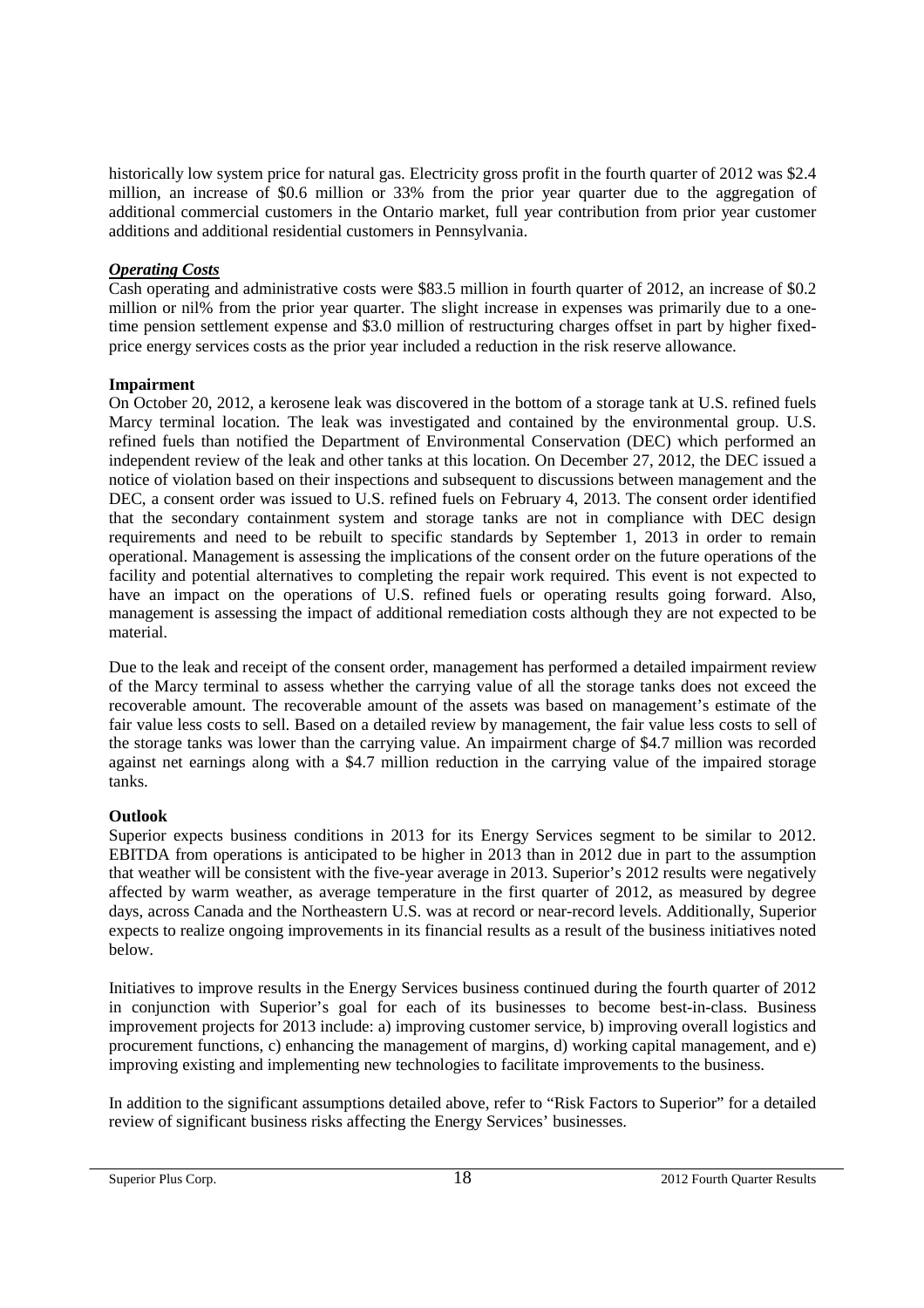## **Specialty Chemicals**

*(millions of dollars except per metric tonne (MT) amounts)*   **Three months ended December 31, Twelve months ended December 31, 2012** 2011 **2012** 2011 \$ per MT \$ per MT \$ per MT \$ per MT Chemical revenue(1) **139.1 694** 138.4 740 **542.2 703** 529.1 685 Chemical cost of sales (1) **(76.1) (380)** (71.4) (382) **(283.9) (368)** (290.4) (376) Chemical gross profit **63.0 314** 67.0 358 **258.3 335** 238.7 309 Less: Cash operating and administrative  $costs^{(1)}$  costs(1) **(33.9) (169)** (32.5) (174) **(130.8) (170)** (123.5) (160) EBITDA from operations **29.1 145** 34.5 184 **127.5 165** 115.2 149 Chemical volumes sold (thousands of MTs) **200** 187 **771** 772

Specialty Chemicals' condensed operating results for 2012 and 2011;

(1) In order to better reflect the results of its operations, Superior has reclassified certain amounts for purposes of this Financial Discussion related to derivative financial instruments, non-cash amortization and foreign currency translation losses or gains related to U.S.-denominated working capital. See "Reconciliation of Divisional Segmented Revenue, Cost of Sales and Cash Operating and Administrative Costs Included in this Financial Discussion" for detailed amounts.

Chemical revenue for the fourth quarter of \$139.1 million was \$0.7 million or 1% higher than in the prior year quarter primarily due to higher sales volumes for sodium chlorate offset in part by lower chloralkali/potassium sales volumes and pricing. Fourth quarter gross profit of \$63.0 million was \$4.0 million lower than in the prior year quarter due to decreased chloralkali/potassium gross profits offset in part by sodium chlorate gross profits. Sodium chlorate gross profits were slightly higher than the prior year quarter due to increased technology gross profits as result of project activity offset in part by lower gross margins as the prior year included a \$3.2 million gain from the receipt of an insurance settlement in connection with a Buckingham, Quebec claim. Sodium chlorate sales volumes increased by 12,000 tonnes or 10% compared to the prior year quarter due to higher North American demand as markets remain balanced. Chloralkali/potassium products gross profits were lower than in the prior year quarter as weaker average prices, particularly for chlorine, and lower sales volumes related to a temporary production curtailment associated with the completion of a mandatory bromine upgrade project at Specialty Chemicals Port Edwards facility.

Cash operating and administrative costs of \$33.9 million were \$1.4 million or 4% higher than in the prior year quarter due to additional maintenance expenditures incurred and general inflationary pressures.

### **Major Capital Projects**

As announced in the first quarter of 2012, Superior has approved an \$18 million expansion of hydrochloric acid production capacity at the Port Edwards, Wisconsin chloralkali facility. The existing capacity of 110,000 wet metric tonnes (WMT), or 36,000 dry metric tonnes, will be increased to approximately 220,000 WMT. The project will be carried out through 2012 and 2013, with commercial production expected in the second quarter of 2014. As of this date, a total of \$1.4 million has been spent on the project.

As announced in the third quarter of 2012, Superior has approved a \$25 million expansion of the hydrochloric acid production capacity at the Saskatoon, Saskatchewan chloralkali facility. The existing capacity of 70,000 WMT, or 22,000 dry metric tonnes, will be increased to approximately 140,000 WMT. The project will be carried out through 2013 and 2014 with commercial production expected in the fourth quarter of 2014.

Upon completion of both projects, Superior will have total hydrochloric acid production capacity of approximately 360,000 WMT. The two expansions will allow Superior to optimize overall returns at both facilities by converting a larger portion of its chlorine into higher-value hydrochloric acid.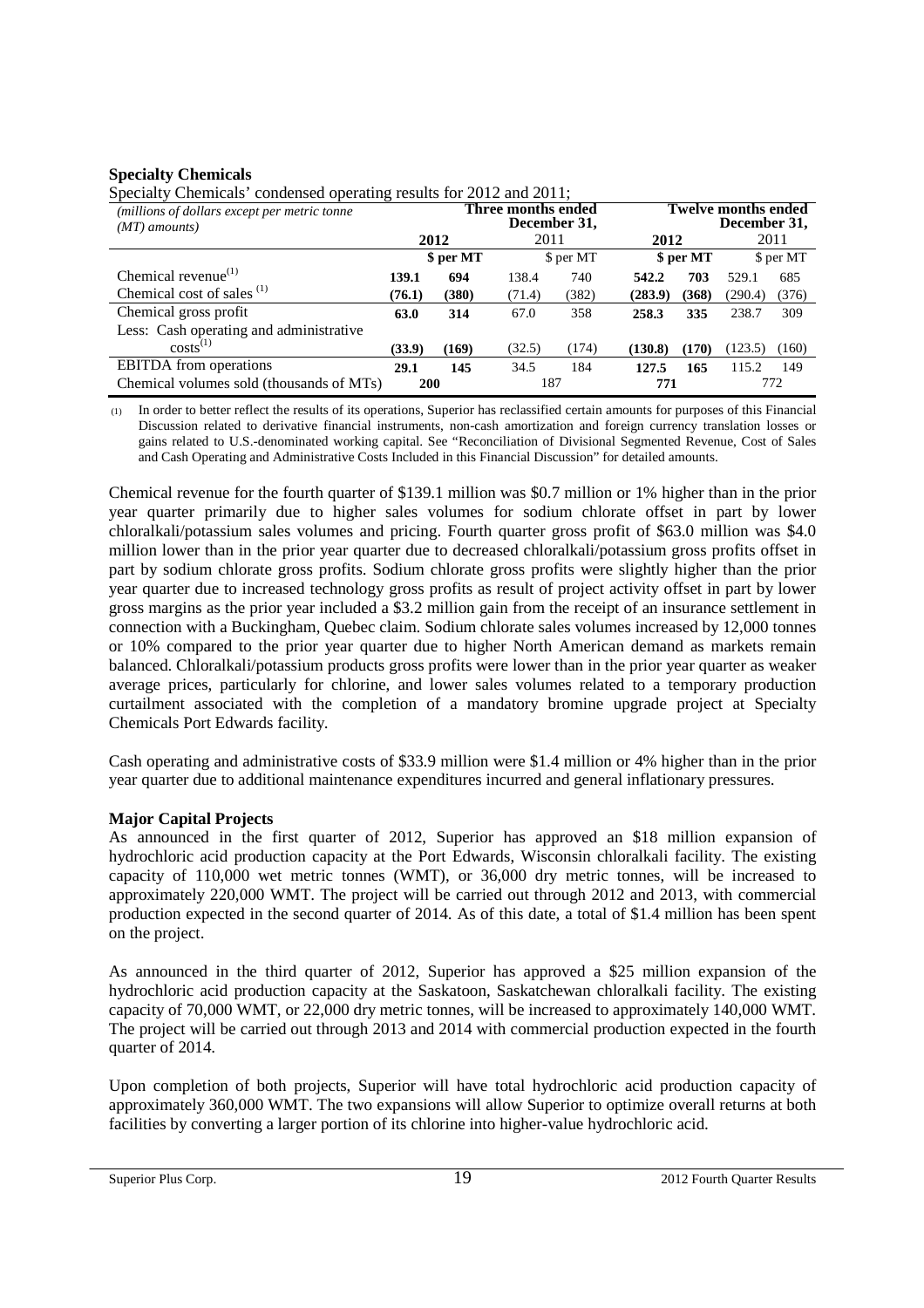### **Outlook**

Superior expects that business conditions in 2013 for its Specialty Chemicals business will be similar to 2012. EBITDA from operations, excluding the impact of the \$12.5 million one-time payment from TransCanada, is anticipated to be modestly higher in 2013, due to improved performance of the chloralkali product segment driven by higher gross profits from hydrochloric acid and modestly higher selling prices for caustic soda, which will more than offset anticipated reduced pricing for chlorine. Superior continues to see a stable market for sodium chlorate as a result of the current market for pulp. Superior also expects a stable market for chloralkali sales volumes and pricing as North American supplydemand fundamentals continue to be balanced. The market for chloralkali continues to be supported by low natural gas prices.

In addition to the significant assumptions detailed above, refer to "Risk Factors to Superior" for a detailed review of the significant business risks affecting Superior's Specialty Chemicals' segment.

| <b>Construction Products Distribution</b>                                           |  |
|-------------------------------------------------------------------------------------|--|
| Construction Products Distribution's condensed operating results for 2012 and 2011; |  |

|                                                    | Three months ended |              |         | <b>Twelve months ended</b><br>December 31, |  |  |
|----------------------------------------------------|--------------------|--------------|---------|--------------------------------------------|--|--|
|                                                    |                    | December 31, |         |                                            |  |  |
| ( <i>millions of dollars</i> )                     | 2012               | 2011         | 2012    | 2011                                       |  |  |
| Revenue                                            |                    |              |         |                                            |  |  |
| Gypsum Specialty Distribution (GSD) revenue        | 130.6              | 115.6        | 526.1   | 479.9                                      |  |  |
| Commercial and Industrial Insulation (C&I) revenue | 62.6               | 62.5         | 252.8   | 231.9                                      |  |  |
| Cost of sales                                      |                    |              |         |                                            |  |  |
| GSD cost of sales                                  | (99.5)             | (85.2)       | (408.6) | (367.7)                                    |  |  |
| C&I cost of sales                                  | (46.1)             | (45.2)       | (186.4) | (169.4)                                    |  |  |
| Gross profit                                       | 47.6               | 47.7         | 183.9   | 174.7                                      |  |  |
| Less: Cash operating and administrative costs      | (39.8)             | (40.8)       | (163.1) | (150.5)                                    |  |  |
| <b>EBITDA</b> from operations                      | 7.8                | 6.9          | 20.8    | 24.2                                       |  |  |

(1) In order to better reflect the results of its operations, Superior has reclassified certain amounts for purposes of this Financial Discussion to present its results as if it had accounted for various transactions as accounting hedges. See "Reconciliation of Divisional Segmented Revenue, Cost of Sales and Cash Operating and Administrative Costs Included in this Financial Discussion" for detailed amounts.

GSD and C&I revenues of \$193.2 million for the fourth quarter of 2012 were \$15.1 million or 8% higher than in the prior year quarter. GSD revenue increased due to higher demand, new product introductions and sales volumes in some Canadian and U.S. based regions and from the continued expansion of the GSD product line into existing U.S. based branches. C&I revenues increased slightly from the prior year quarter due to higher demand from oil sands pipeline projects and other project work.

Gross profits of \$47.6 million in the fourth quarter were \$0.1 million lower than in the prior year quarter primarily due to the impact of lower gross margins offset in part by higher revenues as noted above. The decrease in GSD gross margins was due to the introduction of lower margin products, difficulty passing on supplier price increases and competitive pressures. The decrease in C&I gross margins was due to several large lower margin projects and reduced purchased discounts associated with reduced inventory levels.

Cash operating and administrative costs were \$39.8 million in the fourth quarter, a decrease of \$1.0 million or 2% from the prior year quarter. The decrease was primarily due to cost savings from restructuring activities completed earlier in 2012 and lower bad debt provisions offset in part by higher costs associated with increased sales volumes and restructuring charges of \$2.3 million related to the closing of additional branches.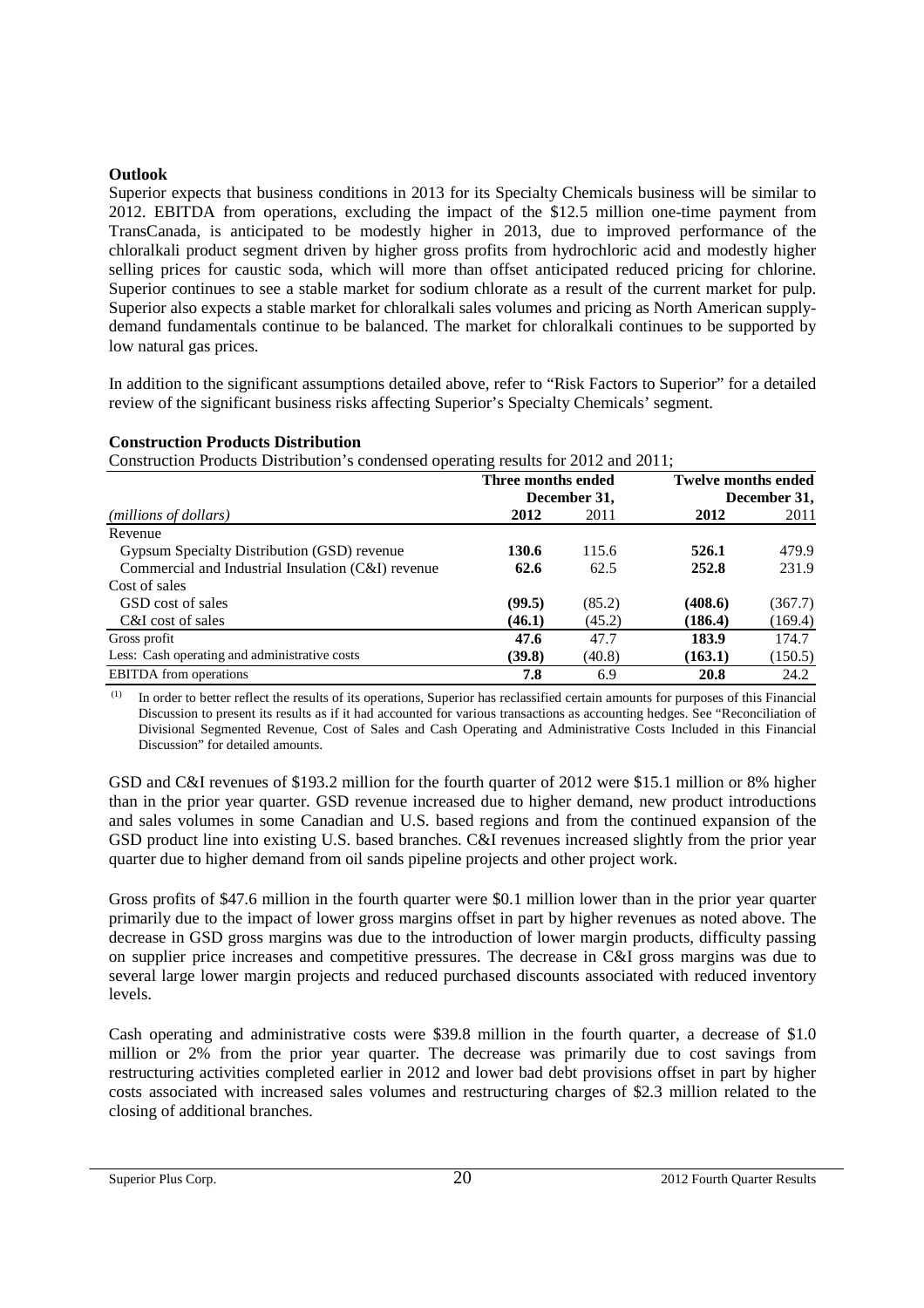### **Outlook**

Superior expects business conditions in 2013 for its Construction Products Distribution business to be similar to 2012, with conditions improving slightly in the U.S. and lower residential construction in Canada. EBITDA from operations is anticipated to be higher in 2013 than in 2012 due in part to the absence of restructuring costs incurred in 2012 and the benefit from the business initiatives noted below. Superior continues to see difficult market conditions in the residential and commercial segments in both countries although U.S. housing starts are increasing and this will provide support for future sales growth. Superior does not anticipate significant near-term improvements in the end-use markets.

### **Restructuring**

The Construction Products Distribution business continues to review all aspects of operations to optimize its cost structure and improve gross margins. A total of \$6.5 million in restructuring costs were recognized in 2012 associated with the closure or reorganization of 15 branches. Restructuring activities were actively managed to minimize costs and the impact on customers.

Initiatives to improve results in the Construction Products Distribution business continued during the fourth quarter. Ongoing business improvement projects for 2013 include: a) assessment of overall logistics and existing branch network, b) review of supply chain management including procurement and transportation, c) review of product pricing, and d) working capital management.

In addition to the Construction Products Distribution segment's significant assumptions detailed above, refer to "Risk Factors to Superior" for a detailed review of the significant business risks affecting Superior's Construction Products Distribution segment.

|                                                    | Three months ended |              | <b>Twelve months ended</b> |              |  |
|----------------------------------------------------|--------------------|--------------|----------------------------|--------------|--|
|                                                    |                    | December 31, |                            | December 31, |  |
| (millions of dollars)                              | 2012               | 2011         | 2012                       | 2011         |  |
| Efficiency, process improvement and growth-related | 4.7                | 5.4          | 11.4                       | 16.3         |  |
| Other capital                                      | 17.4               | 9.2          | 32.4                       | 21.9         |  |
|                                                    | 22.1               | 14.6         | 43.8                       | 38.2         |  |
| Other acquisitions                                 |                    | 1.1          | 5.5                        | 14.8         |  |
| Proceeds on disposition of capital                 | (0.4)              | (1.0)        | (4.5)                      | (3.2)        |  |
| Total net capital expenditures                     | 21.7               | 14.7         | 44.8                       | 49.8         |  |
| Investment in finance leases                       | 2.8                | 7.6          | 8.1                        | 15.7         |  |
| Total expenditures                                 | 24.5               | 22.3         | 52.9                       | 65.5         |  |

#### **Consolidated Capital Expenditure Summary**

Efficiency, process improvement and growth related expenditures were \$4.7 million in the fourth quarter compared to \$5.4 million in the prior year quarter. These are primarily related to Energy Services' purchases of rental assets and truck related expenditures. Other capital expenditures were \$17.4 million in the fourth quarter compared to \$9.2 million in the prior year quarter, consisting primarily of required maintenance and general capital across all of Superior's segments although the increase was primarily related to Specialty Chemicals' bromine removal project and several other smaller projects. Proceeds on the disposal of capital were \$0.4 million in the fourth quarter and consisted of Superior's disposition of surplus tanks, cylinders and other assets. During the fourth quarter Superior entered into new leases with capital equivalent value of \$2.8 million primarily related to delivery vehicles for the Energy Services and Construction Products Distribution segments.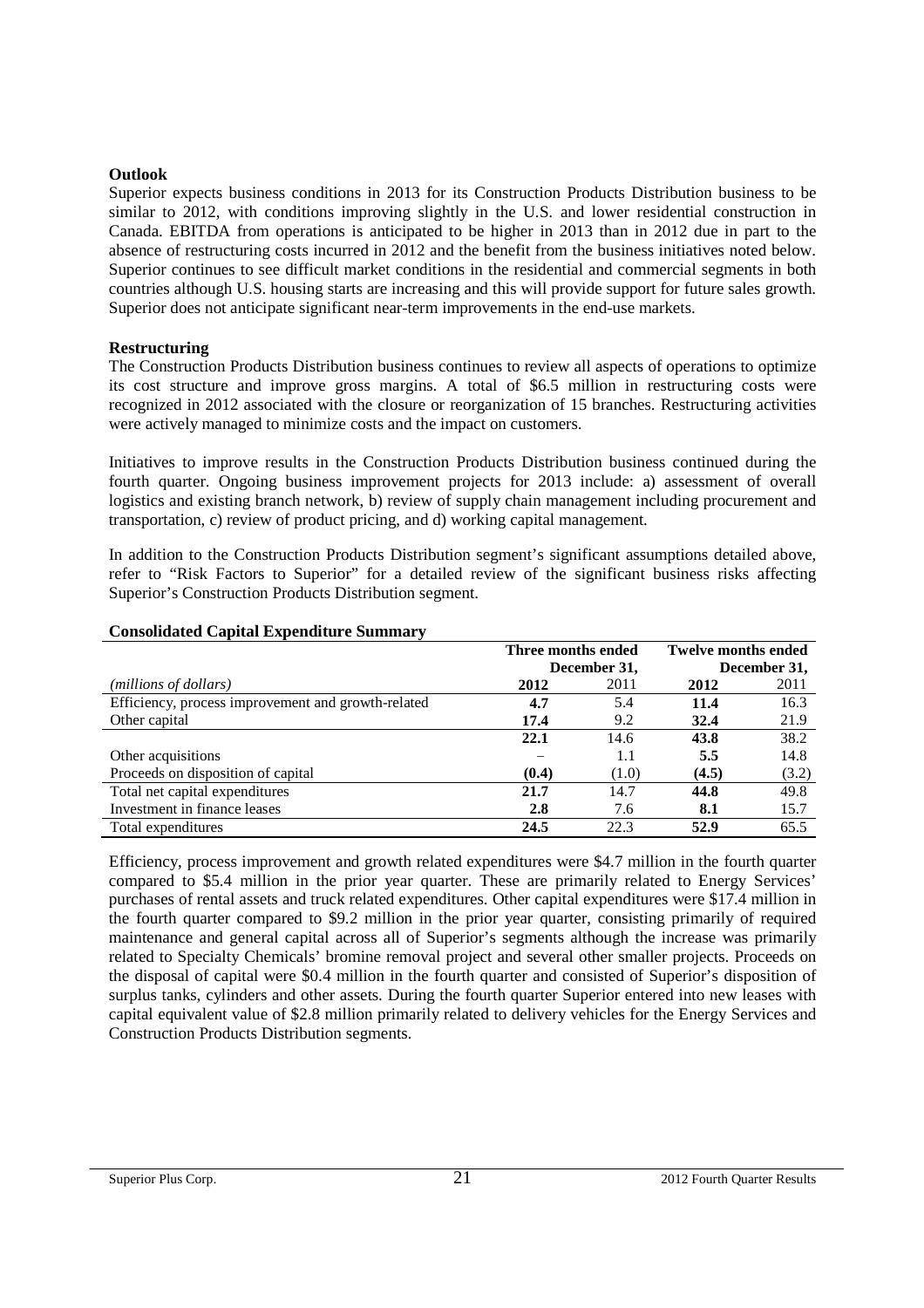### **Corporate and Interest Costs**

Corporate costs for the fourth quarter were \$3.5 million, compared to \$3.3 million in the prior year quarter. The slight increase was primarily due to higher long term incentive costs as a result of an increase in Superior's share price and higher employee costs offset in part by lower provisions.

Interest expense on borrowing and finance lease obligations for the fourth quarter was \$9.4 million compared to \$10.6 million in the prior year quarter. The decrease was due to lower average debt as a result of reduced accounts receivable balances within the Canadian propane business, lower overall net working capital requirements and a decrease in dividends paid during the quarter. See "Liquidity and Capital Resources" discussion for further details on the change in average debt levels.

Interest on Superior's convertible unsecured subordinated debentures ("Debentures" which include all series of convertible unsecured subordinated debentures) for the fourth quarter was \$7.2 million and lower than in the prior year quarter of \$8.9 million. The decrease was due to the redemptions of Superior's 5.75% convertible subordinated debentures due December 31, 2012 on December 12, 2011 and August 1, 2012.

### **Income Taxes**

Total income tax recovery for the fourth quarter was \$0.9 million and consists of \$0.3 million in cash income tax expense and \$1.2 million in deferred income tax recovery, compared to a total income tax recovery of \$43.7 million in the prior year quarter, which consisted of \$1.4 million in cash income tax expense and a \$45.1 million deferred income tax recovery.

Cash income tax expense for the fourth quarter was \$0.3 million and consisted of income tax expense in the U.S. of \$0.3 million (2011 Q4 - \$1.4 million of U.S. cash tax expense). Deferred income tax recovery for the fourth quarter was \$1.2 million (2011 Q4 - \$45.1 million deferred income tax recovery), resulting in a corresponding net deferred income tax asset of \$300.6 million as at December 31, 2012. The decrease in deferred income tax recovery was due to higher net earnings compared to the prior year quarter which included an impairment charge of \$300.6 million.

## **Update on Review of Conversion Transaction**

Since the beginning of 2010, the Canada Revenue Agency (CRA) has requested information relating to Superior's conversion transaction, which occurred on December 31, 2008 (the "Conversion"), and Superior has responded to such requests and engaged in extensive discussions, including detailed settlement discussions, with representatives of the CRA. The CRA advised Superior that the CRA believes it does not have authority to settle the matter in this context. During the discussions, the CRA indicated that the general anti-avoidance rule of the *Income Tax Act* (Canada) is available to the CRA as a basis upon which to challenge the tax consequences of the Conversion.

On February 11, 2013, Superior received a proposal letter from the CRA which confirms its intention to challenge the tax consequences of the conversion. As disclosed in Superior's MD&A for the period ended September 30, 2012, Superior anticipated receiving a proposal letter from the CRA in due course on this matter. The CRA has indicated in their proposal letter that they intend to challenge the transaction on the basis of the acquisition of control rules, in addition to the general anti-avoidance rules of the *Income Tax*  Act (Canada). Superior has 30 days to respond to the letter and believes that the CRA will then proceed with a Notice of Reassessment for Superior's 2009, 2010 and 2011 taxation years. Superior remains confident in the appropriateness of its tax filing position and the expected tax consequences of the Conversion and intends to vigorously defend such. Superior also strongly believes that the acquisition of control or the general anti-avoidance rules do not apply to the Conversion and intends to file its future tax returns on a basis consistent with its view of the outcome of the Conversion.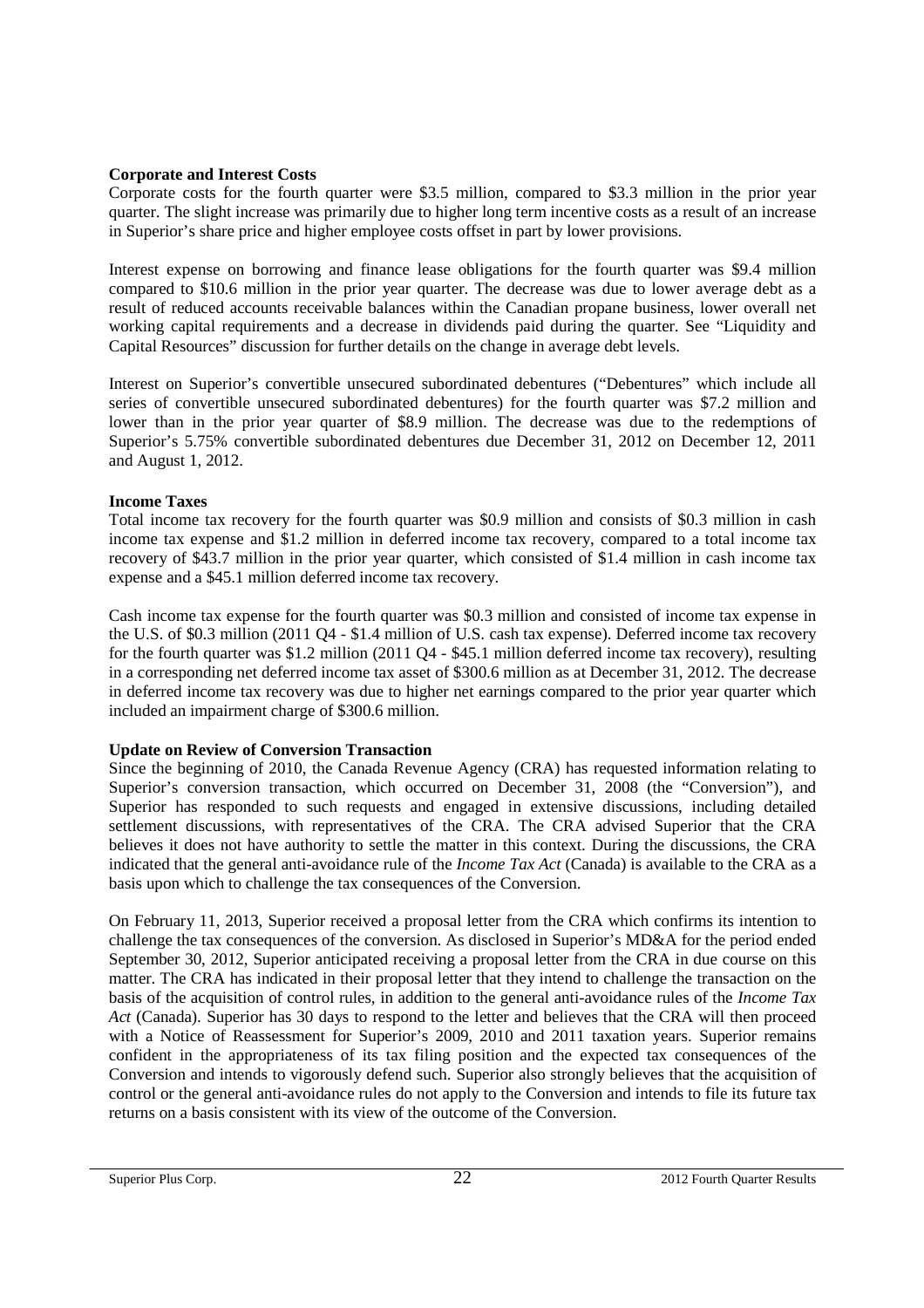Superior is required to make a payment of 50% of the tax liability claimed by the CRA in order to appeal the expected reassessment and, based on Superior's 2009, 2010, and 2011 taxation years, that amount is approximately \$10 million and approximately \$5 million for the 2012 taxation year once that information is filed with CRA and then ultimately reassessed. Superior would also be required to make a payment of 50% of the taxes the CRA claims are owed in any future tax year if the CRA were to issue a similar notice of reassessment for such years and Superior were to appeal it. Superior has 90 days from the Notice of Reassessment to prepare and file a Notice of Objection, which would be reviewed by the CRA's appeals division. If the CRA is not in agreement with Superior's Notice of Objection, Superior has the option to file its case with the Tax Court of Canada. Superior anticipates that legal proceedings through the various tax courts would take approximately two to four years. If Superior is ultimately successful in defending its position, such payments plus applicable interest, will be refunded to Superior. If the CRA is successful, Superior will be required to pay the balance of the taxes claimed plus applicable interest and penalties.

Superior's 2013 financial outlook as provided in this MD&A does not include the impact of a potential reassessment, as any interim tax payments made by Superior will be recorded to the balance sheet and will not impact either adjusted operating cash flow or net earnings.

Based on the midpoint of Superior's current 2013 financial outlook of adjusted operating cash flow per share of \$1.80, if the tax pools from the Conversion were not available to Superior, the impact would be an increase to cash income taxes of approximately \$0.15 per share. As previously stated, Superior intends to file its future income tax returns on a basis consistent with its view of the outcome of the Conversion.

### **Financial Outlook**

Superior achieved adjusted operating cash flow per share of \$1.73, within the 2012 financial outlook range as provided in Superior's 2012 third quarter MD&A. See the detailed discussions on each segment for a breakdown of the results achieved.

Superior's outlook is for adjusted operating cash flow for 2013 to be between \$1.65 per share and \$1.95 per share, consistent with Superior's previous financial outlook as provided in the 2012 third quarter MD&A. Achieving Superior's adjusted operating cash flow is dependent on the operating results of its three operating segments.

In addition to the operating results of Superior's three operating segments, significant assumptions underlying Superior's 2013 outlook are:

- Economic growth in Canada and the U.S. is expected to be similar to or modestly higher than in 2012;
- Superior is expected to continue to attract capital and obtain financing on acceptable terms;
- Superior's estimated total debt to EBITDA ratio is based on maintenance and growth related expenditures of \$76.1 million and working capital funding requirements which do not contemplate any significant commodity price changes;
- The foreign currency exchange rate between the Canadian dollar and US dollar is expected to average par in 2013 on all unhedged foreign currency transactions;
- Financial and physical counterparties are expected to continue fulfilling their obligations to Superior;
- Regulatory authorities are not expected to impose any new regulations impacting Superior;
- Superior's average interest rate on floating-rate debt is expected to remain consistent with 2012 levels; and
- Canadian and U.S. based cash taxes are expected to be minimal for 2013 based on existing statutory income tax rates and the ability to use available losses.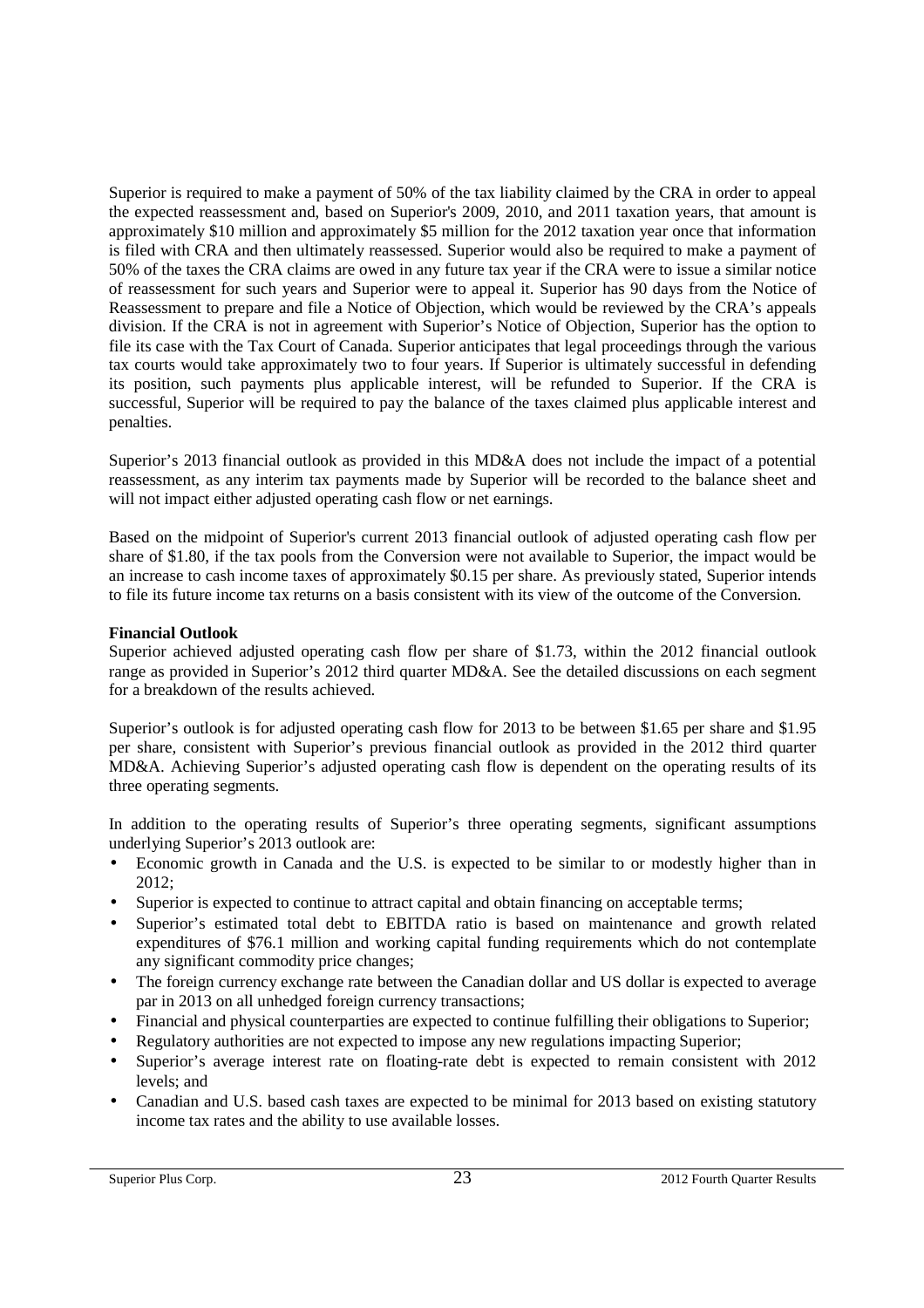## *Energy Services*

- Average temperatures across Canada and the Northeast U.S. are expected to be consistent with the recent five-year average for 2013;
- Total propane and U.S. refined fuels-related sales volumes are expected to increase in 2013, due to assumptions that weather will be consistent with the five-year average and that there will be an impact from customer win-back and retention programs;
- Wholesale propane and U.S. refined fuels-related prices are not anticipated to significantly impact demand for propane, refined fuels and related services;
- Supply portfolio management market results in 2013 are expected to increase as compared to 2012 due to supply chain management efforts and higher sales volumes due to a return to normal weather; and
- Fixed-price energy services is expected to be able to access sales channel agents on acceptable contract terms, and gross profits in 2013 will decrease from 2012. The decrease will be primarily related to lower natural gas gross margins due to lower transportation-related gross profits and lower contribution from residential customer renewals and residential customer count. Total new customer aggregation volumes are expected to decline from 2012 as the system price for natural gas remains low. Growth in the fixed-price electricity segment is expected to offset a portion of the decline in natural gas gross profits.

## *Specialty Chemicals*

- Sodium chlorate sales volumes, pricing and margins in 2013 are expected to be consistent with 2012, as market conditions remain balanced;
- Chloralkali sales volumes, pricing and margins are expected to increase in 2013 due to improved contribution from hydrochloric acid and caustic soda;
- Electrical costs are expected to be consistent with 2012 as overall electrical pricing remains stable; and
- Average plant utilization will approximate 94% in 2013.

## *Construction Products Distribution*

- GSD sales revenue from Canada is expected to decline in 2013 due to branch closures and lower residential construction activity, offset in part by the successful introduction of new products and price management. GSD sales revenue from the United States is expected to increase in 2013 due to continued expansion of existing product lines into U.S. branches, emphasis on specific product opportunities, pricing initiatives and market improvements in some regions. C&I sales revenue is expected to increase in 2013 due to emphasis on specific product opportunities and pricing initiatives;
- Sales margins for GSD and C&I are expected to increase slightly from 2012 due to price management initiatives, procurement strategy and closure of low-margin branches; and
- Operating costs as a percentage of revenue are expected to decrease due to the branch closures and restructuring completed in 2012.

## **Debt Management Update**

Superior remains committed to reducing its total debt and its total debt leverage ratios. Superior's total debt to EBITDA ratio as at December 31, 2012 of 4.4X was within the Superior's third quarter 2012 MD&A range of 4.2X to 4.4X.

Superior has increased the high end of its forecasted December 31, 2013 total debt to EBITDA range to 4.2X from the prior range of 4.0X provided at the third quarter of 2012 due to higher anticipated working capital levels and the anticipated payment to CRA. Superior's targeted total debt to EBITDA remains unchanged at 3.5X to 4.0X.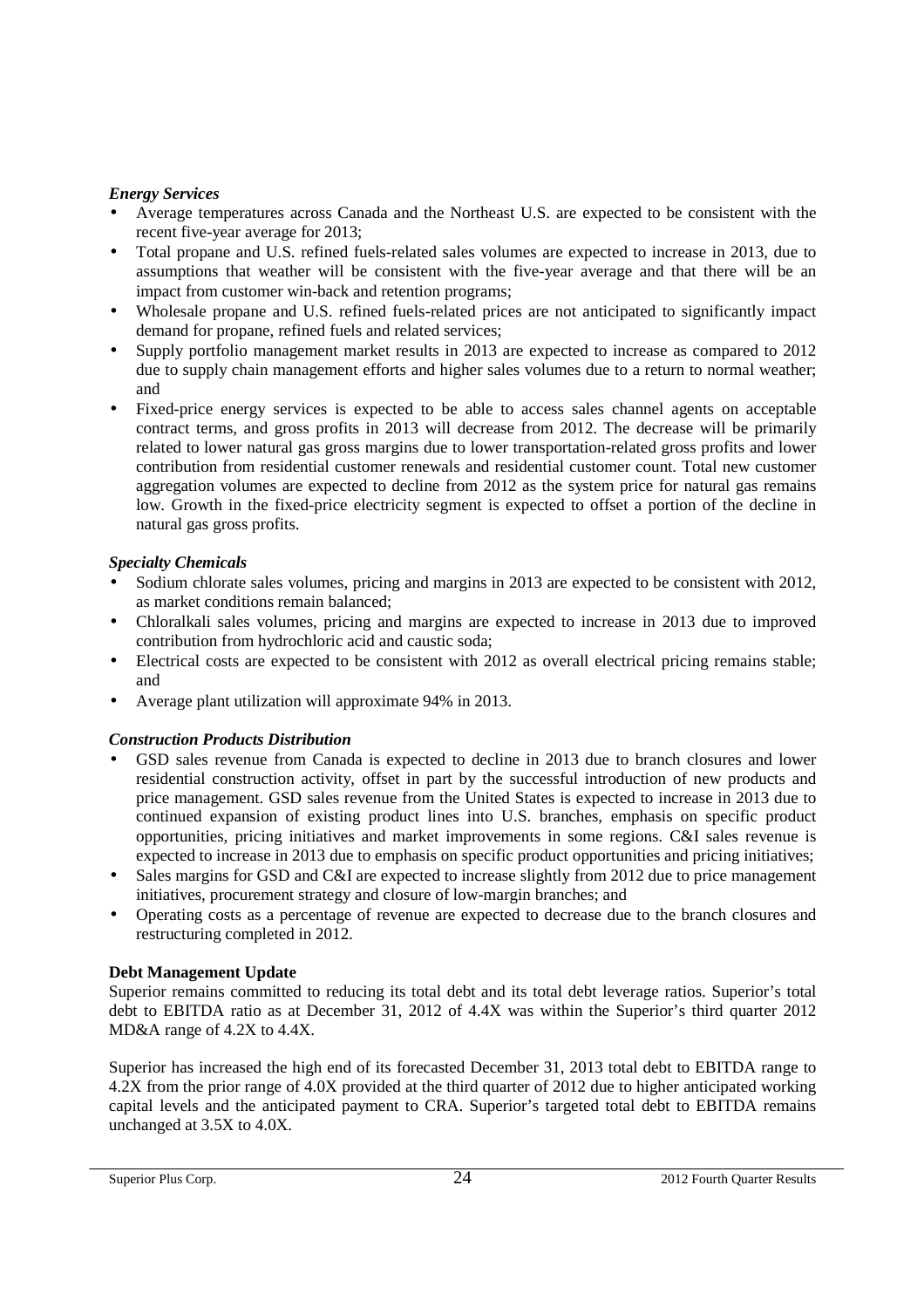### **Debt Management Summary**

|                                                                        |               | Millions of   |
|------------------------------------------------------------------------|---------------|---------------|
|                                                                        | Per Share     | dollars       |
| 2013 financial outlook adjusted operating cash flow per                |               |               |
| share – mid-point $(1)$                                                | \$1.80        | 204.2         |
| Maintenance capital expenditures, net                                  | (0.27)        | (30.2)        |
| Capital lease obligation repayments                                    | (0.14)        | (15.5)        |
| Cash flow available for dividends and debt repayment before            |               |               |
| growth capital                                                         | \$1.39        | 158.5         |
| Expansion of Port Edward's and Saskatoon facilities                    | (0.25)        | (28.2)        |
| Other growth capital expenditures                                      | (0.16)        | (18.1)        |
| Anticipated payment to CRA in relation to tax challenge <sup>(2)</sup> | (0.13)        | (15.0)        |
| Proceeds from dividend reinvestment program                            | 0.12          | 13.6          |
| Estimated 2013 free cash flow available for dividend and               |               |               |
| debt repayment                                                         | \$0.97        | 110.8         |
| Dividends (annualized)                                                 | \$(0.60)      | (68.1)        |
| Total estimated debt repayment (including Q4 2012 actuals)             | \$0.37        | 42.7          |
| Estimated total debt to EBITDA ratio as at December 31, 2013           | $3.8X - 4.2X$ | $3.8X - 4.2X$ |
| Dividend per share (annualized)                                        | \$0.60        | 68.1          |
| Calculated payout ratio after all capital expenditures and             |               |               |
| payment to CRA                                                         | 61%           | 61%           |

(1) See "Financial Outlook" for additional details including assumptions, definitions and risk factors.<br>(2) See "Undate an Deview of Generalian Transaction" for additional details.

See "Update on Review of Conversion Transaction" for additional details.

In addition to Superior's significant assumptions detailed above, refer to "Risk Factors to Superior" for a detailed review of Superior's significant business risks.

## **Liquidity and Capital Resources**

Superior's revolving syndicated bank facility (Credit Facility), term loans and finance lease obligations (collectively Borrowing) before deferred financing fees totaled \$639.6 million as at December 31, 2012, a decrease of \$122.5 million from December 31, 2011. The decrease in Borrowing was primarily due to due to additional cash flows retained as result of reducing the monthly dividend on November 2, 2011, lower accounts receivables in the Canadian propane distribution segment and higher cash flow from operating activities offset in part by finance lease repayments, net capital expenditures and the \$49.9 million redemption of 5.75% convertible unsecured subordinated debentures.

On March 28, 2012, Superior completed an extension of its Credit Facility with eight lenders and reduced the size of the facility from \$615 million to \$570 million. The Credit Facility matures on June 27, 2015 and can be expanded to \$750 million. The Credit Facility was reduced to reflect Superior's anticipated credit requirements as a result of Superior's ongoing debt reduction plan. Financial covenant ratios were unchanged with consolidated secured debt to consolidated EBITDA ratio and a consolidated debt to consolidated EBITDA ratio of 3.0x and 5.0x, respectively. See "Summary of Cash Flow" for details on Superior's sources and uses of cash.

As at December 31, 2012, Debentures (before deferred issue costs) issued by Superior totaled \$541.5 million which was \$49.9 million lower than the balance as at December 31, 2011 due to the redemption of the 5.75% convertible unsecured subordinated debentures during the third quarter, see Redemptions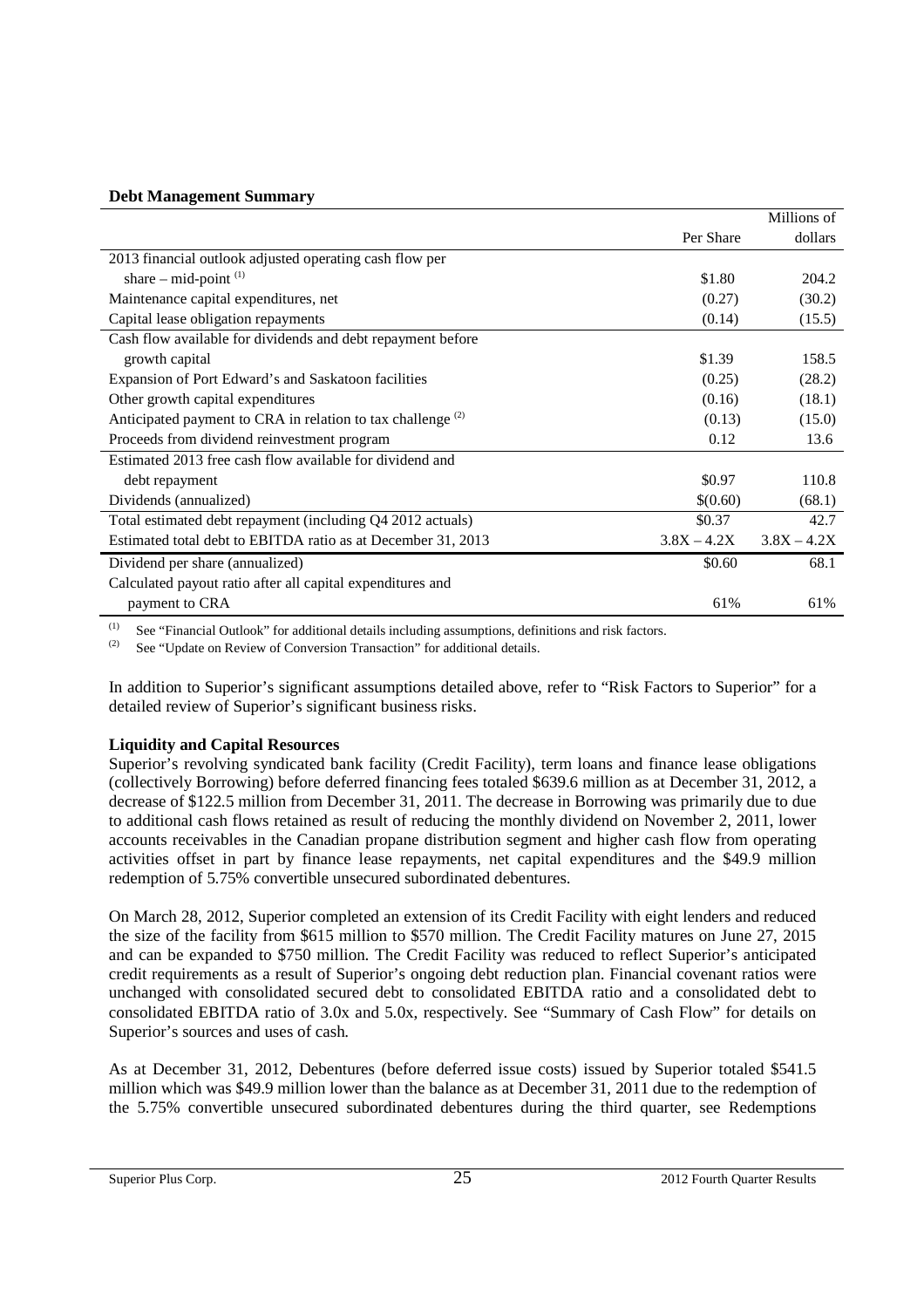below for further details. See Note 12 to the unaudited condensed consolidated financial statements for additional details on Superior's Debentures.

### **Redemptions**

On August 1, 2012 Superior completed the previously announced redemption of the remaining \$49.9 million principal of its previously issued 5.75% convertible subordinated debentures (2012 Debentures) due December 31, 2012, using funds from its Credit Facility. The 2012 Debentures were redeemed, in accordance with their terms, at the redemption price of \$1,000 in cash per \$1,000 principal plus accrued and unpaid interest thereon up to the redemption date, being \$1,005.0411 per \$1,000 principal.

On November 30, 2012, Superior announced that it provided notice that it will redeem \$50 million principal amount of its previously issued 5.85% convertible subordinated debentures due October 31, 2015 on January 3, 2013. As previously announced, Superior will use proceeds from its bank facility to fund the redemption of the 2015 Debentures. The 5.85% convertible subordinated debentures will, in accordance with their terms, be redeemed at the redemption price of \$1,000 in cash per \$1,000 principal amount of 2015 Debentures plus accrued and unpaid interest up to but excluding the redemption date. The record date for the partial redemption is December 31, 2012.

As at December 31, 2012, approximately \$205.5 million was available under the Credit Facility which Superior considers sufficient to meet its expected net working capital, capital expenditure and refinancing requirements.

Consolidated net working capital was \$287.8 million as at December 31, 2012, a decrease of \$89.5 million from net working capital of \$377.3 million as at December 31, 2011. The decrease was primarily due to increased cash collections of accounts receivable within the Canadian propane distribution segment offset in part by higher inventory at U.S. refined fuels due a key supplier exiting the refinery business and warmer than expected weather. Lower net working capital at Construction Products Distribution was due to continued effort at optimizing net working capital as part of the segment's supply chain management review. Superior's net working capital requirements are financed from revolving term bank credit facilities.

Proceeds received from the DRIP were \$3.6 million for the three months ended December 31, 2012 (three months ended December 31, 2011 \$5.5 million), a decrease of \$1.9 million from the year prior quarter due to a reduction in Superior's dividend rate on November 2, 2011. Proceeds received from the DRIP were \$14.2 million for the twelve months ended December 31, 2012 as compared to \$28.9 million during the twelve months ended December 31, 2011.

As at December 31, 2012, when calculated in accordance with the Credit Facility, the consolidated secured debt to compliance EBITDA ratio was 1.8 to 1.0 (December 31, 2011 – 2.3 to 1.0) and the consolidated debt to compliance EBITDA ratio was 2.4 to 1.0 (December 31, 2011 – 2.9 to 1.0). For both of these covenants all outstanding Debentures are not included. These ratios are within the requirements contained in Superior's debt covenants. In accordance with the Credit Facility, Superior must maintain a consolidated secured debt to compliance EBITDA ratio of not more than 3.0 to 1.0 and not more than 3.5 to 1.0 as a result of acquisitions. In addition, Superior must maintain a consolidated debt to compliance EBITDA ratio of not more than 5.0 to 1.0, excluding Debentures. Also, Superior is subject to several distribution tests and the most restrictive stipulates that Distributions (including Debenture holders and related payments) cannot exceed compliance EBITDA less cash income taxes, plus \$35.0 million on a trailing 12-month rolling basis. On a 12-month rolling basis as at December 31, 2012, Superior's available distribution amount was \$120.0 million under the above noted distribution test.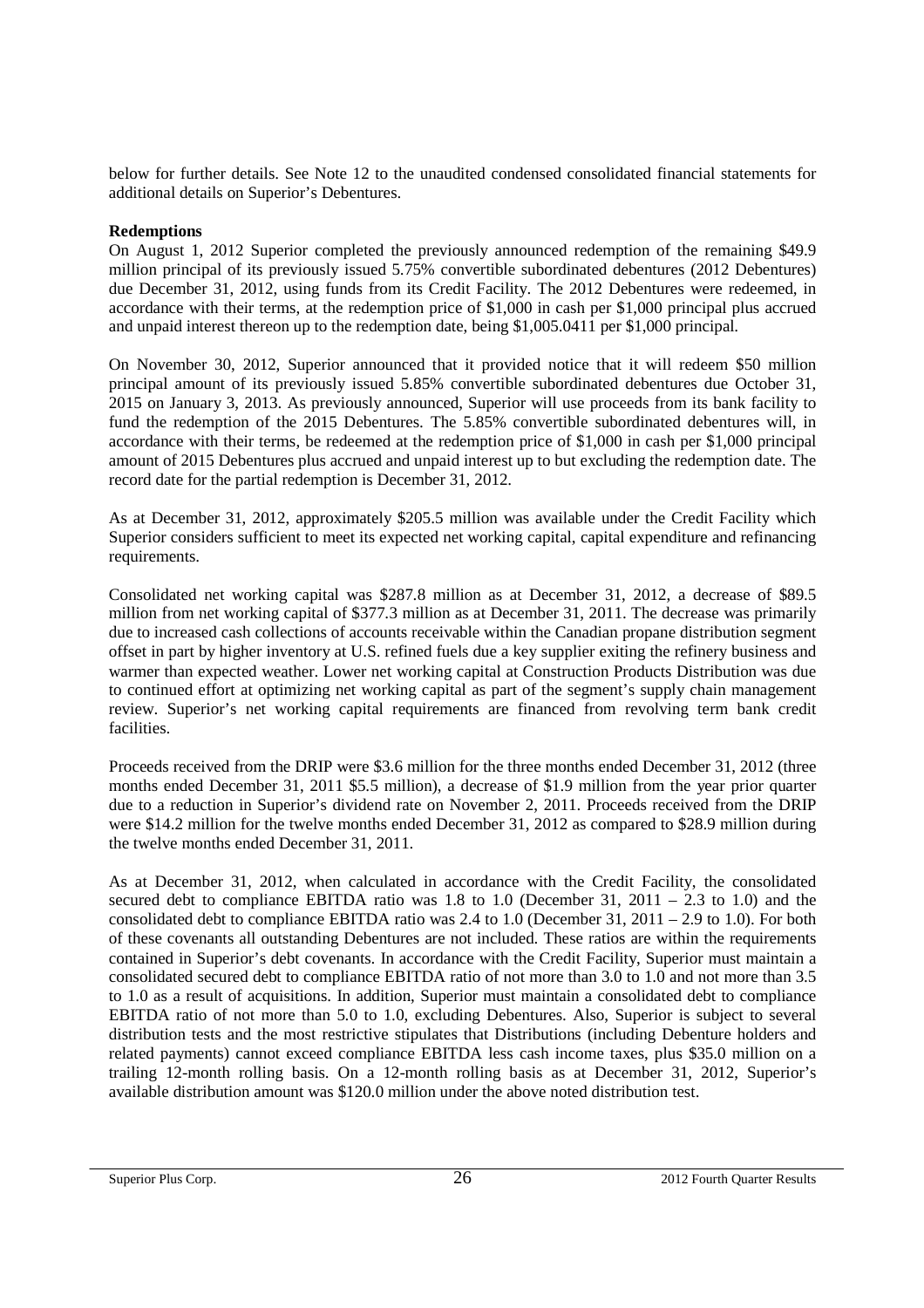On March 30, 2012, Standard and Poor's confirmed both Superior and Superior LP's long-term corporate credit rating as BB- and the secured debt rating as BB+. The outlook rating for Superior and Superior LP remains stable and the credit rating on Superior's unsecured debt is unchanged at BB-. On August 17, 2012, DBRS confirmed Superior LP's senior secured rating of BB (high) and Superior LP's senior unsecured rating of BB (low). The trend for both ratings is stable.

As at December 31, 2012, Superior had an estimated defined benefit pension solvency deficiency of approximately \$36.7 million (December 31, 2011 - \$36.3 million) and a going concern solvency deficiency of approximately \$6.5 million (December 31, 2011 - \$16.6 million). Funding requirements required by applicable pension legislation are based upon going concern and solvency actuarial assumptions. These assumptions differ from the going concern actuarial assumptions used in Superior's financial statements. Superior has sufficient liquidity through existing revolving term bank credits and anticipated future operating cash flow to fund this deficiency over the prescribed funding period.

In the normal course of business, Superior is subject to lawsuits and claims. Superior believes the resolution of these matters will not have a material adverse effect, individually or in the aggregate, on Superior's liquidity, consolidated financial position or results of operations. Superior records costs as they are incurred or when they become determinable.

### **Shareholders' Capital**

The weighted average number of common shares issued and outstanding during the fourth quarter was 112.6 million shares, an increase of 2.2 million common shares from the prior year quarter due to the issuance of 1,968,606 common shares over the year and the resulting impact on weighted average number of common shares outstanding. The following table provides details:

|                                                 |                             | Average<br>Issuance | Issued<br>Number of<br>Common |
|-------------------------------------------------|-----------------------------|---------------------|-------------------------------|
|                                                 | Closing                     | Price per           | <b>Shares</b>                 |
|                                                 | Date                        | <b>Share</b>        | (Millions)                    |
| As at December 31, 2011                         |                             |                     | 110.8                         |
| Issuance of common shares under Superior's DRIP | January 13, 2012<br>through |                     |                               |
|                                                 | December 14, 2012           | \$7.48              | 2.0                           |
| As at December 31, 2012                         |                             |                     | 112.8                         |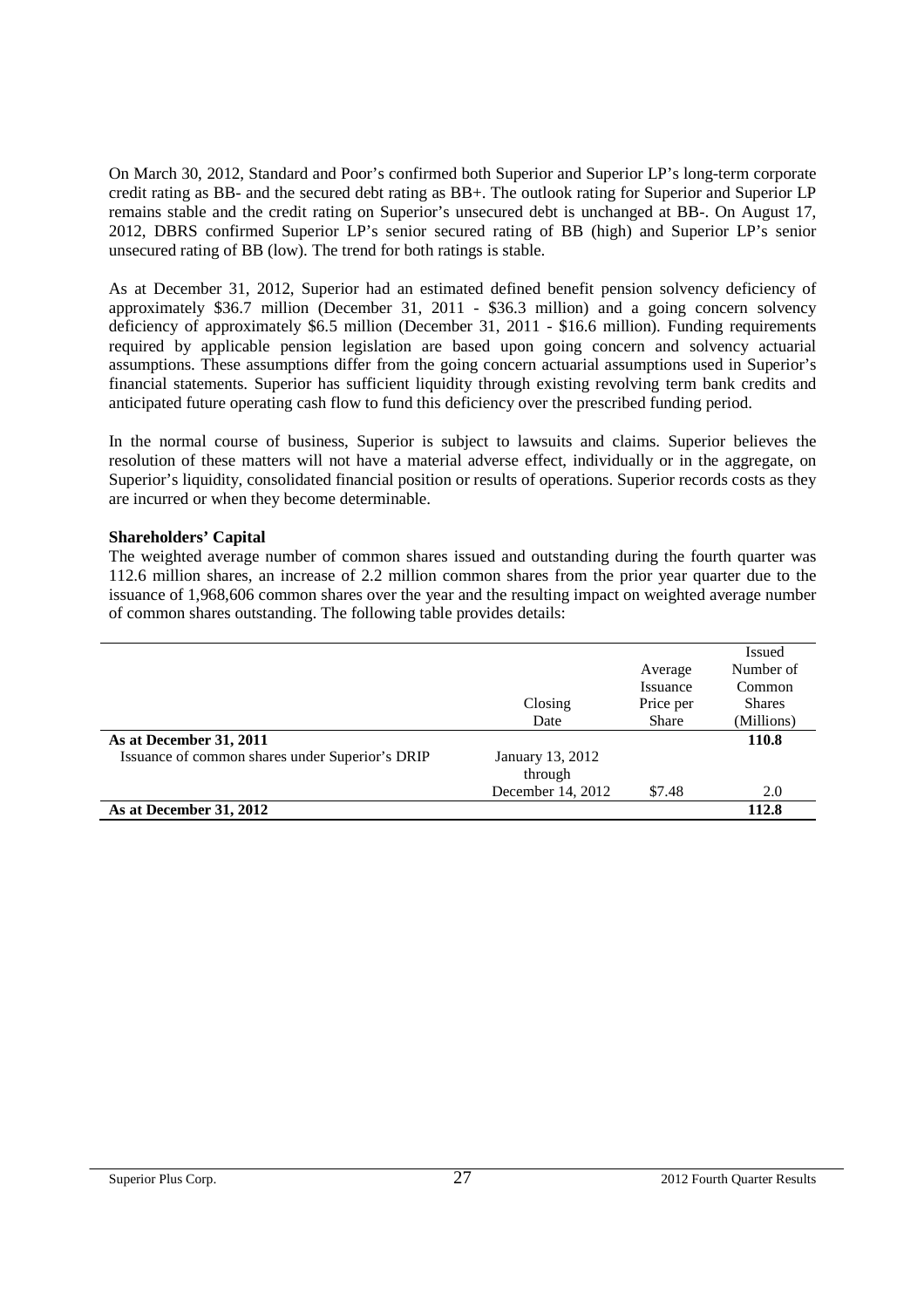As at February 14, 2013, December 31, 2012 and December 31, 2011, the following common shares and securities convertible into common shares were issued and outstanding:

|                                          | <b>February 14, 2013</b> |               | December 31, 2012 |               | December 31, 2011 |               |
|------------------------------------------|--------------------------|---------------|-------------------|---------------|-------------------|---------------|
|                                          | Convertible              |               | Convertible       |               | Convertible       |               |
| (millions)                               | <b>Securities</b>        | <b>Shares</b> | <b>Securities</b> | <b>Shares</b> | <b>Securities</b> | <b>Shares</b> |
| Common shares outstanding <sup>(1)</sup> |                          | 112.9         |                   | 112.8         |                   | 110.8         |
| 5.75% Debentures $(2)$                   |                          |               |                   |               | \$49.9            | 1.4           |
| 5.85% Debentures $(3)$                   | \$25.0                   | 0.8           | \$75.0            | 2.4           | \$75.0            | 2.4           |
| 7.50% Debentures <sup>(4)</sup>          | \$69.0                   | 5.3           | \$69.0            | 5.3           | \$69.0            | 5.3           |
| 5.75% Debentures $(5)$                   | \$172.5                  | 9.1           | \$172.5           | 9.1           | \$172.5           | 9.1           |
| $6.00\%$ Debentures $^{(6)}$             | \$150.0                  | 9.9           | \$150.0           | 9.9           | \$150.0           | 9.9           |
| 7.50% Debentures $(7)$                   | \$75.0                   | 6.6           | \$75.0            | 6.6           | \$75.0            | 6.6           |
| Shares outstanding and issuable          |                          |               |                   |               |                   |               |
| upon conversion of Debentures            |                          | 144.6         |                   | 146.1         |                   | 145.5         |

(1) Common shares outstanding as at February 14, 2013, includes 114,704 common shares issued under Superior's DRIP program in January.

 $(2)$  Convertible at \$36.00 per share.

 $(3)$  Convertible at \$31.25 per share.

 $^{(4)}$  Convertible at \$13.10 per share.

 $(5)$  Convertible at \$19.00 per share.

(6) Convertible at \$15.10 per share.

 $(7)$  Convertible at \$11.35 per share.

## **Dividends Paid to Shareholders**

Dividends paid to Superior's shareholders depend on its cash flow from operating activities with consideration for Superior's changes in working capital requirements, investing activities and financing activities. See "Summary of Adjusted Operating Cash Flow" and "Summary of Cash Flow" for additional details.

Dividends paid to shareholders in the fourth quarter were \$67.1 million (before DRIP proceeds of \$3.6 million) or \$0.15 per share, a decrease of \$10.7 million due to the reduction of Superior's dividend rate to \$0.05 per share per month effective with the November 2011 dividend. On November 2, 2011, Superior announced that the monthly dividend has been reduced to \$0.05 per share or \$0.60 per share on an annualized basis which decreased from the prior level of \$0.10 per share per month or \$1.20 per share on an annualized basis. Superior deemed it prudent to accelerate its debt reduction plan by reducing its monthly dividend during 2011. See "Debt Management Update" for further details. Dividends to shareholders are declared at the discretion of Superior's Board of Directors.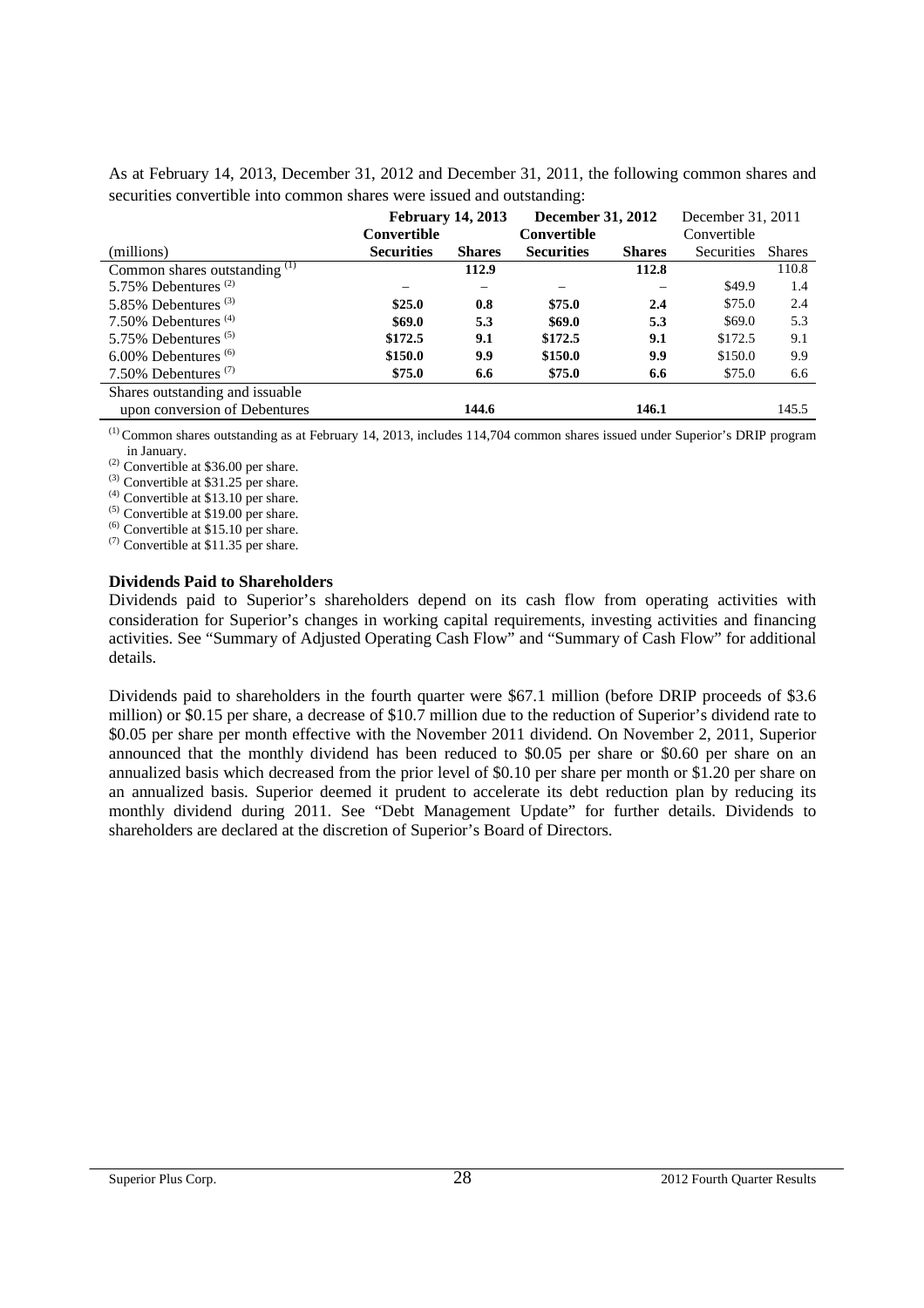### Superior's primary sources and uses of cash are detailed below: **Summary of Cash Flow**<sup>(1)</sup>

|                                                            | Three months ended |                  | <b>Twelve months ended</b> |         |  |
|------------------------------------------------------------|--------------------|------------------|----------------------------|---------|--|
|                                                            |                    | December 31,     | December 31,               |         |  |
| (millions of dollars)                                      | 2012               | 2011             | 2012                       | 2011    |  |
| Cash flow (used in) from operating activities              | (8.1)              | (20.0)           | 273.3                      | 212.0   |  |
| Investing activities <sup>(2)</sup> :                      |                    |                  |                            |         |  |
| Purchase of property, plant and equipment                  | (22.1)             | (14.6)           | (43.8)                     | (38.2)  |  |
| Proceeds on disposal of property, plant and equipment      | 0.4                | 1.0              | 4.5                        | 3.2     |  |
| Other acquisitions                                         |                    | (1.1)            | (5.5)                      | (14.8)  |  |
| Cash flow (used in) from investing activities              | (21.7)             | (14.7)           | (44.8)                     | (49.8)  |  |
| Financing activities:                                      |                    |                  |                            |         |  |
| Net proceeds (repayment) of of revolving term bank         |                    |                  |                            |         |  |
| credits and other debt                                     | 78.9               | 125.4            | (74.4)                     | 132.3   |  |
| Repayment of senior secured notes                          | (31.8)             | (32.5)           | (31.8)                     | (32.5)  |  |
| Repayment of finance lease obligation                      | (4.1)              | (3.4)            | (16.4)                     | (14.2)  |  |
| Net proceeds (repayment) of accounts receivable            |                    |                  |                            |         |  |
| securitization program                                     |                    |                  |                            | (90.1)  |  |
| Redemption of the 5.75% convertible debentures             |                    | (125.0)          | (49.9)                     | (125.0) |  |
| Proceeds from the issuance of 7.50% convertible            |                    |                  |                            |         |  |
| Debentures                                                 |                    | 75.0             |                            | 75.0    |  |
| Costs incurred for the issuance of 7.50% convertible       |                    |                  |                            |         |  |
| Debentures                                                 |                    | (3.4)            |                            | (3.4)   |  |
| Proceeds from the dividend reinvestment plan               | 3.6                | 5.5              | 14.2                       | 28.9    |  |
| Dividends paid to shareholders                             | (16.9)             | (27.6)           | (67.1)                     | (136.7) |  |
| Cash flow from (used in) financing activities              | 29.7               | 14.0             | (225.4)                    | (165.7) |  |
|                                                            |                    |                  |                            |         |  |
| Net (decrease) increase in cash and cash equivalents       | (0.1)              | (20.7)           | 3.1                        | (3.5)   |  |
| Cash and cash equivalents, beginning of period             | 7.7                | 26.0             | 5.2                        | 7.8     |  |
| Effect of translation of foreign denominated cash and cash |                    |                  |                            |         |  |
| equivalents                                                |                    | (0.1)            | (0.7)                      | 0.9     |  |
| Cash and cash equivalents, end of period                   | 7.6                | $\overline{5.2}$ | 7.6                        | 5.2     |  |

 $(1)$ (1) See the consolidated statement of cash flow for additional details.<br>(2) See "Consolidated Conital Europeines Symmers" for additional

See "Consolidated Capital Expenditure Summary" for additional details.

## **Financial Instruments – Risk Management**

Derivative and non-financial derivatives are used by Superior to manage its exposure to fluctuations in foreign currency exchange rates, interest rates, share-based compensation and commodity prices. Superior assesses the inherent risks of these instruments by grouping derivative and non-financial derivatives related to the exposures these instruments mitigate. Superior's policy is not to use derivative or nonfinancial derivative instruments for speculative purposes. Superior does not formally designate its derivatives as hedges and, as a result, Superior does not apply hedge accounting and is required to designate its derivatives and non-financial derivatives as held for trading. Refer to Superior's 2012 Annual MD&A for further details on financial instrument risk management.

As at December 31, 2012, Superior has hedged approximately 90% of its estimated US dollar exposure for 2013. The estimated sensitivity of adjusted operating cash flow for Superior, including divisional US exposures and the impact on US-denominated debt with respect to a \$0.01 change in the Canadian to United States exchange rate for 2013 is \$0.2 million after giving effect to United States forward contracts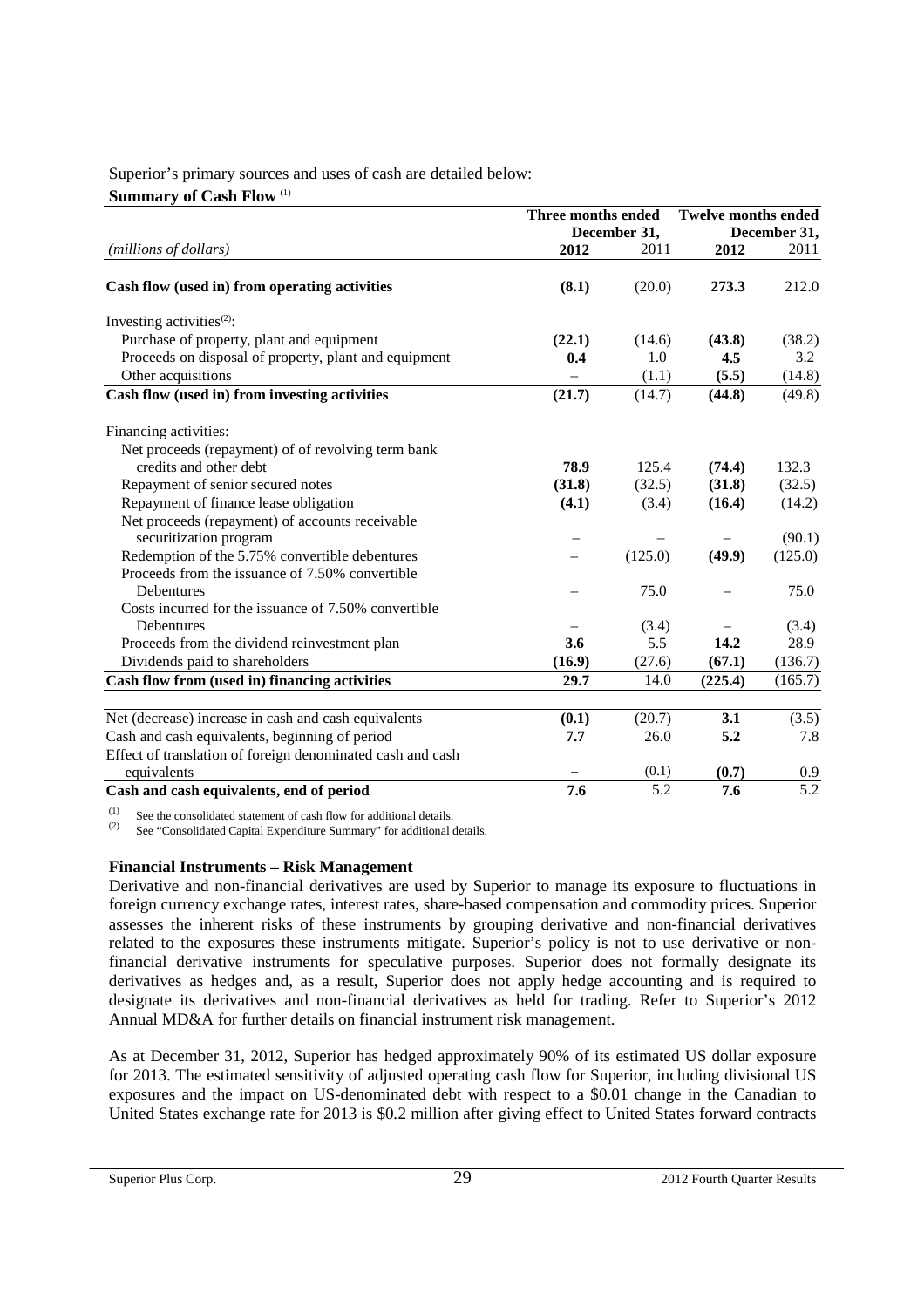for 2013, as shown in the table below. Superior's sensitivities and guidance are based on an anticipated average Canadian to US dollar foreign currency exchange rate for 2013 of par.

|                                                         |        |        |                          |      |      | 2018 and                 |              |
|---------------------------------------------------------|--------|--------|--------------------------|------|------|--------------------------|--------------|
| (US\$ millions except exchange rates)                   | 2013   | 2014   | 2015                     | 2016 | 2017 | <b>Thereafter</b>        | <b>Total</b> |
| Energy Services – US\$ forward sales                    | 44.0   | 26.0   | 26.0                     |      |      | $\overline{\phantom{0}}$ | 96.0         |
| Construction Products Distribution – US\$ forward sales | 24.0   | 12.0   | 12.0                     | 12.0 |      | $\overline{\phantom{0}}$ | 60.0         |
| Specialty Chemicals – US\$ forward sales                | 150.0  | 133.0  | 106.0                    | 80.4 | 24.0 | $\overline{\phantom{0}}$ | 493.4        |
| Corporate – US\$ forward purchases                      | (25.0) | (27.0) | $\overline{\phantom{0}}$ |      |      | $\overline{\phantom{0}}$ | (52.0)       |
| Net US \$ forward sales                                 | 193.0  | 144.0  | 144.0                    | 92.4 | 24.0 | $\overline{\phantom{0}}$ | 597.4        |
|                                                         |        |        |                          |      |      |                          |              |
| Energy Services – Average US\$ forward sales rate       | 1.06   | 1.01   | 1.01                     |      |      |                          | 1.03         |
| Construction Products Distribution – Average US\$       |        |        |                          |      |      |                          |              |
| forward sales rate                                      | 1.07   | 1.00   | 1.00                     | 1.03 |      | -                        | 1.03         |
| Specialty Chemicals - Average US\$ forward sales rate   | 1.04   | 1.03   | 1.00                     | 1.04 | 1.03 | $\overline{\phantom{0}}$ | 1.03         |
| Corporate – US\$ forward purchases rate                 | 1.01   | 1.01   | $\overline{\phantom{0}}$ |      |      | $\overline{\phantom{0}}$ | 1.01         |
| Net average external US\$/CDN\$ exchange rate           | 1.05   | 1.02   | 1.00                     | 1.03 | 1.03 |                          | 1.03         |

For additional details on Superior's financial instruments, including the amount and classification of gains and losses recorded in Superior's third quarter condensed consolidated financial statements, summary of fair values, notional balances, effective rates and terms, and significant assumptions used in the calculation of the fair value of Superior's financial instruments, see Note 13 to the unaudited condensed consolidated financial statements.

### **Disclosure Controls and Procedures and Internal Controls Over Financial Reporting**

No changes have been made in Superior's internal control over financial reporting that have materially affected, or are reasonably likely to materially affect, Superior's internal control over financial reporting in the quarter ended December 31, 2012.

## **Critical Accounting Policies and Estimates**

Superior's unaudited condensed consolidated financial statements have been prepared in accordance with IFRS. The significant accounting policies are described in the unaudited condensed consolidated financial statements for the period ended December 31, 2012. Certain of these accounting policies, as well as estimates made by management in applying such policies, are recognized as critical because they require management to make subjective or complex judgments about matters that are inherently uncertain. Our critical accounting estimates relate to the allowance for doubtful accounts, employee future benefits, future income tax assets and liabilities, the valuation of derivatives and non-financial derivatives and asset impairments and the assessment of potential asset retirement obligations.

## **Recent Accounting Pronouncements**

Certain new standards, interpretations, amendments or improvements to existing standards were issued by the IASB or the International Financial Reporting Interpretations Committee (IFRIC) that are mandatory for accounting periods beginning on January 1, 2012 or later. The affected standards that apply to Superior are as follows:

## IFRS 9 – *Financial Instruments: Classification and Measurement*

IFRS 9, Financial Instruments, was issued in November 2009 and is intended to replace International Accounting Standard (IAS) 39*, Financial Instruments: Recognition and Measurement*. IFRS 9 uses a single approach to determine whether a financial asset is measured at amortized cost or fair value, replacing the multiple rules in IAS 39. The approach in IFRS 9 is based on how an entity manages its financial instruments in the context of its business model and the contractual cash flow characteristics of the financial assets. The new standard also requires a single impairment method to be used, replacing the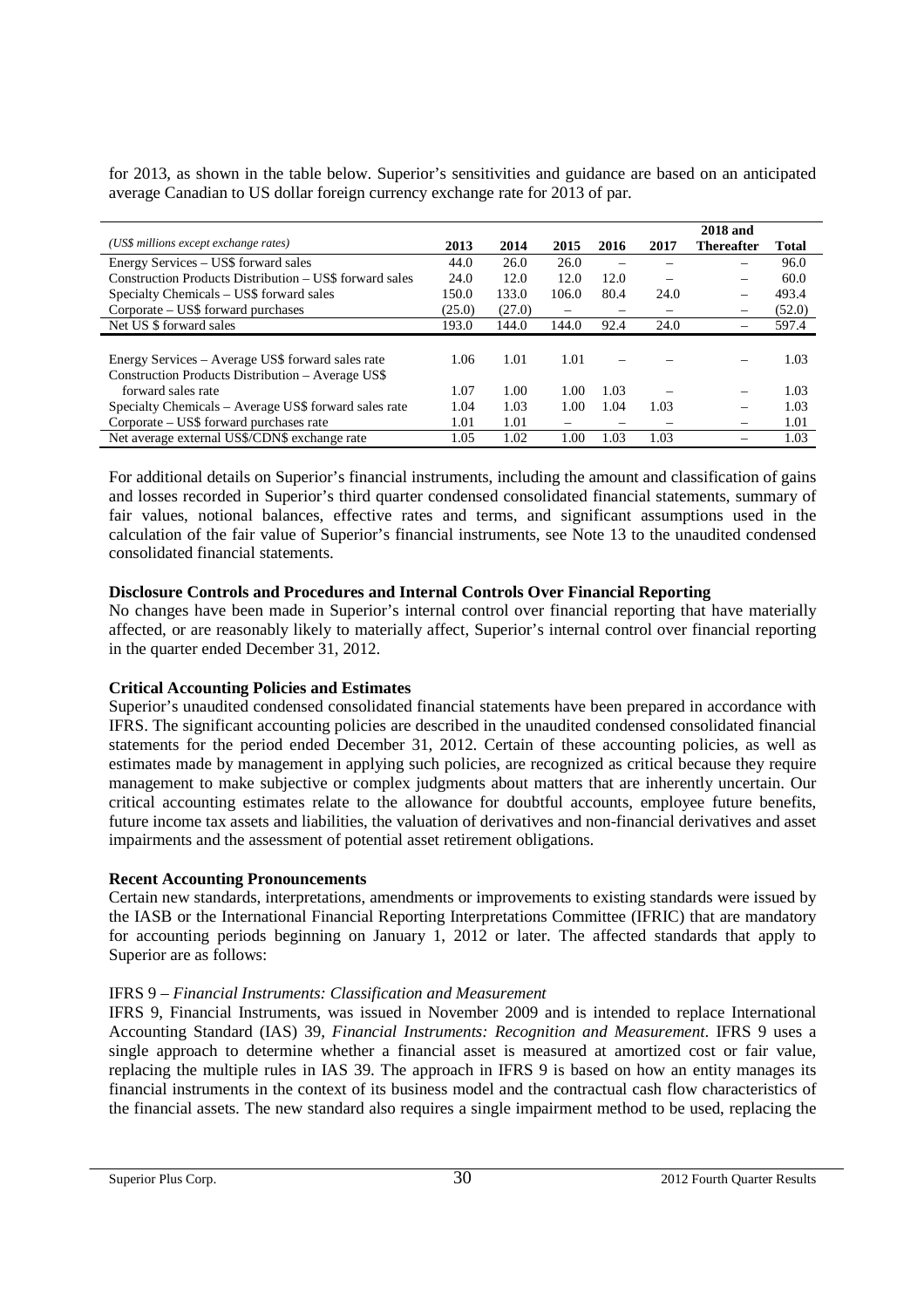multiple impairment methods in IAS 39. Requirements for financial liabilities were added in October 2010 and they largely carried forward existing requirements in IAS 39, except that fair value changes due to credit risk for liabilities designated at fair value through profit and loss would generally be recorded in other comprehensive income. This standard is required to be applied for accounting periods beginning on or after January 1, 2015, with earlier adoption permitted. Superior is assessing the effect of IFRS 9 on its financial results and financial position; changes, if any, are not expected to be material.

### IFRS 10 – *Consolidated Financial Statements*

IFRS 10 establishes principles for the presentation and preparation of consolidated financial statements when an entity controls one or more other entities. IFRS 10 requires an entity to consolidate an investee when it is exposed, or has rights, to variable returns from its involvement with the investee and has the ability to affect those returns through its power over the investee. Under existing IFRS, consolidation is required when an entity has the power to govern the financial and operating policies of an entity so as to obtain benefits from its activities. The revised standard was effective for Superior on January 1, 2013. Superior adopted the amendments on January 1, 2013, with no impact to Superior.

### IFRS 11 – *Joint Arrangements*

IFRS 11 requires a venture to classify its interest in a joint arrangement as a joint venture or joint operation. Joint ventures will be accounted for using the equity method of accounting, whereas joint operations will require the venture to recognize its share of the assets, liabilities, revenue and expenses. This standard became applicable on January 1, 2013. Superior adopted the amendments on January 1, 2013, with no impact to Superior.

## IFRS 12 – *Disclosure of Interests in Other Entities*

IFRS 12 establishes disclosure requirements for interests in other entities, such as joint arrangements, associates, special purpose vehicles and off-balance-sheet vehicles. The standard carries forward existing disclosure and also introduces significant additional disclosure requirements that address the nature of, and risks associated with, an entity's interests in other entities. This standard became effective for Superior on January 1, 2013. Superior adopted the amendments on January 1, 2013, with no impact to Superior.

## IFRS 13 *– Fair Value Measurement*

IFRS 13 defines fair value, sets out a single IFRS framework for measuring fair value and requires disclosure about fair value measurements. IFRS 13 applies to accounting standards that require or permit fair value measurements or disclosure about fair value measurements (and measurements, such as fair value less costs to sell, based on fair value or disclosure about those measurements), except in specified circumstances. IFRS 13 became applicable on January 1, 2013. Superior adopted the amendments on January 1, 2013, with no impact to Superior.

## IAS 1 – *Presentation of Other Comprehensive Income*

The amendments to IAS 1, *Presentation of Financial Statements*, issued in June 2011, require entities to group items presented in other comprehensive income on the basis of whether they might be reclassified to the consolidated statement of income in subsequent periods and items that will not be reclassified to the consolidated statement of income. The amendments did not address which items are presented in other comprehensive income and did not change the option to present items net of tax. The amendments to IAS 1 became effective for annual periods beginning on or after July 1, 2012, which was January 1, 2013 for Superior, and are to be applied retrospectively. Superior adopted the amendments on January 1, 2013, with no impact to Superior.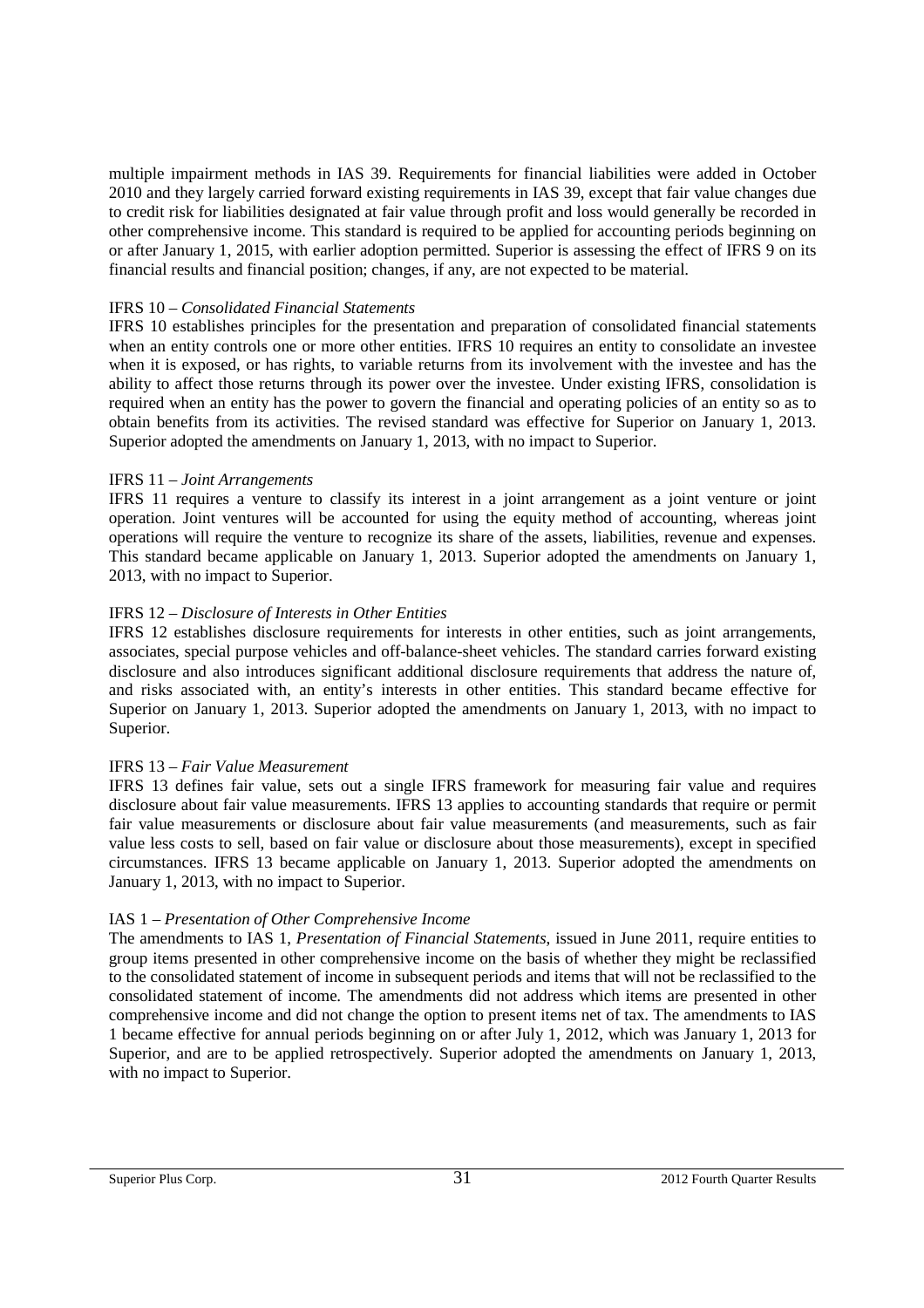#### IAS 19 – *Employee Benefits, amendments*

IAS 19 amendments were issued in June 2011, and changed the accounting and disclosure for defined benefit plans and termination benefits. The standard requires that the changes in defined benefit obligations are recognized as they occur, eliminating the corridor approach and accelerating the recognition of past service costs. The changes in defined benefit obligations and plan assets are to be disaggregated into three components: service costs, net interest on the net defined benefit liabilities (assets) and re-measurements of the net defined benefit liabilities (assets). This standard applies for accounting periods beginning on or after January 1, 2013. Superior adopted IAS 19 on January 1, 2013 and the financial impact is an increase of \$3.1 million to pension expenses and a corresponding decrease to accumulated other comprehensive loss for the year ended December 31, 2012. The impact on Superior's balance sheet as at January 1, 2012 is a \$4.1 million increase to retained deficit and a corresponding decrease to accumulated other comprehensive loss.

### *Superior adopted the following on January 1, 2012:*

#### IFRS 7 – *Financial Instruments: Disclosure, amendments regarding disclosures – Transfer of Financial Assets*

The December 2011 changes by the IASB and the Financial Accounting Standards Board (FASB) to IFRS 7 require quantitative and qualitative disclosure regarding transfers of financial assets when the transferred assets are not derecognized in their entirety or the transferor retains continuing managerial involvement. The amendment also requires disclosure of supplementary information if a substantial portion of the total amount of the transfer activity occurs in the closing days of a reporting period. Superior adopted the amendments on January 1, 2012, with no impact to Superior.

#### IAS 12 – *Income Taxes, amendments regarding Deferred Tax: Recovery of Underlying Assets*

IAS 12 was amended in December 2010 to remove subjectivity in determining on which basis an entity measures the deferred tax relating to an asset. The amendment introduced a presumption that an entity will assess whether an asset's sale will recover its carrying amount. Superior's adoption of IAS 12 on January 1, 2012 did not impact Superior's financial results or financial position.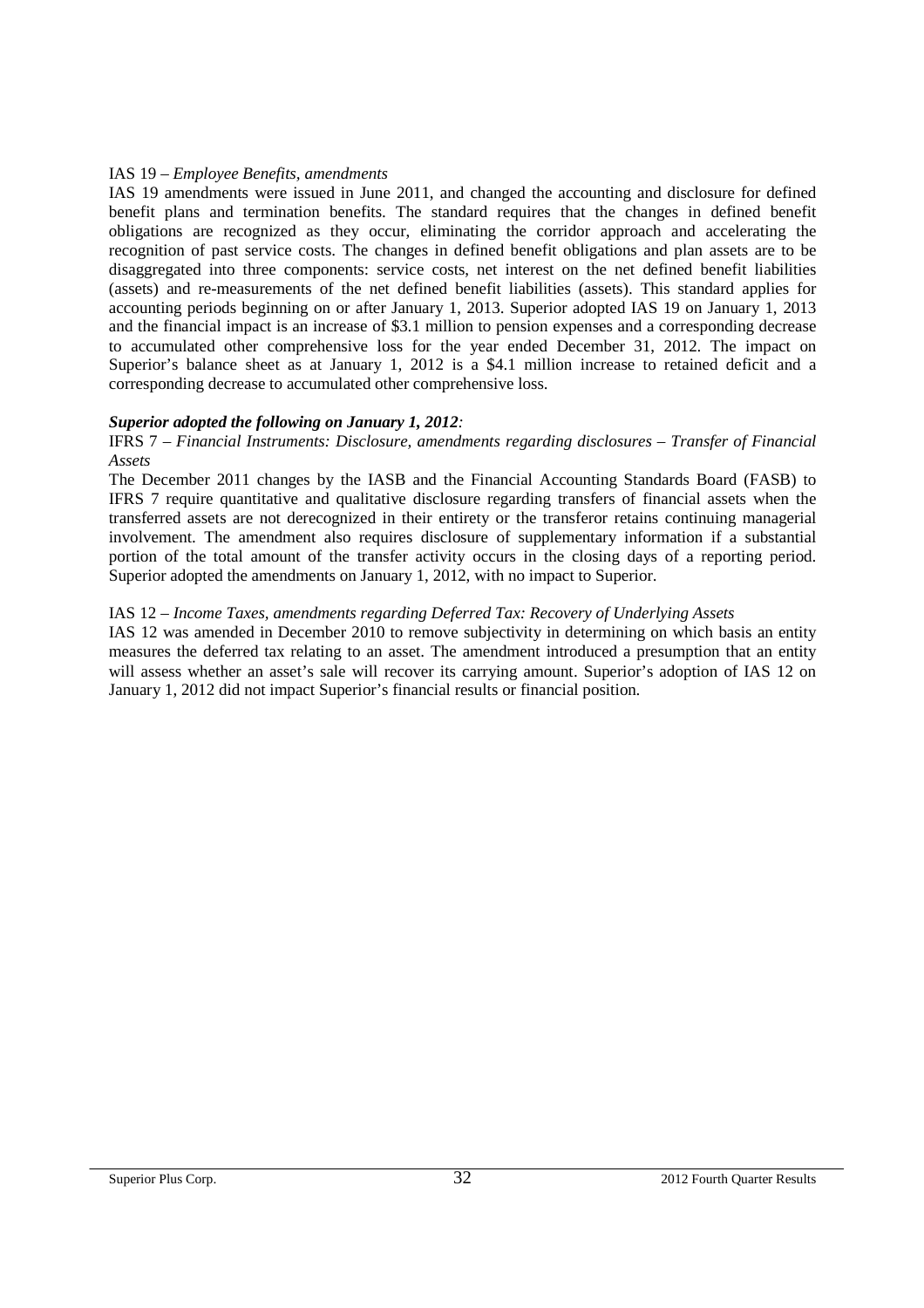|  |  | <b>Quarterly Financial and Operating Information</b> |
|--|--|------------------------------------------------------|
|  |  |                                                      |

|                                                          | 2012 Quarters |        |        |         |            |          | 2011 Quarters |         |
|----------------------------------------------------------|---------------|--------|--------|---------|------------|----------|---------------|---------|
| (millions of dollars except per share amounts)           | Fourth        | Third  | Second | First   | Fourth     | Third    | Second        | First   |
| Canadian propane sales volumes<br>(millions of litres)   | 383           | 240    | 255    | 413     | 368        | 239      | 260           | 439     |
| U.S. refined fuels sales volumes<br>(millions of litres) | 428           | 335    | 363    | 473     | 440        | 344      | 405           | 552     |
| Natural gas sales volumes<br>(millions of GJs)           | 5             | 5      | 5      | 5       | 5          | 5        | 6             | 6       |
| Electricity sales volumes<br>(millions of KwH)           | 200           | 245    | 187    | 185     | 167        | 176      | 146           | 117     |
| Chemical sales volumes                                   |               |        |        |         |            |          |               |         |
| (thousands of metric tonnes)                             | 200           | 193    | 190    | 188     | 187        | 197      | 192           | 196     |
| Revenues (millions of dollars)                           | 934.0         | 790.1  | 834.3  | 1,065.9 | 1,043.4    | 845.0    | 898.4         | 1,138.8 |
| Gross profit                                             | 228.2         | 195.9  | 184.8  | 238.1   | 234.6      | 178.5    | 176.0         | 238.4   |
| Net earnings (loss)                                      | 14.2          | 36.7   | 13.5   | 28.7    | (231.4)    | (113.4)  | 1.1           | 41.1    |
| Per share, basic                                         | \$0.13        | \$0.33 | \$0.12 | \$0.26  | $(\$2.10)$ | (\$1.04) | \$0.01        | \$0.38  |
| Per share, diluted                                       | \$0.13        | \$0.31 | \$0.12 | \$0.24  | $(\$2.10)$ | (\$1.04) | \$0.01        | \$0.34  |
| Adjusted operating cash flow                             |               |        |        |         |            |          |               |         |
| (millions of dollars)                                    | 62.6          | 34.5   | 29.0   | 67.4    | 63.8       | 23.5     | 19.8          | 73.3    |
| Per share, basic and diluted                             | \$0.56        | \$0.31 | \$0.26 | \$0.61  | \$0.58     | \$0.21   | \$0.18        | \$0.68  |
| Net working capital $(1)$                                |               |        |        |         |            |          |               |         |
| (millions of dollars)                                    | 287.8         | 218.3  | 234.4  | 325.3   | 377.3      | 295.0    | 365.3         | 416.1   |

(1) Net working capital reflects amounts as at the quarter-end and is comprised of accounts receivable and inventories, less trade and other payables and deferred revenue.

# **Non-IFRS Financial Measures**

## *Adjusted Operating Cash Flow*

Adjusted operating cash flow is equal to cash flow from operating activities as defined by IFRS, adjusted for changes in non-cash working capital, other expenses, non-cash interest expense, current income taxes and finance costs. Superior may deduct or include additional items in its calculation of adjusted operating cash flow; these items would generally, but not necessarily, be items of a non-recurring nature. Adjusted operating cash flow is the main performance measure used by management and investors to evaluate Superior's performance. Readers are cautioned that adjusted operating cash flow is not a defined performance measure under IFRS and that adjusted operating cash flow cannot be assured. Superior's calculation of adjusted operating cash flow may differ from similar calculations used by comparable entities. Adjusted operating cash flow represents cash flow generated by Superior that is available for, but not necessarily limited to, changes in working capital requirements, investing activities and financing activities of Superior.

The seasonality of Superior's individual quarterly results must be assessed in the context of annualized adjusted operating cash flow. Adjustments recorded by Superior as part of its calculation of adjusted operating cash flow include, but are not limited to, the impact of the seasonality of Superior's businesses, principally the Energy Services segment, by adjusting for non-cash working capital items, thereby eliminating the impact of the timing between the recognition and collection/payment of Superior's revenues and expenses, which can differ significantly from quarter to quarter. Adjustments are also made to reclassify the cash flow related to natural gas and electricity customer contract-related costs in a manner consistent with the income statement's recognition of these costs. Adjusted operating cash flow is reconciled to net cash flow from operating activities on page 13.

## *EBITDA*

EBITDA represents earnings before taxes, depreciation, amortization, finance expense and certain other non-cash expenses, and is used by Superior to assess its consolidated results and the results of its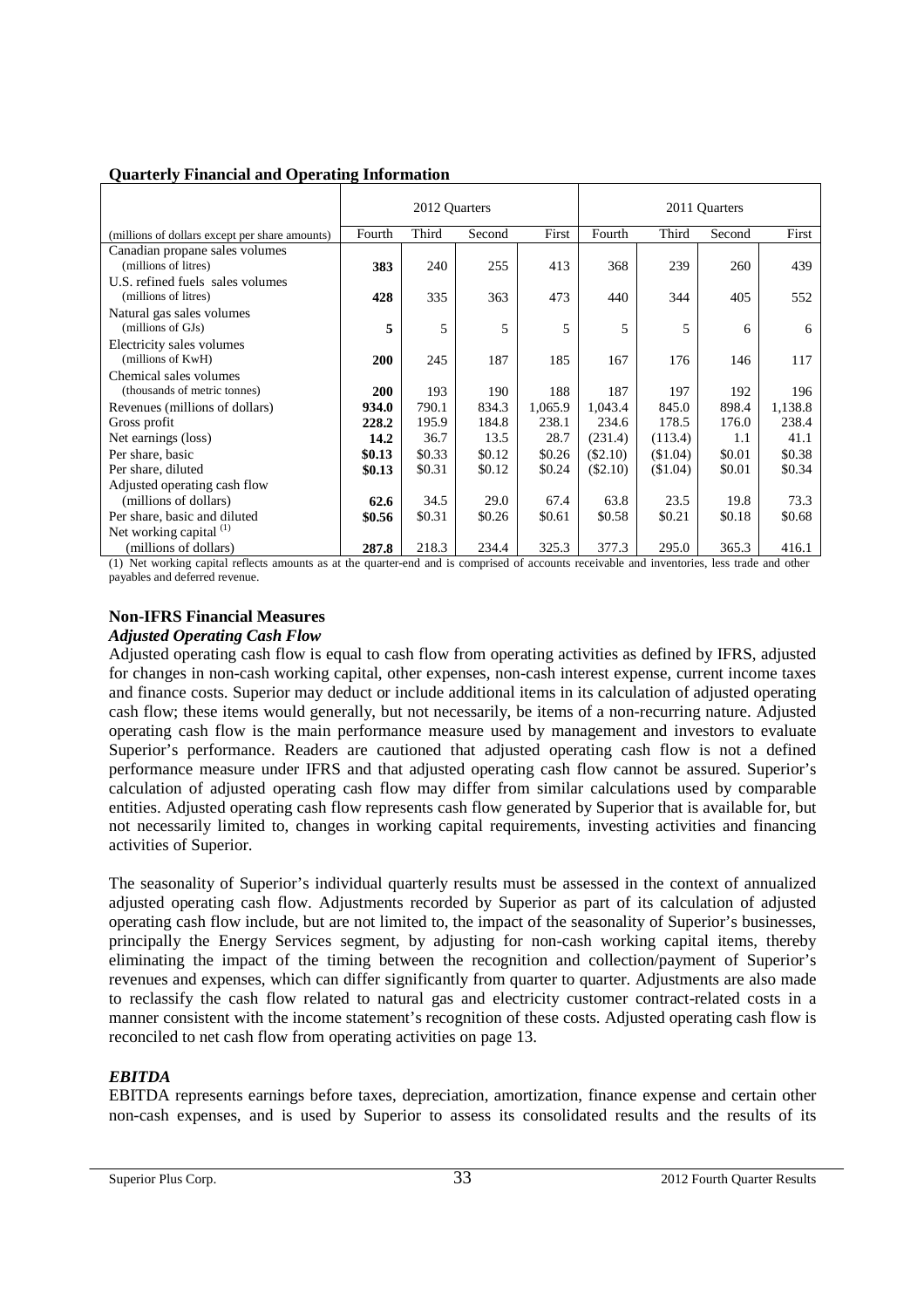operating segments. EBITDA is not a defined performance measure under IFRS. Superior's calculation of EBITDA may differ from similar calculations used by comparable entities. The EBITDA of Superior's operating segments may be referred to as EBITDA from operations. Net earnings before income taxes are reconciled to EBITDA from operations on page 35.

### *Compliance EBITDA*

Compliance EBITDA represents earnings before interest, taxes, depreciation, amortization and certain other non-cash expenses calculated on a 12 month trailing basis, giving pro forma effect to acquisitions and divestitures, and is used by Superior to calculate its debt covenants and other credit information. Compliance EBITDA is not a defined performance measure under IFRS. Superior's calculation of compliance EBITDA may differ from similar calculations used by comparable entities. See Note 15 to the unaudited condensed consolidated financial statements for a reconciliation of net earnings (loss) to compliance EBITDA.

### *Payout Ratio*

Payout ratio represents dividends as a percentage of adjusted operating cash flow less other capital expenditures, and is used by Superior to assess its financial results and leverage. Payout ratio is not a defined performance measure under IFRS. Superior's calculation of payout ratio may differ from similar calculations used by comparable entities.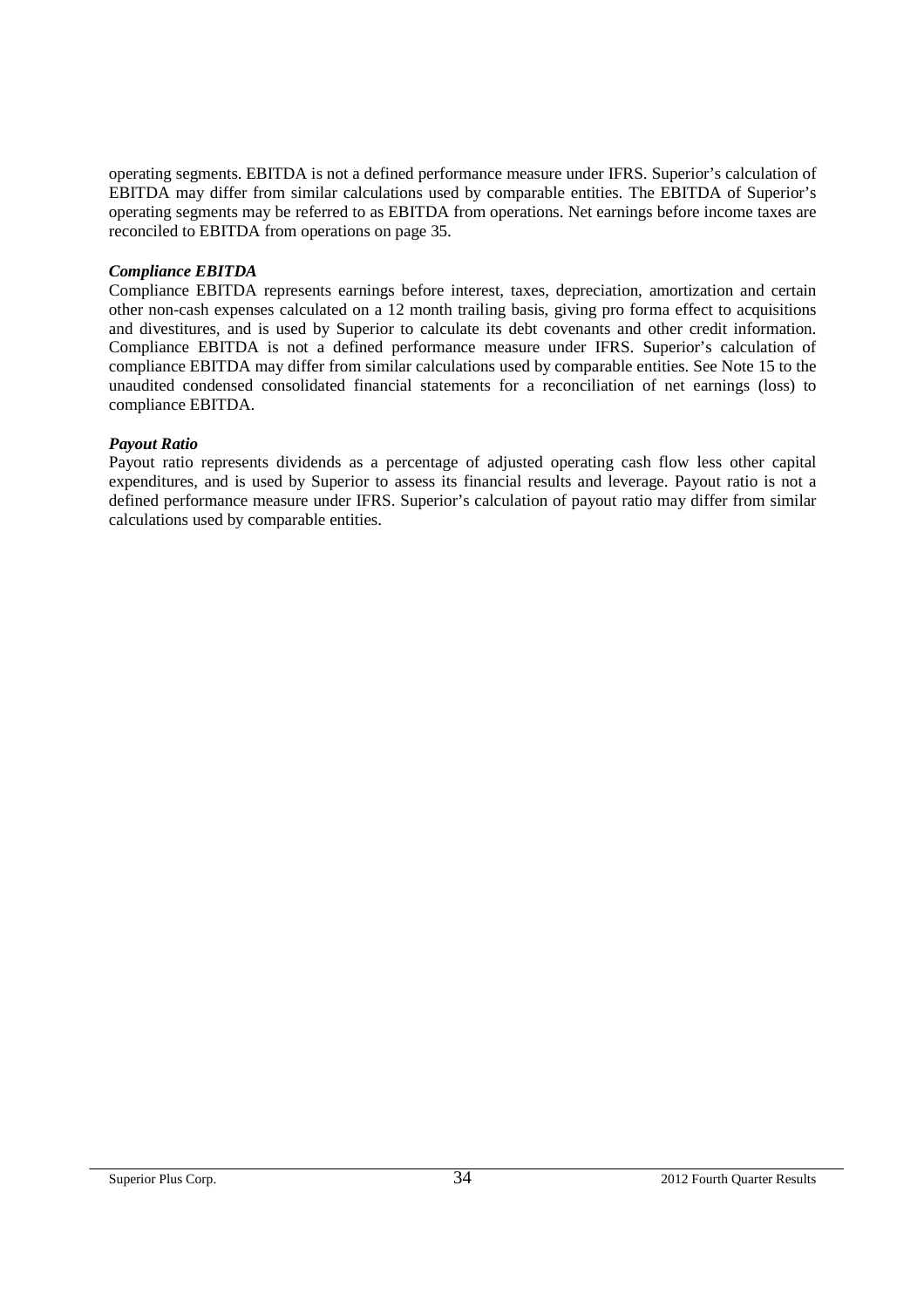| For the three months ended December 31, 2012                             | <b>Energy</b><br><b>Services</b> | <b>Chemicals</b>                     | <b>Specialty Construction</b><br><b>Products</b><br><b>Distribution</b> |
|--------------------------------------------------------------------------|----------------------------------|--------------------------------------|-------------------------------------------------------------------------|
| Net Earnings before income taxes                                         | 27.7                             | 17.2                                 | 6.1                                                                     |
| Add: Amortization of property, plant and equipment and intangible assets | 12.7                             | 1.3                                  | 1.4                                                                     |
| Amortization included in cost of sales                                   |                                  | 11.5                                 |                                                                         |
| Losses on disposal of assets                                             | 1.0                              | 0.6                                  | 0.1                                                                     |
| Amortization of customer contract related costs                          | 0.7                              |                                      |                                                                         |
| Customer contract related costs                                          | (0.2)                            |                                      |                                                                         |
| Impairment of property, plant and equipment                              | 4.7                              |                                      |                                                                         |
| Finance costs                                                            | $1.2\,$                          | 0.1                                  | 0.2                                                                     |
| Unrealized gains on derivative financial instruments                     | (1.7)                            | (1.6)                                |                                                                         |
| <b>EBITDA</b> from operations                                            | 46.1                             | 29.1                                 | 7.8                                                                     |
| For the three months ended December 31, 2011                             | <b>Energy</b><br><b>Services</b> | <b>Specialty</b><br><b>Chemicals</b> | Construction<br><b>Products</b><br><b>Distribution</b>                  |
| Net Earnings (Loss) before income taxes                                  | (297.6)                          | 19.4                                 | 5.2                                                                     |
| Add: Amortization of property, plant and equipment and intangible assets | 23.3                             | 3.6                                  | 1.6                                                                     |
| Amortization included in cost of sales                                   |                                  | 11.4                                 |                                                                         |
| Losses (gains) on disposal of assets                                     | (0.8)                            |                                      | (0.2)                                                                   |
| Amortization of customer contract-related costs                          | 0.5                              |                                      |                                                                         |
| Customer contract-related costs                                          | 0.2                              |                                      |                                                                         |
| Gain on bargain purchase                                                 | (0.9)                            |                                      |                                                                         |
| Impairment of intangible assets and goodwill                             | 300.6                            |                                      |                                                                         |
| Finance costs                                                            | 1.0                              | 0.1                                  | 0.3                                                                     |
| Unrealized gains on derivative financial instruments                     | 20.2                             |                                      |                                                                         |
| <b>EBITDA</b> from operations                                            | 46.5                             | 34.5                                 | 7.9                                                                     |

| Reconciliation of Net Earnings (Loss) before income taxes to EBITDA from Operations $^{(1)(2)}$ |  |  |
|-------------------------------------------------------------------------------------------------|--|--|
|                                                                                                 |  |  |

| 2012                                                                                | <b>Energy</b><br><b>Services</b> | <b>Specialty</b><br><b>Chemicals</b> | <b>Construction</b><br><b>Products</b><br><b>Distribution</b> |
|-------------------------------------------------------------------------------------|----------------------------------|--------------------------------------|---------------------------------------------------------------|
| Net Earnings before income taxes                                                    | 113.0                            | 77.0                                 | 13.8                                                          |
| Add: Amortization of property, plant and equipment, intangible assets and accretion | 53.4                             | 6.3                                  | 6.1                                                           |
| Amortization included in cost of sales                                              |                                  | 44.9                                 |                                                               |
| Loss on disposal of assets                                                          | 0.2                              | 0.6                                  | 0.2                                                           |
| Amortization of customer contract-related costs                                     | 3.3                              |                                      |                                                               |
| Customer contract-related costs                                                     | (1.1)                            |                                      |                                                               |
| Impairment of property, plant and equipment                                         | 4.7                              |                                      |                                                               |
| Finance costs                                                                       | 4.5                              | 0.3                                  | 0.7                                                           |
| Unrealized gains on derivative financial instruments                                | (43.8)                           | (1.6)                                |                                                               |
| <b>EBITDA</b> from operations                                                       | 134.2                            | 127.5                                | 20.8                                                          |
| 2011                                                                                | <b>Energy</b><br><b>Services</b> | <b>Specialty</b><br><b>Chemicals</b> | <b>Construction</b><br><b>Products</b><br><b>Distribution</b> |
| Net Earnings (Loss) before income taxes                                             | (233.9)                          | 56.1                                 | (63.3)                                                        |
| Add: Amortization of property, plant and equipment, intangible assets and accretion | 71.1                             | 8.5                                  | 8.4                                                           |
| Amortization included in cost of sales                                              |                                  | 44.9                                 |                                                               |
| Loss (gain) on the disposal of assets                                               | 2.4                              |                                      | (0.1)                                                         |
| Amortization of customer contract-related costs                                     | 4.2                              |                                      |                                                               |
| Gain on bargain purchase                                                            | (0.9)                            |                                      |                                                               |
| Customer contract-related costs                                                     | (1.6)                            |                                      |                                                               |
| Impairment of property, plant and equipment                                         | 3.4                              |                                      |                                                               |
| Impairment of intangible assets and goodwill                                        | 300.6                            |                                      | 78.0                                                          |
| Finance costs                                                                       | 3.9                              | 0.3                                  | 1.2                                                           |
| Unrealized (gains) losses on derivative financial instruments                       | (15.6)                           | 5.4                                  |                                                               |
| <b>EBITDA</b> from operations                                                       | 133.6                            | 115.2                                | 24.2                                                          |

(1) See the unaudited condensed consolidated financial statements for net earnings (loss) before income taxes, amortization of property, plant and equipment, intangible assets and accretion of convertible debenture issue costs, amortization included in cost of sales, amortization of customer contract costs, customer contract related costs and unrealized (gains) losses on derivative financial instruments.

(2) See "Non-IFRS Financial Measures" for additional details.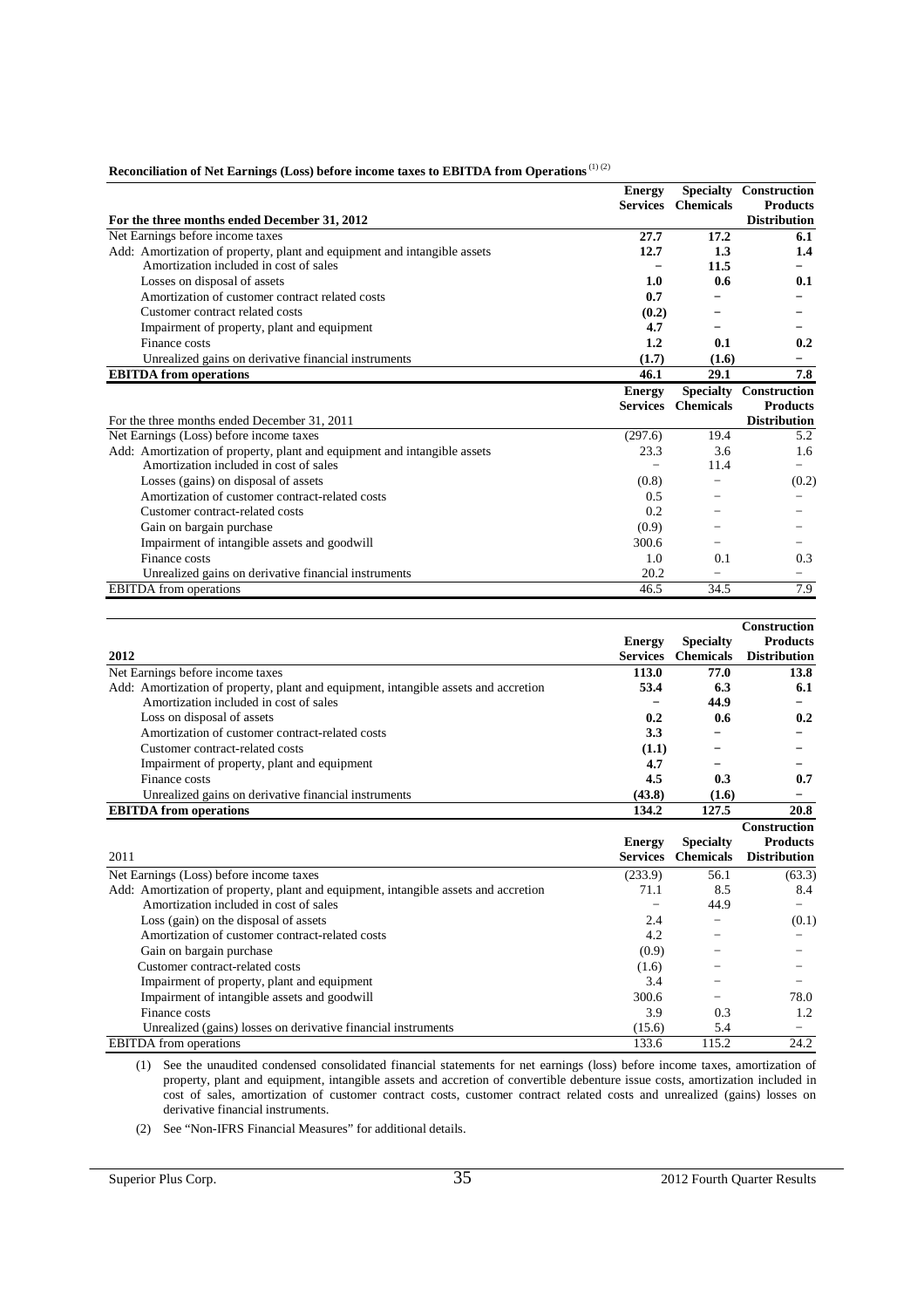#### **Reconciliation of Segmented Revenue, Cost of Sales and Cash Operating and Administrative Costs included in this Financial Discussion**

|                                      |                 |                  | For the three months ended<br><b>December 31, 2012</b> |          |           | For the three months ended<br>December 31, 2011 |
|--------------------------------------|-----------------|------------------|--------------------------------------------------------|----------|-----------|-------------------------------------------------|
|                                      |                 |                  | Construction                                           |          |           | Construction                                    |
|                                      | <b>Energy</b>   | <b>Specialty</b> | <b>Products</b>                                        | Energy   | Specialty | Products                                        |
|                                      | <b>Services</b> | <b>Chemicals</b> | <b>Distribution</b>                                    | Services | Chemicals | Distribution                                    |
| Revenue per financial statements     | 602.2           | 138.6            | 193.2                                                  | 727.6    | 137.7     | 178.1                                           |
| Foreign currency gains (losses)      |                 |                  |                                                        |          |           |                                                 |
| related to working capital           |                 | 0.5              |                                                        |          | 0.7       |                                                 |
| <b>Revenue per the Financial</b>     |                 |                  |                                                        |          |           |                                                 |
| <b>Discussion</b>                    | 602.2           | 139.1            | 193.2                                                  | 727.6    | 138.4     | 178.1                                           |
|                                      |                 |                  |                                                        |          |           |                                                 |
| Cost of products sold per            |                 |                  |                                                        |          |           |                                                 |
| financial statements                 | (472.6)         | (87.6)           | (145.6)                                                | (595.6)  | (82.8)    | (130.4)                                         |
| Risk reserve recovery                |                 |                  |                                                        |          |           |                                                 |
| reclassification                     |                 |                  |                                                        | (2.2)    |           |                                                 |
| Non-cash amortization                |                 | 11.5             |                                                        |          | 11.4      |                                                 |
| Cost of products sold per the        |                 |                  |                                                        |          |           |                                                 |
| <b>Financial Discussion</b>          | (472.6)         | (76.1)           | (145.6)                                                | (597.8)  | (71.4)    | (130.4)                                         |
| Gross profit                         | 129.6           | 63.0             | 47.6                                                   | 129.8    | 67.0      | 47.7                                            |
| Cash operating and administrative    |                 |                  |                                                        |          |           |                                                 |
| costs per financial statements       | (97.7)          | (35.3)           | (41.3)                                                 | (107.3)  | (35.4)    | (42.2)                                          |
| Amortization and depreciation        |                 |                  |                                                        |          |           |                                                 |
| expenses                             | 12.7            | 1.3              | 1.4                                                    | 21.6     | 3.6       | 1.6                                             |
| Losses (gains) on disposal of assets | 1.0             | 0.6              | 0.1                                                    | 0.4      |           | (0.2)                                           |
| Amortization of customer contract    |                 |                  |                                                        |          |           |                                                 |
| related costs                        | 0.7             |                  |                                                        | 0.9      |           |                                                 |
| Customer contract related costs      | (0.2)           |                  |                                                        | (0.2)    |           |                                                 |
| Gain on bargain purchase             |                 |                  |                                                        | (0.9)    |           |                                                 |
| Impairment of property, plant and    |                 |                  |                                                        |          |           |                                                 |
| equipment                            | 4.7             |                  |                                                        |          |           |                                                 |
| Risk reserve recovery                |                 |                  |                                                        |          |           |                                                 |
| reclassification                     |                 |                  |                                                        | 2.2      |           |                                                 |
| Reclassification of foreign          |                 |                  |                                                        |          |           |                                                 |
| currency (gains) and losses          |                 |                  |                                                        |          |           |                                                 |
| related to working capital           |                 | (0.5)            |                                                        |          | (0.7)     |                                                 |
| <b>Cash operating and</b>            |                 |                  |                                                        |          |           |                                                 |
| administrative costs per the         |                 |                  |                                                        |          |           |                                                 |
| <b>Financial Discussion</b>          | (83.5)          | (33.9)           | (39.8)                                                 | (83.3)   | (32.5)    | (40.8)                                          |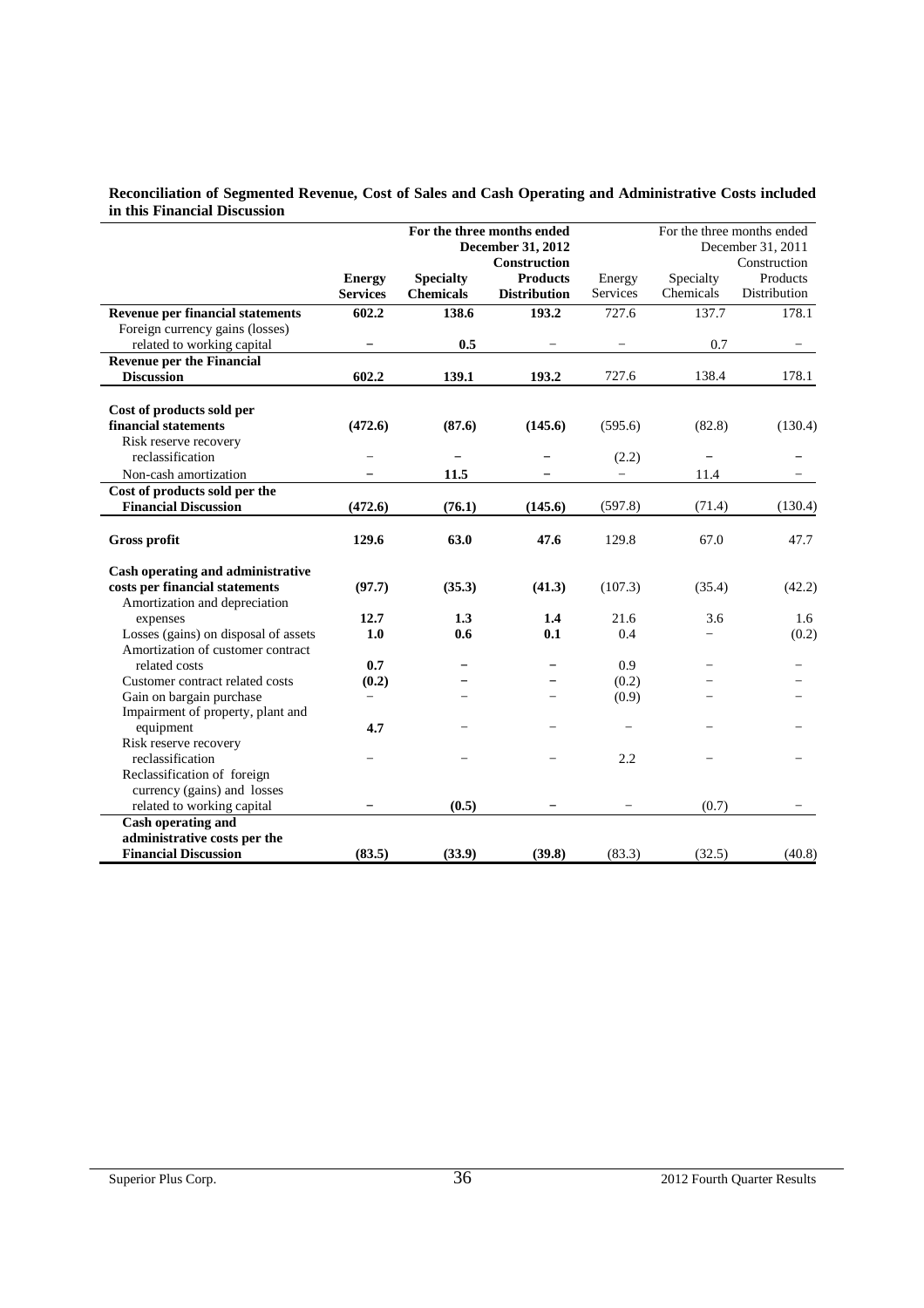|                                                                                                          |                                  |                                      | For the twelve months ended<br><b>December 31, 2012</b><br>Construction |                    |                        | For the twelve months ended<br>December 31, 2011<br>Construction |
|----------------------------------------------------------------------------------------------------------|----------------------------------|--------------------------------------|-------------------------------------------------------------------------|--------------------|------------------------|------------------------------------------------------------------|
|                                                                                                          | <b>Energy</b><br><b>Services</b> | <b>Specialty</b><br><b>Chemicals</b> | <b>Products</b><br><b>Distribution</b>                                  | Energy<br>Services | Specialty<br>Chemicals | Products<br>Distribution                                         |
| Revenue per financial statements<br>Foreign currency gains (losses)                                      | 2,301.6                          | 543.8                                | 778.9                                                                   | 2,686.1            | 527.7                  | 711.8                                                            |
| related to working capital                                                                               |                                  | (1.6)                                |                                                                         |                    | 1.4                    |                                                                  |
| <b>Revenue per the Financial</b>                                                                         |                                  |                                      |                                                                         |                    |                        |                                                                  |
| <b>Discussion</b>                                                                                        | 2,301.6                          | 542.2                                | 778.9                                                                   | 2,686.1            | 529.1                  | 711.8                                                            |
| Cost of products sold per financial<br>statements<br>Risk reserve recovery                               | (1,854.2)                        | (328.8)                              | (595.0)                                                                 | (2,225.7)          | (335.3)                | (537.1)                                                          |
| reclassification                                                                                         |                                  |                                      |                                                                         | (5.2)              |                        |                                                                  |
| Non-cash amortization                                                                                    |                                  | 44.9                                 |                                                                         |                    | 44.9                   |                                                                  |
| Cost of products sold per the<br><b>Financial Discussion</b>                                             | (1,854.2)                        | (283.9)                              | (595.0)                                                                 | (2,230.9)          | (290.4)                | (537.1)                                                          |
| <b>Gross profit</b>                                                                                      | 447.4                            | 258.3                                | 183.9                                                                   | 455.2              | 238.7                  | 174.7                                                            |
| Cash operating and administrative<br>costs per financial statements<br>Amortization and depreciation     | (369.0)                          | (139.3)                              | (169.4)                                                                 | (405.4)            | (130.6)                | (158.8)                                                          |
| expenses                                                                                                 | 53.4                             | 6.3                                  | 6.1                                                                     | 71.1               | 8.5                    | 8.4                                                              |
| (Gains) losses on disposal of assets                                                                     | 0.2                              | 0.6                                  | 0.2                                                                     | 2.4                |                        | (0.1)                                                            |
| Amortization of customer contract                                                                        |                                  |                                      |                                                                         |                    |                        |                                                                  |
| related costs                                                                                            | 3.3                              |                                      |                                                                         | 4.2                |                        |                                                                  |
| Customer contract related costs<br>Impairment of property, plant and<br>equipment, intangible assets and | (1.1)                            |                                      |                                                                         | (1.6)              |                        |                                                                  |
| goodwill                                                                                                 | 4.7                              |                                      |                                                                         | 3.4                |                        |                                                                  |
| Gain on bargain purchase                                                                                 |                                  |                                      |                                                                         | (0.9)              |                        |                                                                  |
| Risk reserve recovery                                                                                    |                                  |                                      |                                                                         |                    |                        |                                                                  |
| reclassification                                                                                         |                                  |                                      |                                                                         | 5.2                |                        |                                                                  |
| Reclassification of foreign                                                                              |                                  |                                      |                                                                         |                    |                        |                                                                  |
| currency (gains) and losses                                                                              |                                  |                                      |                                                                         |                    |                        |                                                                  |
| related to working capital                                                                               |                                  | 1.6                                  |                                                                         |                    | (1.4)                  |                                                                  |
| Cash operating and administrative                                                                        |                                  |                                      |                                                                         |                    |                        |                                                                  |
| costs per the Financial Discussion                                                                       | (313.2)                          | (130.8)                              | (163.1)                                                                 | (321.6)            | (123.5)                | (150.5)                                                          |

### **Risk Factors to Superior**

The risks factors and uncertainties detailed below are a summary of Superior's assessment of its material risk factors as detailed in Superior's 2012 Annual Information Form under "Risk Factors" which is filed on the Canadian Securities Administrators' website, www.sedar.com, and on Superior's website, www.superiorplus.com.

### **Risks to Superior**

Superior depends entirely on the operations and assets of Superior LP. Superior's ability to make dividend payments to its shareholders depends on the ability of Superior LP to make distributions on its outstanding limited partnership units, as well as on the operations and business of Superior LP.

There is no assurance regarding the amount of cash to be distributed by Superior LP or generated by Superior LP and, therefore, there is no assurance regarding funds available for dividends to shareholders. The amount distributed in respect of the limited partnership units will depend on a variety of factors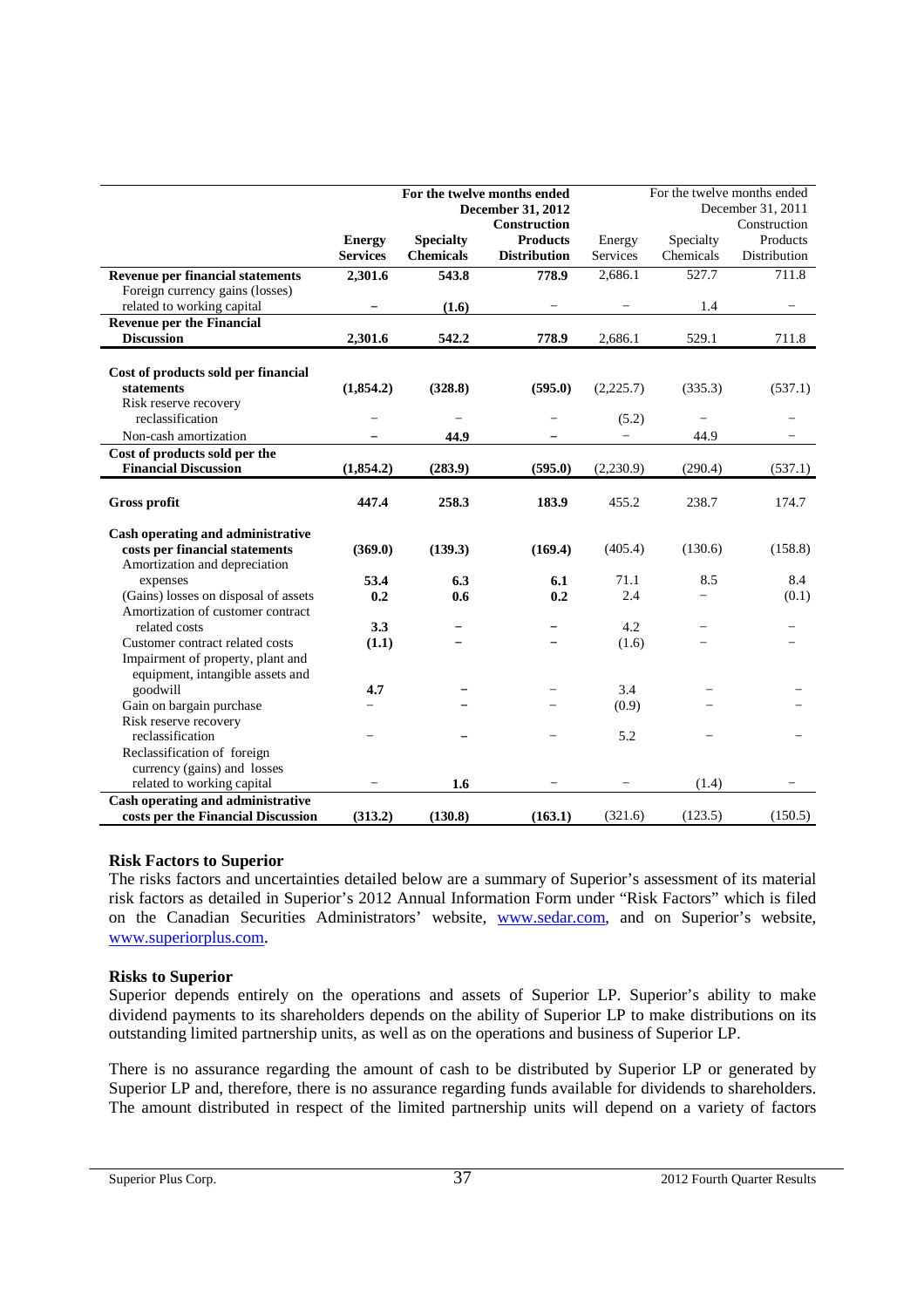including, without limitation, the performance of Superior LP's operating businesses, the effect of acquisitions or dispositions on Superior LP, and other factors that may be beyond the control of Superior LP or Superior. In the event significant sustaining capital expenditures are required by Superior LP or the profitability of Superior LP declines, there would be a decrease in the amount of cash available for dividends to shareholders and such decrease could be material.

Superior's dividend policy and the distribution policy of Superior LP are subject to change at the discretion of the Board of Directors of Superior or the Board of Directors of Superior General Partner Inc., the general partner of Superior LP, as applicable. Superior's dividend policy and the distribution policy of Superior LP are also limited by contractual agreements including agreements with lenders to Superior and its affiliates and by restrictions under corporate law.

The credit facilities and U.S. Notes of Superior LP contain covenants that require Superior LP to meet certain financial tests and that restrict, among other things, the ability of Superior LP to incur additional debt, dispose of assets or pay dividends/distributions in certain circumstances. These restrictions may preclude Superior LP from returning capital or making distributions on the limited partnership units.

The payout by Superior LP of substantially all of its available cash flow means that capital expenditures to fund growth opportunities can only be made in the event that other sources of financing are available. Lack of access to such additional financing could limit the future growth of the business of Superior LP and, over time, have a material adverse effect on the amount of cash available for dividends to shareholders.

To the extent that external sources of capital, including public and private markets, become limited or unavailable, Superior's and Superior LP's ability to make the necessary capital investments to maintain or expand the current business, and to make necessary principal payments and debenture redemptions under its term credit facilities may be impaired.

Superior maintains a substantial floating interest rate exposure through a combination of floating interest rate borrowing and the use of derivative instruments. Demand levels for approximately half of Energy Services' sales and substantially all of Specialty Chemicals' and Construction Products Distribution's sales are affected by general economic trends. Generally speaking, when the economy is strong, interest rates increase, as does demand from Superior's customers, thereby increasing Superior's sales and its ability to pay higher interest costs, and vice-versa. In this way, there is a common relationship between economic activity levels, interest rates and Superior's ability to pay higher or lower rates. Increased interest rates, however, will affect Superior's borrowing costs, which may have an adverse effect on Superior.

A portion of Superior's net cash flow is denominated in US dollars. Accordingly, fluctuations in the Canadian/US dollar exchange rate can affect profitability. Superior attempts to mitigate this risk by hedging.

The timing and amount of capital expenditures incurred by Superior LP or by its subsidiaries will directly affect the amount of cash available to Superior for dividends to shareholders. Dividends may be reduced, or even eliminated, at times when significant capital expenditures are incurred or other unusual expenditures are made.

If the Board of Directors of Superior decides to issue additional common shares, preferred shares or securities convertible into common shares, existing shareholders may suffer significant dilution.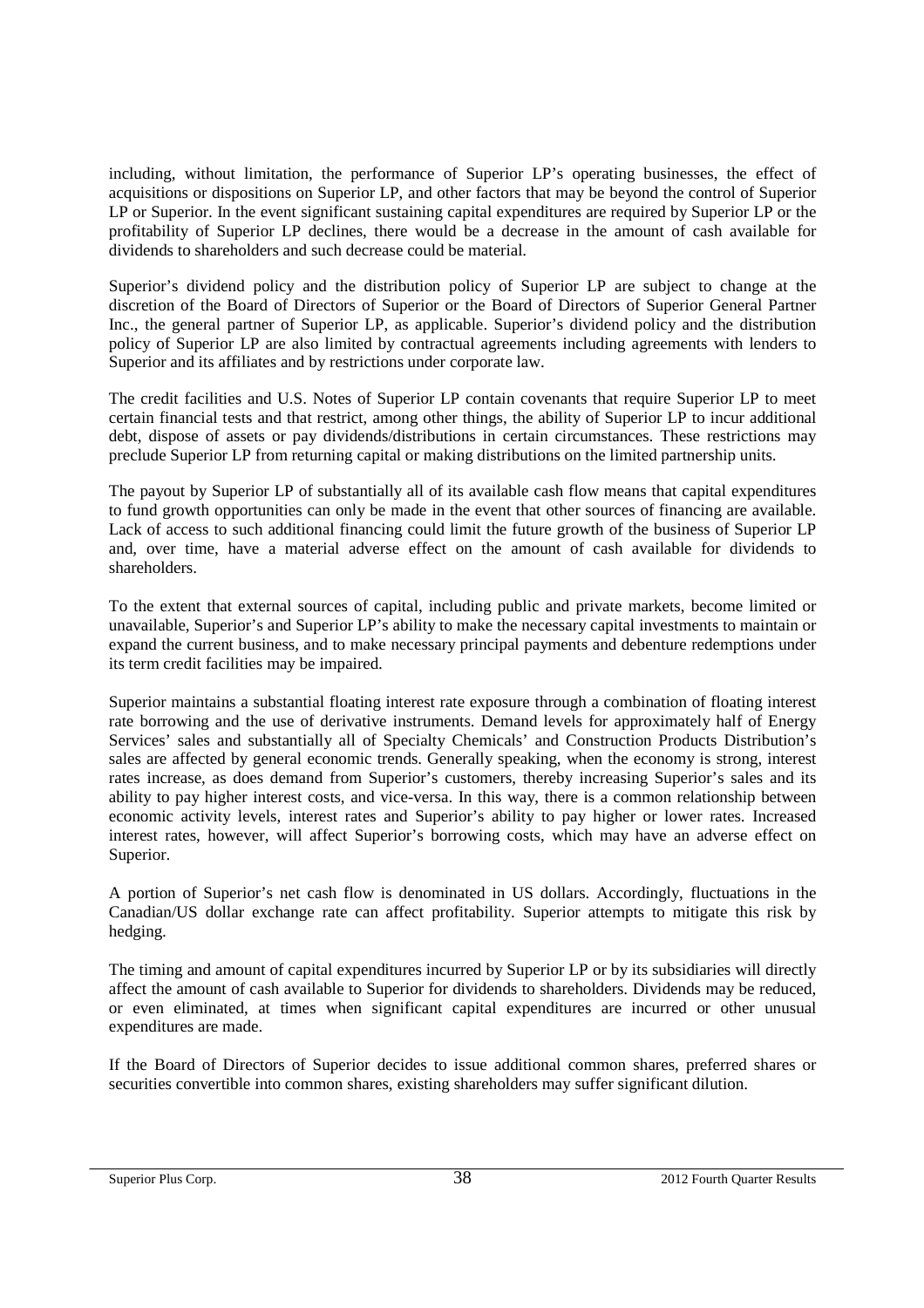There can be no assurance that income tax laws in the numerous jurisdictions in which Superior operates will not be changed, interpreted or administered in a manner which adversely affects Superior and its shareholders. In addition, there can be no assurance that the CRA (or provincial tax agency), U.S. Internal Revenue Service (or a state or local tax agency), or the Chilean Internal Revenue Service (collectively, the Tax Agencies) will agree with how Superior calculates its income for tax purposes or that the various Tax Agencies will not change their administrative practices to the detriment of Superior or its shareholders.

Since the beginning of 2010, the CRA has requested and reviewed information from Superior relating to the plan of arrangement involving Superior Plus Income Fund and Ballard Power Systems Inc. and the Conversion. As disclosed by Superior on September 20, 2012, Superior anticipated receiving a proposal letter from the CRA in due course on this matter and on February 11, 2013, Superior received the proposal letter from the CRA. The proposal letter proposes to deny the availability of capital losses of approximately \$623 million and other tax basis of approximately \$1,000 million. Superior remains confident in the appropriateness of its tax filing position and the expected tax consequences of the Arrangement and the Conversion and intends to vigorously defend such position. Superior also strongly believes that the acquisition of control or the general anti-avoidance rule do not apply to the Arrangement and the Conversion and intends to file its future tax returns on a basis consistent with its view of the outcome of the Arrangement and the Conversion.

## **Risks to Superior's segments**

### **Energy Services**

## *Canadian Propane Distribution and U.S. Refined Fuels*

Propane is sold in competition with other energy sources such as fuel oil, electricity and natural gas, some of which are less costly on an energy-equivalent basis. While propane is usually more cost-effective than electricity, electricity is a major competitor in most areas. Fuel oil is also used as a residential, commercial and industrial source of heat and, in general, is less costly on an equivalent-energy basis, although operating efficiencies, environmental and air quality factors help make propane competitive with fuel oil. Except for certain industrial and commercial applications, propane is generally not competitive with natural gas in areas where natural gas service exists. Other alternative energy sources such as compressed natural gas, methanol and ethanol are available or could be further developed and could have an impact on the propane industry in general and Canadian propane distribution in particular, in the future. The trend towards increased conservation measures and technological advances in energy efficiency may have a detrimental effect on propane demand and Canadian propane distribution's sales. Demand for traditional propane end-use applications is increasing marginally with general economic growth. However, increases in the cost of propane encourage customers to reduce fuel consumption and to invest in more energy efficient equipment, reducing demand. Automotive propane demand is presently stabilizing after several years of decline but this trend could return depending upon propane pricing and the market acceptance of propane conversion options and the availability of infrastructure.

Competition in the U.S. refined fuels' business markets generally occurs on a local basis between large, full-service, multi-state marketers and smaller, independent local marketers. Marketers primarily compete based on price and service and tend to operate in close proximity to customers, typically within a 35-mile marketing radius from a central depot, in order to minimize delivery costs and provide prompt service.

Weather and general economic conditions affect distillates market volumes. Weather influences the immediate demand for distillates, primarily for heating, while longer-term demand declines due to economic conditions as customers trend towards conservation and supplement heating with alternative sources such as wood pellets.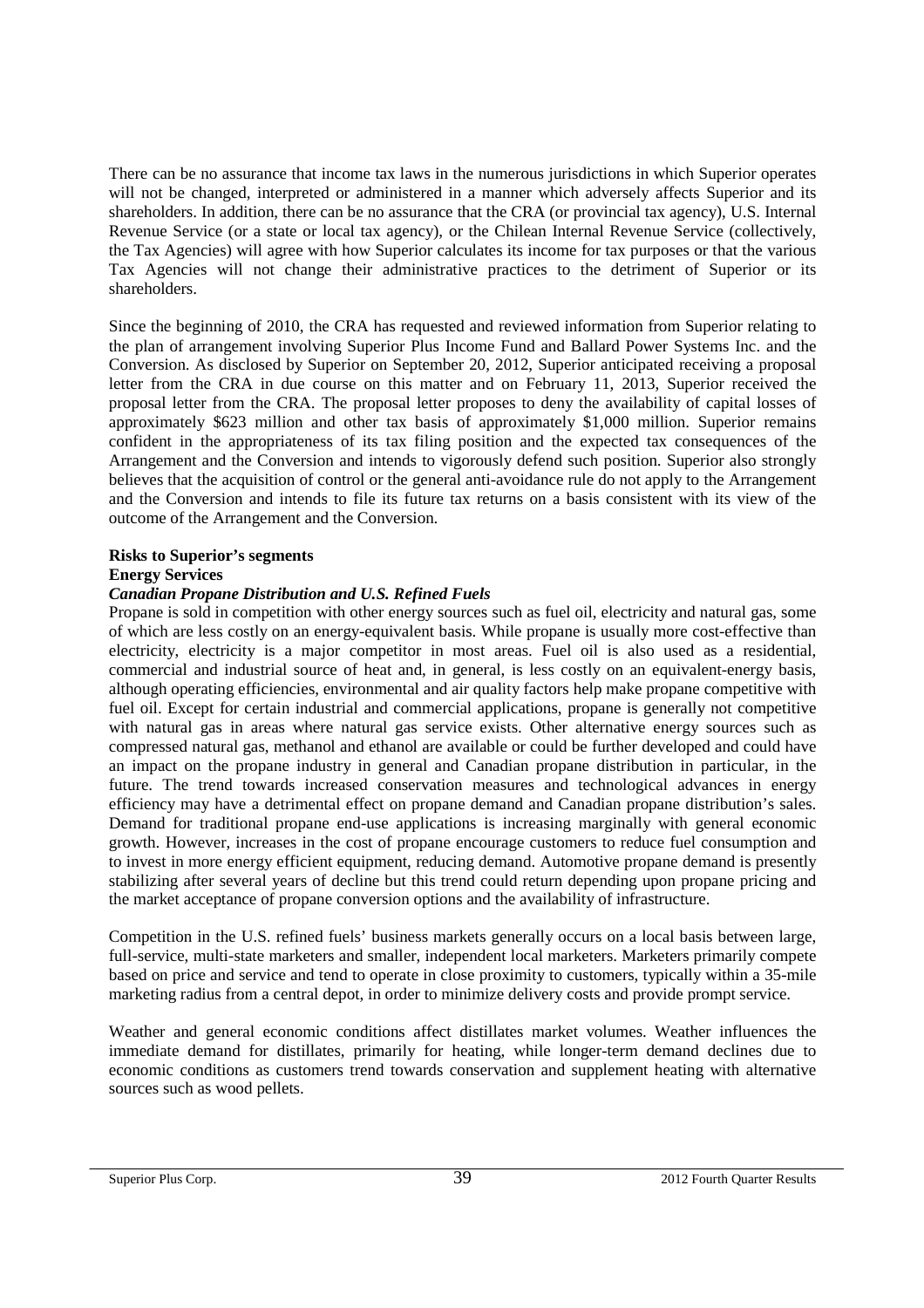The trend towards increased conservation measures and technological advances in energy efficiency may have a detrimental effect on propane and heating oil demand and Superior's sales. Further, increases in the cost of propane encourage customers to conserve fuel and to invest in more energy-efficient equipment, reducing demand. Changes in propane supply costs are normally passed through to customers, but timing lags (between when Superior purchases the propane and when the customer purchases the propane) may result in positive or negative gross margin fluctuations.

Superior offers its customers various fixed-price propane and heating oil programs. In order to mitigate the price risk from offering these services, Superior uses its physical inventory position, supplemented by forward commodity transactions with various third parties having terms and volumes substantially the same as its customers' contracts. In periods of high propane price volatility the fixed-price programs create exposure to over or under-supply positions as the demand from customers may significantly exceed or fall short of supply procured. In addition, if propane prices decline significantly subsequent to customers signing up for a fixed-price program, there is a risk that customers will default on their commitments.

Superior's operations are subject to the risks associated with handling, storing and transporting propane in bulk. Slight quantities of propane may also be released during transfer operations. To mitigate risks, Superior has established a comprehensive environmental, health and safety protection program. It consists of an environmental policy, codes of practice, periodic self-audits, employee training, quarterly and annual reporting and emergency prevention and response.

The U.S. refined fuels business, through a centralized safety and environment management system, ensures that safety practices and regulatory compliance are an important part of its business. The storage and delivery of refined fuels pose the potential for spills which impact the soil and water of storage facilities and customer properties.

Superior's fuel distribution businesses are based and operate in Canada and the United States and, as a result, such operations could be affected by changes to laws, rules or policies which may either be more favourable to competing energy sources or increase compliance costs or otherwise negatively affect the operations of Energy Services in comparison to such competing energy sources. Any such changes could have an adverse effect on the operations of Energy Services.

In 2013, Canadian propane distribution will implement an order to cash, billing and logistics IT system to replace the distribution and invoicing functions of the present enterprise system. To mitigate the risk associated with system changes, Canadian propane distribution will leverage the learnings from the U.S refined fuels organization that have been using this new system and implementation will be rolled out one region at a time.

Approximately 19% of Superior's Canadian propane distribution business employees are unionized and 5% of U.S. refined fuels distribution business employees are unionized. Collective bargaining agreements are renegotiated in the normal course of business. While labour disruptions are not expected, there is always risk associated with the renegotiation process that could have an adverse impact on Superior.

## *Fixed-price energy services business*

There may be new market entrants in the energy retailing business that compete directly for the customer base that Superior targets, slowing or reducing its market share.

Superior Energy Management (SEM) purchases natural gas to meet its estimated commitments to its customers based on their historical consumption of gas. Depending on a number of factors, including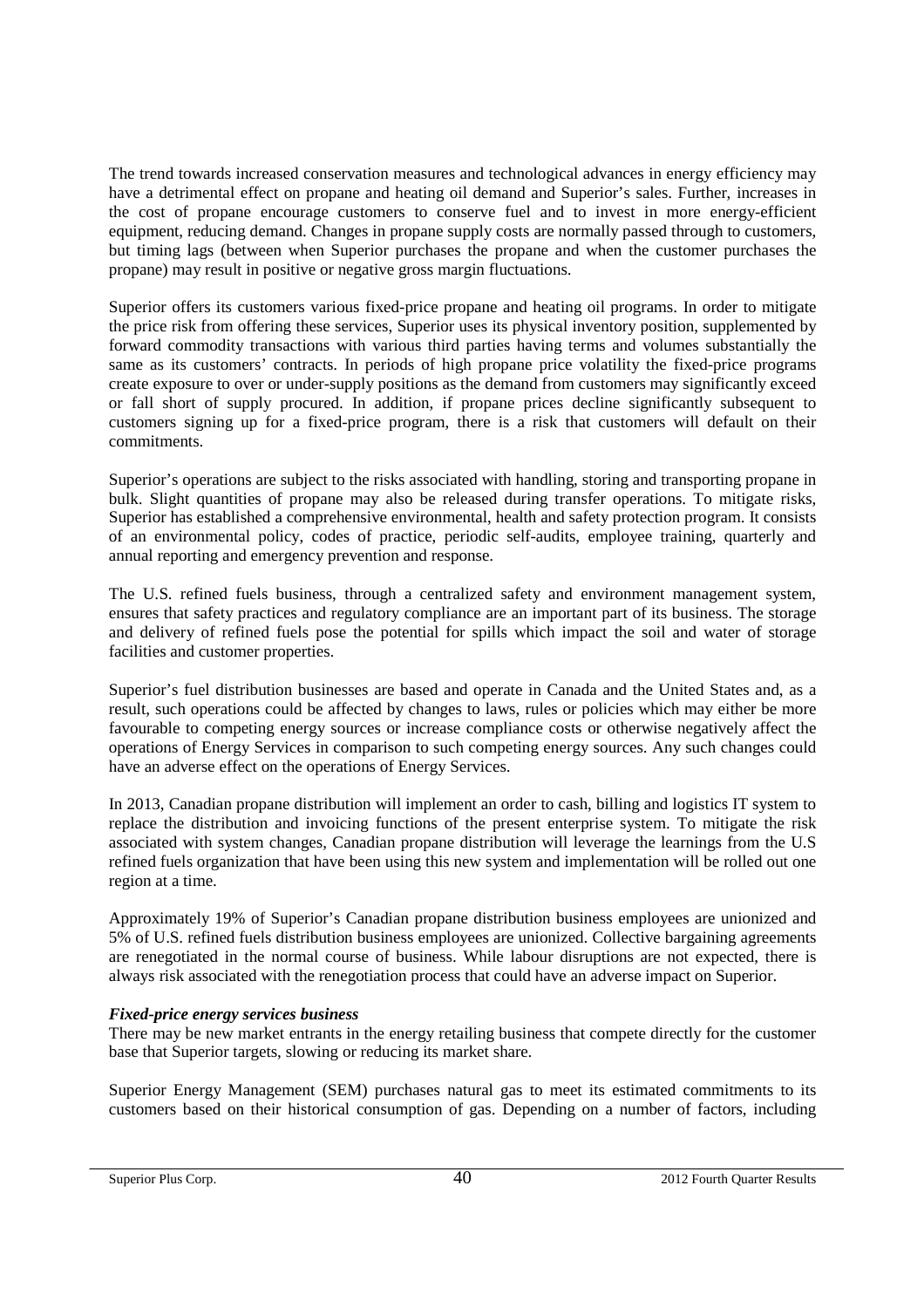weather, customer attrition and poor economic conditions affecting commercial customers' production levels, customer natural gas consumption may vary from the volume purchased. This variance must be reconciled and settled at least annually and may require SEM to purchase or sell natural gas at market prices which may have an adverse impact on the results of this business. To mitigate potential balancing risk, SEM closely monitors its balancing position and takes measures such as adjusting gas deliveries and transferring gas between pools of customers, minimizing imbalances. The reserve is reviewed on a monthly basis to ensure that it is sufficient to absorb any losses that might arise from balancing.

SEM matches its customers' estimated electricity requirements by entering into electricity swaps in advance of acquiring customers. Depending on several factors, including weather, customers' energy consumption may vary from the volumes purchased by SEM. SEM is able to invoice existing commercial electricity customers for balancing charges when the amount of energy used is greater than or less than the tolerance levels set initially. In certain circumstances, there can be balancing issues for which SEM is responsible when customer aggregation forecasts are not realized.

Fixed-price energy services resources its fixed-price term natural gas sales commitments by entering into various physical natural gas and US dollar foreign exchange purchase contracts for similar terms and volumes to create an effective Canadian dollar fixed-price cost of supply. Superior transacts with nine financial and physical natural gas counterparties. There can be no assurance that any of these counterparties will not default on any of their obligations to Superior. The financial condition of each counterparty is, however, evaluated and credit limits are established to minimize Superior's exposure to this risk. There is also a risk that supply commitments and foreign exchange positions may become unmatched; however, this is monitored daily in compliance with Superior's risk management policy.

Fixed-price energy services must retain qualified sales agents in order to properly execute its business strategy. The continued growth of fixed-price energy services is reliant on the services of agents to sign up new customers. There can be no assurance that competitive conditions will allow these agents to achieve these customer additions. Lack of success in the marketing programs of fixed-price energy services would limit future growth of cash flow.

Fixed-price energy services operates in the highly regulated energy industry in Ontario and Quebec. Changes to laws could impact this business' operations. As part of the current regulatory framework, local delivery companies are mandated to perform certain services on behalf of fixed-price energy services, including invoicing, collection, assuming specific bad debt risks, and storage and distribution of natural gas. Any elimination or changes to these rules could have a significant adverse effect on the results of this business. Fixed-price energy services also markets electricity in Pennsylvania and New York State and natural gas in New York State only. The regulatory environment in Pennsylvania is favourable to retail choice. The Pennsylvania Utility Commission's Retail Market Investigation focused on solutions to increase retail market share and included orders for utilities to investigate retail opt-in auctions to entice customers to consider retail choice, reduce enrolment timelines, implement retail referral programs and design seamless moves that would reduce churn as a customer moves or changes accounts.

The Ontario Energy Board issued an update to the revised Codes of Conduct supporting the *Energy Consumer Protection Act (Ontario)*. Although the industry had anticipated automatic renewal of natural gas accounts on a month-to-month basis, the OEB confirmed that the automatic renewal of natural gas contracts will be allowed for a period of one year capped at the customer's existing rate. Only one automatic renewal will be allowed, emphasizing the need to positively convert automatic renewals to other products before the customer is returned to the utility at the end of the renewal term. Renewal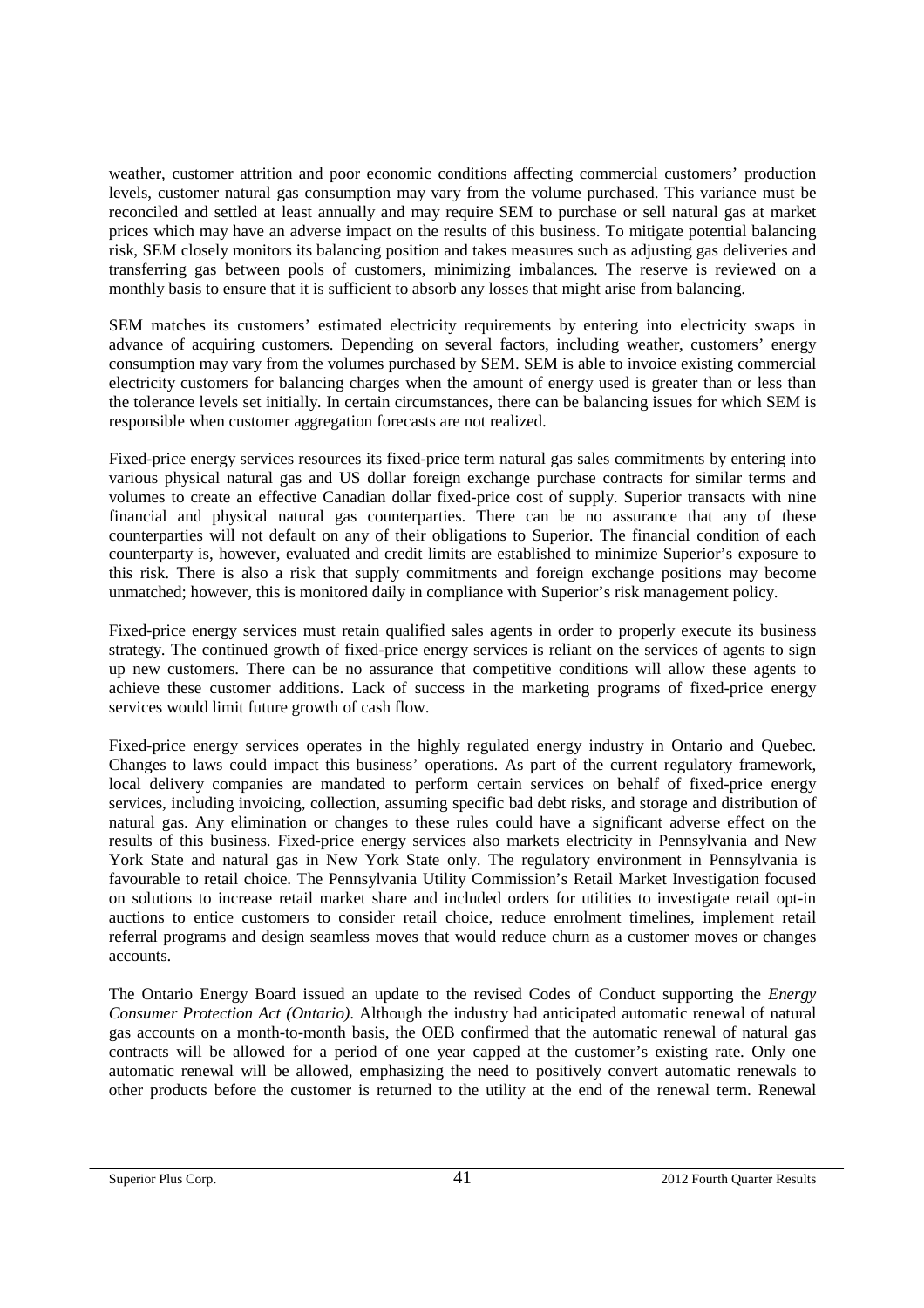notifications will require a standard disclosure form and a price comparison between fixed-price energy services' renewal price and the utility default rate.

### **Specialty Chemicals**

Specialty Chemicals competes with sodium chlorate, chloralkali and potassium producers on a worldwide basis. Key competitive factors include price, product quality, logistics capability, reliability of supply, technical capability and service. The end-use markets for products are correlated to the general economic environment and the competitiveness of customers, all of which are outside of the segment's control, along with market pricing for pulp.

Specialty Chemicals has long-term electricity contracts or electricity contracts that renew automatically with power producers in each of the jurisdictions where its plants are located. There is no assurance that Specialty Chemicals will remain able to secure adequate supplies of electricity at reasonable prices or on acceptable terms.

Potassium chloride (KCl) is a major raw material used in the production of potassium hydroxide at the Port Edwards, Wisconsin facility. Substantially all of Specialty Chemicals KCl is received from Potash Corporation of Saskatchewan. Specialty Chemicals currently has a limited ability to source KCl from additional suppliers.

Specialty Chemicals is exposed to fluctuations in the US dollar and the euro versus the Canadian dollar. Specialty Chemicals manages its exposure to fluctuations between the US dollar and Canadian dollar by entering into hedge contracts with external third parties and internally with other Superior businesses.

Specialty Chemicals' operations involve the handling, production, transportation, treatment and disposal of materials that are classified as hazardous and are regulated by environmental and health and safety laws, regulations and requirements. There is potential for the release of highly toxic and lethal substances, including chlorine. Equipment failure could result in damage to facilities, death or injury and liabilities to third parties. If at any time the appropriate regulatory authorities deem any of the segment's facilities unsafe, they may order that such facilities be shut down.

Specialty Chemicals' operations and activities in various jurisdictions require regulatory approval for the handling, production, transportation and disposal of chemical products and waste substances. The failure to obtain or comply fully with such applicable regulatory approval may materially adversely affect Specialty Chemicals.

Specialty Chemicals' production facilities maintain complex process and electrical equipment. The facilities have existed for many years and undergone upgrades and improvements. Routine maintenance is regularly completed to ensure equipment is operated within appropriate engineering and technical requirements. Notwithstanding Specialty Chemicals' operating standards and history of limited downtime, breakdown of electrical transformer or rectifier equipment would temporarily reduce production at the affected facility. Although the segment has insurance coverage to mitigate substantial loss due to equipment outage, Specialty Chemicals' reputation and its ability to meet customer requirements could be negatively affected by a major electrical equipment failure.

Approximately 24% of Specialty Chemicals' employees are unionized. Collective bargaining agreements are renegotiated in the normal course of business. While labour disruptions are not expected, there is always risk associated with the negotiation process that could have an adverse impact on Superior.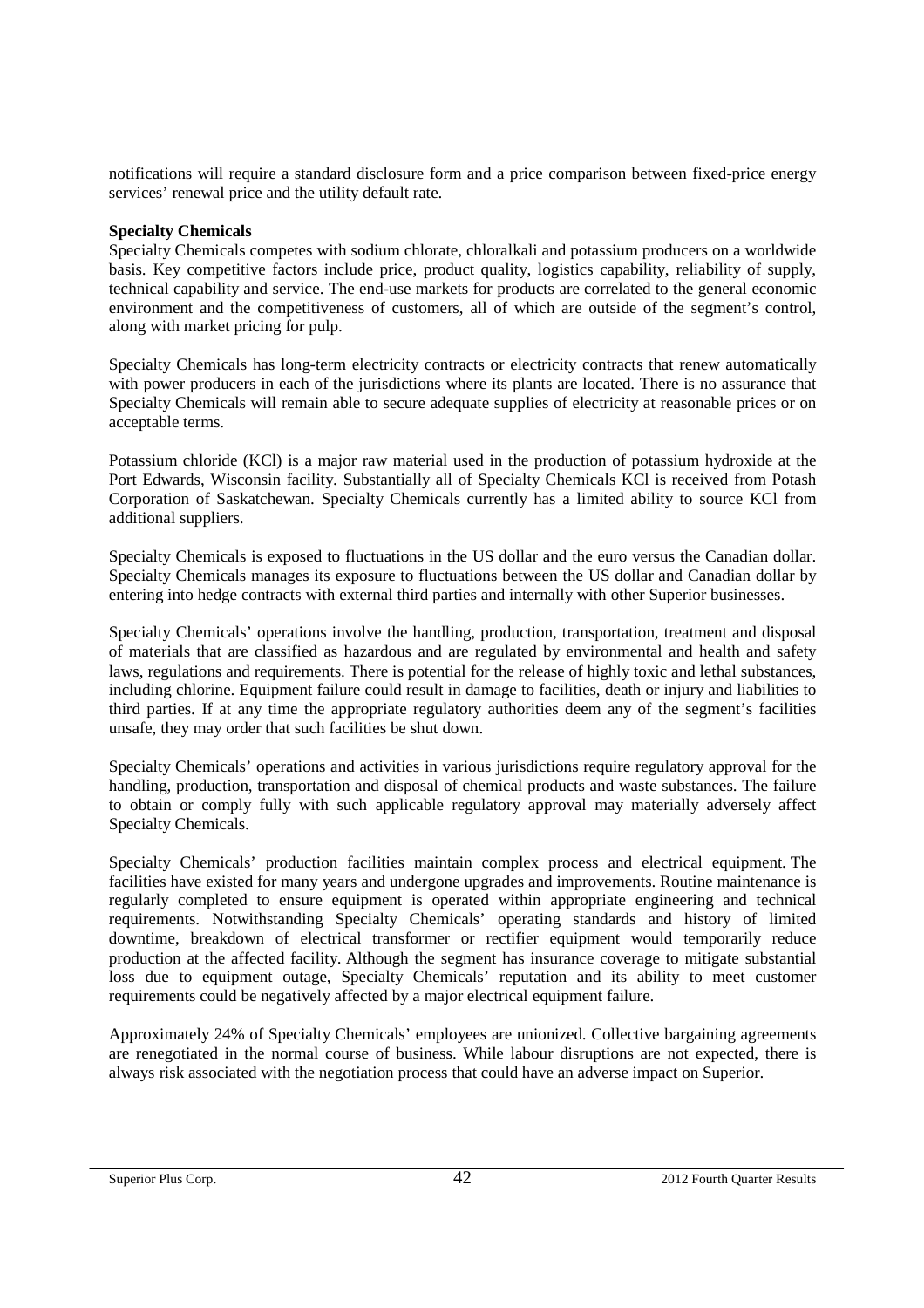### **Construction Products Distribution**

Activity in the Construction Products Distribution segment is subject to changes in general economic activity and, in particular, residential and non-residential construction. New residential construction is subject to such factors as household income, employment levels, customer confidence, population changes and the local supply of residential units. Residential renovation is not as sensitive to these factors and can provide some balance in the demand for residential construction product distribution. Nonresidential activity can be subdivided into commercial, industrial and institutional. New construction in these sectors is subject to many of the same general economic factors as for residential activity. In the industrial and institutional subsectors, government and regulatory programs can also have a significant impact on the outlook for product distribution, particularly as related to Superior's insulation businesses. As a result, changes to general economic activity or other factors mentioned above that affect the amount of construction or renovation in residential and non-residential markets can have an adverse effect on the segment's business and Superior.

Construction Products Distribution competes with other specialty construction distributors servicing the builder/contractor market, in addition to big-box home centres and independent lumber yards. The ability to remain competitive depends on the segment's ability to provide reliable service at competitive prices.

The GSD market is driven largely by residential and non-residential construction. Demand for wall and ceiling building materials is affected by changes in general and local economic factors including demographic trends, employment levels, interest rates, consumer confidence and overall economic growth. These factors in turn affect existing housing sales, new home construction, new non-residential construction, and office/commercial space turnover, all of which are significant factors in determining demand for products and services.

The C&I market is driven largely by C&I construction spending and economic growth. Demand is influenced by commercial construction and renovation, the construction, maintenance and expansion of industrial process facilities (such as oil refineries, petrochemical plants and power generation facilities) and institutional facilities in the government, healthcare and education sectors.

The distribution of walls and ceilings and C&I products involves risks, including the failure or substandard performance of equipment, human error, natural disasters, suspension of operations and new governmental statutes, regulations, guidelines and policies. Operations are also subject to various hazards incidental to the handling, processing, storage and transportation of certain hazardous materials, including industrial chemicals. These hazards can result in personal injury including fatalities, damage to and destruction of property and equipment and environmental damage. There can be no assurance that as a result of past or future operations, there will not be claims of injury by employees or members of the public due to exposure, or alleged exposure, to these materials. There can be no assurance as to the actual amount of these liabilities or the timing of them, if any. The business maintains safe working practices through proper procedures and direction and utilization of equipment such as forklifts, boom trucks, fabrication equipment and carts/dollies. The business handles and stores a variety of construction materials and maintains appropriate material handling compliance programs in accordance with local, state/provincial and federal regulations.

Approximately 4% of Construction Products Distribution's employees are unionized. Collective bargaining agreements are renegotiated in the normal course of business. While labour disruptions are not expected, there is always risk associated with the negotiation process that could have an adverse impact on the segment and Superior.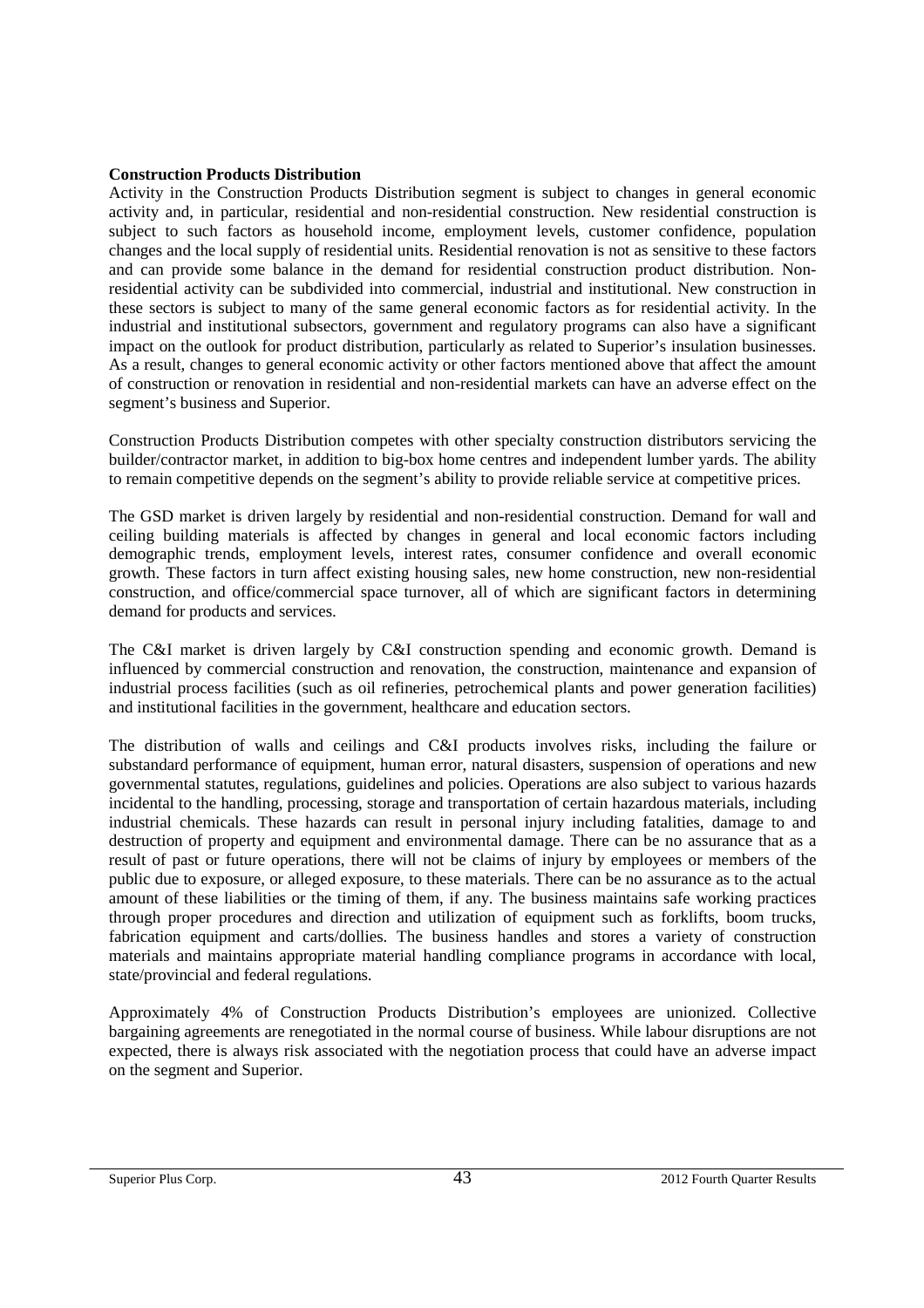# **SUPERIOR PLUS CORP.**

# **Condensed Consolidated Balance Sheets**

|                                                       |              | December 31, | December 31, |
|-------------------------------------------------------|--------------|--------------|--------------|
| (unaudited, millions of Canadian dollars)             | <b>Notes</b> | 2012         | 2011         |
| <b>Assets</b>                                         |              |              |              |
| <b>Current Assets</b>                                 |              |              |              |
| Cash and cash equivalents                             |              | 7.6          | 5.2          |
| Trade and other receivables                           | 5&13         | 389.0        | 472.9        |
| Prepaid expenses                                      |              | 24.7         | 20.7         |
| Inventories                                           | 6            | 213.7        | 203.1        |
| Unrealized gains on derivative financial instruments  | 13           | 16.6         | 13.3         |
| <b>Total Current Assets</b>                           |              | 651.6        | 715.2        |
| <b>Non-Current Assets</b>                             |              |              |              |
| Property, plant and equipment                         | 7            | 829.9        | 885.0        |
| Intangible assets                                     |              | 39.6         | 65.6         |
| Goodwill                                              |              | 189.1        | 186.1        |
| Notes and finance lease receivables                   |              | 10.1         | 10.0         |
| Deferred tax                                          | 14           | 303.1        | 315.5        |
| Unrealized gains on derivative financial instruments  | 13           | 12.9         | 16.0         |
|                                                       |              |              |              |
| <b>Total Non-Current Assets</b>                       |              | 1,384.7      | 1,478.2      |
| <b>Total Assets</b>                                   |              | 2,036.3      | 2,193.4      |
| <b>Liabilities and Equity</b>                         |              |              |              |
| <b>Current Liabilities</b>                            |              |              |              |
| Trade and other payables                              | 9            | 314.1        | 297.6        |
| Deferred revenue                                      | 10           | 18.2         | 14.2         |
| Borrowing                                             | 11           | 59.7         | 54.3         |
| Convertible unsecured subordinated debentures         | 12&22        | 50.0         | 49.3         |
| Dividends and interest payable                        |              | 7.3          | 7.6          |
| Unrealized losses on derivative financial instruments | 13           | 36.5         | 61.7         |
| <b>Total Current Liabilities</b>                      |              | 485.8        | 484.7        |
|                                                       |              |              |              |
| <b>Non-Current Liabilities</b>                        |              |              |              |
| Borrowing                                             | 11           | 574.7        | 701.4        |
| Convertible unsecured subordinated debentures         | 12           | 475.1        | 521.7        |
| Other liabilities                                     |              | 1.0          | $\equiv$     |
| Provisions                                            | 8            | 17.6         | 17.2         |
| Employee future benefits                              |              | 54.1         | 65.3         |
| Deferred tax                                          | 14           | 2.5          | 5.9          |
| Unrealized losses on derivative financial instruments | 13           | 42.6         | 47.6         |
| <b>Total Non-Current Liabilities</b>                  |              | 1,167.6      | 1,359.1      |
| <b>Total Liabilities</b>                              |              | 1,653.4      | 1,843.8      |
| <b>Equity</b>                                         |              |              |              |
| Capital                                               |              | 1,646.5      | 1,633.1      |
| Deficit                                               |              | (1,202.3)    | (1,228.2)    |
| Accumulated other comprehensive loss                  |              | (61.3)       | (55.3)       |
| <b>Total Equity</b>                                   | 15           | 382.9        | 349.6        |
| <b>Total Liabilities and Equity</b>                   |              | 2,036.3      | 2,193.4      |

*See accompanying Notes to the Condensed Consolidated Financial Statements.*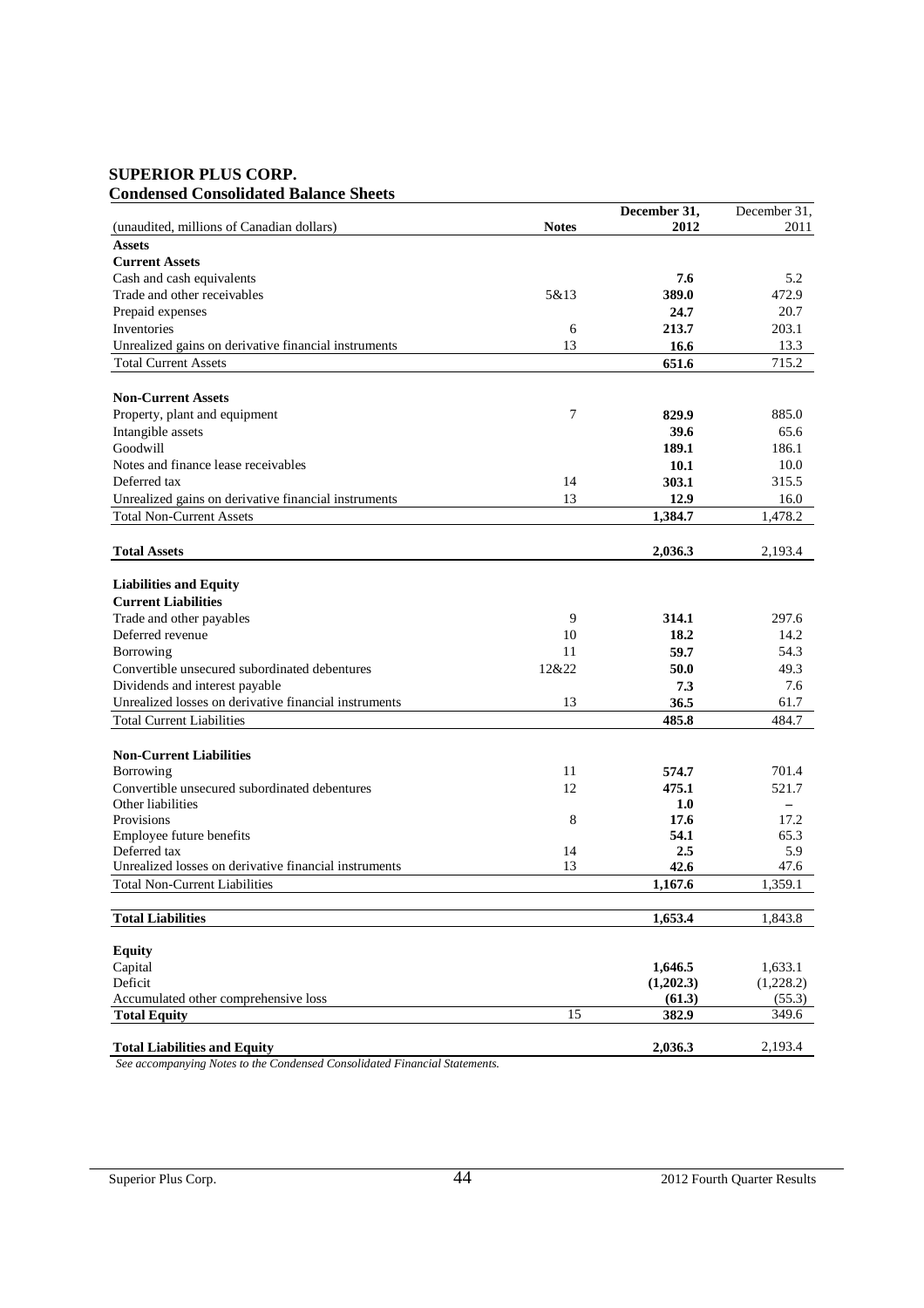## **SUPERIOR PLUS CORP. Condensed Consolidated Statement of Changes in Equity**

|                                                                            |                  |                                       |                         |                | <b>Accumulated</b><br>other |              |
|----------------------------------------------------------------------------|------------------|---------------------------------------|-------------------------|----------------|-----------------------------|--------------|
| (unaudited millions of Canadian dollars)                                   | Share<br>Capital | Contributed<br>Surplus <sup>(1)</sup> | <b>Total</b><br>Capital | <b>Deficit</b> | comprehensive<br>loss       | <b>Total</b> |
| <b>January 1, 2011</b>                                                     | 1,600.9          | 5.5                                   | 1,606.4                 | (797.9)        | (54.1)                      | 754.4        |
| Net loss                                                                   |                  |                                       |                         | (302.6)        |                             | (302.6)      |
| Option value associated with redemption of<br>convertible debentures       |                  | (2.2)                                 | (2.2)                   |                |                             | (2.2)        |
| Shares issued under Dividend                                               |                  |                                       |                         |                |                             |              |
| Reinvestment Plan                                                          | 28.9             |                                       | 28.9                    |                |                             | 28.9         |
| Dividends declared to shareholders                                         |                  |                                       |                         | (127.7)        |                             | (127.7)      |
| Unrealized foreign currency losses on<br>translation of foreign operations |                  |                                       |                         |                | 13.6                        | 13.6         |
| Actuarial defined benefit losses                                           |                  |                                       |                         |                | (25.5)                      | (25.5)       |
| Reclassification of derivative losses                                      |                  |                                       |                         |                |                             |              |
| previously deferred                                                        |                  |                                       |                         |                | 5.9                         | 5.9          |
| Income tax on other comprehensive loss                                     |                  |                                       |                         |                | 4.8                         | 4.8          |
| December 31, 2011                                                          | 1,629.8          | 3.3                                   | 1,633.1                 | (1,228.2)      | (55.3)                      | 349.6        |
| Net earnings                                                               |                  |                                       |                         | 93.1           |                             | 93.1         |
| Option value associated with redemption                                    |                  |                                       |                         |                |                             |              |
| convertible debentures<br>of                                               |                  | (0.8)                                 | (0.8)                   |                |                             | (0.8)        |
| Shares issued under Dividend                                               |                  |                                       |                         |                |                             |              |
| Reinvestment Plan                                                          | 14.2             |                                       | 14.2                    |                |                             | 14.2         |
| Dividends declared to shareholders                                         |                  |                                       |                         | (67.2)         |                             | (67.2)       |
| Unrealized foreign currency losses on                                      |                  |                                       |                         |                |                             |              |
| translation of foreign operations                                          |                  |                                       |                         |                | (9.0)                       | (9.0)        |
| Actuarial defined benefit losses                                           |                  |                                       |                         |                | 4.1                         | 4.1          |
| Income tax on other comprehensive loss                                     |                  |                                       |                         |                | (1.1)                       | (1.1)        |
| <b>December 31, 2012</b>                                                   | 1.644.0          | 2.5                                   | 1.646.5                 | (1,202.3)      | (61.3)                      | 382.9        |

<sup>(1)</sup> Contributed surplus represents Superior's equity reserve for the option value associated with the issuance of convertible unsecured subordinated debentures and warrants.

*See accompanying Notes to the Consolidated Financial Statements.*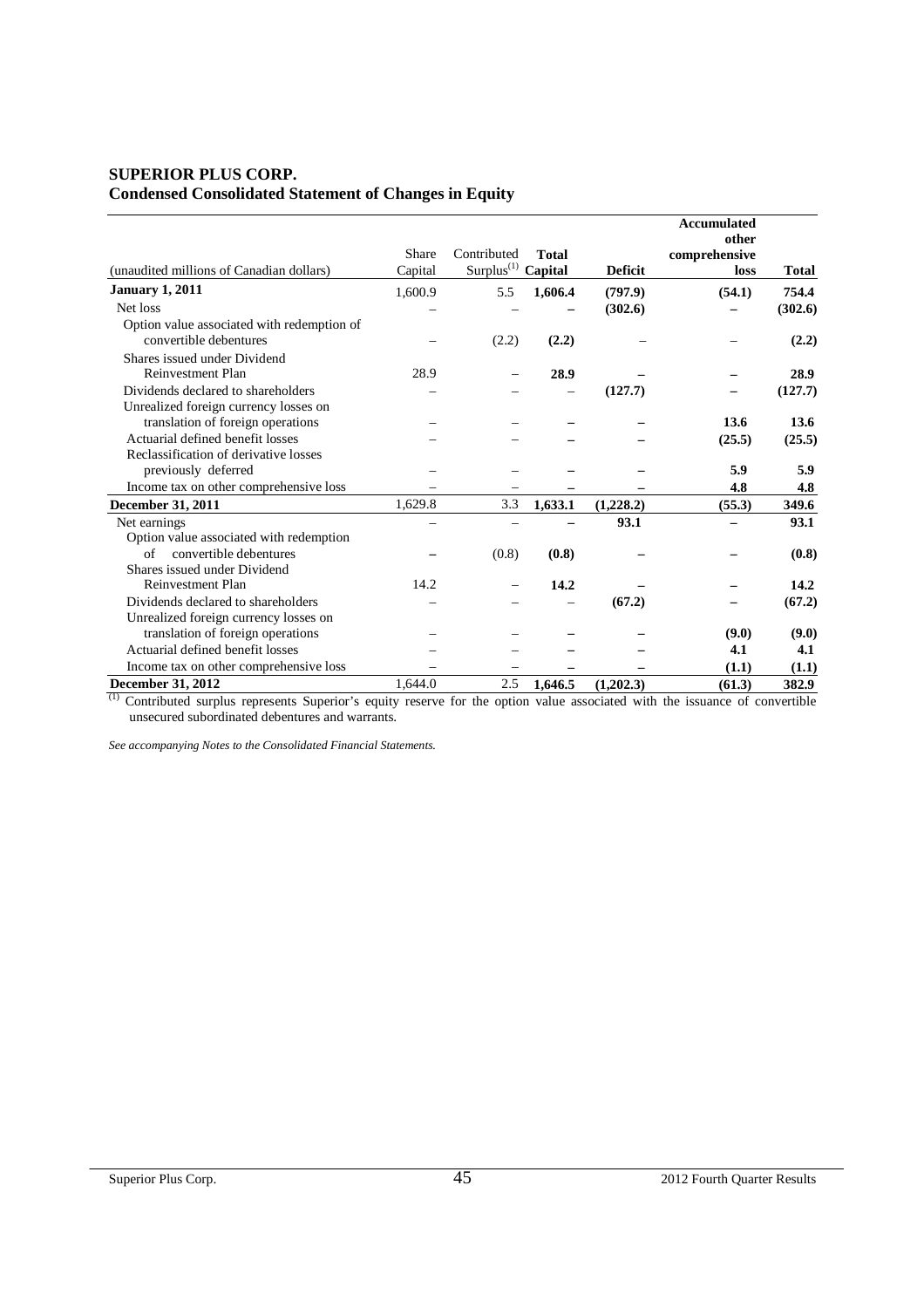## **SUPERIOR PLUS CORP.**

|                                                                                                 | <b>Condensed Consolidated Statement of Net Earnings (Loss) and Total Comprehensive Income (Loss)</b> |                           |              |           |                   |  |
|-------------------------------------------------------------------------------------------------|------------------------------------------------------------------------------------------------------|---------------------------|--------------|-----------|-------------------|--|
|                                                                                                 |                                                                                                      | <b>Three Months Ended</b> |              |           | <b>Year Ended</b> |  |
|                                                                                                 |                                                                                                      |                           | December 31, |           | December 31,      |  |
| (unaudited, millions of Canadian dollars except per share amounts)                              | <b>Note</b>                                                                                          | 2012                      | 2011         | 2012      | 2011              |  |
| <b>REVENUES</b>                                                                                 | 18                                                                                                   | 934.0                     | 1,043.4      | 3,624.3   | 3,925.6           |  |
| Cost of sales (includes products $&$ services)                                                  | 18                                                                                                   | (705.8)                   | (808.8)      | (2,778.0) | (3,098.1)         |  |
| Gross profit                                                                                    |                                                                                                      | 228.2                     | 234.6        | 846.3     | 827.5             |  |
| <b>EXPENSES</b>                                                                                 |                                                                                                      |                           |              |           |                   |  |
| Selling, distribution and administrative costs                                                  | 18                                                                                                   | 177.9                     | 188.7        | 694.0     | 706.7             |  |
| Finance expense                                                                                 | 18                                                                                                   | 18.2                      | 20.7         | 77.6      | 85.5              |  |
| Impairment of property, plant and equipment,                                                    |                                                                                                      |                           |              |           |                   |  |
| intangible assets and goodwill                                                                  | 7                                                                                                    | 4.7                       | 300.6        | 4.7       | 378.6             |  |
| Unrealized losses (gains) on derivative financial                                               |                                                                                                      |                           |              |           |                   |  |
| instruments                                                                                     | 13                                                                                                   | 14.1                      | (0.3)        | (32.1)    | 9.7               |  |
|                                                                                                 |                                                                                                      | 214.9                     | 509.7        | 744.2     | 1,180.5           |  |
| Net earnings (loss) before income taxes                                                         |                                                                                                      | 13.3                      | (275.1)      | 102.1     | (353.0)           |  |
| Income tax (expense) recovery                                                                   | 14                                                                                                   | 0.9                       | 43.7         | (9.0)     | 50.4              |  |
| Net earnings (loss)                                                                             |                                                                                                      | 14.2                      | (231.4)      | 93.1      | (302.6)           |  |
|                                                                                                 |                                                                                                      |                           |              |           |                   |  |
| Net earnings (loss)                                                                             |                                                                                                      | 14.2                      | (231.4)      | 93.1      | (302.6)           |  |
| Other comprehensive income:                                                                     |                                                                                                      |                           |              |           |                   |  |
| Unrealized foreign currency (losses) gains on                                                   |                                                                                                      |                           |              |           |                   |  |
| translation of foreign operations                                                               | 15                                                                                                   | 4.5                       | (11.0)       | (9.0)     | 13.6              |  |
| Actuarial defined benefit gains (losses)                                                        | 15                                                                                                   | 14.2                      | (5.4)        | 4.1       | (25.5)            |  |
| Reclassification of derivative losses previously                                                |                                                                                                      |                           |              |           |                   |  |
| deferred                                                                                        | 15                                                                                                   | -                         | 0.6          |           | 5.9               |  |
| Income tax (expense) recovery on other                                                          |                                                                                                      |                           |              |           |                   |  |
| comprehensive loss                                                                              | 14                                                                                                   | (3.8)                     | 1.3          | (1.1)     | 4.8               |  |
| Total comprehensive income (loss) for the period                                                |                                                                                                      | 29.1                      | (245.9)      | 87.1      | (303.8)           |  |
| <b>Net Earnings (Loss) per Share</b>                                                            |                                                                                                      |                           |              |           |                   |  |
| From operations:                                                                                |                                                                                                      |                           |              |           |                   |  |
| Basic and diluted<br>See accompanying Notes to the Condensed Consolidated Financial Statements. | 16                                                                                                   | \$0.13                    | \$(2.10)     | \$0.83    | \$(2.77)          |  |

*See accompanying Notes to the Condensed Consolidated Financial Statements.*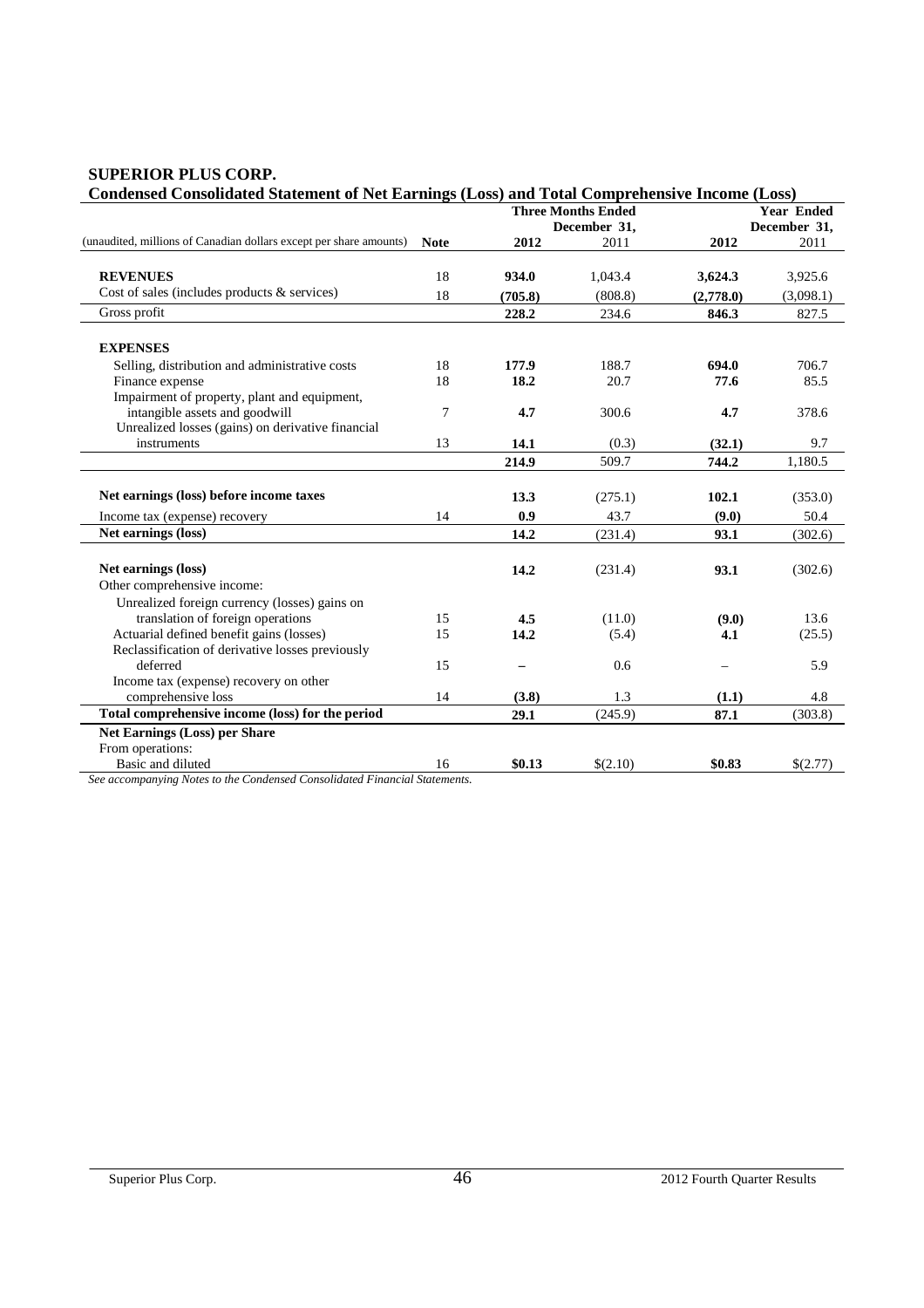## **SUPERIOR PLUS CORP.**

#### **Condensed Consolidated Statement of Cash Flows**

|                                                                 |                | Three months ended       |              | <b>Twelve Months Ended</b> |                 |  |
|-----------------------------------------------------------------|----------------|--------------------------|--------------|----------------------------|-----------------|--|
|                                                                 |                |                          | December 31, |                            | December 31,    |  |
| (unaudited, millions of Canadian dollars)                       | <b>Notes</b>   | 2012                     | 2011         | 2012                       | 2011            |  |
| <b>OPERATING ACTIVITIES</b>                                     |                |                          |              |                            |                 |  |
| Net earnings (loss) for the period                              |                | 14.2                     | (231.4)      | 93.1                       | (302.6)         |  |
| Adjustments for:                                                |                |                          |              |                            |                 |  |
| Depreciation included in selling, distribution and              |                |                          |              |                            |                 |  |
| administrative costs                                            | 7              | 10.7                     | 13.4         | 42.4                       | 44.3            |  |
| Amortization of intangible assets                               |                | 4.8                      | 9.8          | 23.5                       | 41.9            |  |
| Depreciation included in cost of sales                          | 7              | 11.5                     | 11.4         | 44.9                       | 44.9            |  |
| Amortization of customer contract-related costs                 |                | 0.7                      | 0.5          | 3.3                        | 4.2             |  |
| Losses on disposal of assets                                    |                | 1.7                      | 0.9          | 1.0                        | 4.1             |  |
| Impairment of intangible assets and goodwill                    |                | $\overline{\phantom{0}}$ | 300.6        | $\overline{\phantom{0}}$   | 378.6           |  |
| Impairment of property, plant and equipment                     |                | 4.7                      | 3.4          | 4.7                        | 3.4             |  |
| Unrealized (gains) losses on derivative financial               |                |                          |              |                            |                 |  |
| instruments                                                     | 13             | 14.1                     | (0.3)        | (32.1)                     | 9.7             |  |
| Gain on bargain purchase                                        | $\overline{4}$ | $\overline{\phantom{0}}$ | (0.9)        | $\overline{\phantom{a}}$   | (0.9)           |  |
| Customer contract-related costs                                 |                | (0.2)                    | 0.2          | (1.1)                      | (1.6)           |  |
| Finance costs recognized in net earnings (loss)                 |                | 18.2                     | 20.7         | 77.6                       | 85.5            |  |
| Income tax expense (recovery) recognized in net                 |                |                          |              |                            |                 |  |
| earnings (loss)                                                 |                | (0.9)                    | (43.7)       | 9.0                        | (50.4)          |  |
| (Increase) Decrease in non-cash operating working               |                |                          |              |                            |                 |  |
| capital                                                         | 17             | (57.9)                   | (69.8)       | 81.6                       | 30.1            |  |
| Net cash flows from operating activities                        |                | 21.6                     | 14.8         | 347.9                      | 291.2           |  |
| Income taxes paid                                               |                |                          | (0.9)        |                            | (1.3)           |  |
|                                                                 |                | (0.7)                    |              | (0.3)                      |                 |  |
| Interest paid<br>Cash flows (used in) from operating activities |                | (29.0)                   | (33.9)       | (74.3)                     | (77.9)<br>212.0 |  |
|                                                                 |                | (8.1)                    | (20.0)       | 273.3                      |                 |  |
|                                                                 |                |                          |              |                            |                 |  |
| <b>INVESTING ACTIVITIES</b>                                     |                |                          |              |                            |                 |  |
| Purchase of property, plant and equipment                       | 7              | (22.1)                   | (14.6)       | (43.8)                     | (38.2)          |  |
| Proceeds from disposal of property, plant and equipment         | 7              | 0.4                      | 1.0          | 4.5                        | 3.2             |  |
| Acquisitions                                                    | 4              | $\equiv$                 | (1.1)        | (5.5)                      | (14.8)          |  |
| Cash flows used in investing activities                         |                | (21.7)                   | (14.7)       | (44.8)                     | (49.8)          |  |
|                                                                 |                |                          |              |                            |                 |  |
| <b>FINANCING ACTIVITIES</b>                                     |                |                          |              |                            |                 |  |
| Net proceeds (repayment) of revolving term bank credits and     |                |                          |              |                            |                 |  |
| other debt                                                      |                | 78.9                     | 125.4        | (74.4)                     | 132.3           |  |
| Repayment of senior secured notes                               |                | (31.8)                   | (32.5)       | (31.8)                     | (32.5)          |  |
| Repayment of finance lease obligations                          |                | (4.1)                    | (3.4)        | (16.4)                     | (14.2)          |  |
| Net repayment of the accounts receivable sales program          |                | $\overline{\phantom{0}}$ | $\equiv$     | -                          | (90.1)          |  |
| Redemption of 5.75% convertible debentures                      | 11             | $\overline{\phantom{0}}$ | (125.0)      | (49.9)                     | (125.0)         |  |
| Proceeds from issuance of 7.50% convertible debentures          | 11             | $\overline{\phantom{0}}$ | 75.0         | -                          | 75.0            |  |
| Issuance costs incurred for the 7.50% convertible debentures    | 11             | $\overline{\phantom{0}}$ | (3.4)        |                            | (3.4)           |  |
| Proceeds from the dividend reinvestment program                 |                | 3.6                      | 5.5          | 14.2                       | 28.9            |  |
| Dividends paid to shareholders                                  |                | (16.9)                   | (27.6)       | (67.1)                     | (136.7)         |  |
| Cash flows from (used in) financing activities                  |                | 29.7                     | 14.0         | (225.4)                    | (165.7)         |  |
|                                                                 |                |                          |              |                            |                 |  |
| Net (decrease) increase in cash and cash equivalents            |                | (0.1)                    | (20.7)       | 3.1                        | (3.5)           |  |
| Cash and cash equivalents, beginning of period                  |                | 7.7                      | 26.0         | 5.2                        | 7.8             |  |
| Effect of translation of foreign currency-denominated cash      |                |                          |              |                            |                 |  |
| and cash equivalents                                            |                | -                        | (0.1)        | (0.7)                      | 0.9             |  |
| Cash and cash equivalents, end of period                        |                | 7.6                      | 5.2          | 7.6                        | 5.2             |  |
|                                                                 |                |                          |              |                            |                 |  |

*See accompanying Notes to the Condensed Consolidated Financial Statements.*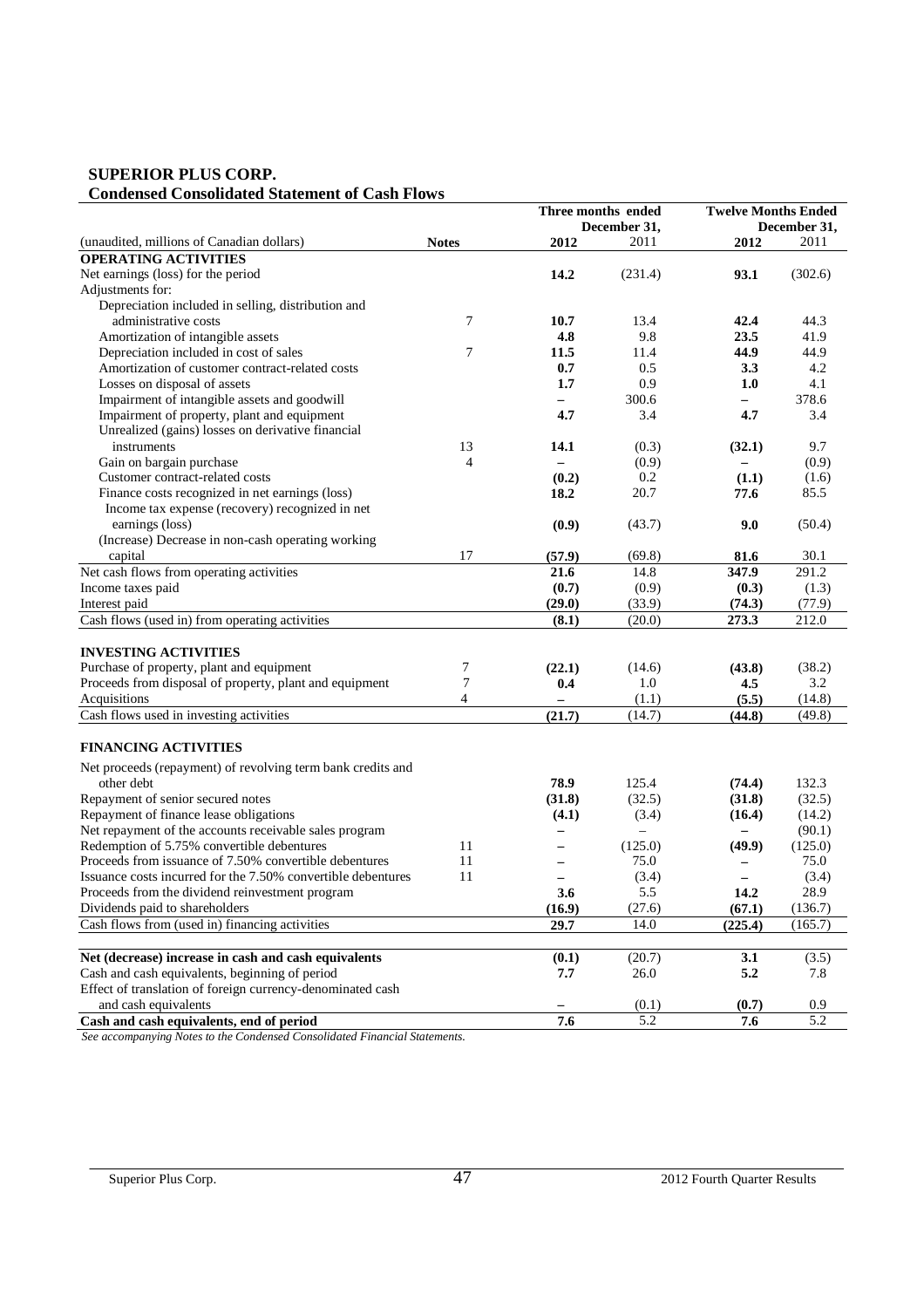## **Notes to the Unaudited Condensed Consolidated Financial Statements**

(unaudited, Tabular amounts in millions of Canadian dollars, except per share amounts and as otherwise noted. Tables labeled "2011" and "2012" are for full year ended December 31.)

#### **1. Organization**

Superior Plus Corp. (Superior) is a diversified business corporation, incorporated under the Canada Business Corporations Act. The registered office is at suite 1400,  $840 - 7<sup>th</sup>$  Avenue S.W., Calgary, Alberta. Superior holds 100% of Superior Plus LP (Superior LP), a limited partnership formed between Superior General Partner Inc., as general partner and Superior as limited partner. Superior holds 100% of the interest of Superior General Partner Inc. Superior does not conduct active business operations but rather distributes to shareholders the income it receives from Superior Plus LP in the form of partnership allocations, net of expenses and interest payable on the convertible unsecured subordinated debentures (the debentures). Superior's investments in Superior Plus LP are financed by share capital and debentures. Superior is a publicly traded company with its common shares trading on the Toronto Stock Exchange ("TSX") under the exchange symbol SPB.

The accompanying unaudited condensed consolidated financial statements (consolidated financial statements) of Superior as at December 31, 2012 and the three and twelve months ended December 31, 2012 and 2011 were authorized for issuance by the Board of Directors on February 14, 2013.

#### **Reportable Operating Segments**

Superior operates three distinct reportable operating segments: Energy Services, Specialty Chemicals and Construction Products Distribution. Superior's Energy Services operating segment provides distribution, wholesale procurement and related services in relation to propane, heating oil and other refined fuels. Energy Services also provides fixed-price natural gas and electricity supply services. Specialty Chemicals is a leading supplier of sodium chlorate and technology to the pulp and paper industries and a regional supplier of potassium and chloralkali products in the U.S. Midwest. Construction Products Distribution is one of the largest distributors of commercial and industrial insulation in North America and the largest distributor of specialty construction products to the walls and ceilings industry in Canada (See Note 20).

#### **2. Basis of Presentation**

The accompanying consolidated financial statements were prepared in accordance and comply with International Accounting Standards 34 *Interim Financial Reporting* (IAS 34) as issued by the International Accounting Standard Board (IASB) using the accounting policies Superior adopted in its annual consolidated financial statements as at and for the year ended December 31, 2012. The accounting policies are based on the International Financial Reporting Standards (IFRS) and International Financial Reporting Interpretations Committee (IFRIC) interpretations that were applicable at that time. These accounting policies have been applied consistently to all periods presented in these consolidated financial statements, and have been applied consistently throughout the consolidated entities.

The consolidated financial statements are presented in Canadian dollars, which is Superior's functional currency. All financial information presented in Canadian dollars has been rounded to the nearest hundred-thousand. These consolidated financial statements should be read in conjunction with Superior's 2012 annual consolidated financial statements.

The Consolidated Financial Statements were prepared on the historical cost basis except for certain financial instruments that are measured at fair value as explained in Superior's 2012 annual consolidated financial statements and incorporate the accounts of Superior and its wholly-owned subsidiaries. Subsidiaries are all entities over which Superior has the power to govern the financial and operating policies generally accompanying a shareholding of more than one-half of the voting rights. The results of subsidiaries are included in Superior's statement of net earnings (loss) from date of acquisition or, in the case of disposals, up to the effective date of disposal. All transactions and balances between Superior and Superior's subsidiaries are eliminated on consolidation. Superior's subsidiaries are all wholly owned directly or indirectly by Superior Plus Corp.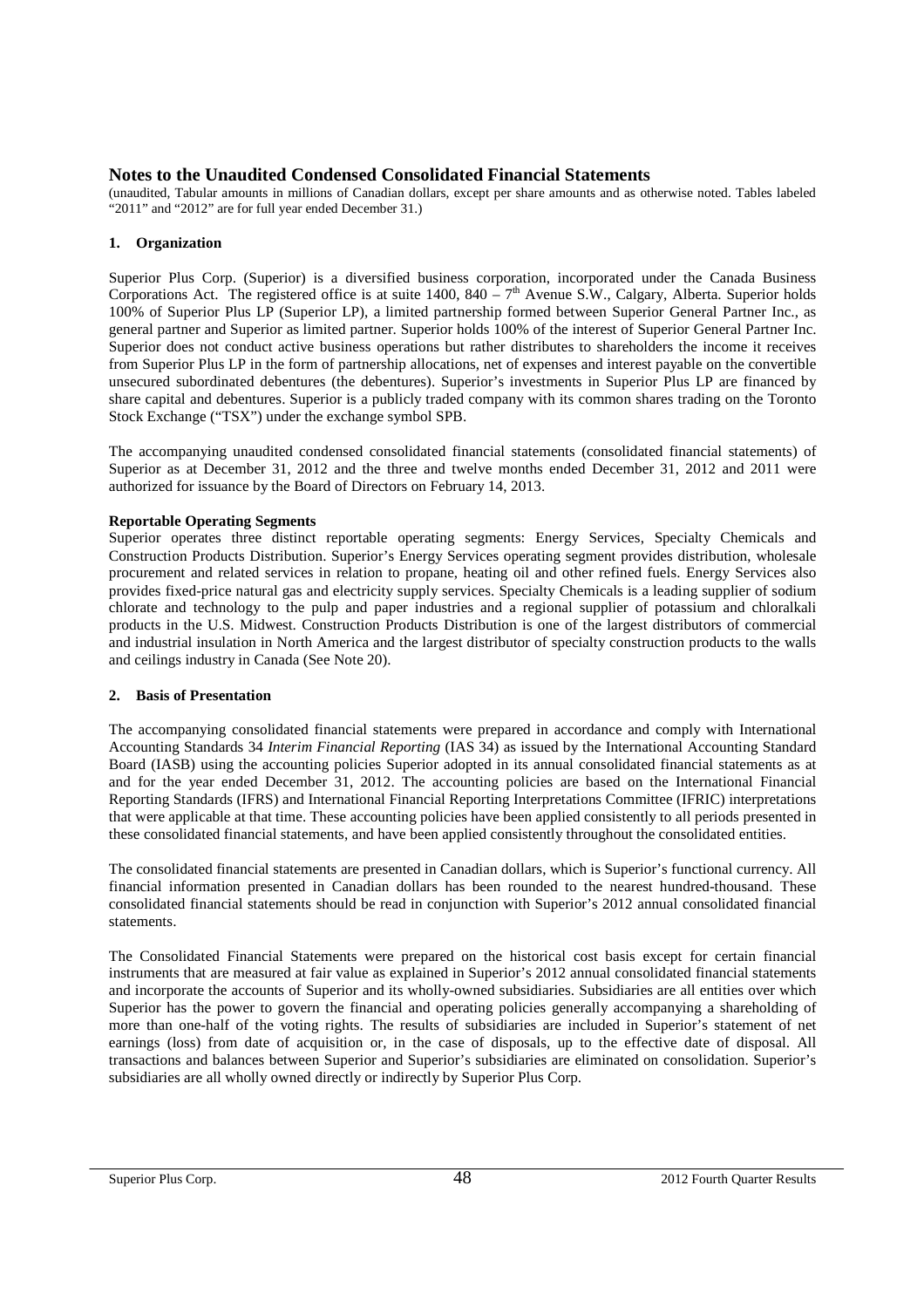#### **Significant Accounting Policies**

#### **(a) Significant Accounting Judgments, Estimates and Assumptions**

The preparation of Superior's consolidated financial statements in accordance with IFRS requires management to make judgments, estimates and assumptions that affect the reported amounts of assets, liabilities, net earnings (loss) and related disclosure. The estimates and associated assumptions are based on historical experience and various other factors deemed reasonable under the circumstances, the results of which form the basis of making the judgments about carrying values of assets and liabilities that are not readily apparent from other sources. Actual results may differ from these estimates. The areas involving a higher degree of judgment or complexity, or where assumptions and estimates are significant to the financial statements are consistent with those disclosed in Superior's 2012 annual consolidated financial statements.

#### **(b) Recent Accounting Pronouncements**

Certain new standards, interpretations, amendments and improvements to existing standards were issued by the IASB or International Financial Reporting Interpretations Committee (IFRIC) that are mandatory for accounting periods beginning January 1, 2012 or later periods. The affected standards are consistent with those disclosed in Superior's 2012 annual consolidated financial statements.

#### IFRS 9 - *Financial Instruments: Classification and Measurement*

IFRS 9, Financial Instruments, was issued in November 2009 and is intended to replace IAS 39*, Financial Instruments: Recognition and Measurement*. IFRS 9 uses a single approach to determine whether a financial asset is measured at amortized cost or fair value, replacing the multiple rules in IAS 39. The approach in IFRS 9 is based on how an entity manages its financial instruments in the context of its business model and the contractual cash flow characteristics of the financial assets. The new standard also requires a single impairment method to be used, replacing the multiple impairment methods in IAS 39. Requirements for financial liabilities were added in October 2010 and they largely carried forward existing requirements in IAS 39, *Financial Instruments – Recognition and Measurement*, except that fair value changes due to credit risk for liabilities designated at fair value through profit and loss would generally be recorded in other comprehensive income. This standard is required to be applied for accounting periods beginning on or after January 1, 2015, with earlier adoption permitted. Superior adopted the amendments on January 1, 2013, with no impact to Superior.

#### IAS 19 – *Employee Benefits, amendments*

IAS 19 amendments were issued in June 2011 that will change the accounting and disclosure for defined benefit plans and termination benefits. This standard requires that the changes in defined benefit obligations are recognized as they occur, eliminating the corridor approach and accelerating the recognition of past service costs. The changes in defined benefit obligations and plan assets are to be disaggregated into three components: service costs, net interest on the net defined benefit liabilities (assets) and re-measurements of the net defined benefit liabilities (assets). This standard must be applied for accounting periods beginning on or after January 1, 2013. Subsequent to the year ended December 31, 2012, Superior adopted IAS 19 on January 1, 2013 and this will have a financial impact on Superior's 2012 and first-quarter 2013 results. For 2012 the financial impact is an increase of \$3.1 million to pension expense and a corresponding decrease to Accumulated Other Comprehensive Loss (AOCL). The impact on Superior's balance sheet as at January 1, 2012 is a \$4.1 million increase to retained deficit and a corresponding decrease to AOCL.

#### **Superior adopted the following standard on January 1, 2012:**

IFRS 7 - *Financial Instruments: Disclosures, amendments regarding disclosures – Transfer of Financial Assets;*  In December 2011, the IASB and the Financial Accounting Standards Board ("FASB") amended IFRS 7 – *Financial Instruments: Disclosures* to require quantitative and qualitative disclosure for transfers of financial assets where the transferred assets are not derecognized in their entirety or the transferor retains continuing managerial involvement. The amendment also requires disclosure of supplementary information if a substantial portion of the transfer activity occurs in the closing days of a reporting period. Superior's adoption of the IFRS 7 amendments on July 1, 2012 did not impact Superior.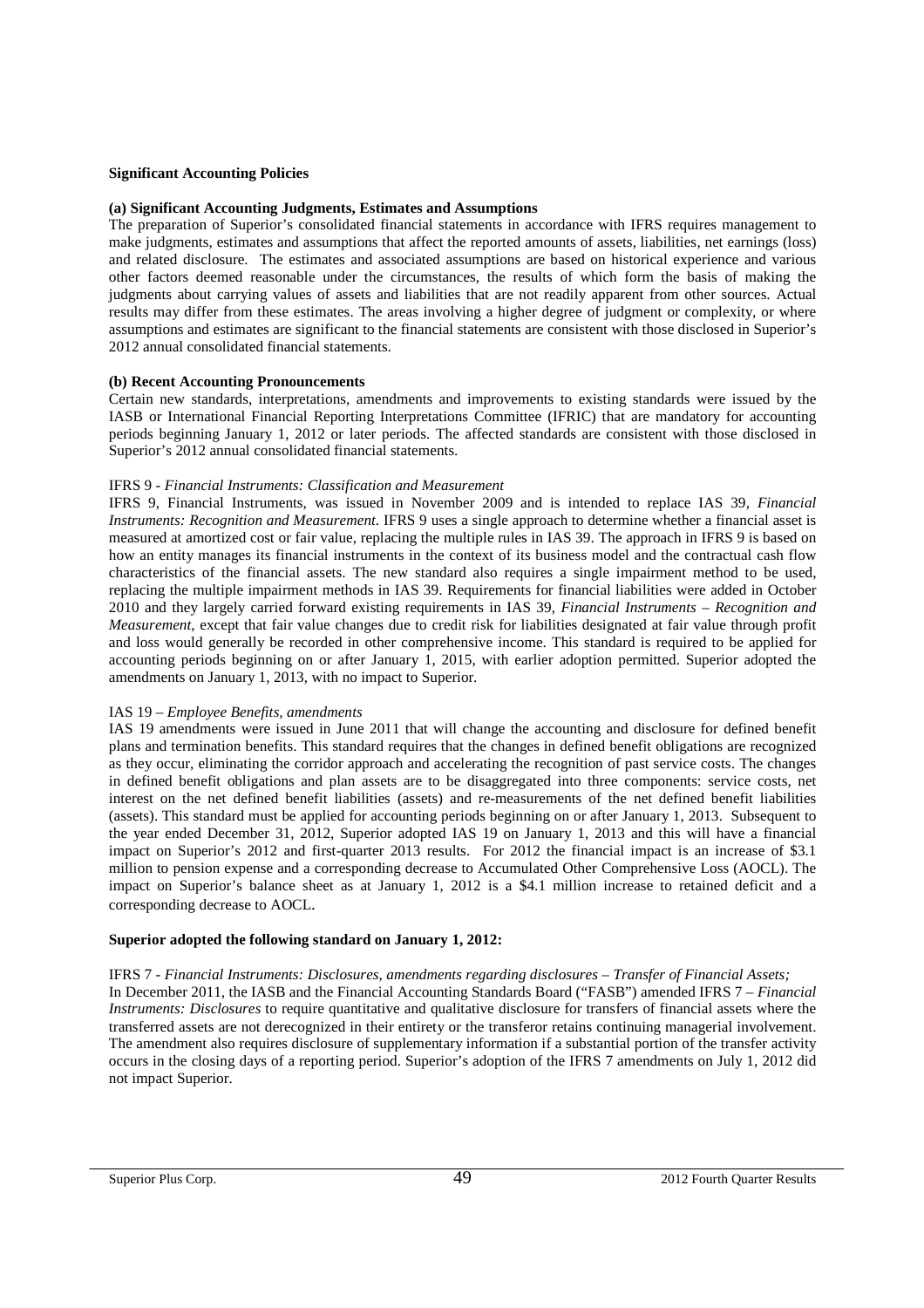#### IAS 12 – *Income Taxes, amendments regarding Deferred Tax: Recovery of Underlying Assets*

IAS 12 was amended in December 2010 to remove subjectivity in determining on which basis an entity measures the deferred tax relating to an asset. The amendment introduces a presumption that an entity will assess whether the carrying amount of an asset will be recovered through the sale of the asset. Superior's adoption of IAS 12 amendments on Januray 1, 2012 did not affect its financial results or financial position.

#### **3. Seasonality of Operations**

#### **Energy Services**

Sales typically peak in the first quarter when approximately one-third of annual propane and other refined fuels sales volumes and gross profits are generated due to the demand from heating end-use customers. They then decline through the second and third quarters rising seasonally again in the fourth quarter with heating demand. Similarly, net working capital is typically at seasonally high levels during the first and fourth quarters, and normally declines to seasonal low in the second and third quarters. Net working capital is also significantly influenced by wholesale propane prices and other refined fuels.

#### **Construction Products Distribution**

Sales typically peak during the second and third quarters with the seasonal increase in building and renovation activities. They then decline through the fourth quarters and into the subsequent first quarter. Similarly, net working capital is typically at seasonally highs levels during the second and third quarters, and normally decline to seasonally lows in the fourth and first quarters.

### **4. Acquisitions**

On July 17, 2012, Superior completed the acquisition of certain assets which constitute a propane distribution business for an aggregate purchase price of \$5.5 million including adjustments for net working capital. The main purposes are to expand Energy Services' business in British Columbia and benefit from synergies.

| Fair Value Recognized on Acquisition |
|--------------------------------------|
| 0.9                                  |
| 0.1                                  |
| 1.9                                  |
| 2.9                                  |
|                                      |
| 2.9                                  |
| 2.6                                  |
| 5.5                                  |
|                                      |
|                                      |

| Purchase consideration components:  |  |
|-------------------------------------|--|
| Cash (paid on August 2, 2012)       |  |
| <b>Total purchase consideration</b> |  |
|                                     |  |

(1) The gross amount of trade and other receivables is \$0.9 million, of which \$nil is expected to be uncollectible.

Revenue and net earnings for the 12 months ended December 31, 2012 would have been \$8.3 million and \$1.9 million, respectively, if the acquisition had occurred on January 1, 2012. Subsequent to the acquisition date of July 17, 2012, the acquisition contributed revenue and net earnings, respectively, of \$4.4 million and \$1.5 million to Energy Services for the period ended December 31, 2012.

On November 17, 2011, Superior completed the acquisition of certain assets which constitute an insulation services business for an aggregate purchase price of \$0.2 million. Superior elected not to disclose a purchase price equation for the acquisition as it was considered immaterial. Superior cannot reasonably determine the net earnings attributable to the acquired assets had the acquisition closed on January 1, 2011 or from the date of acquisition as operations were integrated into Superior's operations.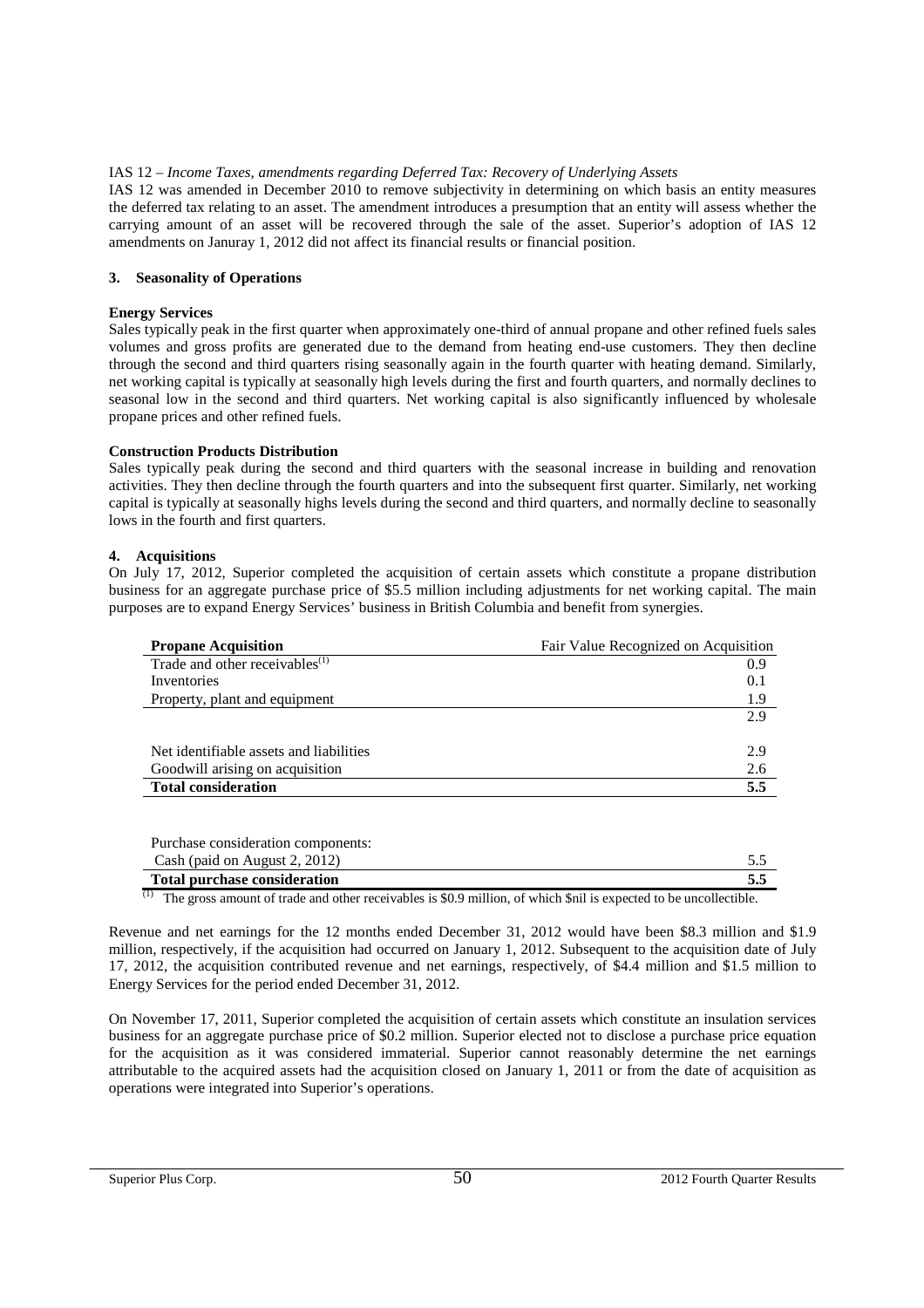On October 7, 2011, Superior completed the acquisition of certain assets which constitute a refined fuels distribution business (Hamilton) for an aggregate purchase price of \$0.4 million. Superior elected not to disclose a purchase price equation for the acquisition as it was considered immaterial. Superior cannot reasonably determine the net earnings attributable to Hamilton had the acquisition closed on January 1, 2011 or from the date of acquisition as operations were integrated into Superior's operations.

On October 6, 2011, Superior completed the acquisition of certain assets which constitute a propane distribution business (Walts) for an aggregate purchase price of \$1.0 million. Superior elected not to disclose a purchase price equation for the acquisition as it was considered immaterial. Superior cannot reasonably determine the net earnings attributable to Walts had the acquisition closed on January 1, 2011 or from the date of acquisition as operations were integrated into Superior's operations.

On September 8, 2011, Superior completed the acquisition of certain assets (Elkhorn) which constitute a propane distribution business for an aggregate purchase price of \$6.5 million including adjustments for working capital. The main purposes are to expand the Energy Services business in Pennsylvania and benefit from synergies.

| <b>Elkhorn</b>                                | Fair Value Recognized on Acquisition |
|-----------------------------------------------|--------------------------------------|
| Intangible assets                             | 4.7                                  |
| Property, plant and equipment                 | 2.3                                  |
|                                               | 7.0                                  |
|                                               |                                      |
|                                               |                                      |
| Trade and other payables                      | (0.1)                                |
|                                               | (0.1)                                |
|                                               |                                      |
| Net identifiable assets and liabilities       | 6.9                                  |
| Gain on bargain purchase                      | (0.4)                                |
| <b>Total consideration</b>                    | 6.5                                  |
|                                               |                                      |
|                                               |                                      |
| Purchase consideration components:            |                                      |
| المتحدث المستحدث والمتحدث والمستحدث والمستحدث |                                      |

Subsequent to the acquisition date of September 8, 2011, revenues and net earnings contributed by Elkhorn were not significant. Superior cannot reasonably determine the revenue and net earnings attributable to Elkhorn had the acquisition closed on January 1, 2011 due to limited access to the related financial information.

On August 4, 2011, Superior completed the acquisition of certain assets which constitute a refined fuel and propane distribution business (Brennan) for an aggregate purchase price of \$3.7 million including adjustments for working capital. Superior elected not to disclose a purchase price equation for the acquisition as it was considered immaterial. Superior cannot reasonably determine the net earnings attributable to Brennan had the acquisition closed on January 1, 2011 or from the date of acquisition as its operations were integrated into Superior's operations.

On April 29, 2011, Superior completed the acquisition of certain assets which constitute a refined fuel and propane distribution business (Country Comfort) for an aggregate purchase price of \$0.3 million including adjustments for working capital. Superior elected not to disclose a purchase price equation for the acquisition as it was considered immaterial. Superior cannot reasonably determine the net earning attributable to Country Comfort had the acquisition closed on January 1, 2011 or from the date of acquisition as its' operations were integrated into Superior's operations.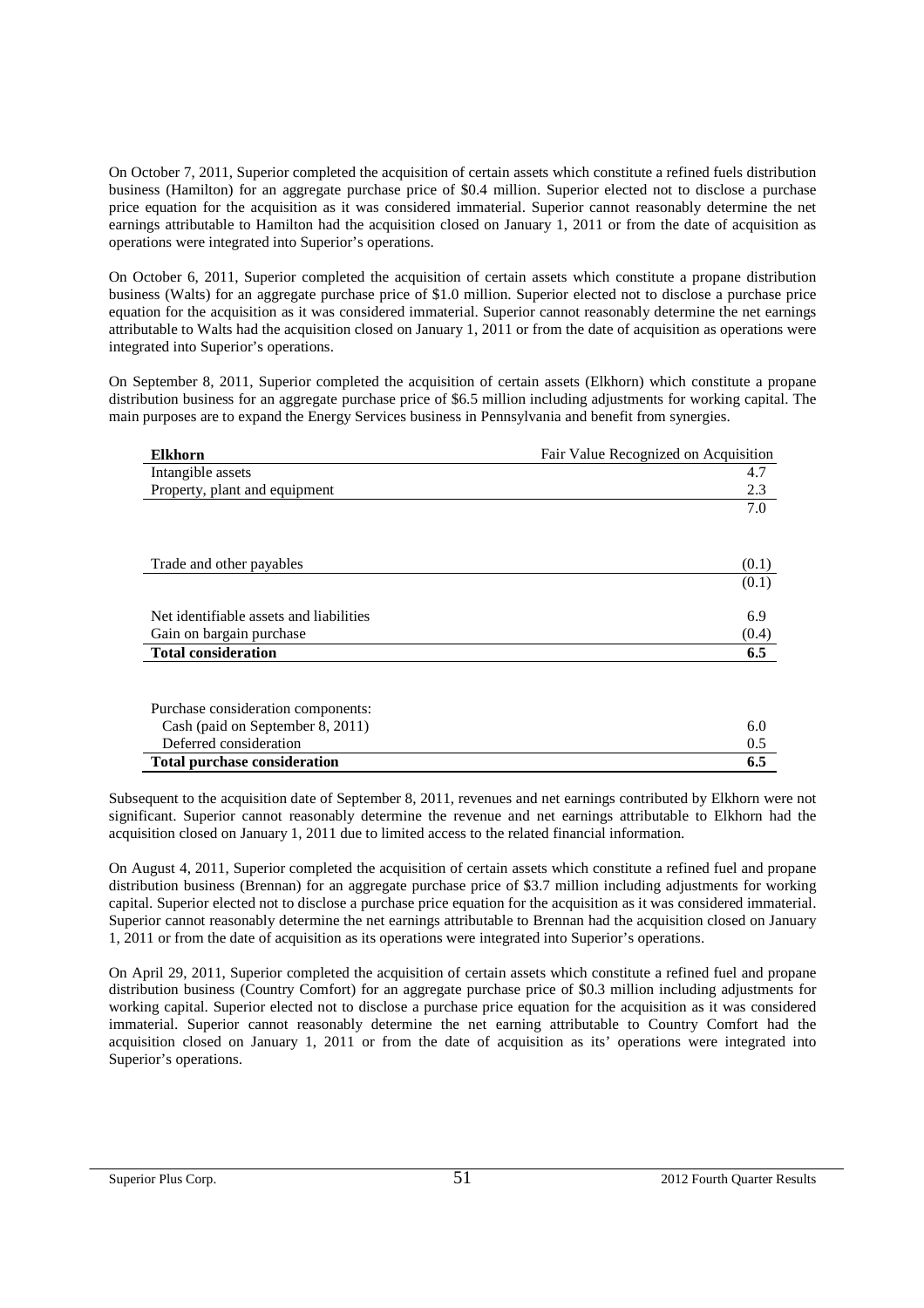On March 9, 2011, Superior completed the acquisition of certain assets (Propane Acquisition) which constitute a propane distribution business for an aggregate purchase price of \$5.3 million including adjustments for working capital. The acquisition's main purposes are to expand Energy Services' business in Ontario and benefit from synergies.

| <b>Propane Acquisition</b>                 | Fair Value Recognized on Acquisition |
|--------------------------------------------|--------------------------------------|
| Trade and other receivables <sup>(1)</sup> | 1.3                                  |
| Inventories                                | 0.2                                  |
| Property, plant and equipment              | 1.1                                  |
|                                            | 2.6                                  |
|                                            |                                      |
| Trade and other payables                   | (0.4)                                |
|                                            | (0.4)                                |
|                                            |                                      |
| Net identifiable assets and liabilities    | 2.2                                  |
| Goodwill arising on acquisition            | 3.1                                  |
| <b>Total consideration</b>                 | 5.3                                  |
|                                            |                                      |
|                                            |                                      |
| Purchase consideration components:         |                                      |

| <b>Total purchase consideration</b> |       |
|-------------------------------------|-------|
| Deferred consideration              |       |
| Cash (paid on March 9, 2011)        | $-4.$ |
| I dichase consideration components. |       |

 $(1)$  The gross amount of trade receivables is \$1.4 million, of which \$0.1 is expected to be uncollectible.

Superior cannot reasonably determine the revenue and net earnings contributed since the acquisition or the amounts attributable to the Propane Acquisition had the acquisition closed on January 1, 2011 as its operations were integrated into Superior's operations.

On January 15, 2011, Superior completed the acquisition of certain assets which constitute a refined fuel and propane distribution business (Butler) for an aggregate purchase price of \$0.3 million including adjustments for working capital. Superior elected not to disclose a purchase price equation for the acquisition as it was considered immaterial. Superior cannot reasonably determine the net earnings attributable to Butler had the acquisition closed on January 1, 2011 or from the date of acquisition as operations were integrated into Superior's operations.

### **5. Trade and Other Receivables**

A summary of trade and other receivables is as follows:

|                                      | Note | <b>December 31, 2012</b> | December 31, 2011 |
|--------------------------------------|------|--------------------------|-------------------|
| Trade receivables, net of allowances |      | 355.9                    | 427.1             |
| Accounts receivable – other          |      | 32.3                     | 45.1              |
| Finance lease receivable             |      | 0.8                      | 0.7               |
| Trade and other receivables          |      | 389.0                    | 472.9             |

### **6. Inventories**

The cost of inventories recognized as an expense during the three and twelve months ended December 31, 2012 was \$649.0 million (December 31, 2011 - \$741.4 million) and \$2,528.9 million (December 31, 2011 - \$2,769.2 million). Superior recorded an inventory write down during the three and twelve months ended December 31, 2012 of \$0.7 million (December 31, 2011 - \$2.6 million) and \$3.6 million (December 31, 2011 - \$2.6 million), respectively. Superior recorded no reversals of inventory write downs during the three and twelve months ended December 31, 2012 and 2011.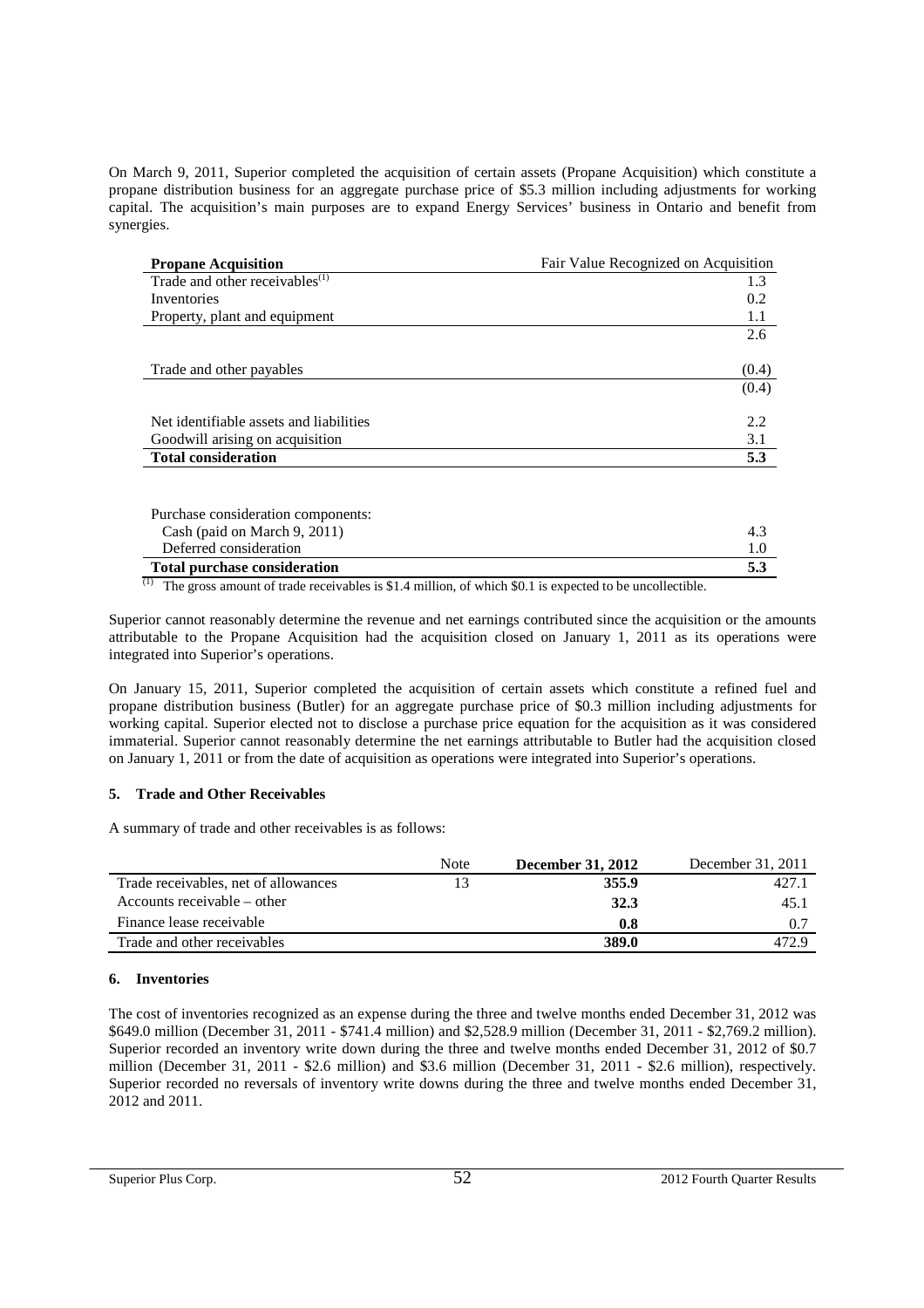#### **7. Property, Plant and Equipment**

|                                                                                                                        |      | <b>Land Buildings</b> | <b>Specialty</b><br><b>Chemicals</b><br>Plant &<br>Equipment | <b>Energy</b><br><b>Services</b><br><b>Retailing</b><br>Equipment | <b>Construction</b><br><b>Products</b><br><b>Distribution</b><br>Equipment | Leasehold<br><b>Improvements Total</b> |         |
|------------------------------------------------------------------------------------------------------------------------|------|-----------------------|--------------------------------------------------------------|-------------------------------------------------------------------|----------------------------------------------------------------------------|----------------------------------------|---------|
| Cost                                                                                                                   |      |                       |                                                              |                                                                   |                                                                            |                                        |         |
| Balance at December 31,                                                                                                |      |                       |                                                              |                                                                   |                                                                            |                                        |         |
| 2011                                                                                                                   | 29.7 | 147.0                 | 728.4                                                        | 591.5                                                             | 41.2                                                                       | 9.9                                    | 1,547.7 |
| <b>Balance at December 31,</b>                                                                                         |      |                       |                                                              |                                                                   |                                                                            |                                        |         |
| 2012                                                                                                                   | 29.7 | 148.6                 | 738.3                                                        | 589.8                                                             | 43.3                                                                       | 9.7                                    | 1,559.4 |
| <b>Accumulated Depreciation</b><br>and Impairment<br>Balance at December 31,<br>2011<br><b>Balance at December 31,</b> |      | 38.6                  | 308.2                                                        | 285.7                                                             | 22.4                                                                       | 7.8                                    | 662.7   |
| 2012                                                                                                                   |      | 43.4                  | 346.3                                                        | 306.0                                                             | 25.6                                                                       | 8.2                                    | 729.5   |
| <b>Carrying Amount</b><br>Balance at December 31,<br>2011                                                              | 29.7 | 108.5                 | 420.2                                                        | 305.7                                                             | 18.8                                                                       | 2.1                                    | 885.0   |
| <b>Balance at December 31,</b><br>2012                                                                                 | 29.7 | 105.2                 | 392.0                                                        | 283.8                                                             | 17.7                                                                       | 1.5                                    | 829.9   |

The carrying value of Superior's property, plant, and equipment includes \$67.8 million of leased assets as at December 31, 2012 (December 31, 2011 - \$74.2 million).

On October 20, 2012, a kerosene leak was discovered in the bottom of a storage tank at U.S. Refined Fuels Marcy terminal location. The leak was investigated and contained by the environmental group. U.S. Refined Fuels then notified the Department of Environmental Conservation (DEC) which performed an independent review of the leak and other tanks at this location. On December 27, 2012, the DEC issued a notice of violation based on their inspections and subsequent to discussions between management and the DEC, a consent order was issued to U.S. refined fuels on February 4, 2013. The consent order identified that the secondary containment system and storage tanks are not in compliance with DEC design requirements and need to be rebuilt to specific standards by September 1, 2013 in order to remain operational. Management is assessing the implications of the consent order on the future operations of the facility and potential alternatives to completing the repair work required. This event is not expected to have an impact on the operations of U.S. Refined Fuels or operating results going forward. Management is assessing the impact of additional remediation costs although they are not expected to be material.

Due to the leak and receipt of the consent order, management has performed a detailed impairment review of the Marcy terminal to assess whether the carrying value of all the storage tanks does not exceed their recoverable amount. The recoverable amount of the assets was based on management's estimate of the fair value less costs to sell. Based on a detailed review by management, the fair value less costs to sell of the storage tanks was lower than the carrying value. An impairment charge of \$4.7 million was recorded against net earnings along with a \$4.7 million reduction in the carrying value of the impaired storage tanks.

| Depreciation per cost category.                |      | Three months ended<br>December 31, | <b>Twelve Months Ended</b><br>December 31, |      |  |
|------------------------------------------------|------|------------------------------------|--------------------------------------------|------|--|
|                                                | 2012 | 2011                               | 2012                                       | 2011 |  |
| Cost of sales                                  | 11.5 | 11.4                               | 44.9                                       | 44.9 |  |
| Selling, distribution and administrative costs | 10.7 | 14.3                               | 42.4                                       | 44.3 |  |
| Total                                          | 22.2 | 25.7                               | 87.3                                       | 89.2 |  |

Depreciation per cost category: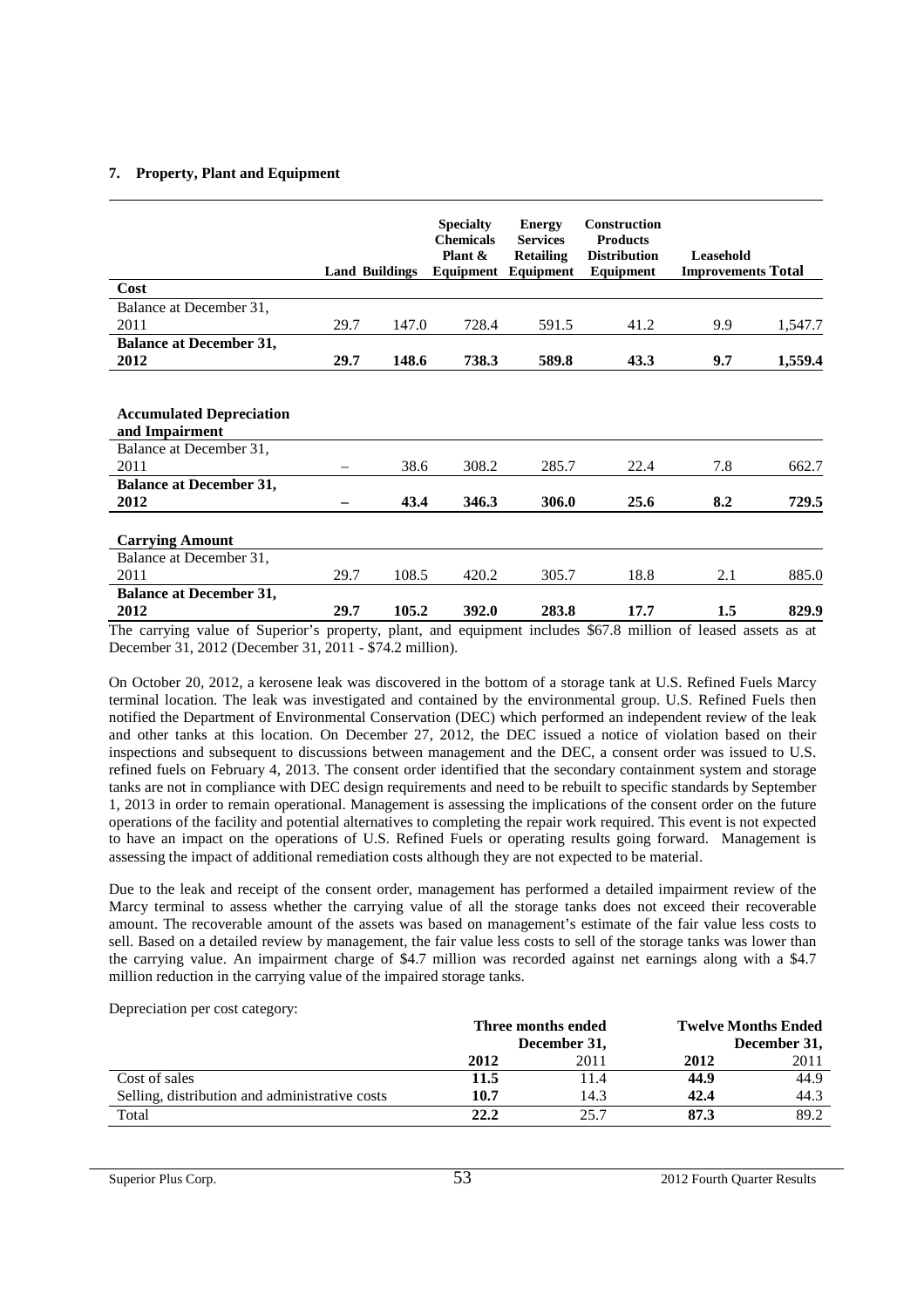The carrying amount of Superior's property, plant, and equipment includes \$67.8 million of leased assets as at December 31, 2012 (December 31, 2011 – \$74.2 million).

#### **8. Provisions**

|                                          | <b>Decommissioning</b> | <b>Environmental</b> |              |
|------------------------------------------|------------------------|----------------------|--------------|
|                                          | Costs                  | <b>Expenditures</b>  | <b>Total</b> |
| Balance at December 31, 2011             | 15.5                   |                      | 17.2         |
| Utilization                              |                        | (0.3)                | (0.3)        |
| Unwinding of discount                    | 0.4                    |                      | 0.4          |
| Impact of change in discount rate        | 0.4                    |                      | 0.4          |
| Net foreign currency exchange difference | (0.1)                  |                      | (0.1)        |
| <b>Balance at December 31, 2012</b>      | 16.2                   |                      | 17.6         |

#### *Decommissioning costs*

#### *Specialty Chemicals*

Superior makes full provision for the future cost of decommissioning Specialty Chemicals' chemical facilities. The provision is on a discounted basis and is based on existing technologies at current prices or long-term price assumptions, depending on the activity's expected timing. As at December 31, 2012, the discount rate used in Superior's calculation was 2.4% (December 31, 2011 – 2.5%). Superior estimates the total undiscounted amount of expenditures required to settle its decommissioning liabilities is approximately \$20.1 million (December 31, 2011 - \$20.3 million) which will be paid over the next nineteen to twenty-seven years. While Superior's provision for decommissioning costs is based on the best estimate of future costs and the economic lives of the chemical facilities, the amount and timing of these costs is uncertain.

#### *Energy Services*

Superior makes full provision for the future costs of decommissioning certain assets associated with the Energy Services segment. Superior estimates the total undiscounted expenditures required to settle its decommissioning liabilities to be approximately \$8.8 million at December 31, 2012 (December 31, 2011 – \$9.2 million) which will be paid out over the next nineteen to twenty-four years. The risk-free rate of 2.4% at December 31, 2012 (December 31, 2011 – 2.5%) was used to calculate the present value of the estimated cash flows.

#### *Environmental Expenditures*

Provisions for environmental remediation are made when a clean-up is probable and the amount of the obligation can be reliably estimated. Generally, this coincides with commitment to a formal plan or, if earlier, on divestment or closure of inactive sites. The provision for environmental liabilities has been estimated using existing technology, at current prices and discounted using a risk-free discount rate of 2.4% at December 31, 2012 (December 31, 2011 – 2.5%). The majority of these costs are expected to be incurred over the next 10 years. The extent and cost of future remediation programs are inherently difficult to estimate. They depend on the scale of any possible contamination, the timing and extent of corrective actions, and Superior's share of the liability.

#### **9. Trade and Other Payables**

A summary of trade and other payables is as follows:

|                                                       | December 31, | December 31. |
|-------------------------------------------------------|--------------|--------------|
|                                                       | 2012         | 2011         |
| Trade payables                                        | 241.6        | 240.4        |
| Net benefit obligation                                | 3.6          | 3.5          |
| Other payables                                        | 57.7         | 47.8         |
| Amounts due to customers under construction contracts | 1.3          | 2.2          |
| Share-based payments                                  | 9.9          | 3.7          |
| Trade and other payables                              | 314.1        | 297.6        |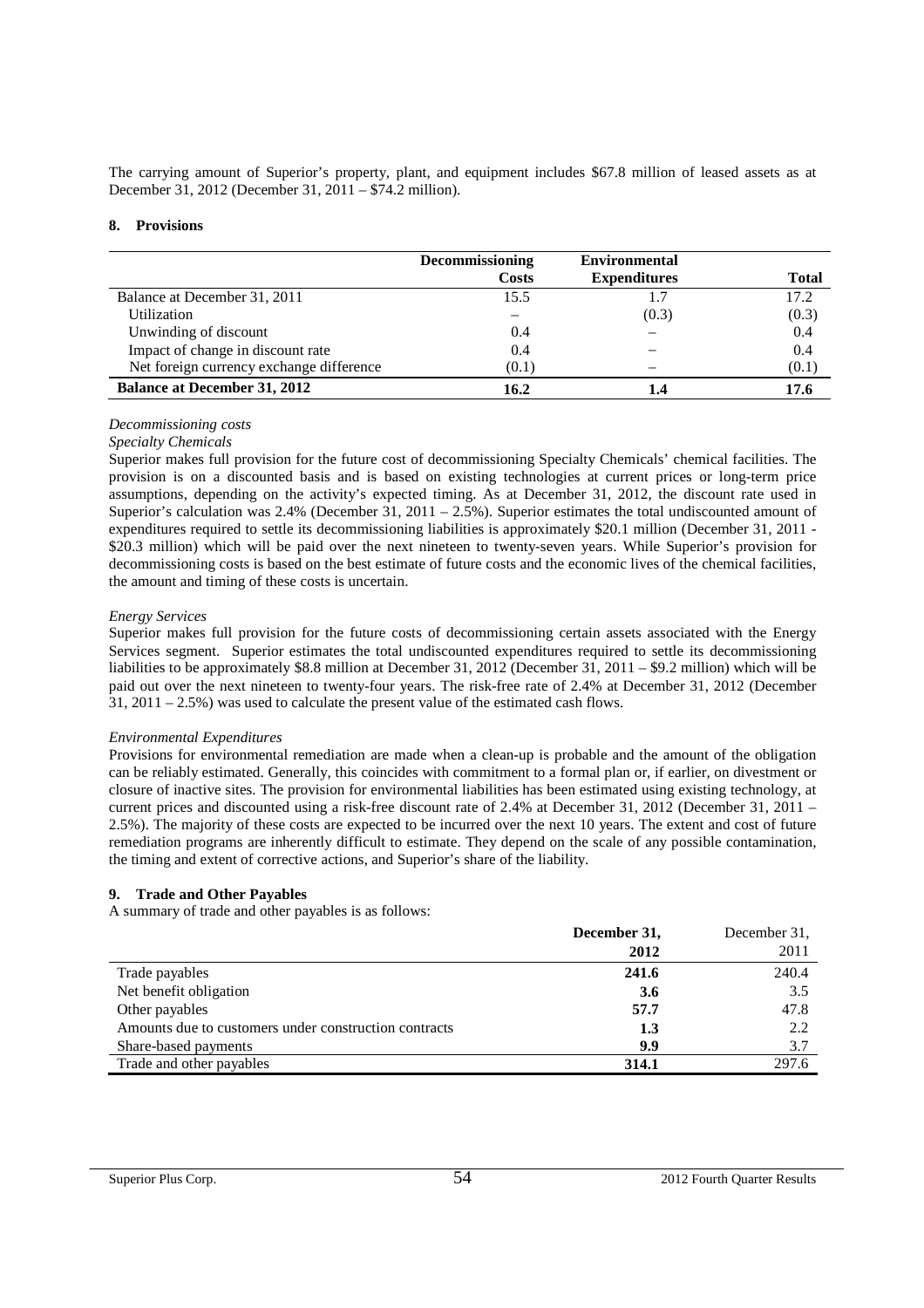#### **10. Deferred Revenue**

|                                      | December 31, | December 31. |
|--------------------------------------|--------------|--------------|
|                                      | 2012         | 2011         |
| Balance at the beginning of the year | 14.2         | 6.8          |
| Deferred during the year             | 29.1         | 21.4         |
| Released to net earnings (loss)      | (23.9)       | (14.5)       |
| Foreign exchange impact              | (0.2)        | 0.5          |
| Balance at the end of the year       | 19.2         | 14.2         |
|                                      | 2012         | 2011         |
| Current                              | 18.2         | 14.2         |
| Non-current                          | 1.0          |              |
|                                      | 19.2         | 14.2         |

The deferred revenue relates to Energy Services' unearned service revenue and Speciality Chemicals' unearned product-related revenues.

#### **11. Borrowing**

|                                                | Year of  |                                                      | December 31, December 31, |        |
|------------------------------------------------|----------|------------------------------------------------------|---------------------------|--------|
|                                                | Maturity | <b>Effective Interest Rate</b>                       | 2012                      | 2011   |
| Revolving term bank credits <sup>(1)</sup>     |          |                                                      |                           |        |
| Bankers Acceptances (BA)                       | 2015     | Floating BA rate plus<br>applicable credit spread    | 148.6                     | 219.5  |
| Canadian Prime Rate Loan                       | 2015     | Prime rate plus credit<br>spread                     | 13.0                      | 19.8   |
| <b>LIBOR Loans</b>                             |          |                                                      |                           |        |
| (US\$138. million; 2011– US\$138.9 million)    | 2015     | Floating LIBOR rate plus<br>applicable credit spread | 137.3                     | 141.3  |
| <b>US Base Rate Loan</b>                       | 2015     | US Prime rate plus credit<br>spread                  | 34.5                      | 29.7   |
| (US\$34.6 million; 2011– US\$29.2 million)     |          |                                                      | 333.4                     | 410.3  |
| <b>Other Debt</b>                              |          |                                                      |                           |        |
|                                                | 2013-    |                                                      |                           |        |
| Deferred consideration                         | 2016     | Non-interest-bearing                                 | 2.7                       | 4.0    |
|                                                |          |                                                      | 2.7                       | 4.0    |
| Senior Secured Notes <sup>(2)</sup>            |          |                                                      |                           |        |
| Senior secured notes subject to fixed interest |          |                                                      |                           |        |
| rates (US\$92.0 million; 2011 - US\$124.0      | 2013-    |                                                      |                           |        |
| million)                                       | 2015     | 7.65%                                                | 91.5                      | 126.1  |
| <b>Senior Unsecured Debentures</b>             |          |                                                      |                           |        |
| Senior unsecured debentures                    | 2016     | 8.25%                                                | 150.0                     | 150.0  |
| <b>Finance Lease Obligations</b>               |          |                                                      |                           |        |
| Finance lease obligations                      |          |                                                      | 62.0                      | 71.7   |
|                                                |          |                                                      | 639.6                     | 762.1  |
| Total borrowing before deferred financing fees |          |                                                      |                           |        |
| Deferred financing fees                        |          |                                                      | (5.2)                     | (6.4)  |
| Borrowing                                      |          |                                                      | 634.4                     | 755.7  |
| <b>Current maturities</b>                      |          |                                                      | (59.7)                    | (54.3) |
| Borrowing                                      |          |                                                      | 574.7                     | 701.4  |

(1) Superior and its wholly-owned subsidiaries, Superior Plus Financing Inc. and Commercial E Industrial (Chile) Limitada, reduced the revolving term bank credit borrowing capacity to \$570 million from \$615 million on March 28, 2012. The credit facilities mature on June 27, 2015 and are secured by a general charge over the assets of Superior and certain of its subsidiaries. As at December 31, 2012, Superior had \$31.3 million of outstanding letters of credit (December 31, 2011 –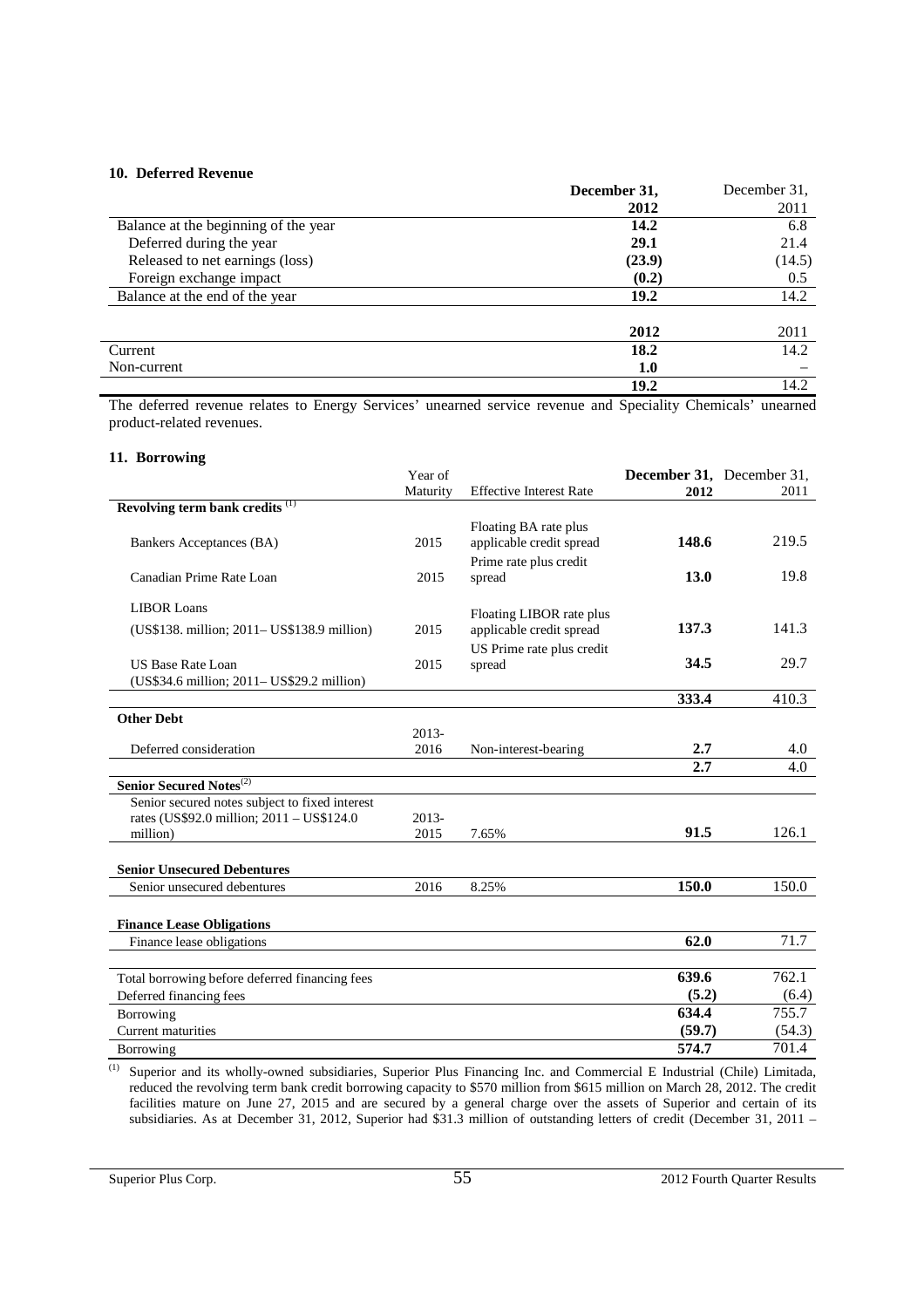\$34.8 million) and approximately \$121.9 million of outstanding financial guarantees (December 31, 2011 – \$84.2 million). The fair value of Superior's revolving term bank credits, other debt, letters of credit, and financial guarantees approximates their carrying value as a result of the market based-interest rates, the short-term nature of the underlying debt instruments and other related factors.

Senior secured notes (the Notes) totalling US\$92.0 million and US\$124.0 million (respectively, CDN\$126.1 million at December 31, 2012 and CDN \$126.1 million at December 31, 2011) are secured by a general charge over the assets of Superior and certain of its subsidiaries. Principal repayments began in the fourth quarter of 2009. Management has estimated the fair value of the Notes based on comparisons to treasury instruments with similar maturities, interest rates and credit risk profiles. The estimated fair value of the Notes as at December 31, 2012 was CDN\$94.4 million (December 31, 2011 – CDN\$121.1 million).

Repayment requirements of Borrowing before deferred financing costs are as follows:

| Current maturities | 49.1  |
|--------------------|-------|
| Due in $2013$      | 48.0  |
| Due in $2014$      | 378.9 |
| Due in $2015$      | 158.4 |
| Due in $2016$      | 4.0   |
| Due in $2017$      | 1.2   |
| Subsequent to 2017 |       |
| Total              | 639.6 |

#### **12. Convertible Unsecured Subordinated Debentures**

Superior's debentures are as follows:

| Maturity                                                 | December<br>2012         | October<br>2015 | December<br>2014 | June<br>2017 | June<br>2018 | October<br>$2016^{(1)}$ | <b>Total</b> |
|----------------------------------------------------------|--------------------------|-----------------|------------------|--------------|--------------|-------------------------|--------------|
| Interest rate                                            | 5.75%                    | 5.85%           | 7.50%            | 5.75%        | 6.0%         | 7.5%                    | Carrying     |
| Conversion price per share                               | \$36.00                  | \$31.25         | \$13.10          | \$19.00      | \$15.10      | \$11.35                 | <b>Value</b> |
| Debentures outstanding as at<br><b>December 31, 2012</b> | $\overline{\phantom{0}}$ | 74.1            | 67.4             | 167.6        | 144.0        | 72.0                    | 525.1        |
| Debentures outstanding as at December<br>31, 2011        | 49.3                     | 73.9            | 66.6             | 166.6        | 143.1        | 71.5                    | 571.0        |
| <b>Ouoted market value as at December</b><br>31, 2012    | -                        | 75.2            | 71.4             | 169.2        | 148.0        | 84.2                    | 548.0        |
| Quoted market value as at December 31,<br>2011           | 50.0                     | 63.0            | 65.2             | 122.5        | 105.6        | 62.3                    | 468.6        |

(1) Superior issued \$75.0 million in 7.5% convertible unsecured subordinated debentures during the fourth quarter of 2011.

Superior redeemed \$49.9 million being the outstanding amount on the 5.75% December 2012 convertible unsecured subordinated debentures, on August 2, 2012.

The debentures may be converted into shares at the option of the holder at any time prior to maturity and may be redeemed by Superior in certain circumstances. Superior may elect to pay interest and principal upon maturity or redemption by issuing shares to a trustee in the case of interest payments, and to the debenture holders in the case of payment of principal. The number of any shares issued will be determined based on market prices for the shares at the time of issuance. Superior also has a cash conversion put option which allows Superior to settle any conversion of debentures in cash, in lieu of delivering common shares to the debenture holders of the June 2018 and October 2016 convertible debentures. The cash conversion put option has been classified as an embedded derivative and measured at fair value through net earnings (loss) (FVTNEL) (see Note 13 for further details).

#### **13. Financial Instruments**

IFRS requires disclosure around fair value and specifies a hierarchy of valuation techniques based on whether the inputs to those valuation techniques are observable or unobservable. Observable inputs reflect market data obtained from independent sources, while unobservable inputs reflect Superior's market assumptions. These two types of input create the following fair-value hierarchy: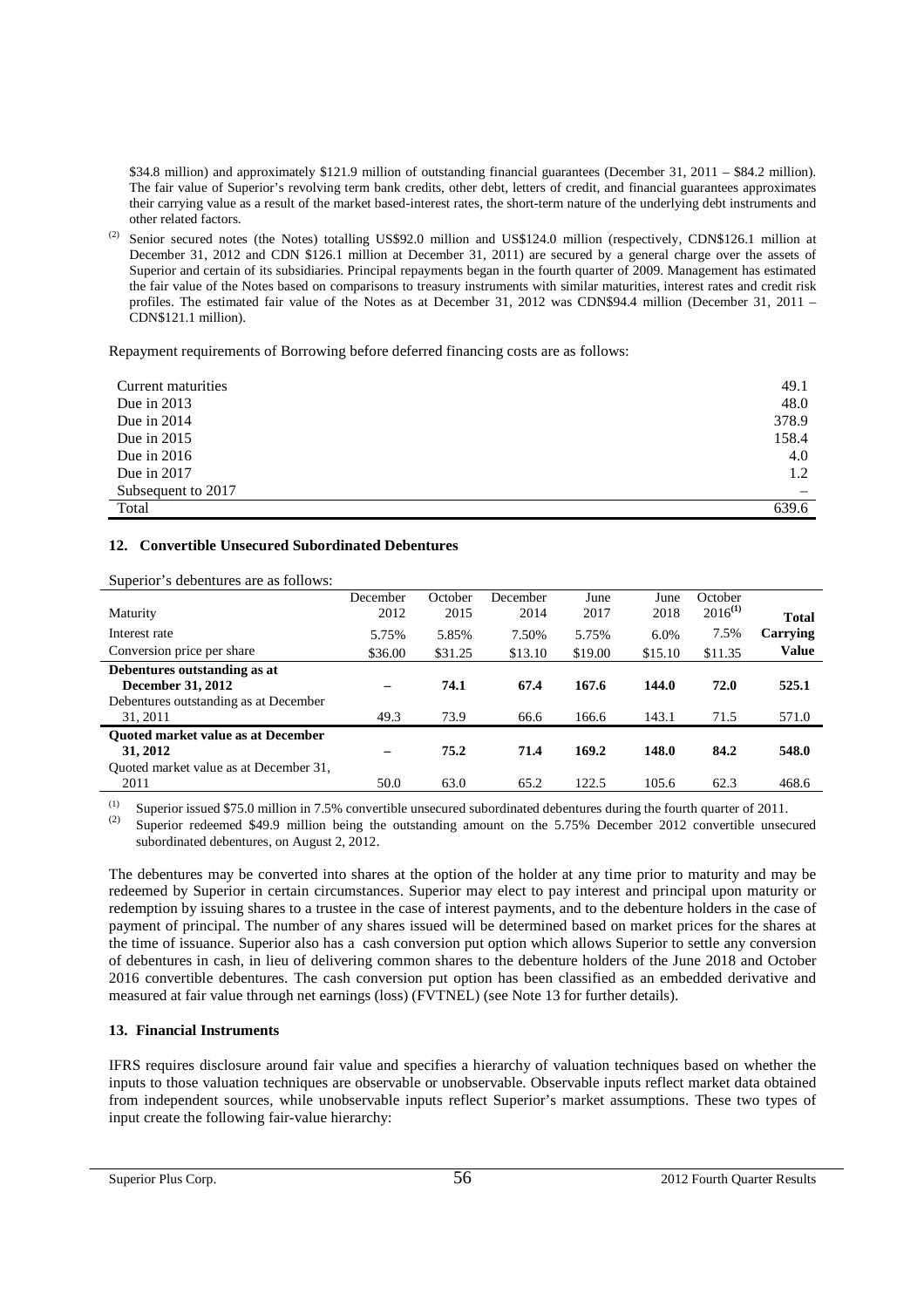- *Level 1* quoted prices in active markets for identical instruments.
- *Level 2* quoted prices for similar instruments in active markets; quoted prices for identical or similar instruments in markets that are not active; and model-derived valuations in which all significant inputs and significant value drivers are observable in active markets.
- *Level 3* valuations derived from valuation techniques in which one or more significant inputs or significant value drivers are unobservable.

The fair value of a financial instrument is the consideration estimated to be agreed upon in an arm's-length transaction between knowledgeable, willing parties who are under no compulsion to act. Fair values are determined by reference to quoted bid or asking prices, as appropriate, in the most advantageous active market for that instrument to which Superior has immediate access. Where bid and ask prices are unavailable, Superior uses the closing price of the most recent transaction of the instrument. In the absence of an active market, Superior estimates fair values based on prevailing market rates (bid and ask prices, as appropriate) for instruments with similar characteristics and risk profiles or internal or external valuation models, such as discounted cash flow analysis using, to the extent possible, observable market-based inputs.

Fair values determined using valuation models require assumptions concerning the amount and timing of estimated future cash flows and discount rates. In determining those assumptions, Superior looks primarily to available readily observable external market inputs including forecast commodity price curves, interest rate yield curves, currency rates, and price and rate volatilities as applicable. With respect to the valuation of Specialty Chemicals' fixed-price electricity agreement, the valuation of this agreement requires Superior to make assumptions about the long-term price of electricity in electricity markets for which active market information is not available. The impact of the assumption for the long-term forward price curve of electricity has a material impact on the fair value of this agreement. A \$1/MWh change in the forecast price of electricity would result in a change in the fair value of this agreement of \$0.8 million, with a corresponding impact to net income before income taxes. Any changes in the fair values of derivative financial instruments classified or designated as held-for-trading are recognized in net income.

During August 2012, Specialty Chemicals received a payment of \$15.8 million from TransCanada Energy Ltd., a subsidiary of TransCanada Corporation, in connection with the arbitration ruling related to the Sundance Power Purchase Agreement (PPA) between TransAlta Corporation and TransCanada Corporation. The payment resulted from the Electrical Sales Agreement (ESA) between TransCanada Corporation and Superior whereby TransCanada Corporation supplies Superior with fixed-priced energy from the PPA. A one-time gain of \$12.5 million, representing the payment, net of certain settlement costs, is recorded in cost of goods sold. This settlement relates to Specialty Chemicals fixed-price electricity purchase agreement which expires in 2017. Specialty Chemicals expects to receive electricity production from the PPA by the end of 2013 once the production units have been returned to service.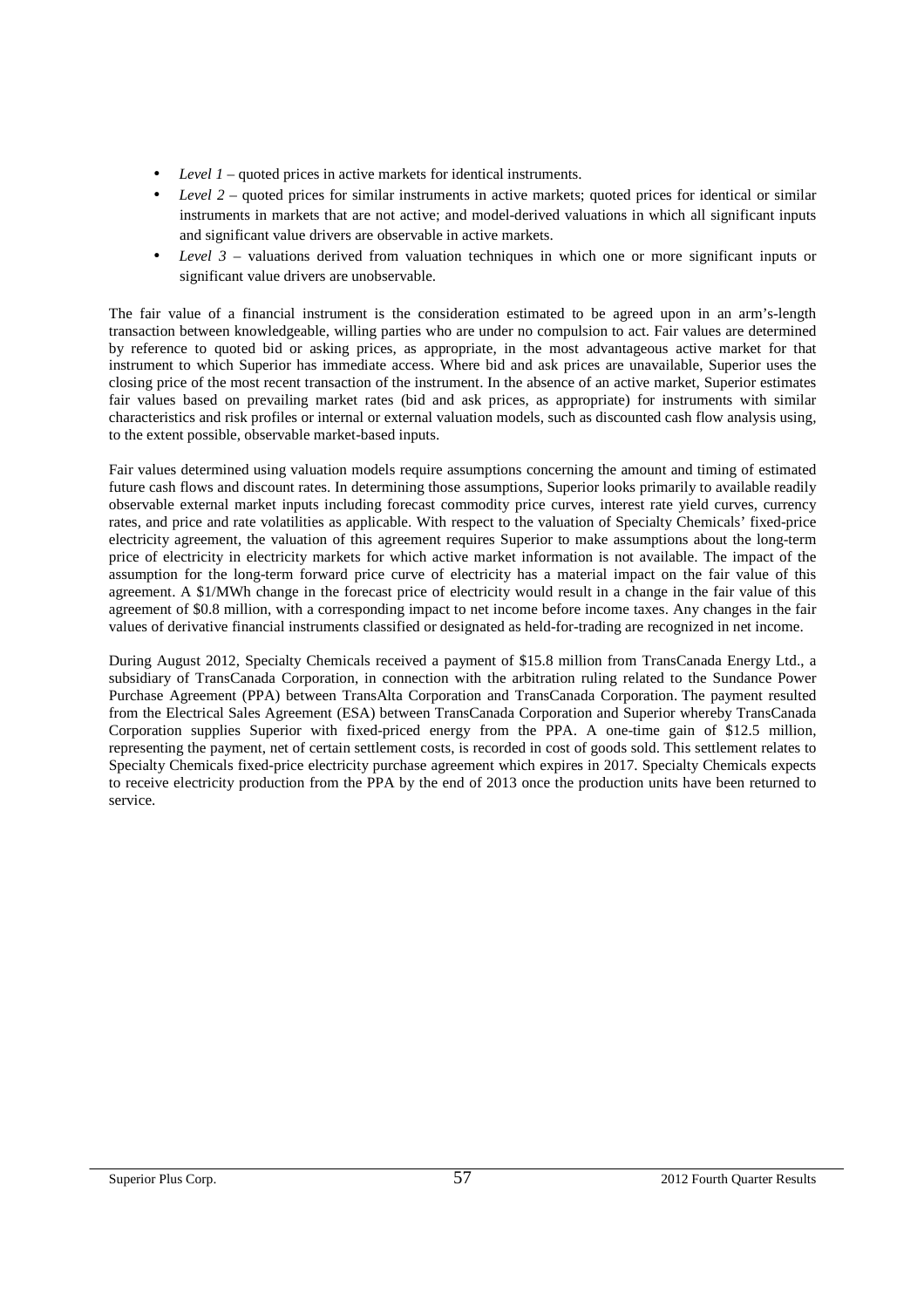|                                                                                   |                                            |               |                                    |                   | <b>Asset (Liability)</b>         |        |  |
|-----------------------------------------------------------------------------------|--------------------------------------------|---------------|------------------------------------|-------------------|----------------------------------|--------|--|
|                                                                                   |                                            |               |                                    | <b>Fair Value</b> |                                  |        |  |
|                                                                                   |                                            |               | <b>Effective</b>                   | Input             | <b>December 31, December 31,</b> |        |  |
| <b>Description</b>                                                                | Notional <sup>(1)</sup>                    | <b>Term</b>   | Rate                               | Level             | 2012                             | 2011   |  |
| Natural gas financial swaps-AECO                                                  | $25.28 \text{ GJ}^{(2)}$                   | 2013-<br>2017 | CDN\$3.93/<br>GJ                   | Level 1           | (42.2)                           | (78.9) |  |
| Foreign currency forward contracts, net<br>sale                                   | US\$642.4(3)                               | 2013-<br>2015 | 1.03                               | Level 1           | 10.7                             | 5.7    |  |
| Foreign currency forward contracts,<br>balance sheet-related                      | $US$59.0^{(3)}$                            | 2013-<br>2014 | 1.01                               | Level 1           | 0.1                              |        |  |
| Interest rate swaps $-$ CDN\$                                                     | $$150.0^{(3)}$                             | 2013-<br>2017 | Six-month<br>BA rate plus<br>2.65% | Level 2           | 9.4                              | 10.9   |  |
| Equity derivative contracts                                                       | $$7.5^{(3)}$                               | 2013-<br>2018 | $$9.48$ /share                     | Level 2           | 0.5                              |        |  |
| Debenture-embedded derivative                                                     | $$255.0^{(3)}$$                            | 2013-<br>2018 |                                    | Level 3           | (19.8)                           | (0.6)  |  |
| <b>Energy Services Propane wholesale</b><br>purchase and sale contracts, net sale | 5.73<br>$USG^{(4)}$                        | 2013-<br>2014 | \$0.92/USG                         | Level 2           | 0.7                              | (0.6)  |  |
| <b>Energy Services Butane wholesale</b><br>purchase and sale contracts, net sale  | 1.54<br>USG <sup>(4)</sup>                 | 2013-<br>2014 | \$1.78/USG                         | Level 2           | (0.2)                            | 0.2    |  |
| Energy Services electricity swaps                                                 | $0.91$ MWh <sup><math>(</math></sup><br>5) | 2013-<br>2016 | \$41.76/MWh                        | Level 2           | (10.3)                           | (16.0) |  |
| Energy Services swaps and option<br>purchase and sale contracts                   | 27.17<br>Gallons <sup>(4)</sup>            | 2013          | \$2.95<br>US/Gallon                | Level 2           | (0.2)                            | (0.7)  |  |
| Specialty Chemicals fixed-price<br>electricity purchase agreement                 | $12 - 45$<br>MW <sup>(6)</sup>             | 2013-<br>2017 | $$37-$<br>\$59/MWh                 | Level 3           | 1.6                              |        |  |

<sup>(1)</sup> Notional values as at December 31, 2012<sup>(2)</sup> Millions of gigajoules (GJ) purchased. <sup>(3)</sup> Millions of dollars.

<sup>(4)</sup> Millions of United States gallons purchased. <sup>(5)</sup> Millions of mega watt hours (MWh). <sup>(6)</sup> Megawatts (MW) on a 24/7 continual basis per year purchased.

All financial and non-financial derivatives are designated as fair value through net earnings or loss upon their initial recognition.

| <b>Description</b>                                             | <b>Current</b><br><b>Assets</b> | Long-term<br><b>Assets</b> | <b>Current</b><br><b>Liabilities</b> | Long-term<br><b>Liabilities</b> |
|----------------------------------------------------------------|---------------------------------|----------------------------|--------------------------------------|---------------------------------|
| Natural gas financial swaps - NYMEX and AECO                   |                                 |                            | 27.6                                 | 14.6                            |
| Energy Services electricity swaps                              |                                 |                            | 6.0                                  | 4.3                             |
| Foreign currency forward contracts, net sale                   | 10.3                            | 4.2                        |                                      | 3.8                             |
| Foreign currency forward contracts, balance sheet-related      | 0.1                             | 0.2                        |                                      | 0.1                             |
| Interest rate swaps                                            | 2.5                             | 6.9                        |                                      |                                 |
| LTIP Hedge                                                     | 0.5                             |                            |                                      |                                 |
| Debenture-embedded derivative                                  |                                 |                            |                                      | 19.8                            |
| Energy Services propane wholesale purchase and sale contracts  | 2.8                             |                            | 1.7                                  |                                 |
| Energy Services propane purchase and sale contracts            |                                 |                            | 0.4                                  |                                 |
| Energy Services butane wholesale purchase and sale contracts   | 0.1                             |                            | 0.3                                  |                                 |
| Energy Services heating oil purchase and sale contracts        | 0.3                             |                            | 0.5                                  |                                 |
| Specialty Chemicals fixed-price electricity purchase agreement |                                 | 1.6                        |                                      |                                 |
| As at December 31, 2012                                        | 16.6                            | 12.9                       | 36.5                                 | 42.6                            |
| As at December 31, 2011                                        | 13.3                            | 16.0                       | 61.7                                 | 47.6                            |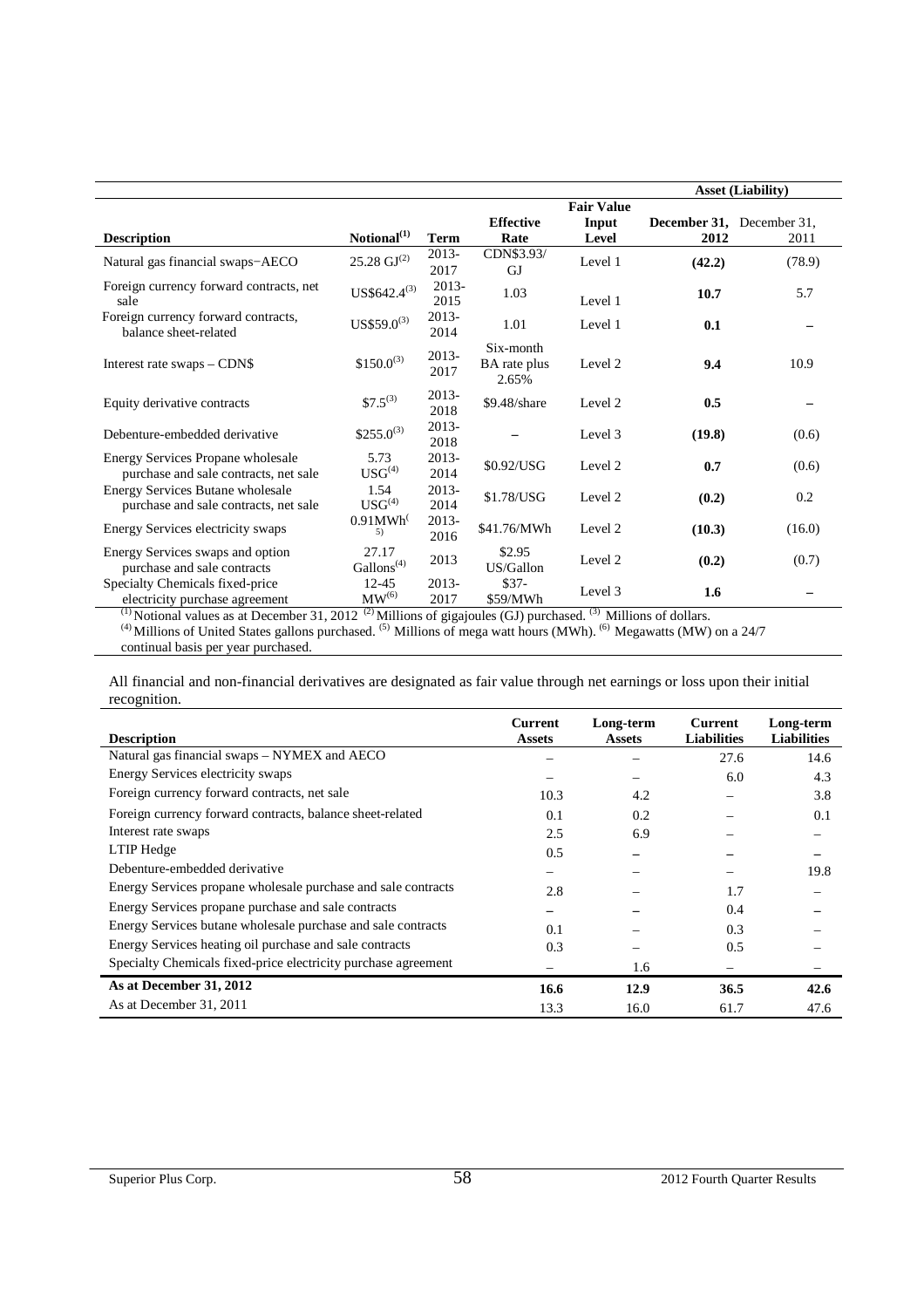|                                                                  | For the three months ended |                          |             | For the three months ended |
|------------------------------------------------------------------|----------------------------|--------------------------|-------------|----------------------------|
|                                                                  |                            | <b>December 31, 2012</b> |             | December 31, 2011          |
|                                                                  | <b>Realized</b>            | <b>Unrealized</b>        | Realized    | Unrealized                 |
| <b>Description</b>                                               | gain (loss)                | gain (loss)              | gain (loss) | gain (loss)                |
| Natural gas financial swaps – NYMEX and AECO                     | (9.3)                      | 1.3                      | (13.6)      | (13.0)                     |
| Energy Services electricity swaps                                | (2.3)                      | 1.4                      | (2.4)       | (4.2)                      |
| Foreign currency forward contracts, net sale                     | 3.4                        | (6.8)                    | 0.5         | 47.3                       |
| Foreign currency forward contracts, balance sheet-related        | (0.3)                      | (0.7)                    | (0.2)       | (29.7)                     |
| Interest rate swaps                                              | 1.3                        | (1.6)                    | 1.3         |                            |
| LTIP Hedge                                                       |                            | 0.5                      |             |                            |
| Energy Services propane wholesale purchase and sale<br>contracts |                            | 0.1                      |             |                            |
| Energy Services propane purchase and sale contracts              |                            | 0.1                      |             |                            |
| Energy Services butane wholesale purchase and sale<br>contracts  |                            | (0.9)                    |             | (3.1)                      |
| Energy Services heating oil purchase and sale contracts          | (0.3)                      | (0.2)                    | 2.8         | (0.9)                      |
| Energy Services diesel purchase and sale contracts               |                            | (0.1)                    |             |                            |
| Specialty Chemicals fixed-price power purchase                   |                            |                          |             |                            |
| agreements                                                       | (0.2)                      | 1.6                      | (0.9)       |                            |
| Total (losses) gains on financial and non-financial              |                            |                          |             |                            |
| derivatives                                                      | (7.7)                      | (5.3)                    | (12.5)      | (3.6)                      |
| Foreign currency translation of senior secured notes             |                            | (2.4)                    |             | 4.1                        |
| Change in fair value of debenture embedded derivative            |                            | (6.4)                    |             | (0.2)                      |
| Total (losses) gains                                             | (7.7)                      | 14.1                     | (12.5)      | 0.3                        |

|                                                           | For the twelve months ended |                   | For the twelve months ended |                   |
|-----------------------------------------------------------|-----------------------------|-------------------|-----------------------------|-------------------|
|                                                           | <b>December 31, 2012</b>    |                   |                             | December 31, 2011 |
|                                                           | <b>Realized</b>             | <b>Unrealized</b> | Realized                    | Unrealized        |
| <b>Description</b>                                        | gain (loss)                 | gain (loss)       | gain (loss)                 | gain (loss)       |
| Natural gas financial swaps - NYMEX and AECO              | (53.6)                      | 36.7              | (63.9)                      | 19.4              |
| Energy Services electricity swaps                         | (11.6)                      | 5.7               | (7.3)                       | (3.1)             |
| Foreign currency forward contracts, net sale              | 10.1                        | 7.2               | 15.7                        | (27.0)            |
| Foreign currency forward contracts, balance sheet-related | (0.3)                       | (2.0)             | (0.2)                       |                   |
| Interest rate swaps                                       | 2.5                         | (1.5)             | 2.5                         | 9.3               |
| LTIP Hedge                                                |                             | 0.5               |                             |                   |
| Energy Services propane wholesale purchase and sale       |                             |                   |                             |                   |
| contracts                                                 |                             | 1.7               |                             |                   |
| Energy Services propane purchase and sale contracts       |                             | (0.4)             |                             |                   |
| Energy Services butane wholesale purchase and sale        |                             |                   |                             |                   |
| contracts                                                 |                             | (0.4)             |                             |                   |
| Energy Services heating oil purchase and sale contracts   | (5.9)                       | 0.5               | 1.7                         | (1.7)             |
| Specialty Chemicals fixed-price power purchase            |                             |                   |                             |                   |
| agreements                                                | (2.0)                       | 1.6               | (3.4)                       | (5.4)             |
| Total (losses) gains on financial and non-financial       |                             |                   |                             |                   |
| derivatives                                               | (60.8)                      | 49.6              | (54.9)                      | (8.5)             |
| Foreign currency translation of senior secured notes      |                             | 1.7               |                             | (2.8)             |
| Change in fair value of debenture-embedded derivative     |                             | (19.2)            |                             | 1.6               |
| Total (losses) gains                                      | (60.8)                      | 32.1              | (54.9)                      | (9.7)             |

Realized gains (losses) on financial and non-financial derivatives and foreign currency translation gains (losses) on the revaluation of Canadian domiciled US-denominated working capital have been classified on the statement of net earnings (loss) based on the underlying nature of the financial statement line item and/or the economic exposure being managed.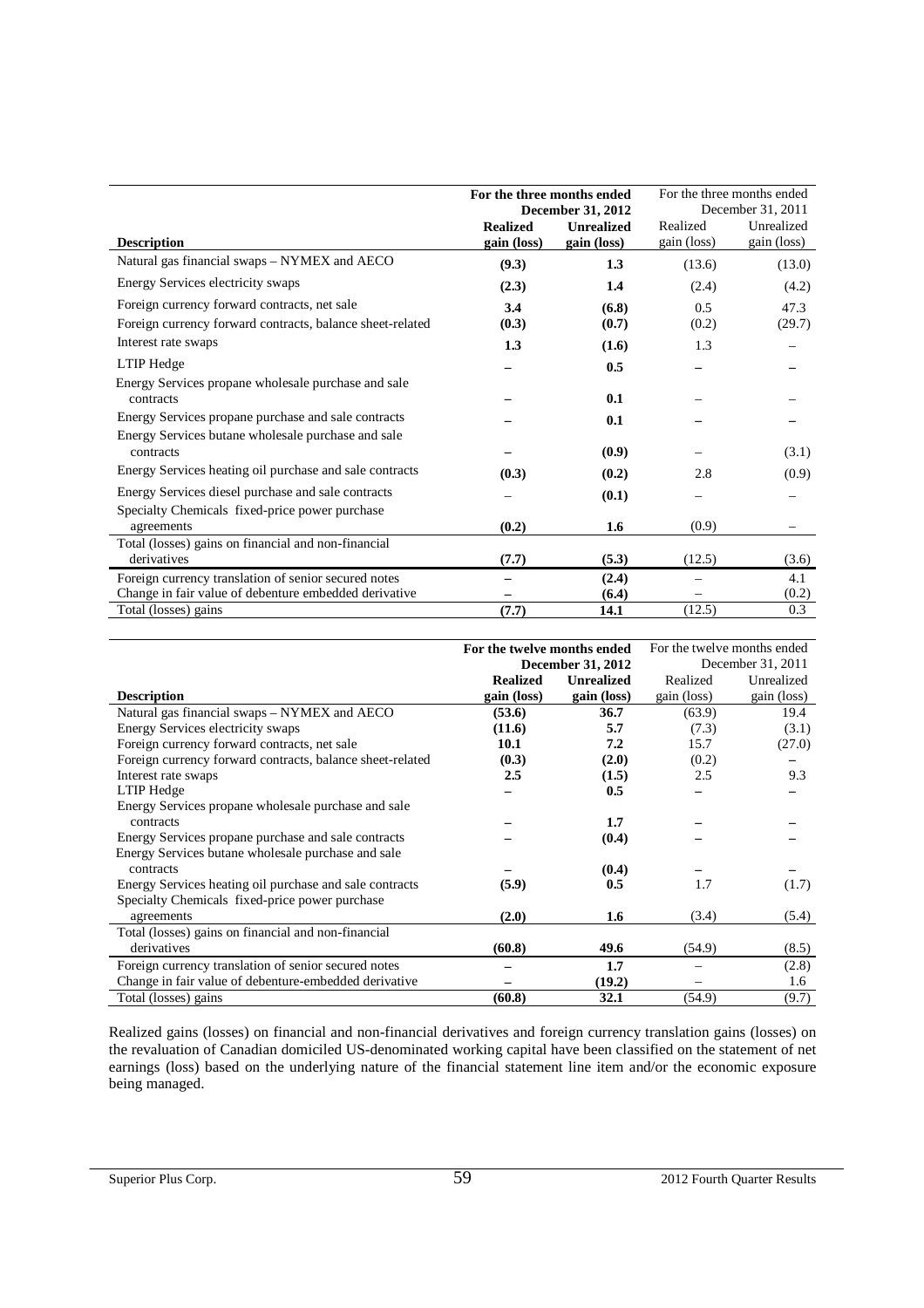|  |  |  | The following summarizes Superior's classification and measurement of financial assets and liabilities: |
|--|--|--|---------------------------------------------------------------------------------------------------------|
|  |  |  |                                                                                                         |

|                                                                                                                                               | <b>Classification</b> | <b>Measurement</b> |
|-----------------------------------------------------------------------------------------------------------------------------------------------|-----------------------|--------------------|
| <b>Financial Assets</b>                                                                                                                       |                       |                    |
| Cash and cash equivalents                                                                                                                     | Loans and receivables | Amortized cost     |
| Trade and other receivables                                                                                                                   | Loans and receivables | Amortized cost     |
| Derivative assets                                                                                                                             | <b>FVTNEL</b>         | Fair Value         |
| Notes and finane lease receivables                                                                                                            | Loans and receivables | Amortized cost     |
| <b>Financial liabilities</b>                                                                                                                  |                       |                    |
| Trade and other payables                                                                                                                      | Other liabilities     | Amortized cost     |
| Dividends and interest payable                                                                                                                | Other liabilities     | Amortized cost     |
| Borrowing                                                                                                                                     | Other liabilities     | Amortized cost     |
| Convertible unsecured subordinated debentures <sup>(1)</sup>                                                                                  | Other liabilities     | Amortized cost     |
| Derivative liabilities                                                                                                                        | <b>FVTNEL</b>         | Fair Value         |
| $\overline{a}$ Execut for derivatives embedded in the related financial instruments that are alsocitied as EVTNEI, and measured at foir value |                       |                    |

Except for derivatives embedded in the related financial instruments that are classified as FVTNEL and measured at fair value.

#### **Non-Derivative Financial Instruments**

The fair value of Superior's cash and cash equivalents, trade and other receivables, notes and finance lease receivables, trade and other payables, and dividends and interest payable approximates their carrying value due to the short-term nature of these amounts. The carrying value and the fair value of Superior's borrowing and debentures is provided in Notes 11 and 12.

#### **Financial Instruments – Risk Management**  *Market Risk*

Financial derivatives and non-financial derivatives are used by Superior to manage its exposure to fluctuations in foreign currency exchange rates, interest rates and commodity prices. Superior assesses the inherent risks of these instruments by grouping derivative and non-financial derivatives related to the exposures these instruments mitigate. Superior's policy is not to use financial derivative or non-financial derivative instruments for speculative purposes. Superior does not formally designate its derivatives as hedges and, as a result, Superior does not apply hedge accounting and is required to designate its financial derivatives and non-financial derivatives as fair value through net earnings or loss. Details on Superior's market risk policies are consistent with those disclosed in Superior's 2011 annual consolidated financial statements.

#### *Credit Risk*

Superior utilizes a variety of counterparties in relation to its derivative and non-financial derivative instruments in order to mitigate its counterparty risk. Superior assesses the credit-worthiness of its significant counterparties at the inception and throughout the term of a contract. Superior is also exposed to customer credit risk. Energy Services deals with a large number of small customers, thereby reducing this risk. Specialty Chemicals, due to the nature of its operations, sells its products to a relatively small number of customers. Specialty Chemicals mitigates its customer credit risk by actively monitoring the overall credit-worthiness of its customers. Energy Services has minimal exposure to customer credit risk as local natural gas and electricity distribution utilities have been mandated, for a nominal fee, to provide Energy Services with invoicing, collection and the assumption of bad debt risk for residential customers. Energy Services actively monitors the credit-worthiness of its commercial customers. Overall, Superior's credit quality is enhanced by its portfolio of customers which is diversified across geographical (primarily Canada and the United States) and end-use (primarily commercial, residential and industrial) markets.

Allowances for doubtful accounts and past due receivables are reviewed by Superior at each balance sheet date. Superior updates its estimate of the allowance for doubtful accounts based on the evaluation of the recoverability of trade receivables with each customer, taking into account historical collection trends of past due accounts and current economic conditions. Trade receivables are written-off once it is determined they are not collectable.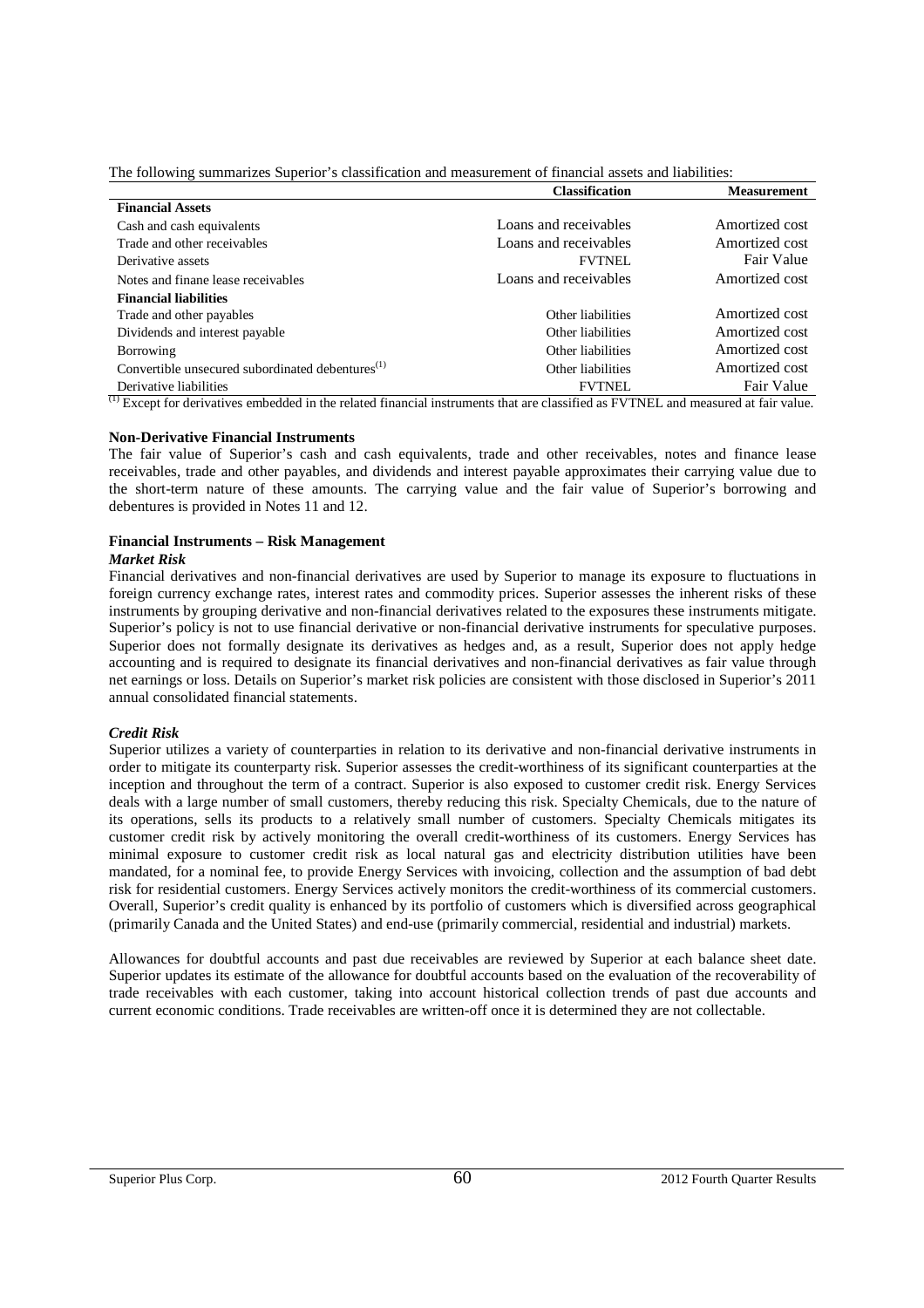Pursuant to their respective terms, trade receivables, before deducting an allowance for doubtful accounts, are aged as follows:

|                            | <b>December 31, 2012</b> | December 31, 2011 |
|----------------------------|--------------------------|-------------------|
| Current                    | 243.1                    | 280.3             |
| Past due less than 90 days | 108.2                    | 128.              |
| Past due over 90 days      | 11.8                     | 39.5              |
| Trade receivables          | 363.1                    | 447.9             |

The current portion of Superior's trade receivables is neither impaired nor past due and there are no indications as of the reporting date that the debtors will not make payment.

Superior's trade receivables are stated after deducting a provision of \$7.2 million as at December 31, 2012 (December 31, 2011 − \$20.8 million). The movement in the provision for doubtful accounts was as follows:

|                                                               | 2012   | 2011   |
|---------------------------------------------------------------|--------|--------|
| Allowance for doubtful accounts, at the beginning of the year | (20.8) | (14.0) |
| Opening adjustment due to acquisitions                        |        | 0.3    |
| Impairment losses recognized on receivables                   | (3.9)  | (10.8) |
| Amounts recovered                                             |        | 3.7    |
| Amounts written off during the period as uncollectible        | 17.5   |        |
| Allowance for doubtful accounts at the end of the year        | (7.2)  | (20.8) |

#### *Liquidity Risk*

Liquidity risk is the risk that Superior cannot meet a demand for cash or fund an obligation as it comes due. Liquidity risk also includes the risk of not being able to liquidate assets in a timely manner at a reasonable price.

To ensure it is able to react to contingencies and investment opportunities quickly, Superior maintains sources of liquidity at the corporate and subsidiary levels. The main sources of liquidity are cash and other financial assets, the undrawn committed revolving-term bank credit facility, equity markets and debenture markets.

Superior is subject to the risks associated with debt financing, including the ability to refinance indebtedness at maturity. Superior believes these risks are mitigated through the use of long-term debt secured by high-quality assets, maintaining debt levels that in management's opinion are appropriate, and by diversifying maturities over an extended time. Superior also seeks to include in its agreements terms that protect it from liquidity issues of counterparties that might otherwise impact liquidity.

#### *Equity Price Risk*

Equity price risk is the risk of volatility in earnings as a result of volatility in Superior's share price. Superior has equity price risk exposure to the notional shares that it issues under various forms of share based-compensation programs, which affect earnings when outstanding shares are revalued at each reporting period. Superior uses equity derivatives to manage volatility derived from its share-based compensation program.

As at December 31, 2012, Superior estimates that a 10% increase in its share price would have resulted in a \$0.8 million increase in earnings due to the revaluation of equity derivative contracts.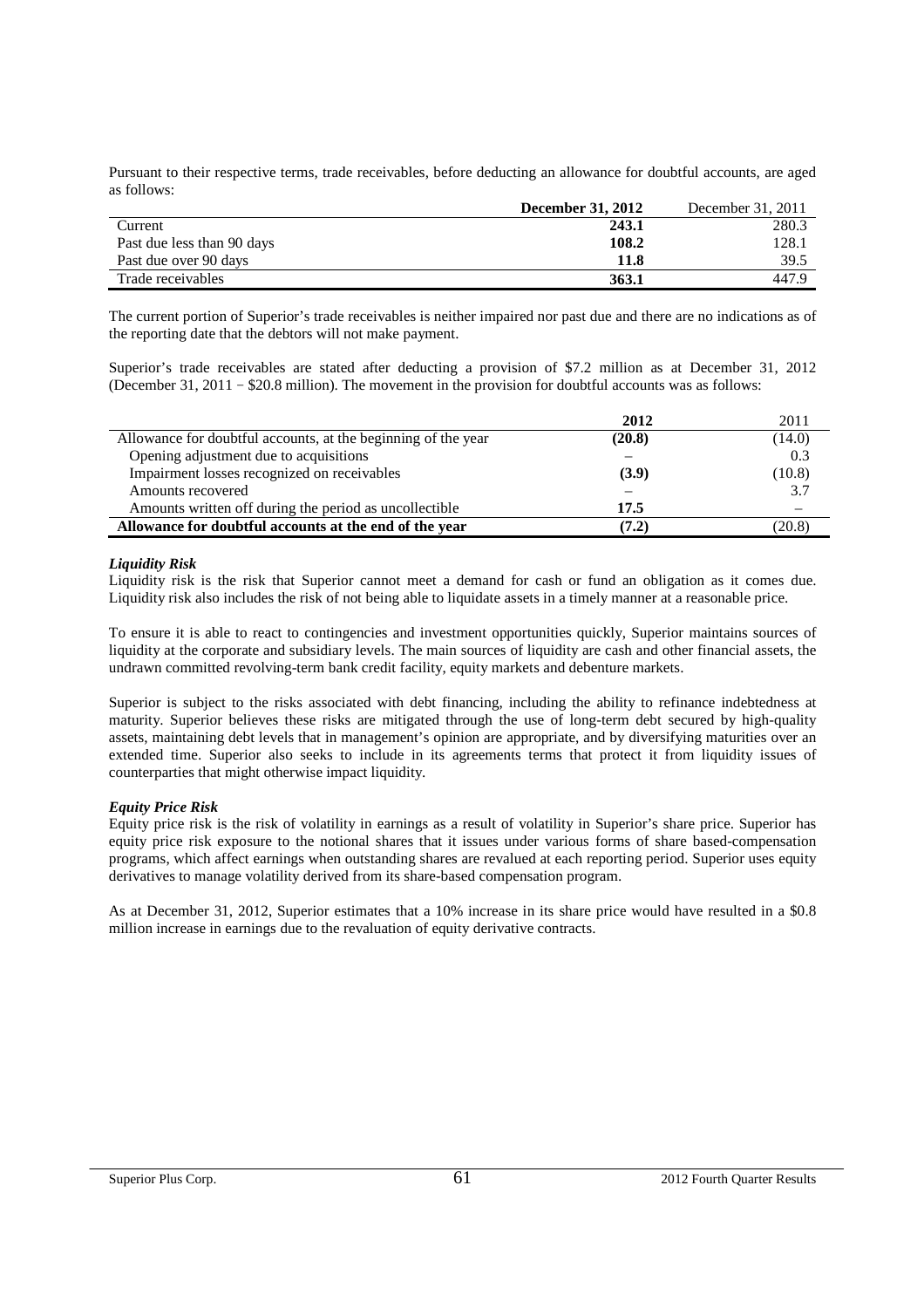|                                               |        |                          |                          |       |       | <b>2018</b> and   |              |
|-----------------------------------------------|--------|--------------------------|--------------------------|-------|-------|-------------------|--------------|
|                                               | 2013   | 2014                     | 2015                     | 2016  | 2017  | <b>Thereafter</b> | <b>Total</b> |
| Borrowing                                     | 59.7   | 48.0                     | 368.3                    | 158.4 | 4.0   | 1.2               | 639.6        |
| Convertible unsecured subordinated            |        |                          |                          |       |       |                   |              |
| debentures                                    | 50.0   | 67.4                     | 24.1                     | 72.0  | 167.6 | 144.0             | 525.1        |
| US\$ foreign currency forward sales contracts |        |                          |                          |       |       |                   |              |
| (US\$)                                        | 218.0  | 171.0                    | 144.0                    | 92.4  | 24.0  |                   | 649.4        |
| US\$ foreign currency forward purchases       |        |                          |                          |       |       |                   |              |
| contracts (US\$)                              | (39.0) | (27.0)                   | $\overline{\phantom{0}}$ |       |       |                   | (66.0)       |
| CDN\$ natural gas purchases                   | 15.5   | 2.8                      | 0.8                      | 0.4   | 0.2   |                   | 19.7         |
| US\$ heating oil purchases (US\$)             | 0.2    | $\overline{\phantom{0}}$ |                          |       |       |                   | 0.2          |
| CDN\$ propane purchases (CDN\$)               | 3.3    | 0.1                      | 0.1                      |       |       |                   | 3.5          |
| US\$ propane purchases (US\$)                 | 1.3    | $\overline{\phantom{m}}$ |                          |       |       |                   | 1.3          |
| Fixed-price electricity purchase commitments  |        | 17.7                     | 17.7                     | 17.7  | 17.7  |                   | 70.8         |

Superior's contractual obligations associated with its financial liabilities are as follows:

Superior's contractual obligations are considered normal-course operating commitments and do not include the impact of mark-to-market fair values on financial and non-financial derivatives. Superior expects to fund these obligations through a combination of cash flow from operations, proceeds on revolving term bank credits and proceeds on the issuance of share capital. Superior's financial instruments' sensitivities as at December 31, 2012 are consistent with those disclosed in Superior's 2011 annual consolidated financial statements.

### **14. Income Taxes**

Consistent with prior periods, Superior recognizes a provision for income taxes for its subsidiaries that are subject to current and deferred income taxes, including United States income tax and Chilean income tax.

Total income tax (expense) recovery, comprised of current taxes and deferred taxes for the three and twelve months ended December 31, 2012 was \$0.9 million and \$(9.0) million, respectively, compared to \$43.7 million and \$50.4 million in the comparative periods. Income taxes were impacted by higher net earnings and the prior year period was impacted by the impairment charge of \$78.0 million. For the three and twelve months ended December 31, 2012, deferred income tax recovery (expense) from operations in Canada, the United States and Chile was \$1.2 million and \$(7.9) million, respectively, which resulted in a corresponding total net deferred income tax asset of \$300.6 million. The deferred income tax recovery for the three and twelve months ended December 31, 2011 was a \$45.1 million and \$51.9 million, respectively.

On February 11, 2013, Superior received a proposal letter from the Canada Revenue Agency ("CRA") which confirms its intention to challenge the tax consequences of Superior's December 31, 2008 conversion transaction. CRA is seeking to apply the acquisition of control rules and the general anti-avoidance rules of the *Income Tax Act*  (Canada). In 2013, CRA will issue a Notice of Reassessment for Superior's 2009, 2010 and 2011 taxation years.

Superior is required to make a payment of 50% of the tax liability claimed by the CRA in order to appeal the expected reassessment and, based on Superior's 2009, 2010, and 2011 taxation years, that amount is approximately \$10 million and approximately \$5 million for the 2012 taxation year once that information is filed with CRA and then ultimately reassessed. Superior would also be required to make a payment of 50% of the taxes the CRA claims are owed in any future tax year if the CRA were to issue a similar notice of reassessment for such years and Superior were to appeal it. Superior has 90 days from the Notice of Reassessment to prepare and file a Notice of Objection, which would be reviewed by the CRA's appeals division. If the CRA is not in agreement with Superior's Notice of Objection, Superior has the option to file its case with the Tax Court of Canada. Superior anticipates that legal proceedings through the various tax courts would take approximately two to four years. If Superior is ultimately successful in defending its position, such payments plus applicable interest, will be refunded to Superior. If the CRA is successful, Superior will be required to pay the balance of the taxes claimed plus applicable interest and penalties.

The impact of the proposal on Superior's tax provision has been considered by management however its best estimate of the most likely outcome has not changed. If Superior is unsuccessful in overturning the reassessment, the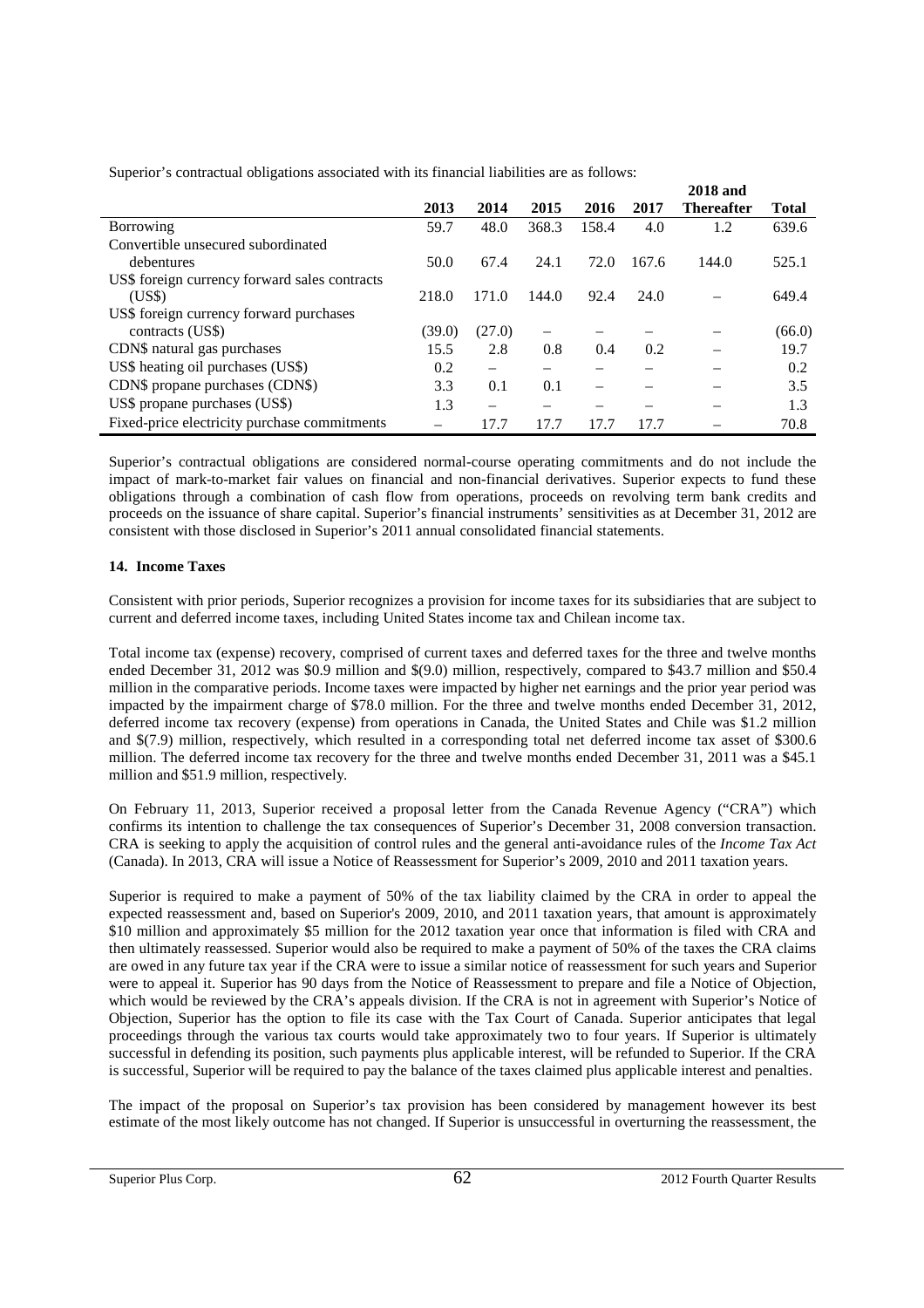impact on Superior's future income tax asset at December 31, 2012 would be a reduction of approximately \$287.4 million.

#### **15. Total Equity**

Superior is authorized to issue an unlimited number of common shares and an unlimited number of preferred shares. The holders of common shares are entitled to dividends if, as and when, declared by the Board of Directors: to one vote per share at meetings of the holders of common shares; and upon liquidation, dissolution or winding up of Superior to receive pro rata the remaining property and assets of Superior, subject to the rights of any shares having priority over the common shares, of which none are outstanding.

Preferred shares are issuable in series with each class of preferred share having such rights as the Board of Directors may determine. Holders of preferred shares are entitled, in priority to holders of common shares, to be paid ratably with holders of each other series of preferred shares the amount of accumulated dividends, if any, specified to be payable preferentially to the holders of such series upon liquidation, dissolution or winding up of Superior. Superior does not have any preferred shares outstanding.

|                                                              | Issued Number of     |        |
|--------------------------------------------------------------|----------------------|--------|
|                                                              | <b>Common Shares</b> | Total  |
|                                                              | (Millions)           | Equity |
| Total equity, December 31, 2011                              | 110.8                | 349.6  |
| Net earnings                                                 |                      | 93.1   |
| Other comprehensive loss                                     |                      | (6.0)  |
| Option value associated with the issuance of the convertible |                      |        |
| debentures                                                   |                      | (0.8)  |
| Issuance of common shares for the dividend reinvestment plan | 2.0                  | 14.2   |
| Dividends declared to shareholders <sup>(1)</sup>            |                      | (67.2) |
| Total equity, December 31, 2012                              | 112.8                | 382.9  |

(1) Dividends to shareholders are declared at the discretion of Superior. During the twelve months ended December 31, 2012, Superior paid dividends of \$67.1 or \$0.60 per share (December 31, 2011 – \$136.7 million or \$1.25 per share).

#### **Other Capital Disclosures**

#### **Additional Capital Disclosure**

Superior's objectives when managing capital are: (i) to maintain a flexible capital structure to preserve its ability to meet its financial obligations, including potential obligations from acquisitions; and (ii) to safeguard its assets while maximizing the growth of its businesses and returns to its shareholders.

In the management of capital, Superior includes shareholders' equity (excluding accumulated other comprehensive loss) current and long-term debt, convertible debentures, securitized accounts receivable and cash and cash equivalents.

Superior manages its capital structure and makes adjustments in light of changes in economic conditions and nature of the underlying assets. In order to maintain or adjust the capital structure, Superior may adjust the amount of dividends to Shareholders, issue additional share capital, issue new debt or convertible debentures, issue new debt or convertible debentures with different characteristics.

Superior monitors its capital based on the ratio of senior debt outstanding to net earnings before interest, taxes, depreciation, amortization and other non-cash expenses (EBITDA), as defined by its revolving term credit facility, and the ratio of total debt outstanding to EBITDA. Superior's reference to EBITDA as defined by its revolving term credit facility may be referred to as compliance EBITDA in its other public reports.

Superior is subject to various financial covenants in its credit facility agreements, including senior debt, total debt to EBITDA ratio and restricted payments test which are measured on a quarterly basis. As at December 31, 2012 and December 31, 2011 Superior was in compliance with all of its financial covenants.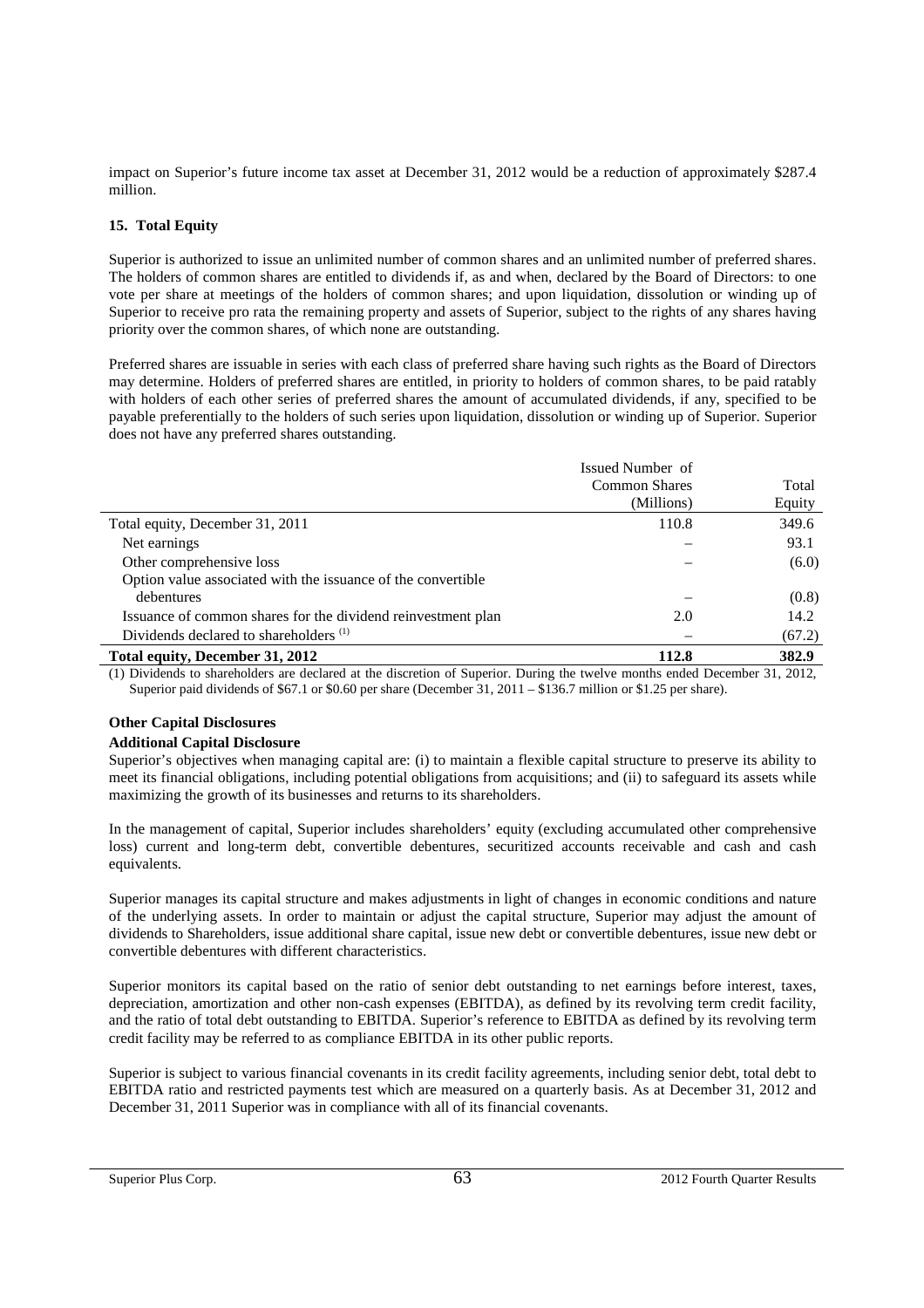Superior's financial objectives and strategy related to managing its capital as described above remained unchanged from the prior fiscal year. Superior believes that its debt to EBITDA ratios are within reasonable limits, in light of Superior's size, the nature of its businesses and its capital management objectives.

#### **Financial Measures utilized for bank covenant purposes** *Compliance EBITDA*

Compliance EBITDA represents earnings before interest, taxes, depreciation, amortization and other non-cash expenses calculated on a 12 month trailing basis giving pro forma effect to acquisitions and divestitures and is used by Superior to calculate its debt covenants and other credit information. Compliance EBITDA is not a defined performance measure under IFRS. Superior's calculation of compliance EBITDA may differ from similar calculations used by comparable entities.

The capital structure of Superior and the calculation of its key capital ratios are as follows:

| As at                                                                           | <b>December 31, 2012</b> | December 31, 2011 |
|---------------------------------------------------------------------------------|--------------------------|-------------------|
| Total shareholders' equity                                                      | 382.9                    | 349.6             |
| Exclude accumulated other comprehensive loss                                    | 61.3                     | 55.3              |
| Shareholders' equity excluding accumulated other comprehensive loss             | 444.2                    | 404.9             |
|                                                                                 |                          |                   |
| Current borrowing $^{(1)}$                                                      | 59.7                     | 54.3              |
| Borrowing <sup>(1)</sup>                                                        | 579.9                    | 707.8             |
| Less: Senior unsecured notes                                                    | (150.0)                  | (150.0)           |
| Consolidated secured debt                                                       | 489.6                    | 612.1             |
| Add: Senior unsecured notes                                                     | 150.0                    | 150.0             |
| Consolidated debt                                                               | 639.6                    | 762.1             |
| Current portion of convertible unsecured subordinated debentures <sup>(1)</sup> | 50.0                     | 49.9              |
| Convertible unsecured subordinated debentures <sup>(1)</sup>                    | 491.5                    | 541.5             |
| Total debt                                                                      | 1,181.1                  | 1,353.5           |
| Total capital                                                                   | 1,625.3                  | 1,758.4           |

(1) Borrowing and convertible unsecured subordinated debentures are before deferred issuance costs and option value.

|                                                                | 2012          | 2011    |
|----------------------------------------------------------------|---------------|---------|
| Net earnings (loss)                                            | 93.1          | (302.6) |
| Adjusted for:                                                  |               |         |
| Finance expense                                                | 77.6          | 85.5    |
| Realized gains on derivative financial instruments included in |               |         |
| finance expense                                                | $2.2^{\circ}$ | 2.3     |
| Depreciation of property, plant and equipment                  | 42.4          | 47.9    |
| Depreciation and amortization included in cost of sales        | 44.9          | 44.9    |
| Losses on disposal of assets                                   | 1.0           | 0.5     |
| Amortization of intangible assets                              | 23.5          | 41.9    |
| Impairment of intangible assets and goodwill                   | —             | 378.6   |
| Impairment of property, plant and equipment                    | 4.7           | 3.4     |
| Income tax recovery                                            | 9.0           | (50.4)  |
| Unrealized (gains) losses on derivative financial instruments  | (32.1)        | 9.7     |
| Pro-forma impact of acquisitions                               | 0.6           | 1.5     |
| Compliance EBITDA <sup>(1)</sup>                               | 266.9         | 263.2   |

(1) EBITDA, as defined by Superior's revolving-term credit facility, is calculated on a trailing 12-month basis taking into consideration the pro-forma impact of acquisitions and dispositions in accordance with the requirements of Superior's credit facility. Superior's calculation of EBITDA and debt to EBITDA ratios may differ from those of similar entities.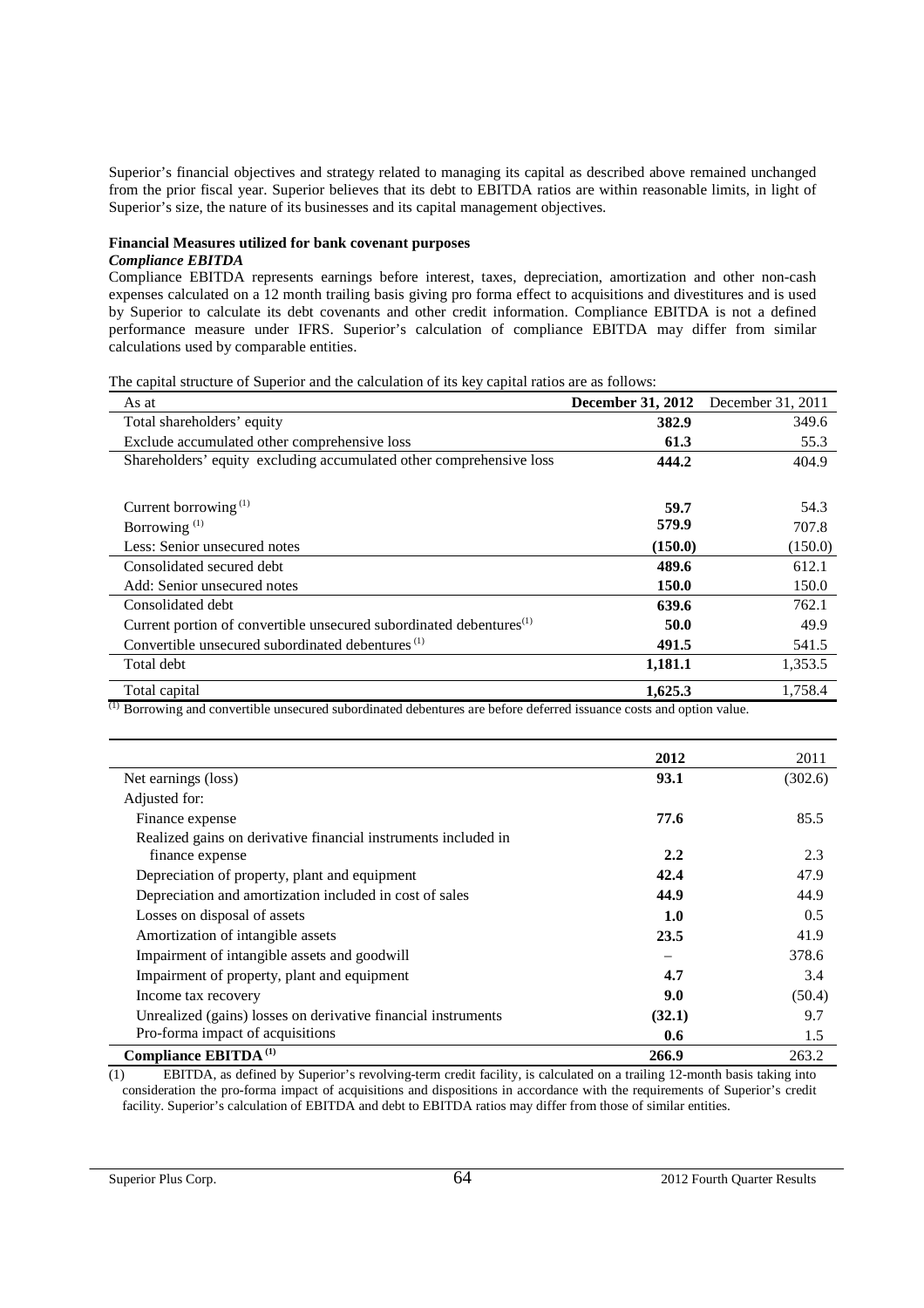|                                                | 2012  | 2011  |
|------------------------------------------------|-------|-------|
| Consolidated secured debt to Compliance EBITDA | 1.8:1 | 2.3:1 |
| Consolidated debt to Compliance EBITDA         | 2.4:1 | 2.9:1 |
| Total debt to Compliance EBITDA                | 4.4:1 | 5.1:1 |

#### **16. Net Earnings (Loss) per Share**

|                                                                    | Three months ended<br>December 31, |          | <b>Twelve months ended</b><br>December 31, |          |
|--------------------------------------------------------------------|------------------------------------|----------|--------------------------------------------|----------|
|                                                                    | 2012                               | 2011     | 2012                                       | 2011     |
| Net earnings (loss) per share computation, basic and diluted $(1)$ |                                    |          |                                            |          |
| Net earnings (loss) for the period                                 | 14.2                               | (231.4)  | 93.1                                       | (302.6)  |
| Weighted average shares outstanding (millions)                     | 112.6                              | 110.4    | 111.9                                      | 109.2    |
| Net earnings (loss) per share, basic and diluted<br>$\overline{}$  | \$0.13                             | \$(2,10) | \$0.83                                     | \$(2.77) |

 $<sup>(1)</sup>$ All outstanding convertible debentures have been excluded from this calculation as they were anti-dilutive.</sup>

The following potential ordinary shares are anti-dilutive and are therefore excluded from the weighted average number of ordinary shares for the purposes of diluted earnings (loss) per share in each period.

| (millions)                      | Maturity      | <b>Note</b> | 2012 | 2011 |
|---------------------------------|---------------|-------------|------|------|
| Convertible Debentures          |               |             |      |      |
| 5.75%                           | December 2012 | 12          |      | 1.4  |
| 5.85%                           | October 2015  | 12          | 2.4  | 2.4  |
| 7.50%                           | December 2014 | 12          | 5.3  | 5.3  |
| 5.75%                           | June 2017     | 12          | 9.1  | 9.1  |
| 6.00%                           | June 2018     | 12          | 9.9  | 9.9  |
| 7.50%                           | October 2016  | 12          | 6.6  | 6.6  |
| Total anti-dilutive instruments |               |             | 33.3 | 34.7 |

### **17. Supplemental Disclosure of Non-Cash Operating Working Capital Changes**

|                                     | Three months ended Twelve months<br>December 31, |        | ended December 31, |        |
|-------------------------------------|--------------------------------------------------|--------|--------------------|--------|
|                                     | 2012                                             | 2011   | 2012               | 2011   |
| Changes in non-cash working capital |                                                  |        |                    |        |
| Trade receivables and other         | (51.2)                                           | (54.0) | 79.8               | 82.8   |
| Inventories                         | (20.4)                                           | (6.3)  | (10.6)             | (36.0) |
| Trade and other payables            | 13.9                                             | (0.7)  | 21.5               | (13.1) |
| Purchased working capital           |                                                  | 0.1    | 1.1                | 0.7    |
| Other                               | (0.2)                                            | 7.8    | (10.2)             | (4.3)  |
|                                     | (57.9)                                           | (68.7) | 81.6               | 30.1   |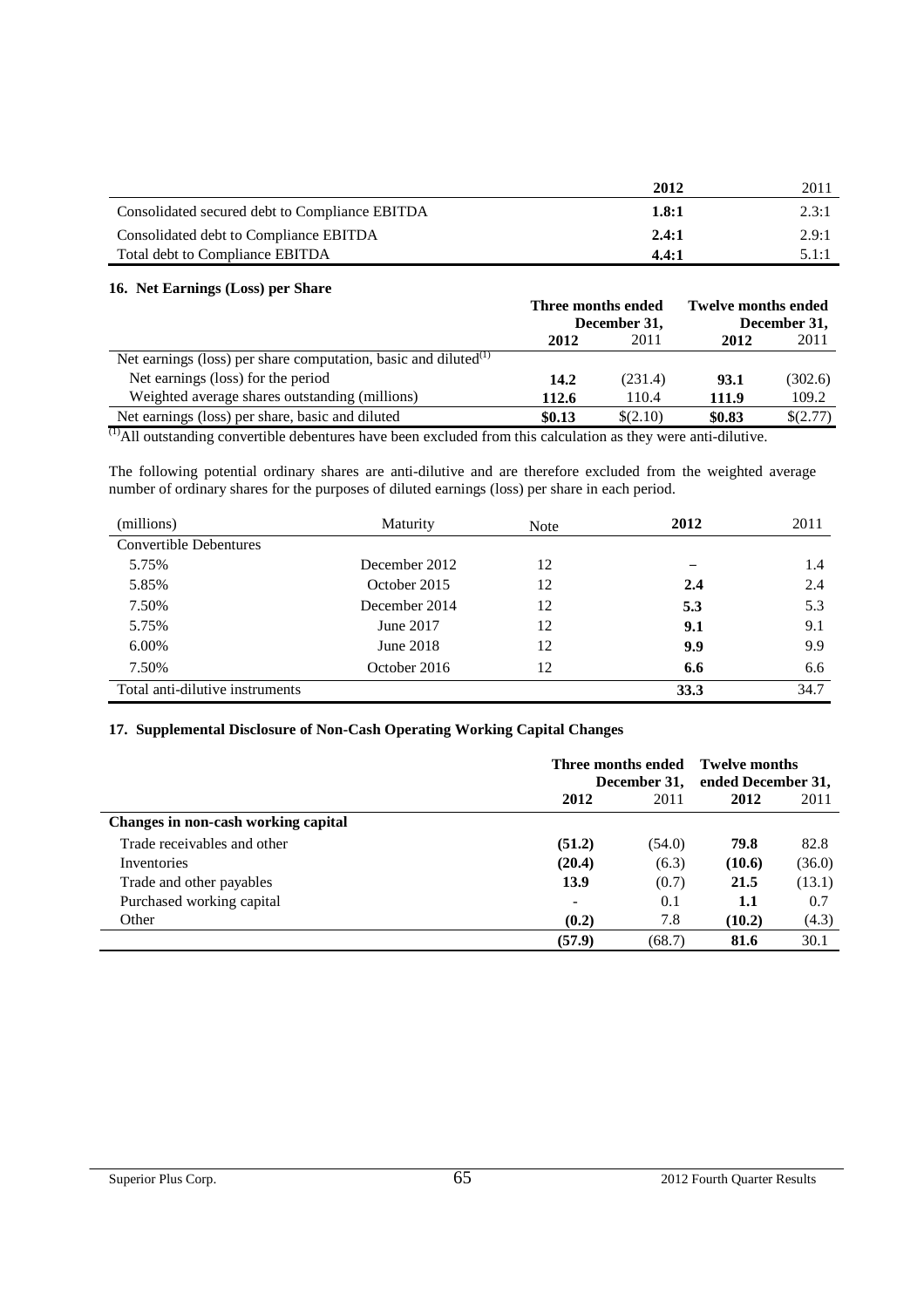|                                                                                   | Three months ended<br>December 31, |             | <b>Twelve months ended</b> | December 31,        |
|-----------------------------------------------------------------------------------|------------------------------------|-------------|----------------------------|---------------------|
|                                                                                   | 2012                               | 2011        | 2012                       | 2011                |
| <b>Revenues</b>                                                                   |                                    |             |                            |                     |
| Revenue from products                                                             | 906.0                              | 1,008.4     | 3,526.3                    | 3,823.9             |
| Revenue from the rendering of services                                            | 18.4                               | 20.1        | 59.3                       | 53.7                |
| Rental revenue                                                                    | 7.7                                | 9.7         | 26.1                       | 29.6                |
| Construction contract revenue                                                     | (0.5)                              | 2.6         | 4.9                        | 2.0                 |
| Realized gains on derivative financial instruments                                | 2.4                                | 2.6         | 7.7                        | 16.4                |
|                                                                                   | 934.0                              | 1,043.4     | 3,624.3                    | 3,925.6             |
| Cost of sales (includes products and services)                                    |                                    |             |                            |                     |
| Cost of products and services                                                     |                                    | (781.3)     |                            |                     |
| Depreciation of property, plant and equipment                                     | (680.7)                            | (11.4)      | (2,660.0)<br>(44.9)        | (2,979.7)<br>(44.9) |
| Realized losses on derivative financial instruments                               | (11.5)<br>(13.6)                   | (16.1)      | (73.1)                     | (73.5)              |
|                                                                                   |                                    | (808.8)     |                            |                     |
|                                                                                   | (705.8)                            |             | (2,778.0)                  | (3,098.1)           |
| Selling, distribution and administrative costs                                    |                                    |             |                            |                     |
| Other selling, distribution and administrative costs                              | 70.7                               | 77.3        | 281.0                      | 272.2               |
| Employee future benefit expense                                                   | 1.4                                | 0.9         | 3.6                        | 3.2                 |
| Employee costs                                                                    | 88.9                               | 84.5        | 340.9                      | 339.3               |
| Gain on bargain purchase                                                          | $\overline{\phantom{0}}$           | (0.9)       | $\overline{\phantom{0}}$   | (0.9)               |
| Depreciation of property, plant and equipment                                     | 10.7                               | 13.4        | 42.4                       | 44.3                |
| Amortization of intangible assets                                                 | 4.8                                | 13.2        | 23.5                       | 41.9                |
| Losses on disposal of assets                                                      | 1.7                                | 0.9         | 1.0                        | 4.1                 |
| Impairment of intangible assets                                                   |                                    |             |                            | 3.4                 |
| Realized (gains) losses on the translation of U.S.                                |                                    |             |                            |                     |
| denominated net working capital                                                   | (0.3)                              | (0.6)       | 1.6                        | (0.8)               |
|                                                                                   | 177.9                              | 188.7       | 694.0                      | 706.7               |
|                                                                                   |                                    |             |                            |                     |
| <b>Finance expense</b>                                                            |                                    |             |                            |                     |
| Interest on borrowing                                                             | 7.9                                | 9.2         | 33.1                       | 37.4                |
| Interest on convertible unsecured subordinated debentures                         | 8.5                                | 10.1<br>1.2 | 35.8                       | 39.1                |
| Interest on obligations under finance leases                                      | 1.3                                |             | 5.0                        | 5.0                 |
| Gain on debenture redemption                                                      |                                    | (1.7)       | (0.8)                      | (1.7)               |
| Unwinding of discount on debentures, borrowing and<br>decommissioning liabilities |                                    |             |                            |                     |
|                                                                                   | 1.6                                | 3.0         | 6.7                        | 8.0                 |
| Realized gains on derivative financial instruments                                | (1.1)                              | (1.1)       | (2.2)                      | (2.3)               |
|                                                                                   | 18.2                               | 20.7        | 77.6                       | 85.5                |

#### **18. Supplemental Disclosure of Condensed Consolidated Statement of Comprehensive Income**

#### **19. Related Party Transactions**

Transactions between Superior and its subsidiaries, which are related parties, have been eliminated on consolidation and are not disclosed in this note.

For the three and twelve months ended December 31, 2012, Superior incurred \$0.1 million (December 31, 2011 - \$0.4 million) and \$0.7 million (December 31, 2011- \$1.7 million) in legal fees respectively, with Norton Rose Canada LLP, a related party with Superior as a member of Superior's Board of Directors is a Partner at the law firm.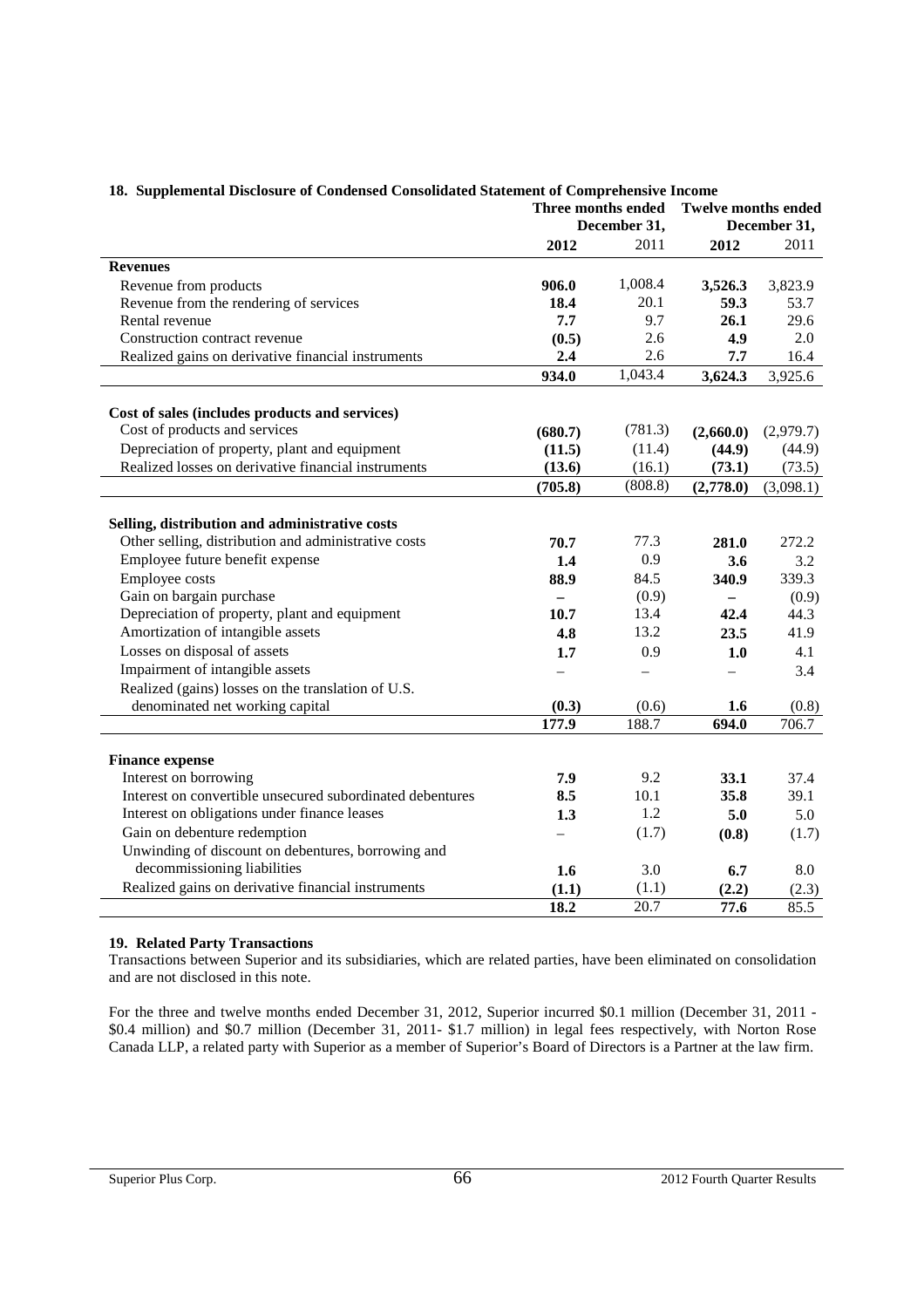#### **20. Reportable Segment Information**

Superior has adopted IFRS 8 Operating Segments, which requires operating segments to be identified on the basis of internal reports about components of the Company that are regularly reviewed by the chief operating decision-maker in order to allocate resources to the segments and to assess their performance. Segment revenues reported below represents revenues generated from external customers.

| For the three months ended December 31, 2012                                                                                                                                                             | <b>Energy</b><br><b>Services</b> | <b>Specialty</b><br>Chemicals | <b>Construction</b><br><b>Products</b><br><b>Distribution</b> |                     | <b>Total</b><br>Corporate Consolidated |
|----------------------------------------------------------------------------------------------------------------------------------------------------------------------------------------------------------|----------------------------------|-------------------------------|---------------------------------------------------------------|---------------------|----------------------------------------|
| <b>Revenues</b>                                                                                                                                                                                          | 602.2                            | 138.6                         | 193.2                                                         |                     | 934.0                                  |
| Cost of sales (includes product and services)                                                                                                                                                            | (472.6)                          | (87.6)                        | (145.6)                                                       |                     | (705.8)                                |
| <b>Gross Profit</b>                                                                                                                                                                                      | 129.6                            | 51.0                          | 47.6                                                          |                     | 228.2                                  |
| <b>Expenses</b><br>Selling, distribution and administrative costs<br>Finance expense<br>Impairment of property, plant, and equipment<br>Unrealized (gains) losses on derivative financial<br>instruments | 97.7<br>$1.2\,$<br>4.7<br>(1.7)  | 35.3<br>0.1<br>(1.6)          | 41.3<br>0.2                                                   | 3.6<br>16.7<br>17.4 | 177.9<br>18.2<br>4.7<br>14.1           |
|                                                                                                                                                                                                          | 101.9                            | 33.8                          | 41.5                                                          | 37.7                | 214.9                                  |
| Net earnings (loss) before income taxes                                                                                                                                                                  | 27.7                             | 17.2                          | 6.1                                                           | (37.7)              | 13.3                                   |
| Income tax recovery                                                                                                                                                                                      | $\overline{\phantom{0}}$         |                               | -                                                             | 0.9                 | 0.9                                    |
| <b>Net Earnings (Loss)</b>                                                                                                                                                                               | 27.7                             | 17.2                          | 6.1                                                           | (36.8)              | 14.2                                   |

|                                                   | <b>Energy</b>   | <b>Specialty</b>               | <b>Products</b>     |        | <b>Total</b>           |
|---------------------------------------------------|-----------------|--------------------------------|---------------------|--------|------------------------|
| For the three months ended December 31, 2011      | <b>Services</b> | <b>Chemicals</b>               | <b>Distribution</b> |        | Corporate Consolidated |
| <b>Revenues</b>                                   | 727.6           | 137.7                          | 178.1               |        | 1,043.4                |
| Cost of sales (includes product and services)     | (595.6)         | (82.8)                         | (130.4)             |        | (808.8)                |
| <b>Gross Profit</b>                               | 132.0           | 54.9                           | 47.7                |        | 234.6                  |
| <b>Expenses</b>                                   |                 |                                |                     |        |                        |
| Selling, distribution and administrative costs    | 107.8           | 35.4                           | 42.2                | 3.3    | 188.7                  |
| Finance expense                                   | 1.0             | 0.1                            | 0.3                 | 19.3   | 20.7                   |
| Impairment of intangible assets and goodwill      | 300.6           |                                |                     |        | 300.6                  |
| Unrealized (gains) losses on derivative financial |                 |                                |                     |        |                        |
| instruments                                       | 20.2            |                                |                     | (20.5) | (0.3)                  |
|                                                   | 429.6           | 35.5                           | 42.5                | 2.1    | 509.7                  |
| Net earnings (loss) before income taxes           | (297.6)         | 19.4                           | 5.2                 | (2.1)  | (275.1)                |
| Income tax recovery                               |                 | $\qquad \qquad \longleftarrow$ | -                   | 43.7   | 43.7                   |
| <b>Net Earnings (Loss)</b>                        | (297.6)         | 19.4                           | 5.2                 | 41.6   | (231.4)                |

|                                                   |                 |                  | <b>Construction</b> |           |                     |
|---------------------------------------------------|-----------------|------------------|---------------------|-----------|---------------------|
|                                                   | <b>Energy</b>   | <b>Specialty</b> | <b>Products</b>     |           | <b>Total</b>        |
| For the twelve months ended December 31, 2012     | <b>Services</b> | <b>Chemicals</b> | <b>Distribution</b> | Corporate | <b>Consolidated</b> |
| <b>Revenues</b>                                   | 2.301.6         | 543.8            | 778.9               |           | 3.624.3             |
| Cost of sales (includes product and services)     | (1,854,2)       | (328.8)          | (595.0)             |           | (2,778.0)           |
| <b>Gross Profit</b>                               | 447.4           | 215.0            | 183.9               |           | 846.3               |
| <b>Expenses</b>                                   |                 |                  |                     |           |                     |
| Selling, distribution and administrative costs    | 369.0           | 139.3            | 169.4               | 16.3      | 694.0               |
| Finance expense                                   | 4.5             | 0.3              | 0.7                 | 72.1      | 77.6                |
| Impairment of property, plant, and equipment      | 4.7             |                  |                     |           | 4.7                 |
| Unrealized (gains) losses on derivative financial |                 |                  |                     |           |                     |
| instruments                                       | (43.8)          | (1.6)            |                     | 13.3      | (32.1)              |
|                                                   | 334.4           | 138.0            | 170.1               | 101.7     | 744.2               |
| Net earnings (loss) before income taxes           | 113.0           | 77.0             | 13.8                | (101.7)   | 102.1               |
| Income tax expense                                |                 | -                | -                   | (9.0)     | (9.0)               |
| <b>Net Earnings (Loss)</b>                        | 113.0           | 77.0             | 13.8                | (110.7)   | 93.1                |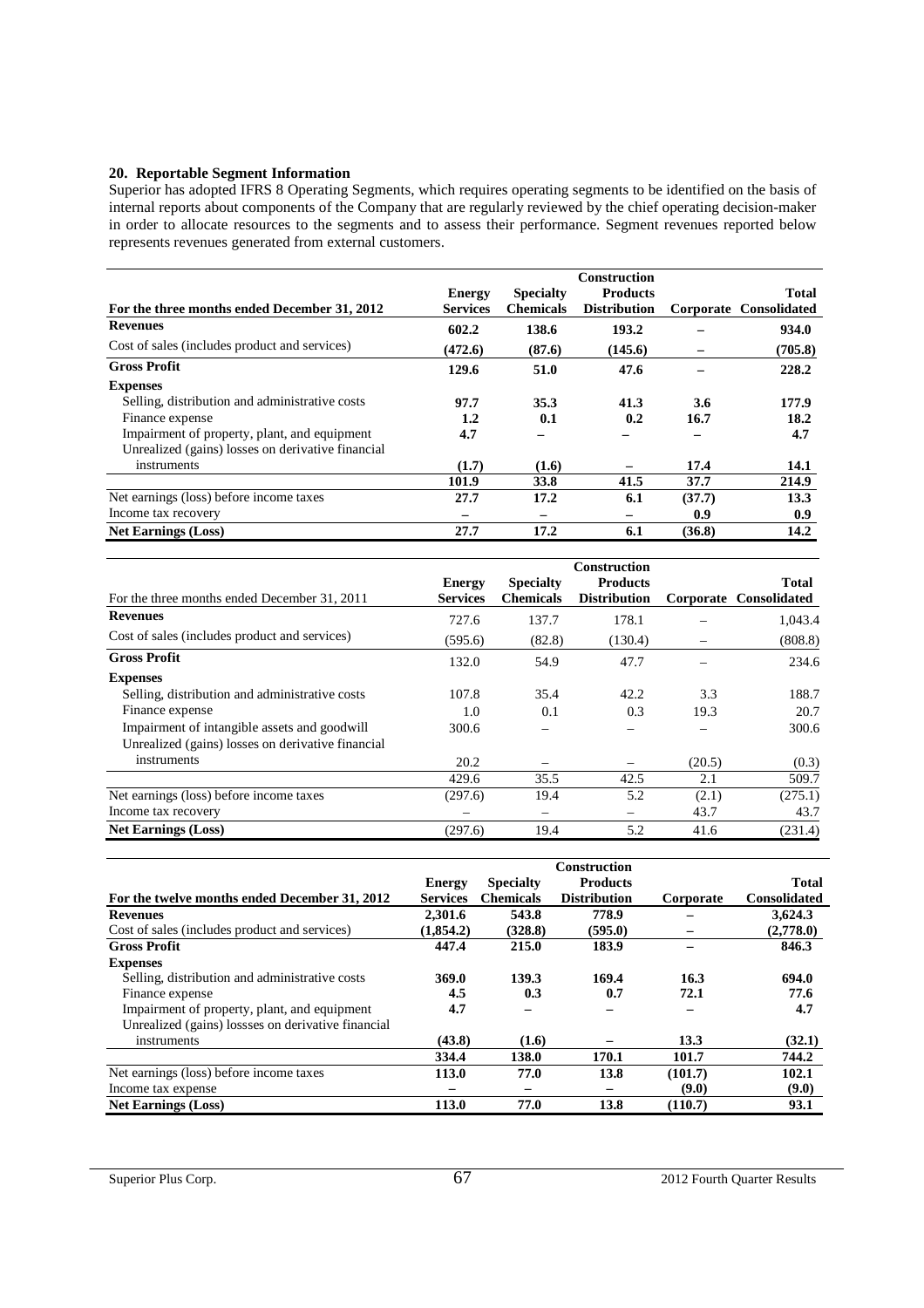|                                                   |                 |                  | <b>Construction</b> |           |                     |
|---------------------------------------------------|-----------------|------------------|---------------------|-----------|---------------------|
|                                                   | <b>Energy</b>   | <b>Specialty</b> | <b>Products</b>     |           | Total               |
| For the twelve months ended December 31, 2011     | <b>Services</b> | <b>Chemicals</b> | <b>Distribution</b> | Corporate | <b>Consolidated</b> |
| <b>Revenues</b>                                   | 2,686.1         | 527.7            | 711.8               |           | 3,925.6             |
| Cost of sales (includes product and services)     | (2,225.7)       | (335.3)          | (537.1)             |           | (3,098.1)           |
| <b>Gross Profit</b>                               | 460.4           | 192.4            | 174.7               |           | 827.5               |
| <b>Expenses</b>                                   |                 |                  |                     |           |                     |
| Selling, distribution and administrative costs    | 405.4           | 130.6            | 158.8               | 11.9      | 706.7               |
| Finance expense                                   | 3.9             | 0.3              | 1.2                 | 80.1      | 85.5                |
| Impairment of intangible assets and goodwill      | 300.6           |                  | 78.0                |           | 378.6               |
| Unrealized losses (gains) on derivative financial |                 |                  |                     |           |                     |
| instruments                                       | (15.6)          | 5.4              |                     | 19.9      | 9.7                 |
|                                                   | 694.3           | 136.3            | 238.0               | 111.9     | 1,180.5             |
| Net earnings (loss) before income taxes           | (233.9)         | 56.1             | (63.3)              | (111.9)   | (353.0)             |
| Income tax recovery                               |                 | -                |                     | 50.4      | 50.4                |
| <b>Net Earnings (Loss)</b>                        | (233.9)         | 56.1             | (63.3)              | (62.1)    | (302.6)             |

### **Net working capital, Total assets, Total liabilities, Acquisitions and Purchase of property, plant and equipment**

|                                               |                 |                  | <b>Construction</b> |           |                     |
|-----------------------------------------------|-----------------|------------------|---------------------|-----------|---------------------|
|                                               | <b>Energy</b>   | <b>Specialty</b> | <b>Products</b>     |           | <b>Total</b>        |
|                                               | <b>Services</b> | <b>Chemicals</b> | <b>Distribution</b> | Corporate | <b>Consolidated</b> |
| As at December 31, 2012                       |                 |                  |                     |           |                     |
| Net working capital <sup>(1)</sup>            | 188.1           | 16.3             | 105.5               | (22.1)    | 287.8               |
| Total assets                                  | 729.6           | 585.6            | 199.6               | 521.5     | 2,036.3             |
| <b>Total liabilities</b>                      | 298.9           | 171.7            | 84.2                | 1,098.7   | 1,653.4             |
| As at December 31, 2011                       |                 |                  |                     |           |                     |
| Net working capital $(1)$                     | 239.8           | 25.7             | 129.8               | (18.0)    | 377.3               |
| Total assets                                  | 1,008.3         | 618.8            | 218.8               | 347.5     | 2,193.4             |
| <b>Total liabilities</b>                      | 369.2           | 208.3            | 68.8                | 1,197.5   | 1,843.8             |
| For the three months ended December 31, 2012  |                 |                  |                     |           |                     |
| Acquisitions                                  |                 |                  |                     |           |                     |
| Purchase of property, plant and equipment     | 12.1            | 9.6              | 0.4                 |           | 22.1                |
| For the three months ended December 31, 2011  |                 |                  |                     |           |                     |
| Acquisitions                                  | 1.1             |                  |                     |           | 1.1                 |
| Purchase of property, plant and equipment     | 8.2             | 5.7              | 0.6                 | 0.1       | 14.6                |
| For the twelve months ended December 31, 2012 |                 |                  |                     |           |                     |
| Acquisitions                                  | 5.5             |                  |                     |           | 5.5                 |
| Purchase of property, plant and equipment     | 21.9            | 20.3             | 1.6                 |           | 43.8                |
| For the twelve months ended December 31, 2011 |                 |                  |                     |           |                     |
| Acquisitions                                  | 14.8            |                  |                     |           | 14.8                |
| Purchase of property, plant and equipment     | 19.9            | 16.1             | 2.1                 | 0.1       | 38.2                |

(1) Net working capital reflects amounts as at the quarter end and is comprised of trade and other receivables, prepaid expenses and inventories, less trade and other payable, deferred revenue and dividends and interest payable.